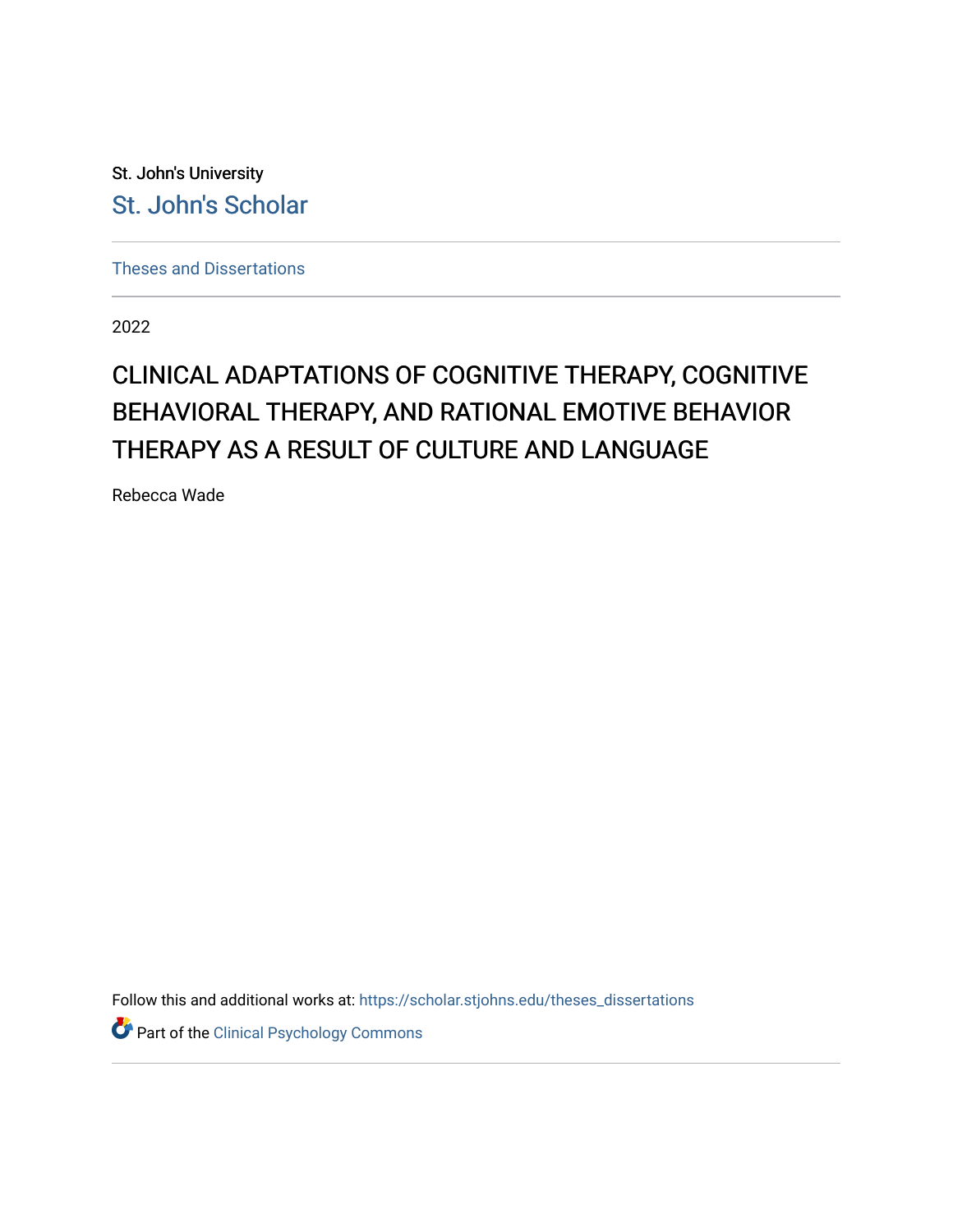## CLINICAL ADAPTATIONS OF COGNITIVE THERAPY, COGNITIVE BEHAVIORAL THERAPY, AND RATIONAL EMOTIVE BEHAVIOR THERAPY AS A RESULT OF CULTURE AND LANGUAGE

A dissertation submitted in partial fulfillment of the requirements for the degree of

#### DOCTOR OF PSYCHOLOGY

to the faculty of the

## DEPARTMENT OF PSYCHOLOGY

of

## ST. JOHN'S COLLEGE OF LIBERAL ARTS AND SCIENCES

at

#### ST. JOHN'S UNIVERSITY

New York

by

Rebecca L. Wade

 $\_$  , and the contribution of  $\overline{a}$  , and  $\overline{a}$  , and  $\overline{a}$  , and  $\overline{a}$  , and  $\overline{a}$  , and  $\overline{a}$ 

Date Submitted:  $\frac{10}{18/21}$  Date Approved: 10/18/21

Rebecca L. Wade Mark D. Terjesen, Ph.D.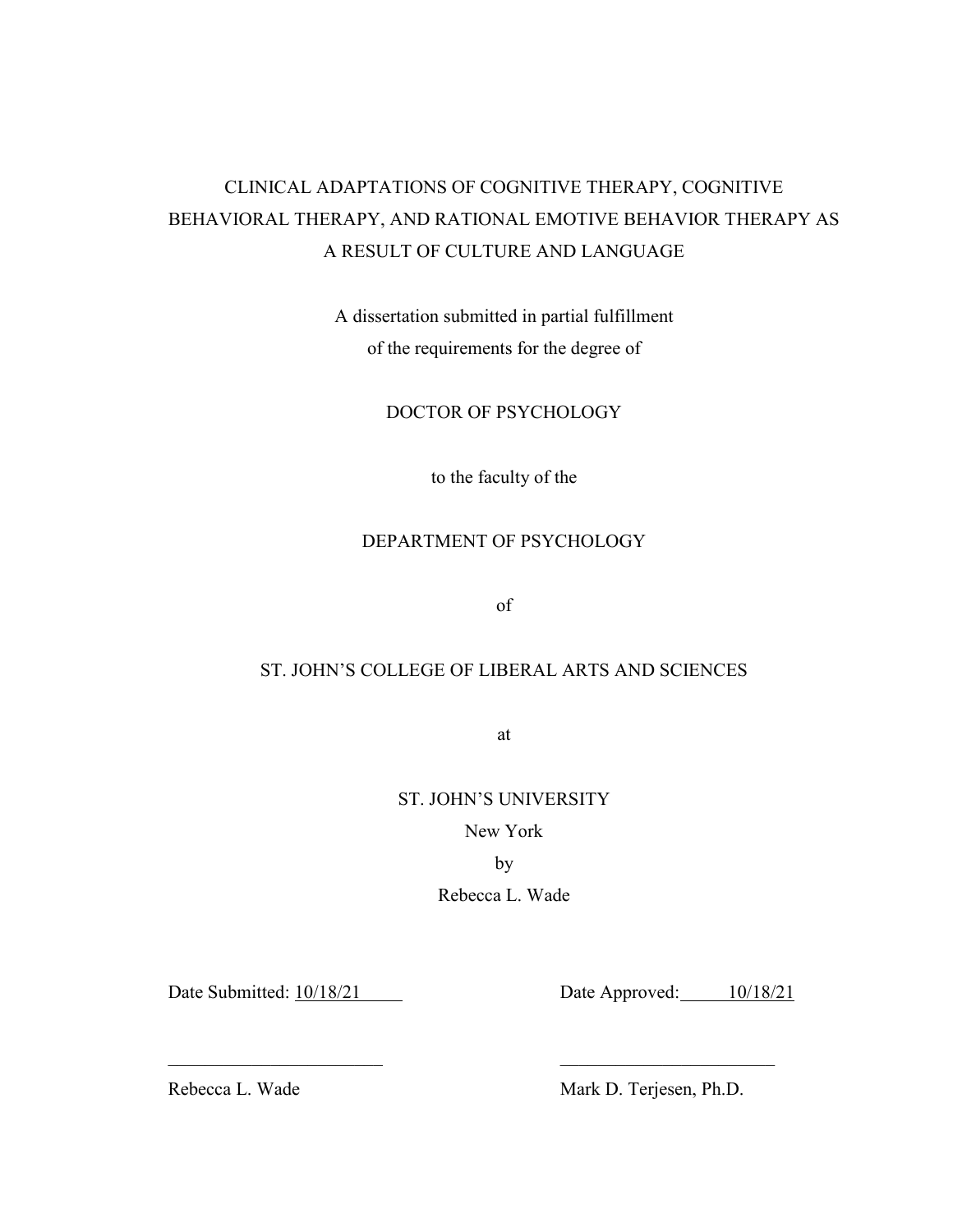**© Copyright by Rebecca L. Wade 2022 All Rights Reserved**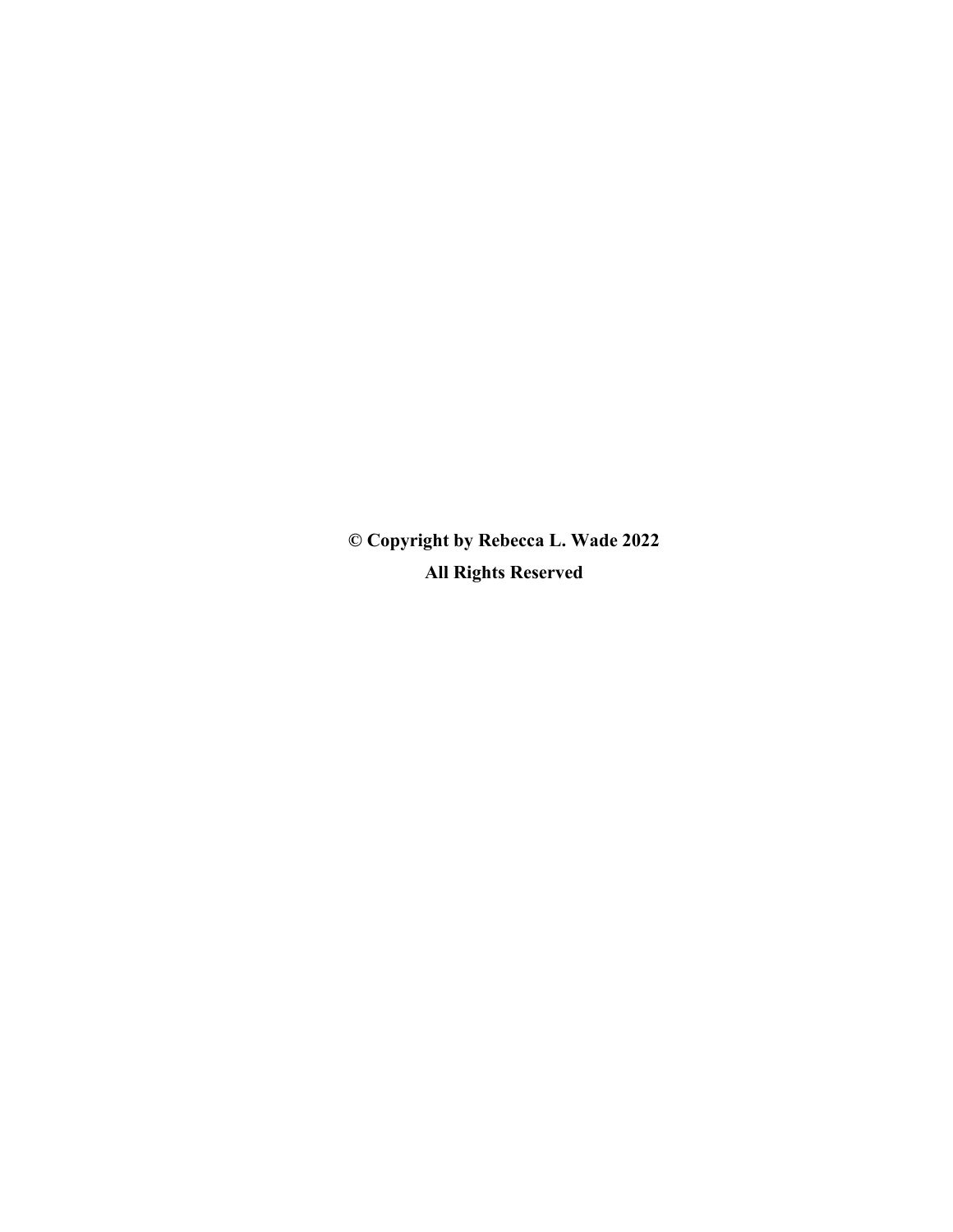#### **ABSTRACT**

## CLINICAL ADAPTATIONS OF COGNITIVE THERAPY, COGNITIVE BEHAVIORAL THERAPY, AND RATIONAL EMOTIVE BEHAVIOR THERAPY AS A RESULT OF CULTURE AND LANGUAGE

Rebecca Wade

Cognitive Behavioral Therapies are frequently used and highly effective; however, most of the research is conducted on Western, Educated, Industrialized, Rich, and Democratic (WEIRD populations) who are relatively homogeneous. The present study evaluated the use and adaptations of Cognitive Therapy (CT), Cognitive Behavioral Therapy (CBT), and Rational Emotive Behavior Therapy (REBT) based upon WEIRD status, language, and cultural values as measured by Hofstede's country Comparison (2021). In a survey, therapists worldwide  $(n=129)$  reported their use and adaptation of the techniques within their therapeutic orientation. Although no significant differences were found between WEIRD or language groupings specific to CT, CBT, or REBT, language, Long-Term Orientation, and Indulgence were significant predictors when considering use and adaptations of general cognitive-behavioral techniques. Adaptations for both diverse and WEIRD practitioners to consider using with clients are discussed. Specific insight towards school psychologists is considered, as the adaptations required when working in a school and with children and adolescents may warrant additional adaptations.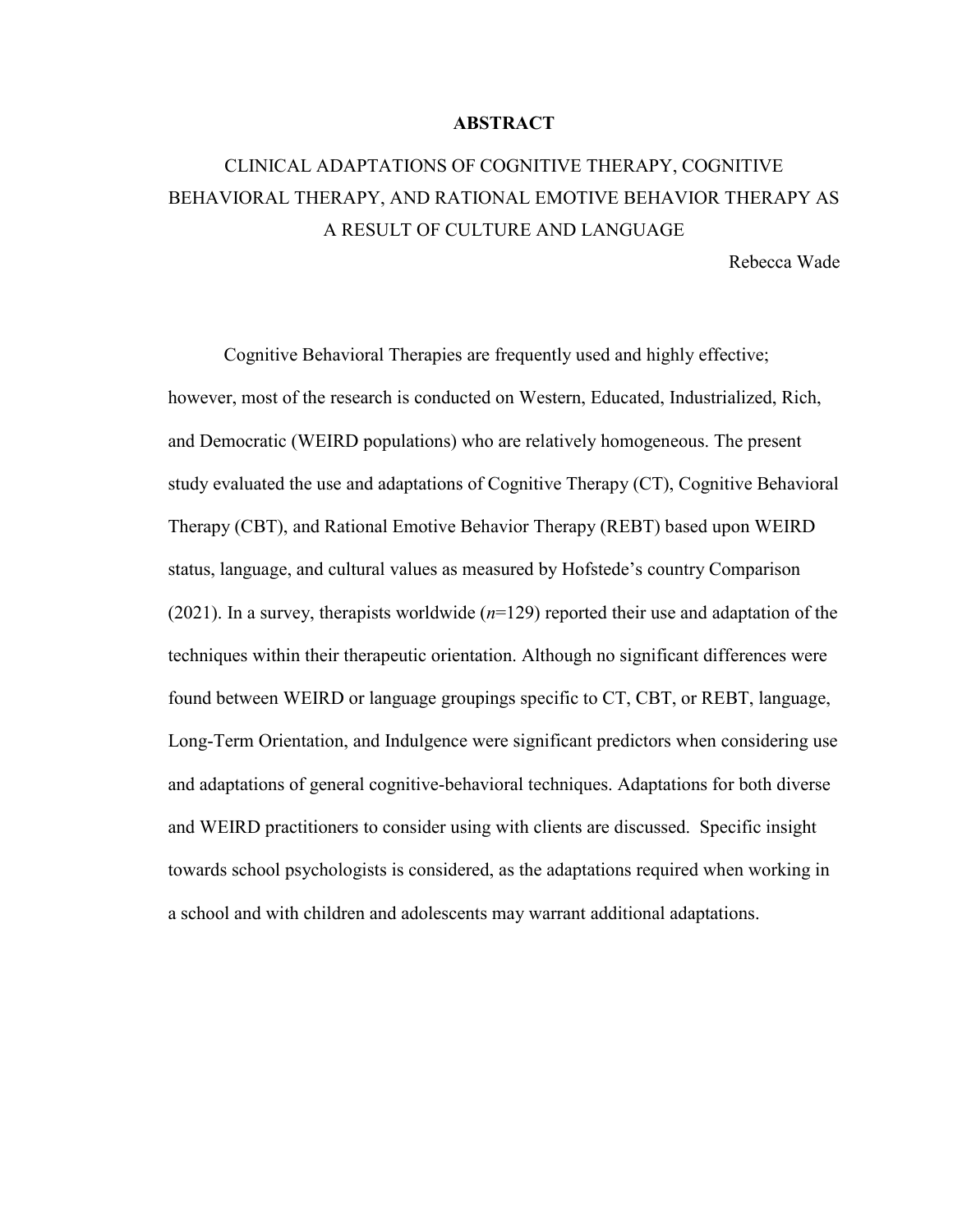#### **ACKNOWLEDGEMENTS**

 To think it was nearly a decade ago when I first applied to St. John's University, and now ten years later, I am submitting my final paper brings up countless memories and people who have helped me through this journey. I'd like to thank both the friends from undergrad, who have been incredibly supportive of my continued studies and my cohort members – without our teamwork approach to this PsyD, I could not have come this far and learned to believe in myself so much.

 To my professors, including my committee members Dr. DiGiuseppe and Dr. Ortiz, thank you for teaching me about school psychology while instilling in me how to be a true professional. I have learned best practices, how to remain current on best practices, advocate for students, and effectively communicate. With that, there is a huge thanks to Mark Terjesen, who helped me decide to stay at St. John's for the PsyD. Since the first day, he has been a true mentor, like one I've never had before. Thank you for pushing me to work to my potential and believe in my skillset. You have modeled and encouraged me to treat myself with kindness and find a balance between a graduate student's responsibilities and my mental health.

 Last but certainly not least – I share the most profound gratitude to my parents. Your encouragement to pursue this degree, support during it, and kindness have made the most challenging task of my life one I was able to accomplish. You stood by me through all the late nights, anxiety, handstands to forget the nerves, commutes, and car breakdowns, and you showed me love and encouragement to keep going all the while. Your passion for being educated and independent has allowed the first doctorate to be given to the Wade name. I hope you feel as proud as I do when I wear it.

ii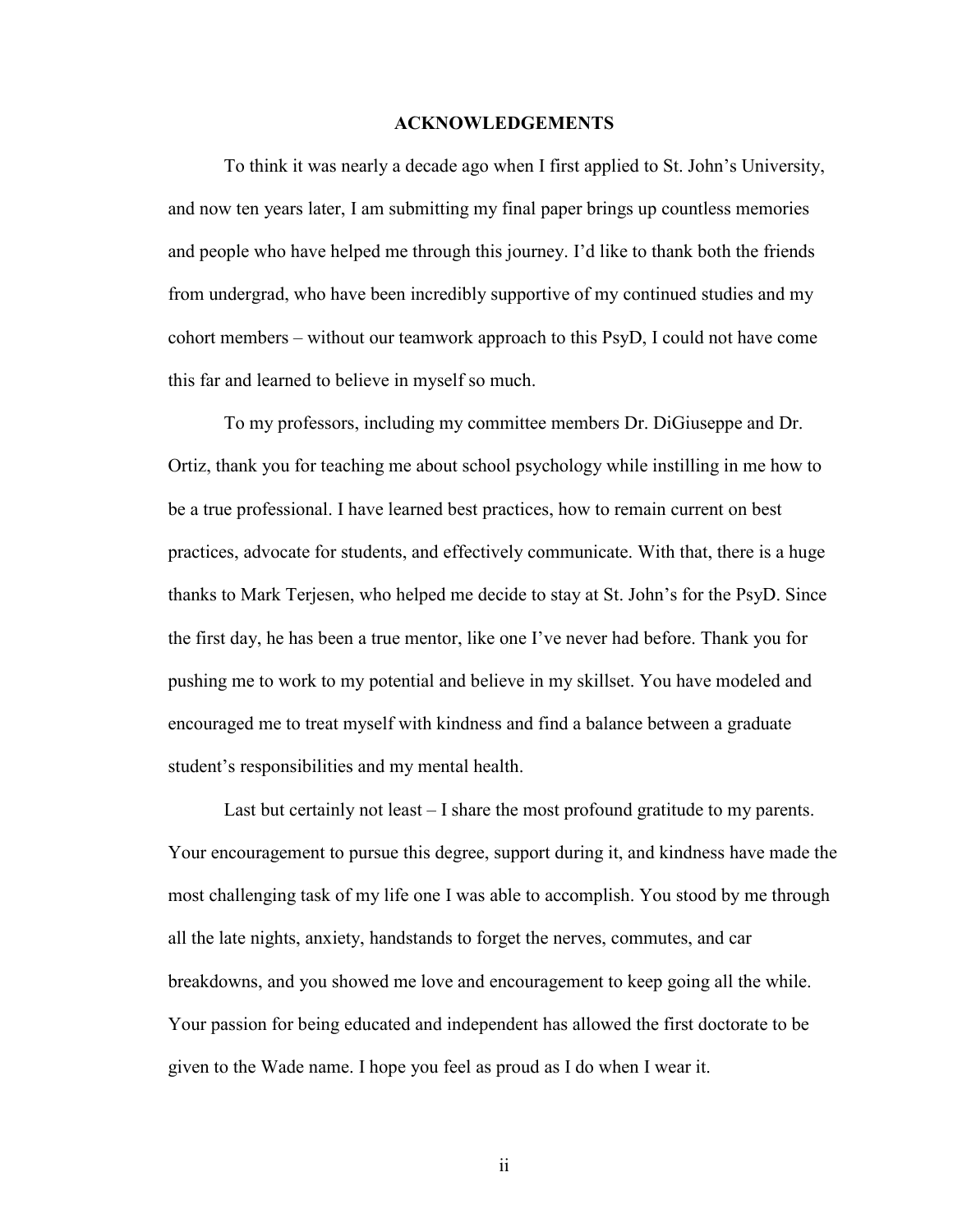## **TABLE OF CONTENTS**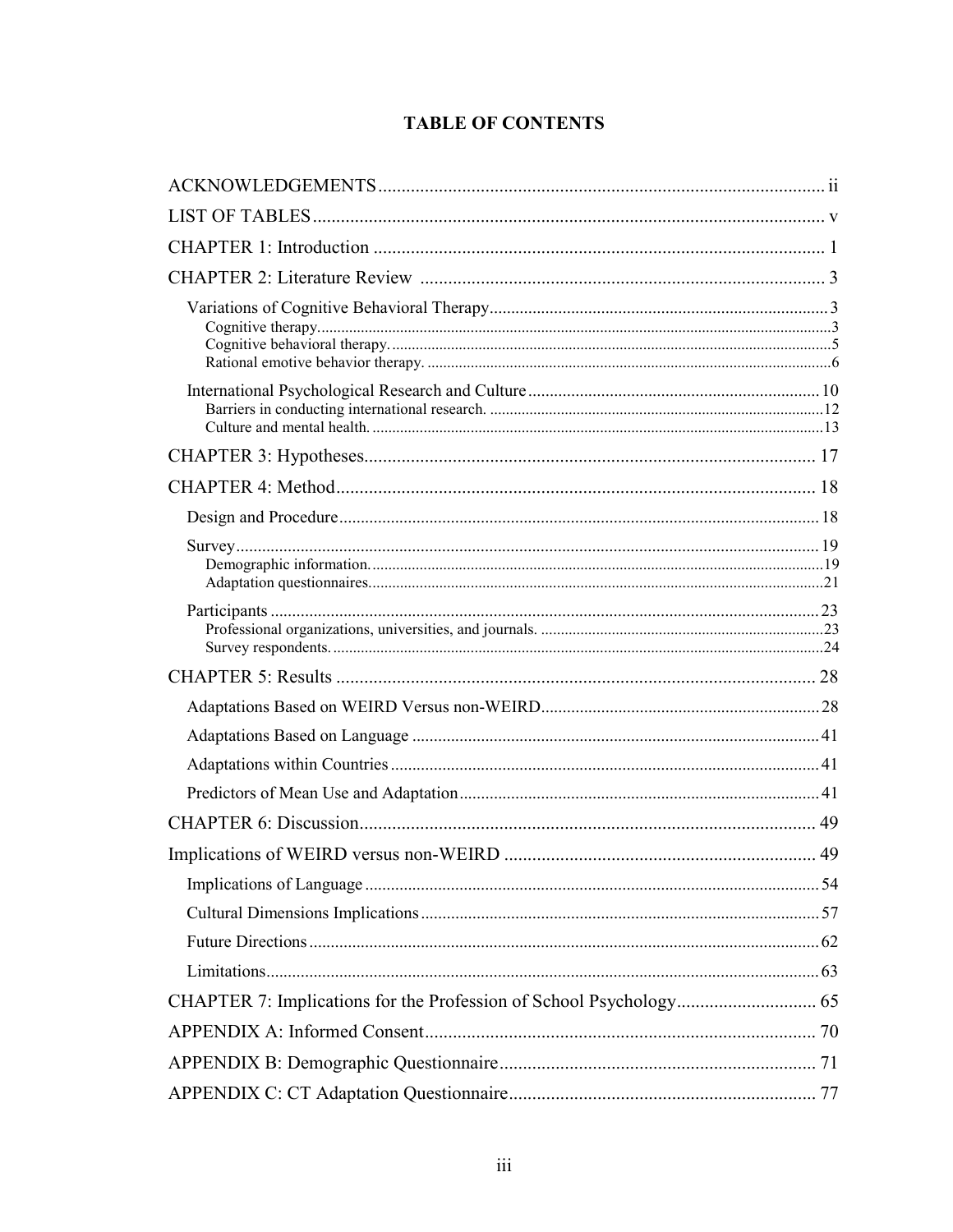| APPENDIX F: Professional Psychological and Mental Health Organizations 105 |  |
|----------------------------------------------------------------------------|--|
|                                                                            |  |
|                                                                            |  |
|                                                                            |  |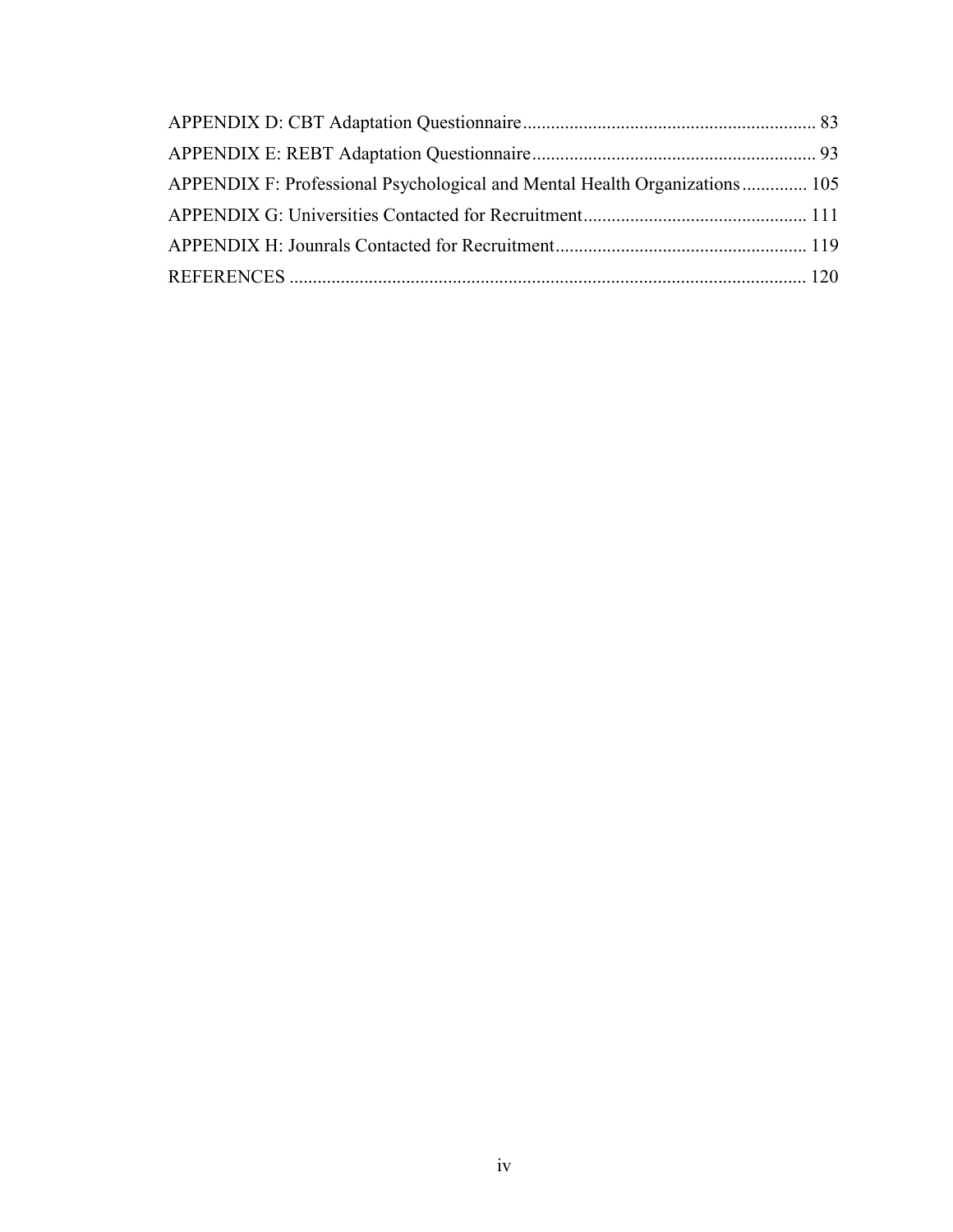## **LIST OF TABLES**

|                                                                                 | 20 |
|---------------------------------------------------------------------------------|----|
|                                                                                 | 25 |
|                                                                                 |    |
|                                                                                 |    |
|                                                                                 |    |
|                                                                                 |    |
|                                                                                 |    |
|                                                                                 |    |
|                                                                                 |    |
|                                                                                 |    |
|                                                                                 |    |
| Table 12: Correlations amongst WEIRD, Langauge, Cultural Dimensions, and Use of |    |
|                                                                                 |    |
|                                                                                 |    |
| Table 14: Correlations amongst WEIRD, Langauge, Cultural Dimensions, and        |    |
|                                                                                 |    |
|                                                                                 |    |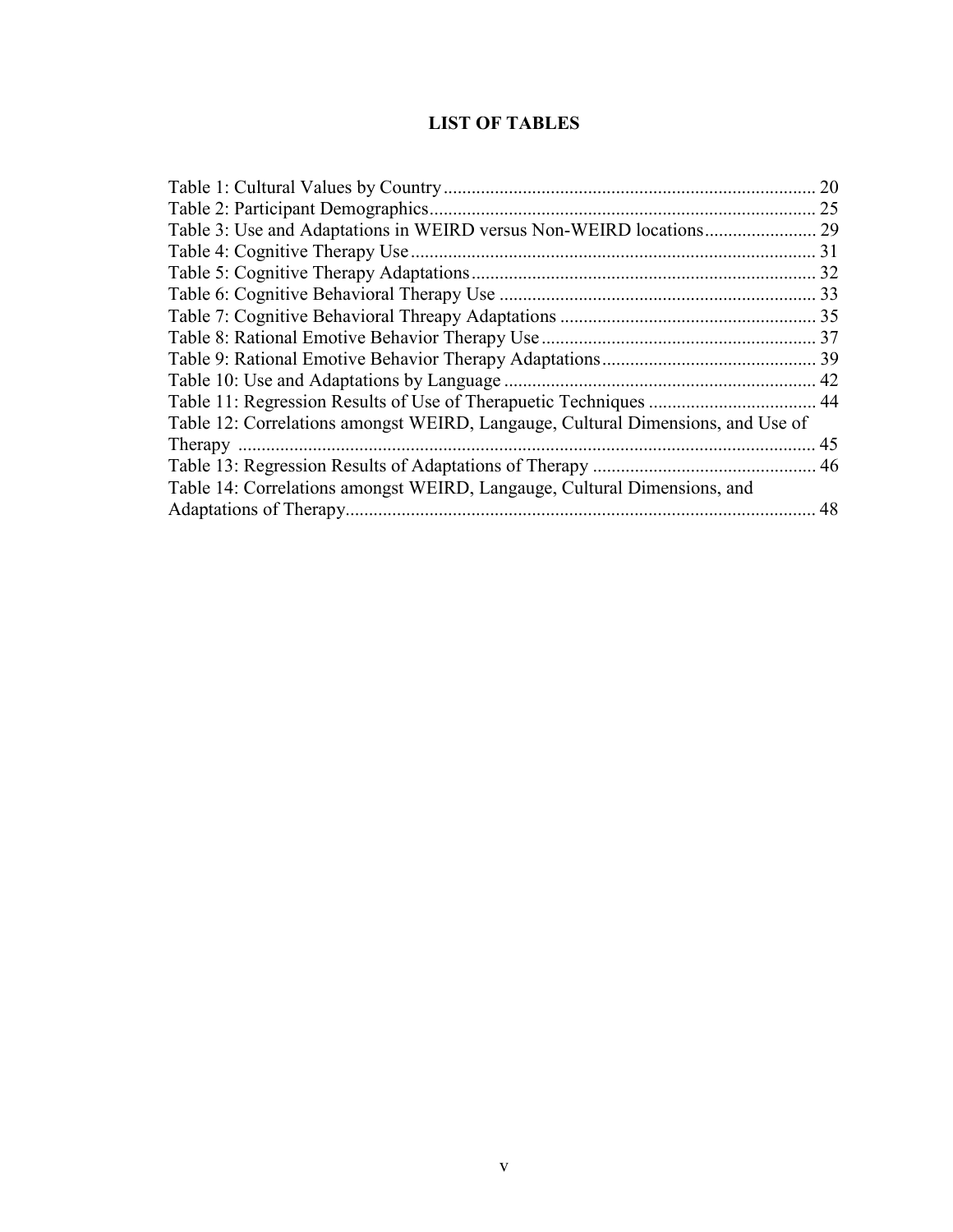#### **CHAPTER 1**

#### **Introduction**

Cognitive Behavioral Therapy (CBT) is one of the most widely practiced therapeutic approaches, with approximately one-third of mental health practitioners utilizing this methodology (Epp  $\&$  Dobson, 2010). There is a robust empirical basis for the effectiveness of CBT approaches to treat numerous psychological disorders; however, most of the research has been conducted in Western, Educated, Industrialized, Rich, and Democratic (WEIRD) regions (Epp & Dobson, 2010; Kline et al., 2018). There have been increasing efforts to include more diverse people within psychological research by including various racial and ethnic groups within WEIRD regions (Hays, 2018). However, individuals and groups outside of the WEIRD criteria are still underrepresented in empirical studies evaluating the effectiveness of CBT (Pantalone et al., 2010). Therefore, therapeutic interventions provided to such clients are limited in their empirical backing. Additionally, the concentration of research on Western populations has excluded diverse people, subsequently leading such clients to seek treatment less often, leaving some mental illnesses untreated (Tam et al., 2019).

At present, it is generally assumed that the basic techniques of CBT are relatable and efficacious with all populations (Pantalone et al., 2010). However, there has been little research within the field to evaluate this claim. The current study seeks to address this gap in the literature by gathering data from international mental health practitioners regarding their use and adaptation of CBT techniques within diverse global populations. This data will be useful to practitioners who practice within culturally diverse settings or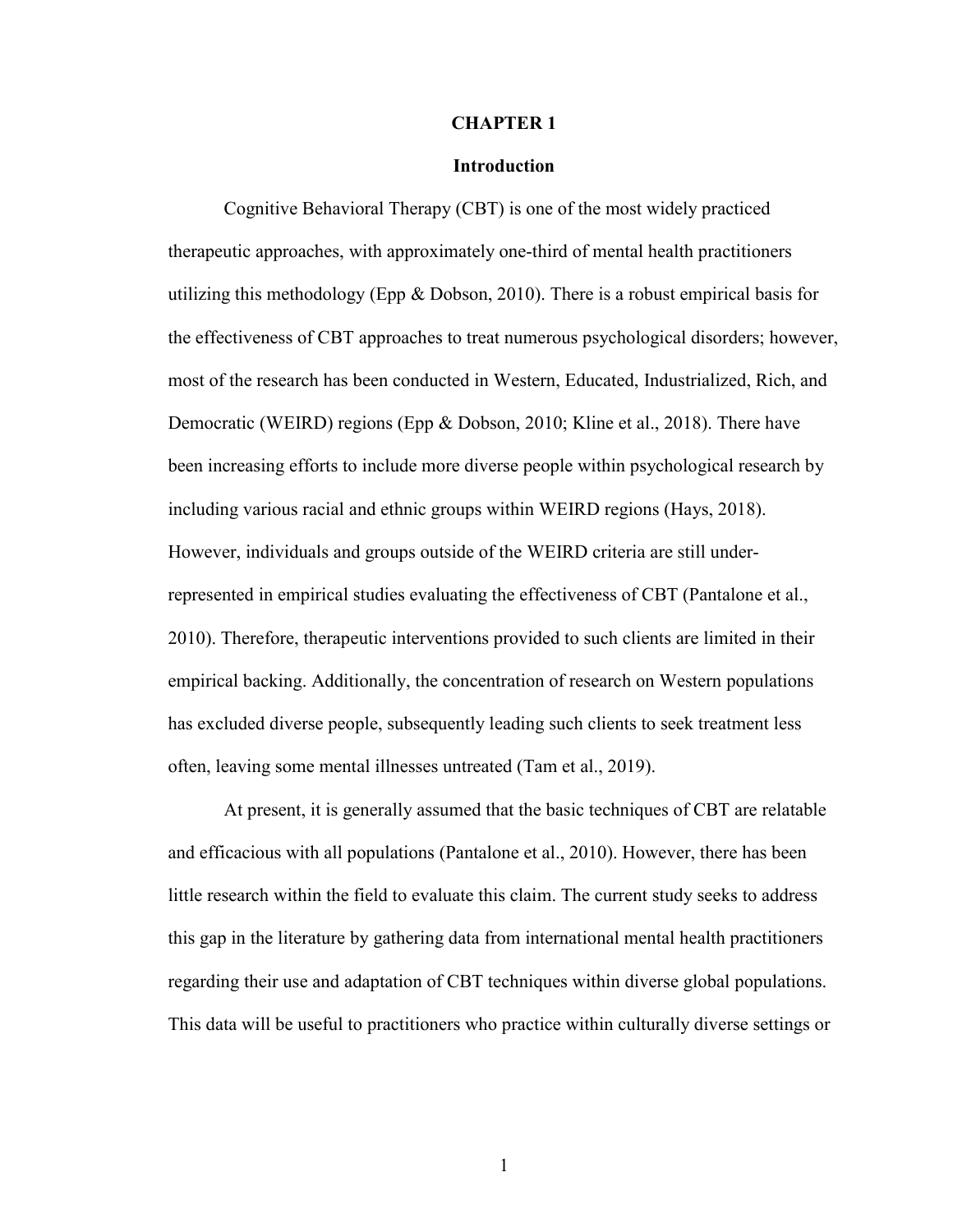when working with culturally diverse clients, as it will offer empirical data for CBT techniques that relate best to diverse populations.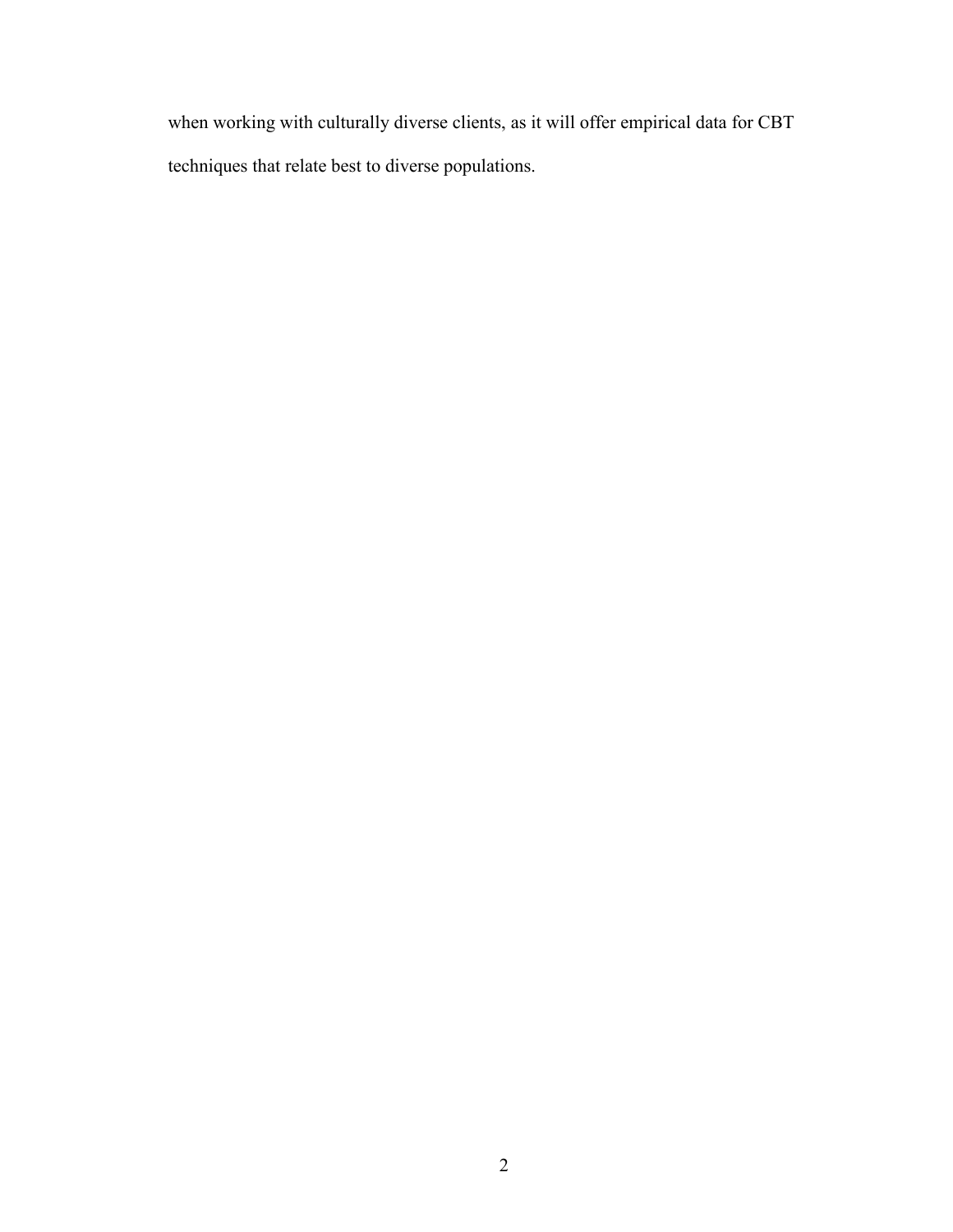#### **CHAPTER 2**

#### **Literature Review**

 Psychotherapy has shown robust growth in the past 50 years, with a myriad of changes, including the advent of the second wave of therapy, the Cognitive Behavioral Therapy (CBT) approaches (Dobson & Dozois, 2010). Beginning in the late 1950s, following the behaviorism and psychodynamic theories, researchers and clinicians from the United States of America (USA) and Europe began to advocate for cognitivebehavioral approaches which emphasize the connection between dysfunctional cognitions and maladaptive behaviors (Brown et al., 2011), as well as the ability to alter such dysfunctional cognitions and behaviors (Dobson & Dozois, 2010).

Since their development, cognitive and behavioral approaches to therapy have gained traction within the field compared to dynamic treatments and are presently the most widely practiced forms of therapy (Hays, 2009; Wampold & Imel, 2015). There are numerous evolutions of CBT that focus on coping skills, problem-solving, and cognitive restructuring, including Rational Emotive Behavior Therapy (REBT), Cognitive Therapy (CT), Self-Instructional Training, Self-Control Treatments, Stress Inoculation Training, and Problem-Solving Therapy (Dobson & Dozois, 2010). This study will focus on CBT, CT, and REBT approaches, as they were the hallmark developmental approaches of CBT and are commonly practiced today (Ruggiero et al., 2018).

#### **Variations of Cognitive Behavioral Therapy**

#### **Cognitive therapy.**

Cognitive Therapy (CT) is a therapeutic approach developed by Aaron Beck in 1963 at the University of Pennsylvania (Beck & Haigh, 2014; Dobson & Dezois, 2010).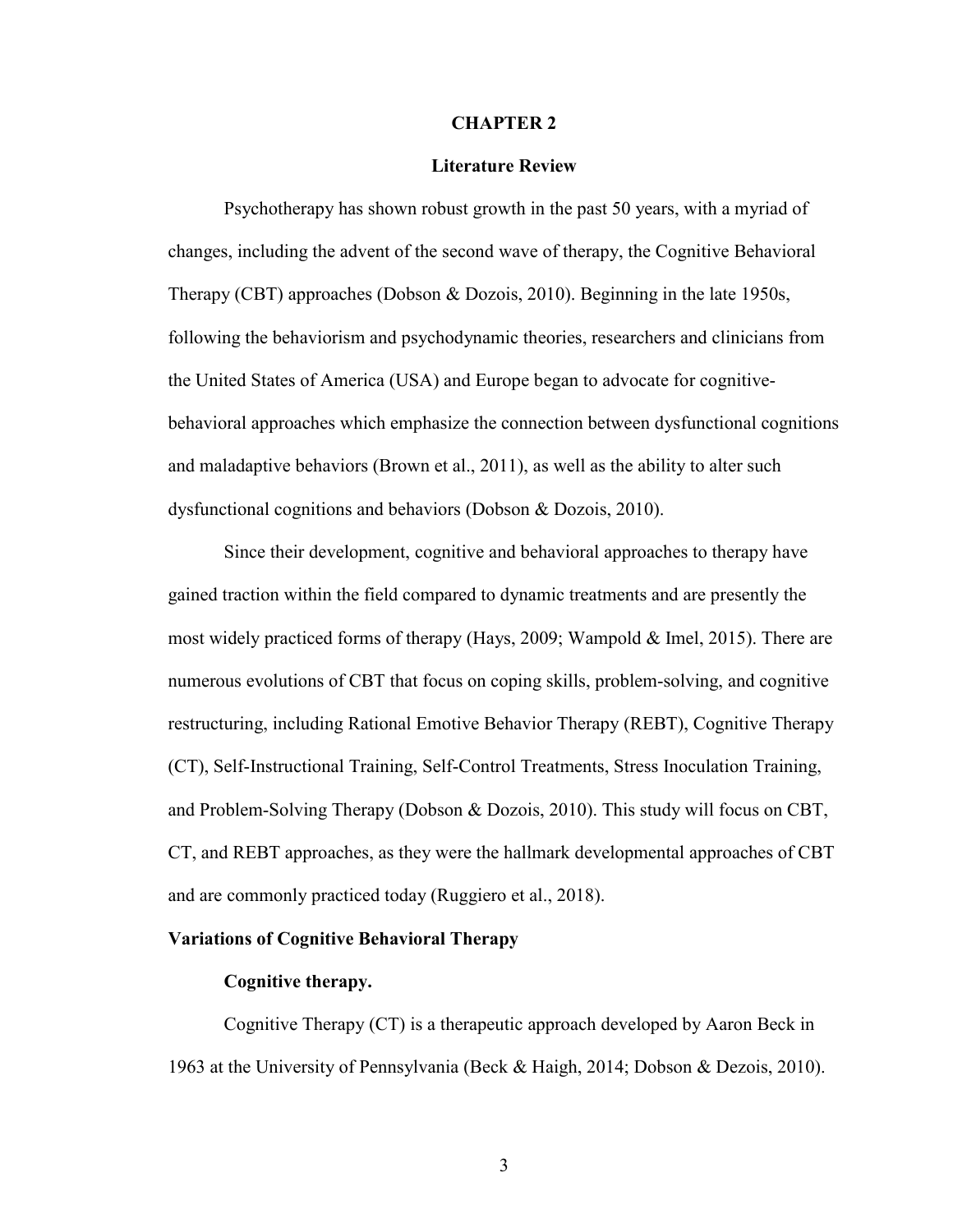This therapy model posits that individuals' emotions and behaviors are influenced by their cognitions or perceptions of events (Beck & Haigh, 2014; Fenn & Byrne, 2013; Meichenbaum & Mahoney, 1995). CT is considered a short-term, goal-focused treatment (Young & Beck, 1980). Research has shown CT is an effective line of treatment for a variety of patients, including those with depression, panic disorder, Generalized Anxiety Disorder (GAD), social phobias, posttraumatic stress disorders (PTSD), bipolar disorder, alcohol and substance use disorders, Obsessive-Compulsive Disorder (OCD), eating disorders, and sleep disorders (Beck & Haigh, 2014; Dobson & Dezois, 2010; Meichenbaum & Mahoney, 1995; Harvey et al., 2017).

Beck outlined three levels of cognition: core beliefs, dysfunctional assumptions, and Negative Automatic Thoughts (NATs) (Fenn & Byrne, 2013). Core beliefs, referred to as schemas, are firmly rooted, developed, and learned beliefs an individual has about oneself, the world, and/or the future that often contributes to their difficulties (Beck  $\&$ Haight, 2014; Fenn & Byrne, 2013; Meichenbaum & Mahoney, 1995; Ruggiero et al., 2018). For example, a schema of a depressed patient may be, "the future is hopeless" or "my value depends on others' evaluations of me" (Dobson & Dezois, 2010). An individual's schema often provides meaning to their life experiences (Beck & Haight, 2014). Dysfunctional assumptions, or cognitive distortions, are thoughts individuals live by that are maladaptive (Fenn & Byrne, 2013). Distortions may include dichotomous thinking, overgeneralizing, selective abstraction, mind reading, catastrophizing, minimizing, and should statements (Meichenbaum & Mahoney, 1995). Finally, NATS are thoughts activated involuntarily in situations that focus on negative themes such as low self-esteem (Fenn & Byrne, 2013; Meichenbaum & Mahoney, 1995). Then, overall,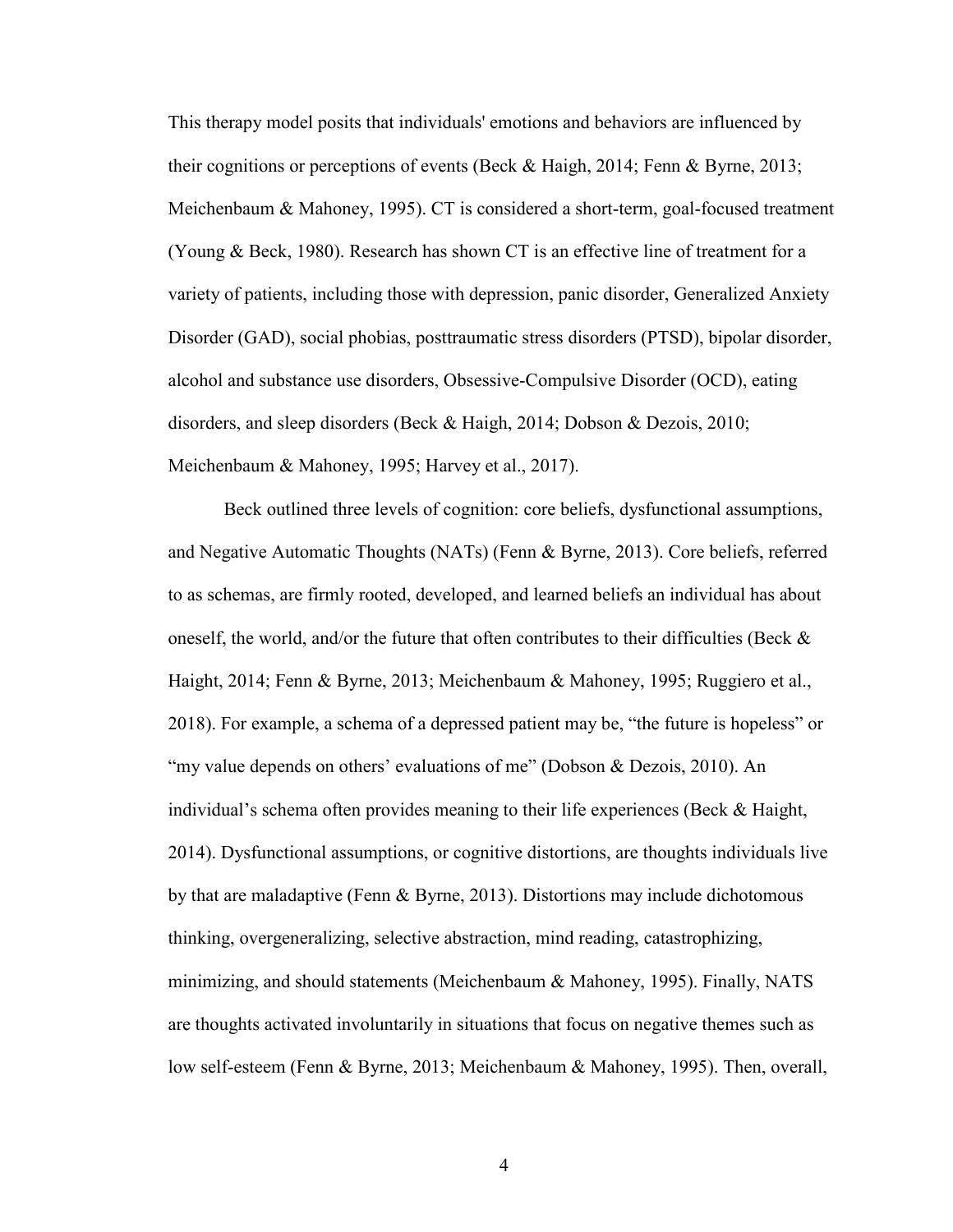the model of CT proposes that these cognitions impact a client's behavioral and emotional responses (Harvey, 2017; Meichenbaum & Mahoney, 1995). That is, schemas, cognitive distortions, and NATS can lead to unhealthy emotions (e.g., depression, anger, anxiety) and behaviors (e.g., avoidance, performance) (Beck & Haigh, 2014; de Jonge et al., 2019).

While the focus of CT is on cognitions, several other skills are essential to the delivery of quality CT. Among these, a clinician should elicit behaviors, utilize guided discovery to assist patients in developing new perspectives, and integrate information to understand the problem (Dobson & Dezois, 2010, Young & Beck, 1980). In addition, a clinician should demonstrate interpersonal effectiveness, establish a collaborative relationship with the client, and gather feedback from clients regarding their reactions to therapy and comprehensions of interventions (Blackburn et al., 2001; Young & Beck, 1980).

#### **Cognitive behavioral therapy.**

Cognitive Behavioral Therapy (CBT) is one of the most extensively researched and utilized forms of psychotherapy (Butler et al., 2006). The model of CBT theorizes that psychological problems are based upon both unhelpful cognitions, unhelpful behaviors, and environmental factors (Dienes et al., 2011; Dobson & Dezois, 2010). Within this theoretical framework, individuals can learn better ways to cope with psychological distress and problem behaviors (Bass, 2014; Waller, 2012), ultimately learning to manage environmental changes and be their own therapist (Fenn & Byrne, 2013). Research has shown CBT is an effective treatment for numerous disorders, including depression, GAD, panic disorder, social phobia, PTSD, anger, OCD, eating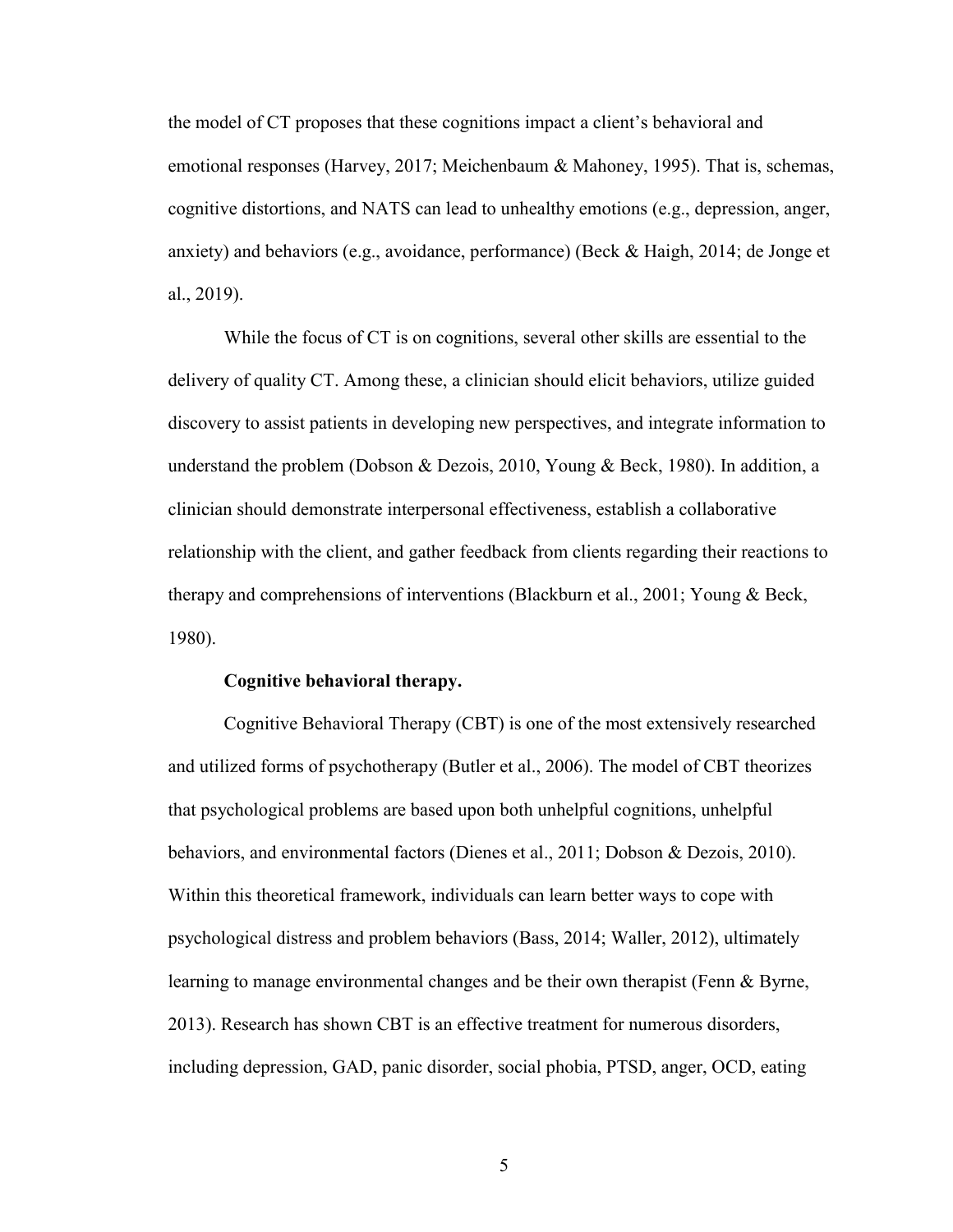disorders, schizophrenia, substance abuse disorders, and marital problems (Butler et al., 2006; Epp & Dobson, 2010; Waller, 2012). Studies have also demonstrated that the effects of CBT can be long lasting for both child and adult patients (Bass, 2014; Butler et al., 2006).

The cognitive aspect of treatment builds off Beck's cognitive model and similarly conceptualizes a client's presenting problem. To modify thought patterns, cognitive restructuring is used, such that a client learns to recognize their thought distortions, test the validity of these thoughts, and change their evaluations based on gathering evidence that is contrary to their belief (Fenn & Byrne, 2013). In addition, CBT helps clients to understand the motivations and behaviors of others, problem-solve, and develop a greater sense of self-confidence (Dobson & Dezois, 2010). Finally, behavioral techniques are incorporated, such as exposures, role-playing, problem-solving techniques, assertiveness, and relaxation to modify maladaptive behaviors (Bass, 2014; Harvey, 2017; Hays, 2018). Like CT, CBT clinicians should work to foster a collaborative therapeutic relationship with the client. For example, the therapist and client should work together to set longterm and session-specific goals (Muse et al., 2014).

#### **Rational emotive behavior therapy.**

Rational Emotive Behavior Therapy (REBT) is another therapeutic approach that falls under the broad CBT umbrella developed by American psychologist Albert Ellis in 1957 (David et al., 2016; DiGiuseppe & David, 2015; Dobson & Dezois, 2010). REBT has been researched and applied within clinical, educational, and organization settings (Dobson & Dezois, 2010) for a variety of psychiatric conditions, including OCD, social phobia, depression, psychotic symptoms, parental distress, disruptive behaviors, and side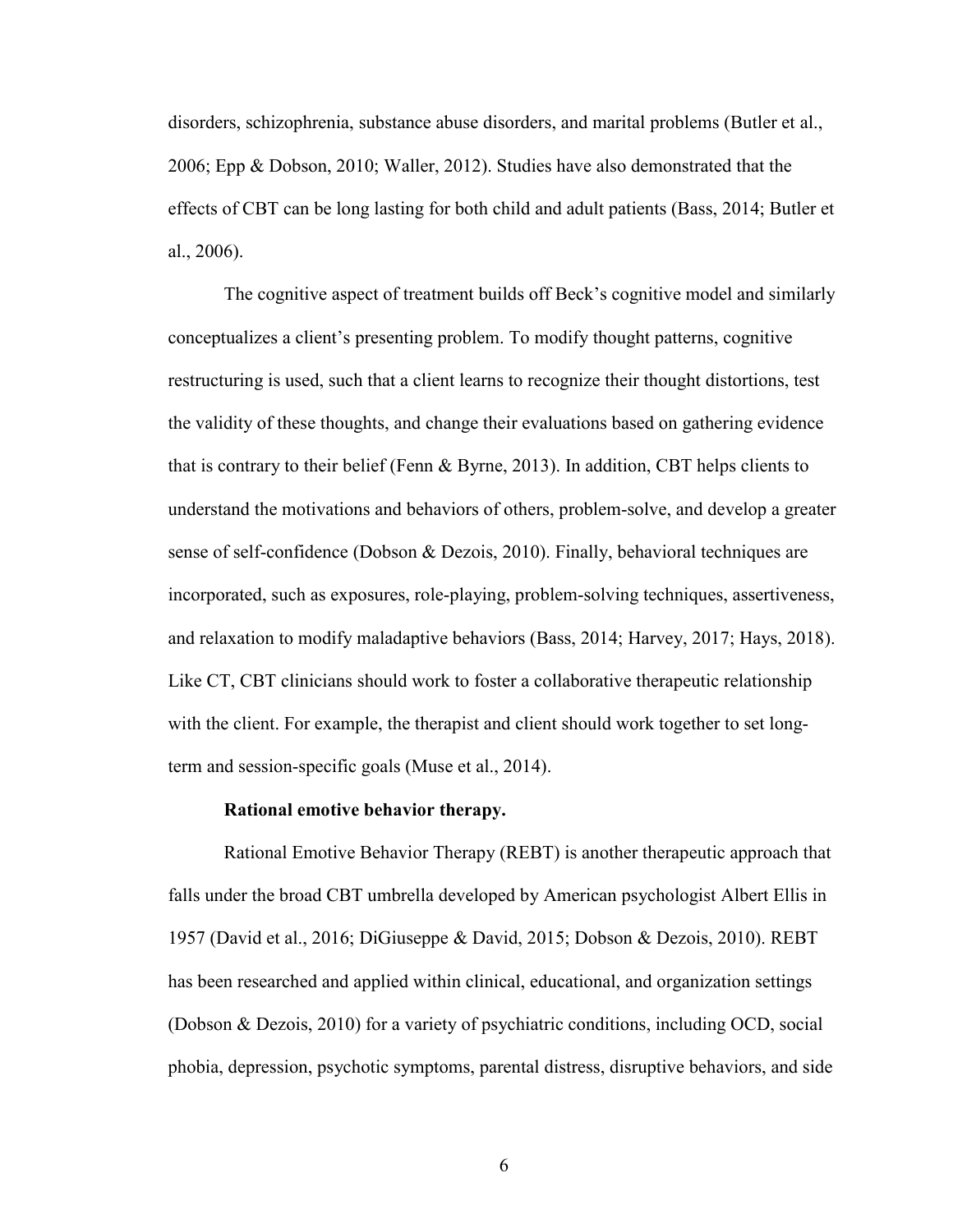effects of physical illness (David et al., 2016; Sarracino et al., 2017). In addition, metaanalyses of REBT have demonstrated it is an effective line of treatment for both children and adults (David et al., 2016).

Recognizing that emotional problems or disturbances occur in a context, clinicians work with clients to develop a situational "ABC" framework (Sarracino et al., 2017) to understand the development of their dysfunctional behaviors and emotions. First, the Adversity (A), or aspect of the situation related to the disturbance is identified. Commonly, clients will describe the A's as inferences rather than observable features of an event (Dryden et al., 2010). For example, a client may state, "the party was so awkward" rather than "I talked to one person for two minutes during the three-hour party." Next, the beliefs (B) about the A are evaluated as either irrational or rational. For example, the client from the party may believe "no one likes me." REBT emphasizes an individual's tendency to have irrational beliefs that are rigid and extreme, illogical, inconsistent with reality, and prevents oneself from achieving their goals (DiGiuseppe et al., 2014). Irrational beliefs may place demands on oneself, others, or the world. Individuals who hold irrational beliefs may awfulize (i.e., make situations/adversities worse than reality demonstrates), deprecate, belittle themselves, others, or life conditions, or engage in distress intolerance, such that they believe that they are unable to manage life if the A actually does occur (Dryden et al., 2010). The final part of the model is the emotional, behavioral, and/or cognitive Consequences (Cs) of clients' beliefs (B) about A. Within the model of REBT, certain emotions are considered dysfunctional and are related to maladaptive behaviors and cognitions (David & Dezois, 2010). For example, the feelings of depression and despair are considered to be the effects of the client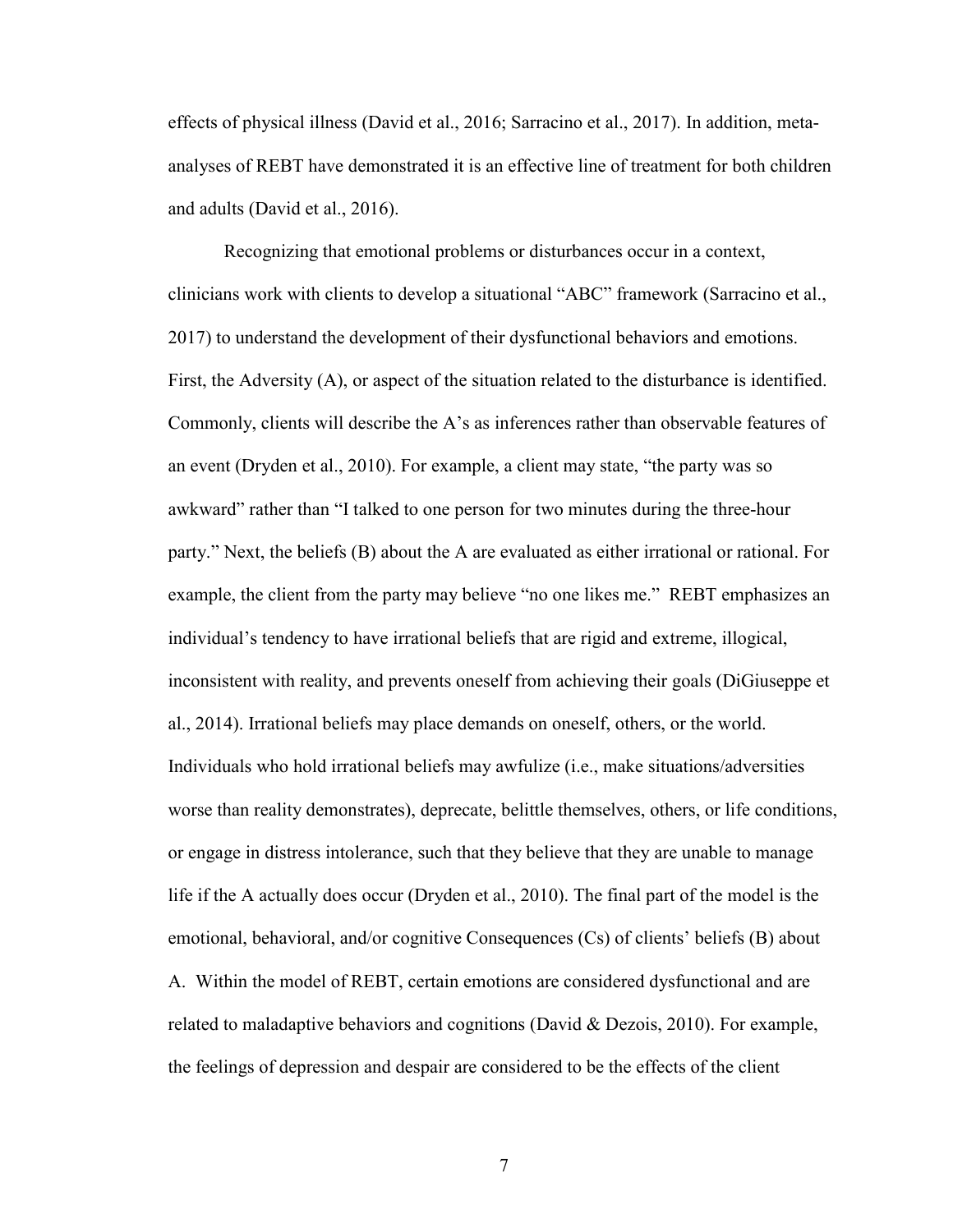holding irrational beliefs about A (David et al., 2016). Ellis had argued that individuals universally hold irrational beliefs deeply, such as a low level of self-acceptance (Bernard, 2009). Therefore, REBT focuses on modifying these unhealthy irrational beliefs into more healthy/adaptive rational beliefs. The therapeutic process of REBT aims to minimize the implications of the client's irrational beliefs, show clients how to change the activating event when possible, and develop and strengthen rational beliefs (David et al., 2016; DiGiuseppe, 2014).

#### **Common factors amongst psychotherapy approaches.**

Overall, there are similarities among most psychotherapies (Bass et al., 2014), including CT, CBT, and REBT (Wampold, 2012). Unlike some other models of psychotherapy treatment, CBT approaches emphasize the present, such that it looks to address a client's current presenting problems and state of functioning (Fenn & Byrne, 2013). Additionally, all models of CBT recognize that clients in therapy have maladaptive cognitive processes, which affect a client's functionality in work, interpersonal relationships, the community, and/or levels of internal distress (Dienes et al., 2011; Wampold, 2012). Further, CT, CBT, and REBT recognize that beyond cognitive techniques, behavioral principles can be effective for both case conceptualizations and treatment plans (Beck  $\&$  Haight, 2014). During therapy, practitioners utilizing CBT approaches often teach their patients about treatment so they can use skills outside of sessions (Dobson & Dezois, 2010). Additionally, all therapeutic approaches rely on a strong rapport and alliance among therapist and patient (Meichenbaum & Mahoney, 1995; Wampold, 2012).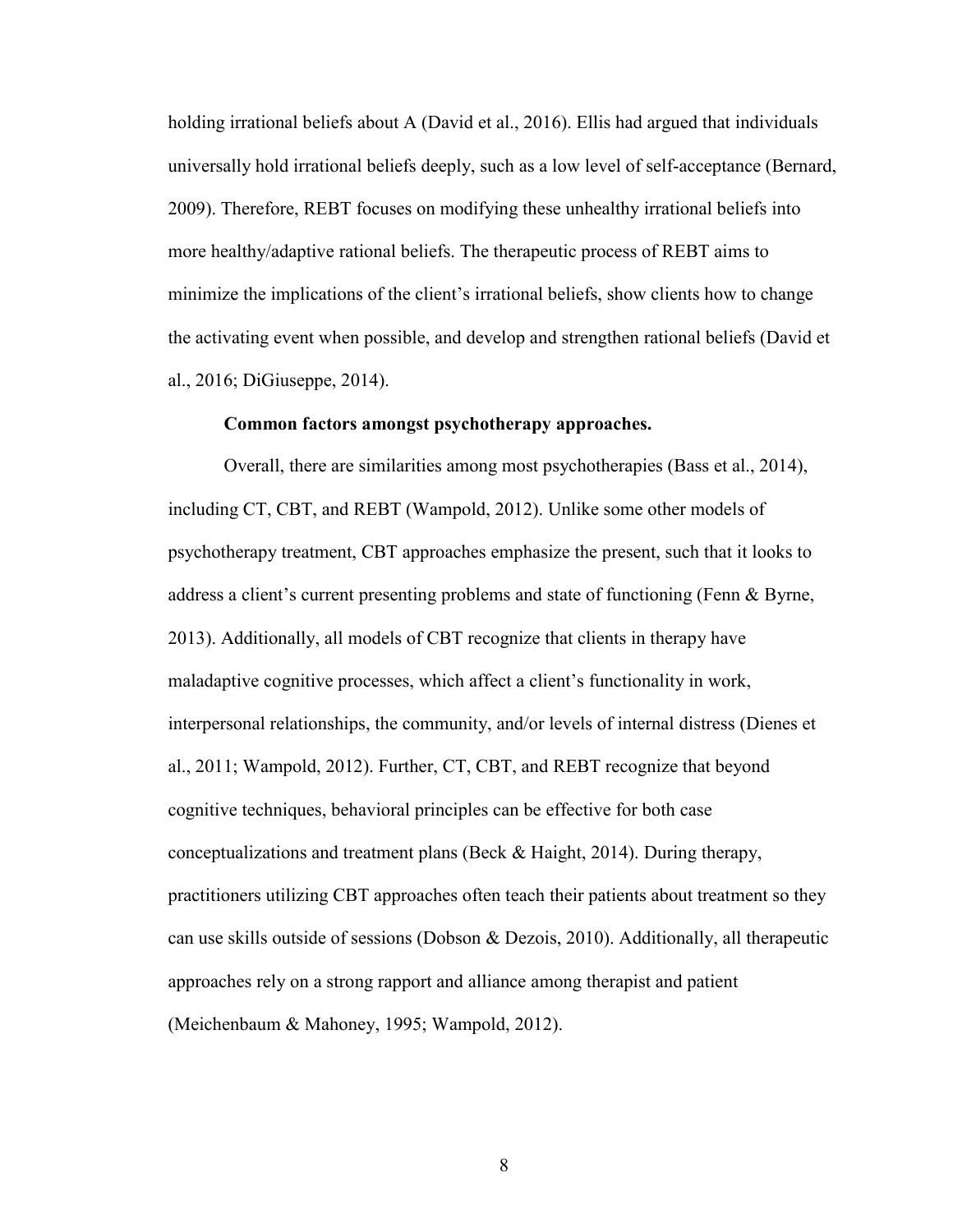As outlined above, the differences lie in how significantly this cognitive aspect is emphasized and addressed during treatment. CT places the largest emphasis on modifying clients' often-distorted cognitions (Dienes et al., 2011; Dobson & Dezois, 2010; Meichenbaum & Mahoney, 1995). For example, clients who may think, "I am going to perform poorly on this test" may experience stress because of that thought. The process of CT would work in challenging the accuracy of that initial thought (Dobson & Dezois, 2010). CBT therapists work in line with CT to challenge the accuracy of client's thoughts while also including behavioral exercises to actively challenge the validity of their thoughts (i.e., exposure/response prevention, behavior modification) or their ability to cope with the distress (i.e., progressive muscle relaxation, problem solving) (Muse et al., 2014). While REBT practitioners recognize that clients may hold beliefs inconsistent with reality, therapy tends not to focus on challenging their assumption, but to learn how to cope with the implications of these assumptions if they were true (Dryden et al., 2010). That is, not challenging the initial inference (e.g., "I am going to perform poorly on this test") but rather the evaluation or demand the client has about that inference (e.g., "And IF I perform poorly, that would be terrible, I could not stand it, and it would just confirm that I am worthless") (Ruggiero et al., 2018). Therefore, REBT approaches tend to focus on this philosophical level rather than the emotional disturbances other CBT approaches often focus on (Dobson & Dezois, 2010).

Given the similarities and differences amongst CBT approaches in their approach to therapy and methodology, it is important to reflect how other factors such as culture, language, and location may further impact the implementation of CBT (Hays, 2009).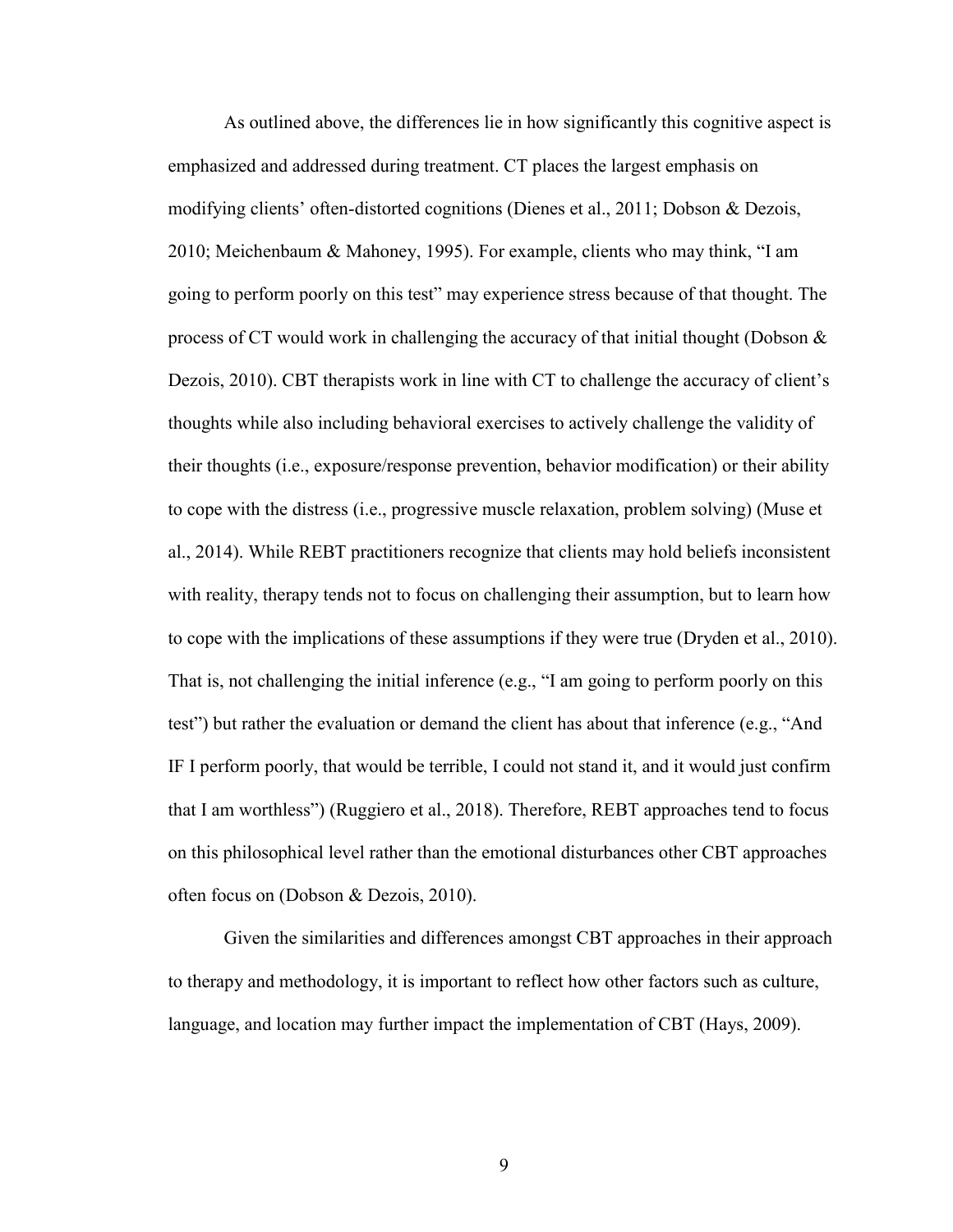#### **International Psychological Research and Culture**

Over 90% of psychological research is conducted on groups that constitute approximately 60-70% of the world (Keller, 2017; Kline et al., 2018), leaving 30-40% of the world represented by less than 10% of the psychological research. Historically, psychological research has been conducted in relatively homogenous groups, such that they are Western, Educated, Industrialized, Rich, and Democratic (WEIRD) (Granqvist & Nkara, 2017; Hays, 2018; Kline et al., 2018). Geographically, this typically refers to the USA and Europe (Kline et al., 2018; Pantalone et al., 2010). However, even within the USA and Europe, diverse groups such as Native Americans, Asian Americans, LGBTQ+ populations have been underrepresented in research studies (Pantalone et al., 2010). This leaves much of the world's population underrepresented in psychological literature. Additionally, when people feel excluded from the definitions and conceptualizations of mental health, they often fail to utilize its resources (Pantalone et al., 2010). For example, many culturally diverse groups find WEIRD psychotherapy invaliding and intrusive, and subsequently may fail to seek treatment (Arora et al., 2016; Smith & Trimble, 2016). Given this, there is a need for researchers and clinicians to study the populations of non-WEIRD locations, to integrate this information into methods and theories of psychology (Miller, 2005), and to educate people regarding effective treatment options for them (Li et al., 2017). As such, recent research has begun to include more diverse peoples in a variety of geographic locations (Kananian et al., 2021).

Culture is commonly referred to in the psychotherapy literature (Tseng, 1999). For the purposes of the present study, culture should be thought of as a system of values, ideas, and practices that allow oneself to communicate and orient themselves in the world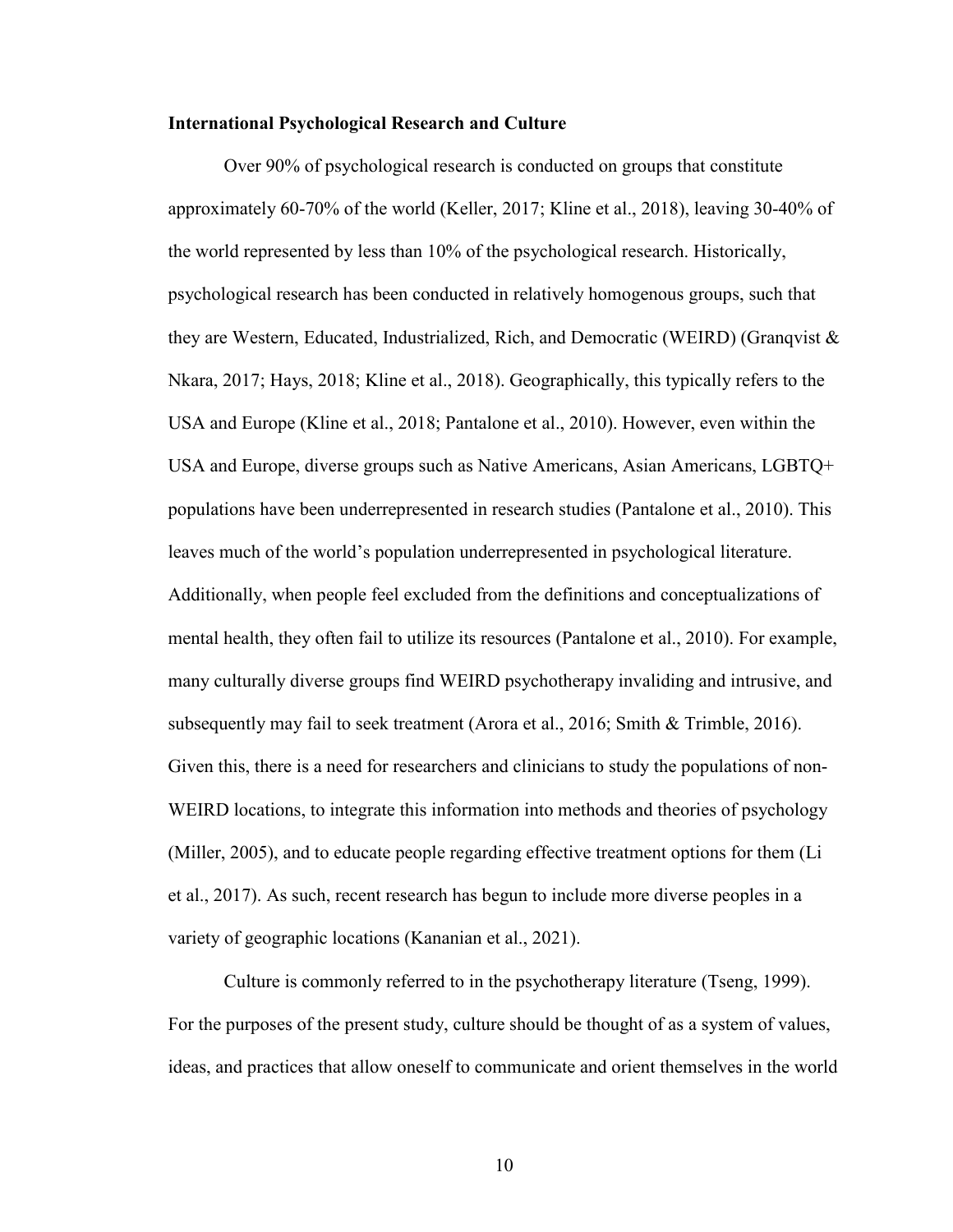(Psaltis, 2012). As such, one's culture has significant effects on their behaviors and orienting oneself in the world (Psaltis, 2012; Richerson & Boyd, 2005). In empirical studies, culture can be equated with a country (Keller, 2017), which can be problematic when considering various constructs within culture, as mentioned above. However, others argue country is an appropriate classification system (David et al., 2019). Further, psychological research regarding culture has been conducted from both a "top-down approach" and a "bottom-up" approach. This means researchers either create definitions and labels and attempt to fit groups or use interviews and qualitative reports to generate labels (Ung, 2015). Therefore, when considering culture in psychological research, it can be challenging to determine what factors are being measured (Cohen, 2006).

Research from Hofstede and colleagues has identified six themes of cultural dimensions: power distance, individualism versus collectivism, masculinity versus femininity, uncertainty avoidance, long-term orientation versus short term orientation, and indulgence versus restraint (Hofstede, 1983; Hofstede et al., 2010). The research was gathered based upon responses to items from individuals of 76 countries (Hofstede et al., 2010), beginning in the late 1960s within corporate settings to gain information regarding staff and consumer behaviors, and has expanded with time to reflect global societies (Lo et al., 2017). Analysis of responses has shown large-scale trends between countries and within countries (Moskowitz & Moskowitz, 2009). For example, it is common for Western cultures to hold some beliefs such as individualism, while in non-Western counterparts' collectivism prevails. Further, masculinity traits are high in European countries, including Germany and Austria, but not in Sweden (Moskowitz & Moskowitz, 2009). Additionally, the country scores developed have been correlated with behavioral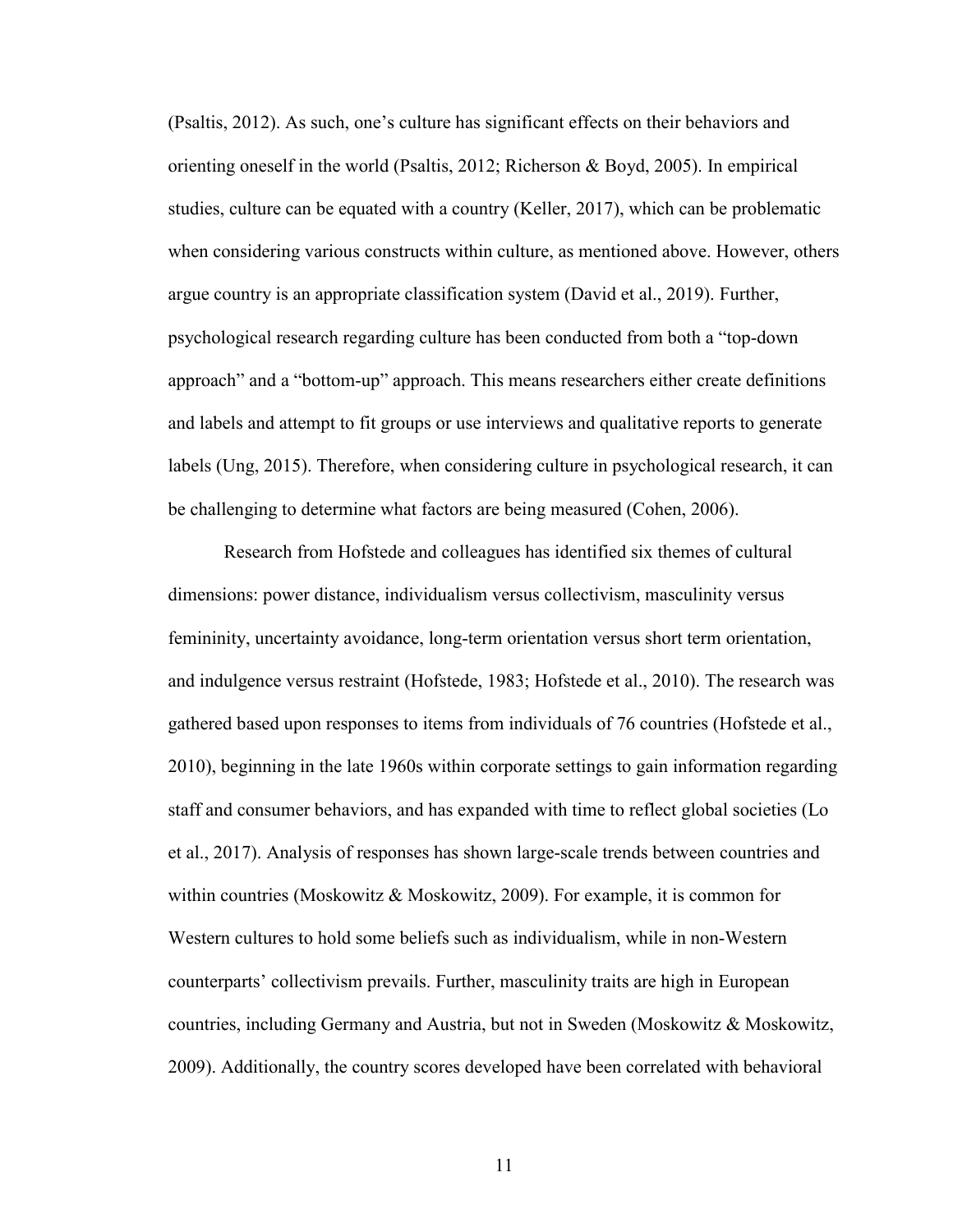outcome data (i.e., individualism and mobility between social classes) (Moskowtiz  $\&$ Moskowtiz, 2009). Although there are critiques of this approach for some assumptions made, such as the influence of non-cultural factors, the changing values of culture, etc., (Touburg, 2016), Hofstede's dimensions of culture remains the most frequently used to explain international differences in individuals' behavior (Swoboda & Hirschmann, 2017).

#### **Barriers in conducting international research.**

There are many barriers to researching culturally and ethnically diverse environments. One logistical barrier includes the location of the researcher. Most psychologists who engage in the psychological literature are located within WEIRD areas are share these features (Hays, 2018). The researchers' lack of geographical and cultural diversity creates logistical barriers for adapting clinical approaches and collecting data among other groups from various environments (i.e., Africa). Furthermore, in practice, given that so much research occurs in WEIRD cultures by WEIRD researchers, the data from these locations becomes what is "typical." Data that does not coincide with what is common to Europeans or Americans are considered "abnormal," even if it is from an entirely different cultural group (Kline et al., 2018). Therefore, there is a need for Western-based clinical researchers to expand their circle of colleagues to establish a "typical" that is reflective of the populations they refer to. As geographical barriers no longer inhibit sharing knowledge, values, and beliefs (Jensen, 2012; Kline et al., 2018), psychologists and mental health practitioners can collaborate and provide their information and perspectives reflecting the culture and language of those they serve.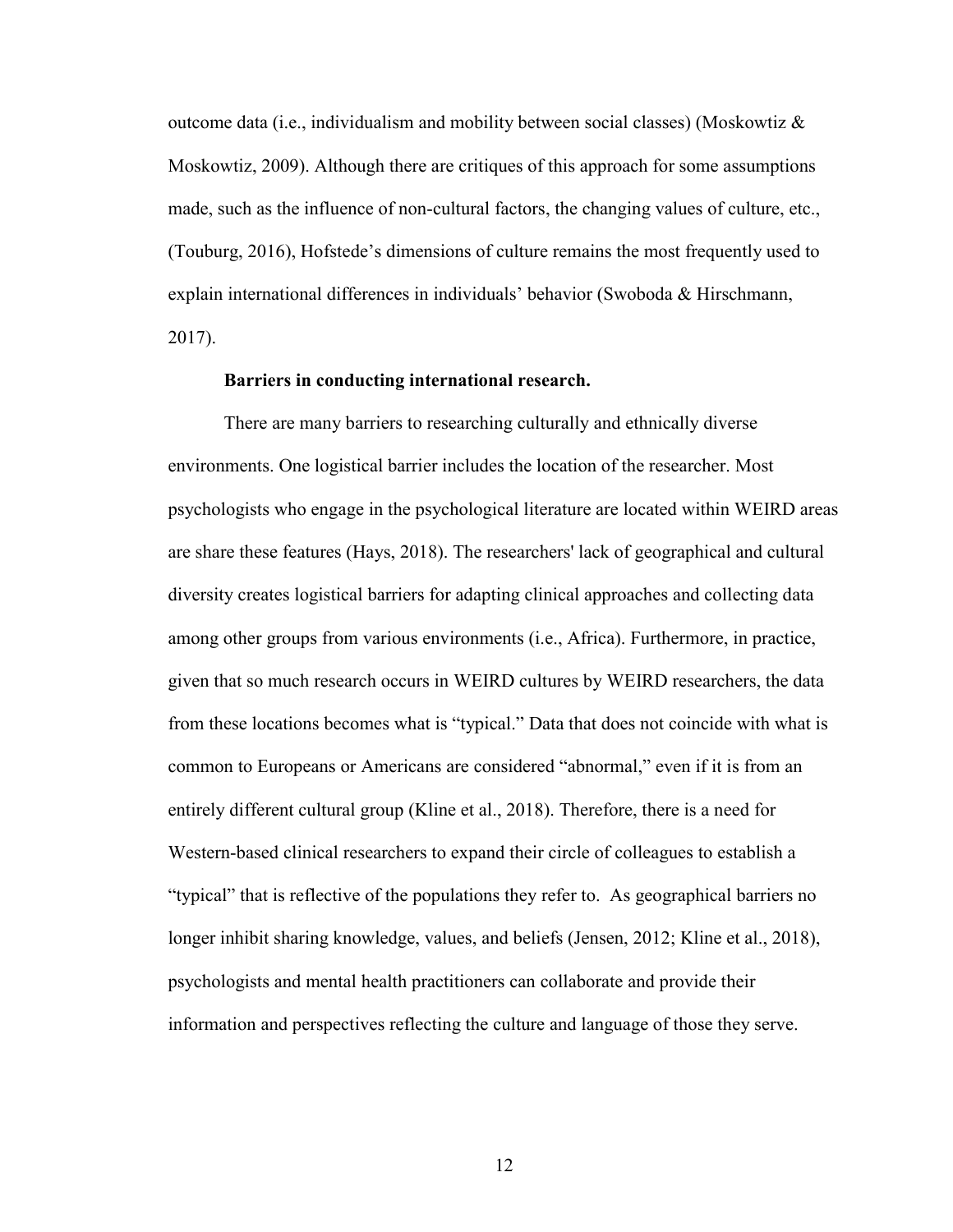#### **Culture and mental health.**

According to the Surgeon General's report (2001, p.23), "culture counts" in mental health as it shapes the relationship between the therapist and client, how therapists deliver services, how clients seek treatment, and how clients engage in health behaviors. Additionally, the American Psychological Association and the mental health field argue it's a therapist's ethical duty to be aware of cultural differences and consider them within treatment (American Psychological Association, 2017; Pantalone et al., 2010; Smith & Trimble, 2016). Therefore, it is imperative that mental health practitioners consider clients' cultural beliefs in terms of how they conceptualize their thoughts, goals, and values and how this relates to treatment planning (Wampold, 2012).

Additionally, it is an ethical duty that mental health practitioners utilize the research base to inform their therapeutic interventions (American Psychological Association, 2016; Smith & Trimble, 2016). With this framework in mind, practitioners must consider the evidence base in implementing therapy in culturally diverse settings and with culturally diverse clients (Cabassa & Bauman, 2013). Cabassa and Baumann (2013) argue that interventions are commonly modified as they are implemented, as the interventionist brings their previous knowledge, attitudes, and practices into treatment.

Numerous studies report using culturally adapted treatments and have found them more effective than un-adapted treatments (Hall et al., 2016; Soto et al., 2018). Further, research has found that the more individualized treatments are for factors such as culture, language, race, etc., the more likely a client is to engage, remain, and participate in treatment (Soto et al., 2018). However, there is a lack of consensus on what or who is responsible for the adaptation of therapy (Cabassa & Baumann, 2013). For example,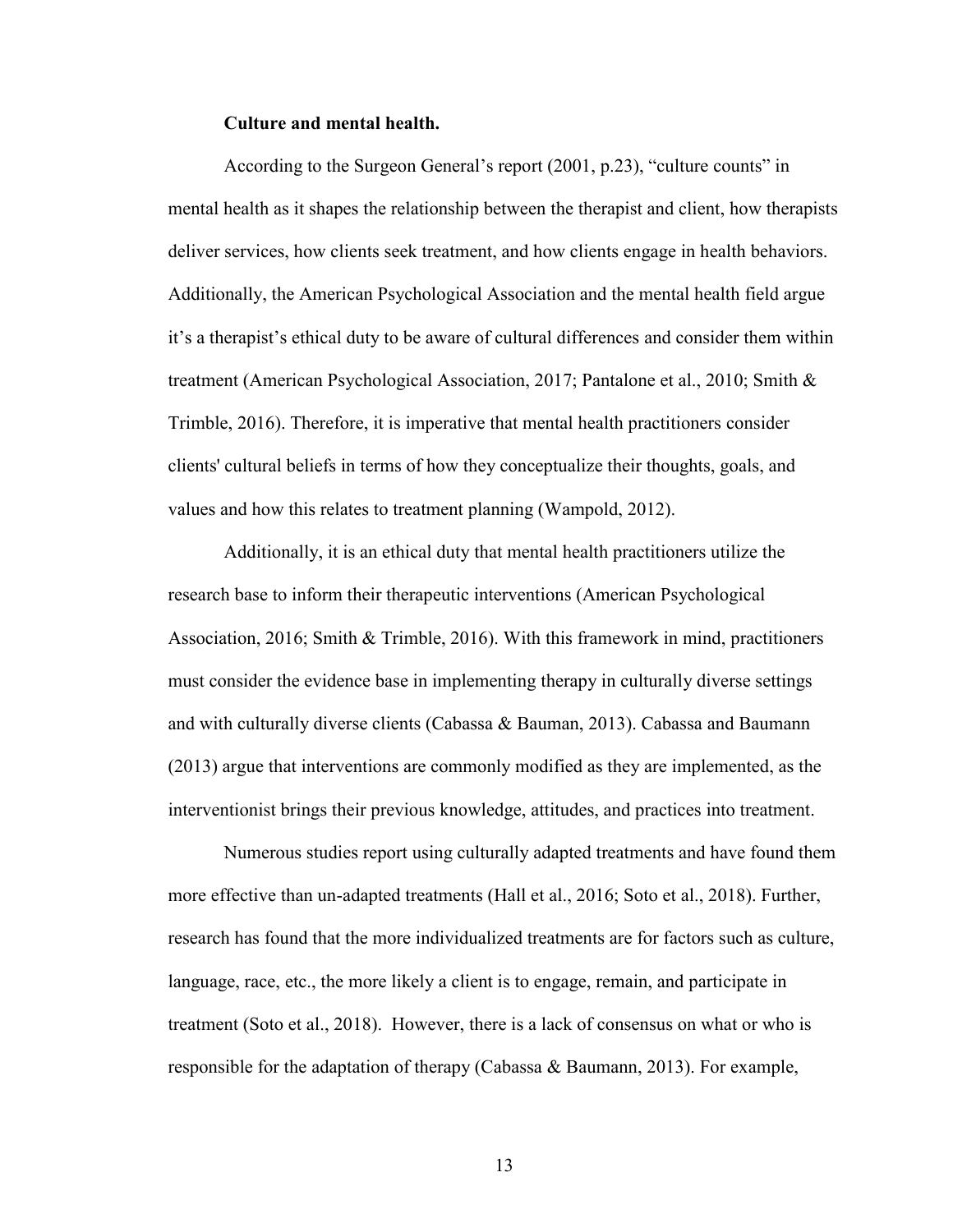cultural interventions can require the adaptation of therapeutic techniques or treatment protocols beyond a practitioner's conventional scope of practice (Smith & Trimble, 2016). Through this adaptation process, difficulties arise balancing treatment to be clientcentered, culturally relevant, and implemented with fidelity (Hall et al. 2016; Smith & Trimble, 2016).

Some researchers have put forth general guidelines for adapting psychotherapies to be culturally sensitive. For example, one such approach to adapting psychotherapy argues that clinicians should consider thematic differences, such as health beliefs, selfidentification, communication styles, individualism and collectivism, therapy goals, and family structure (Pantalone et al., 2010). Similarly, others have suggested an ecological validity model addressing language, persons, metaphors, content, concepts, goals, methods, and context (Smith & Trimble, 2016). Yet, others provide domains in which culture should be considered, including age/generation, developmental disabilities, disabilities acquired later in life, religious and spiritual orientation, ethnic and racial identity, socioeconomic status, sexual orientation, indigenous heritage, national origin, and gender (Hays, 2018).

Another approach for culturally competent CBT suggests that when empirical evidence is unavailable for groups, therapists first consider their own biases and blind spots, and then do CBT as usual (Pantalone et al., 2010). First, there is strong support in the literature for a clinician to recognize their own biases to establish a stronger therapeutic alliance, as it ultimately results in better outcomes for the patient (Eklund et al., 2014; Pantalone et al., 2010). Much of the research regarding cultural sensitivity is based upon providing a framework for clinicians to be mindful of how their own culture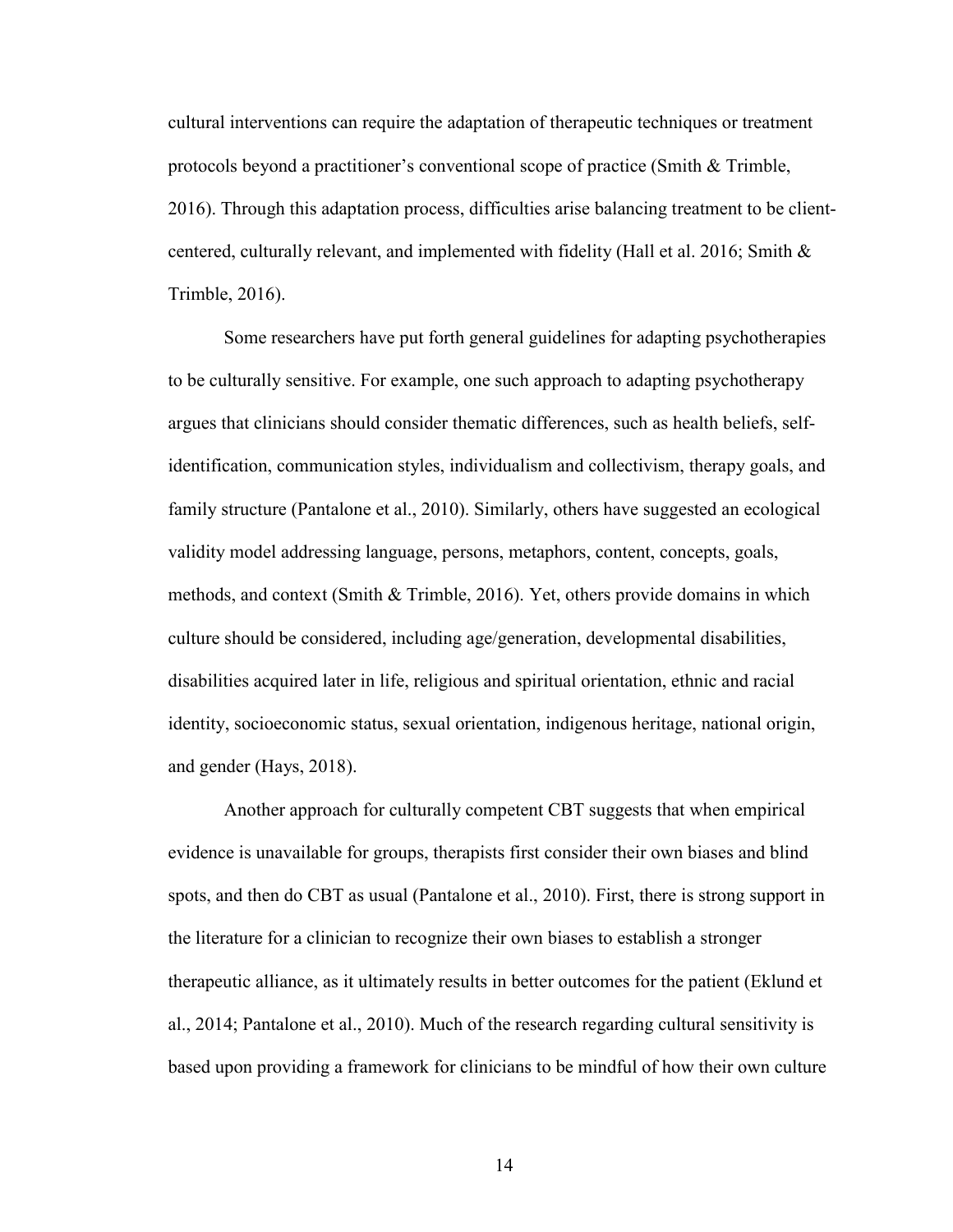may differ from their clients (Hays, 2009). However, these recommendations are made for WEIRD practitioners practicing with diverse clients and fails to address when both the clinician and client are from non-WEIRD locations. Second, although the argument for doing CBT as usual is based upon empirical studies that demonstrate the principles behind CBT are effective within WEIRD populations, researchers have *hypothesized* the basic techniques of CBT will be effective for diverse clients without evidence to support these claims (Pantalone et al., 2010).

Overall, there is a lack of consensus regarding culturally adapted therapies. There is agreement that culture should be considered (Smith & Trimble, 2016; Soto et al., 2018), but the actual methodology in adapting techniques of CBT and with whom has failed to be clearly articulated. A recent meta-analysis found that 42% of cultural adaptations to therapy were guided by research or theory (Smith  $\&$  Trimble, 2016), indicating that over half of the research regarding cultural adaptations of therapy are not evidence-based or theory-driven. Furthermore, many studies regarding culturally adapted therapy have significant limitations (Hall et al., 2016). For example, studies will either fail to describe how treatments were adapted (Soto et al., 2018) or fail to evaluate the effectiveness of adapted treatment to non-adapted treatment (Hall et al., 2016). While language and culturally relevant metaphors are most commonly adapted (Cabassa & Baumann, 2013; Soto et al., 2018), besides these factors, the research is inconclusive as to what techniques are adapted, how they are adapted, and how effective they are as a function of culture and language.

There is agreement that practitioners should only adapt techniques when necessary because the more closely treatment procedures are followed, the more effective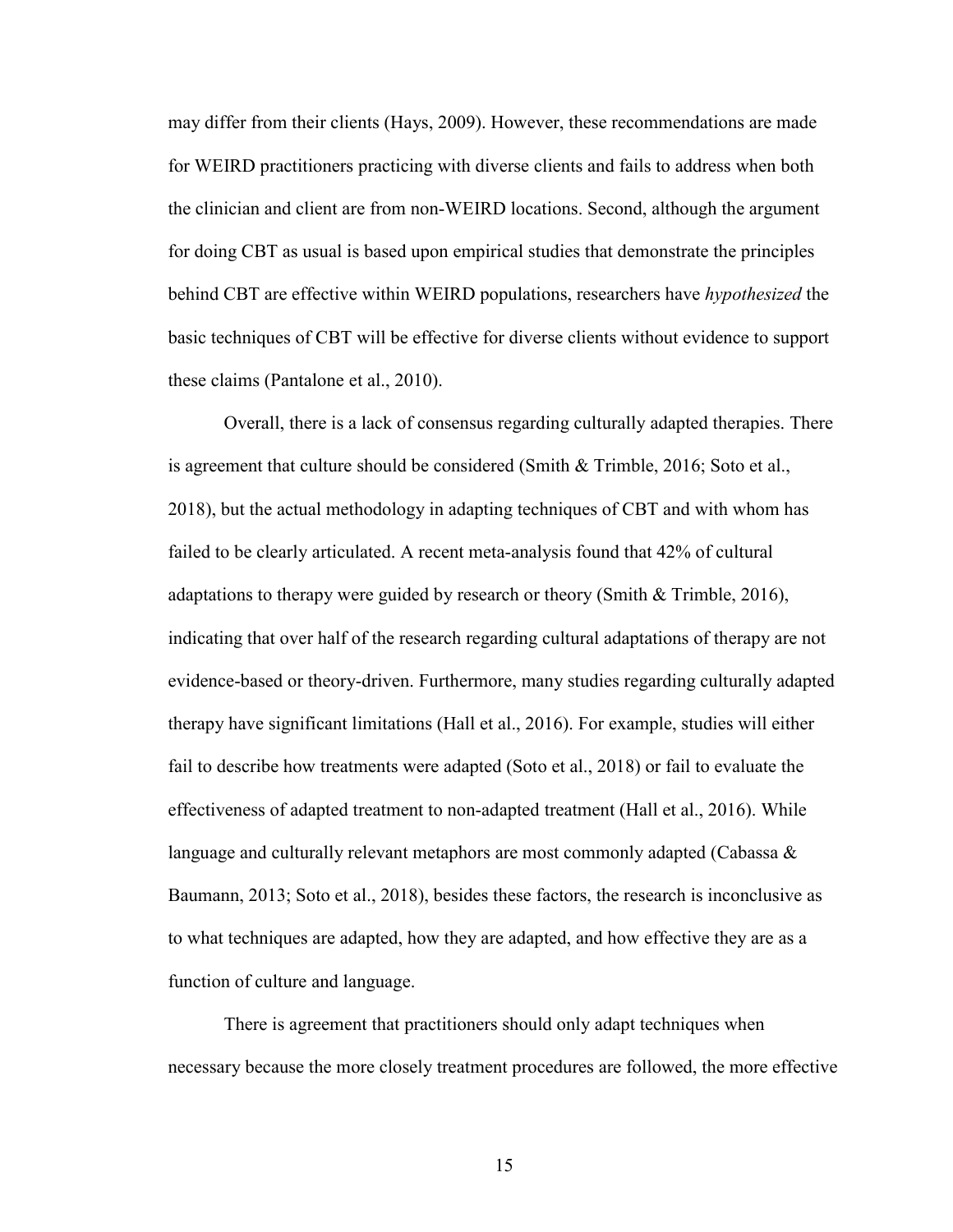it is (Smith & Trimble, 2016). However, this can be a challenge when considering adaptations of techniques. In a non-published survey (Wade, Lundgren & Terjesen, 2018), international practitioners were asked to rate the frequency they use and adapt CT, CBT, and REBT techniques. Results from a small pilot study  $(n=10)$  suggest that adaptations are being made to therapeutic approaches as a function of culture and language, and, as such, there is a deviation from specific recommended treatment practices. The present study seeks to expand this survey to a broader array of international mental health practitioners to understand how they utilize and adapt CBT approaches when working with culturally and linguistically diverse clients.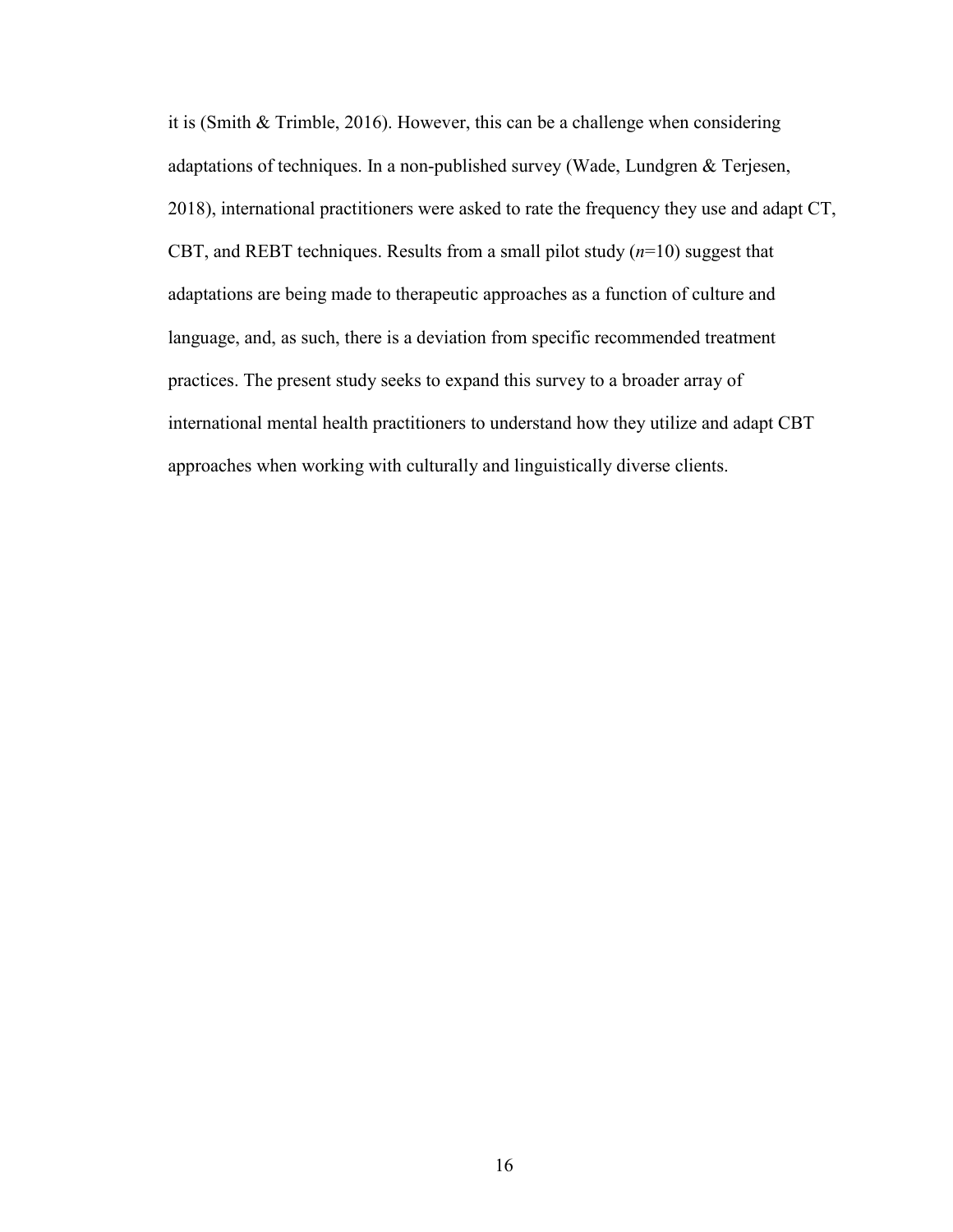#### **CHAPTER 3**

#### **Hypotheses**

Based upon the reviewed literature, this study addresses three hypotheses with regard to the adaptation of CT, CBT, and REBT.

- 1. It is hypothesized there will be more overall adaptations of therapeutic techniques in non-WEIRD countries compared to WEIRD countries.
- 2. It is hypothesized there will be more overall adaptations of techniques in languages different from English.
- 3. It is hypothesized that within countries, similar rates of adaptation will be reported. That is, the therapists from the same nations will make similar adaptations as a function of culture and language.

In addition, exploratory analyses will be performed to determine whether relationships exist between WEIRD versus non-WEIRD groups, language, and cultural values, with both use and adaptation of therapeutic techniques.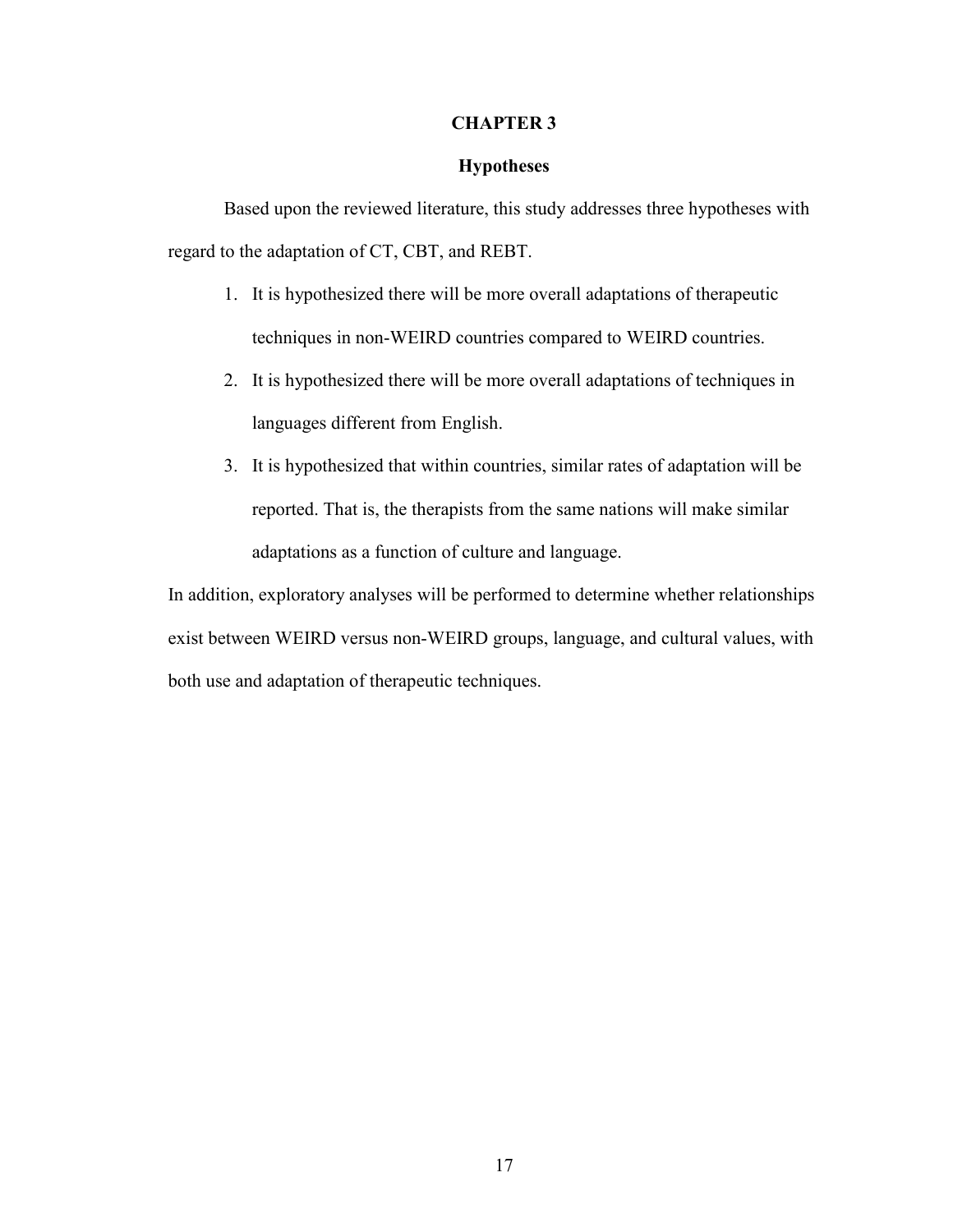#### **CHAPTER 4**

#### **Method**

#### **Design and Procedure**

Before beginning data collection, St. John's University's Institutional Review Board approved all procedures. Mental health practitioners' professional organizations, universities, and academic journal editors were contacted and requested to disseminate the online survey. Participants completed the survey through Qualtrics, where confidentiality of the responses was preserved. Participants were provided informed consent (see Appendix A), where they were informed their participation is voluntary, individual responses will be kept confidential, and results will be used to identify ways therapeutic techniques can be adapted to a wide range of cultural populations. Participants were given the contact information of the researchers and the St. John's University Institutional Review Board should they have any additional questions.

Upon providing informed consent, participants were asked to select their primary theoretical orientation (CT, CBT, or REBT); definitions of each were provided. Upon self-identification of their primary orientation, participants were automatically directed to the corresponding survey, where they completed demographic information (see Appendix B), and a rating scale assessing how frequently they use and adapt the primary therapeutic techniques CT, CBT, or REBT (see Appendices C-E, respectively). Definitions of each technique of CT, CBT, and REBT are provided within each respective survey. After the survey, participants could provide their contact information to enter the raffle for an Amazon gift card.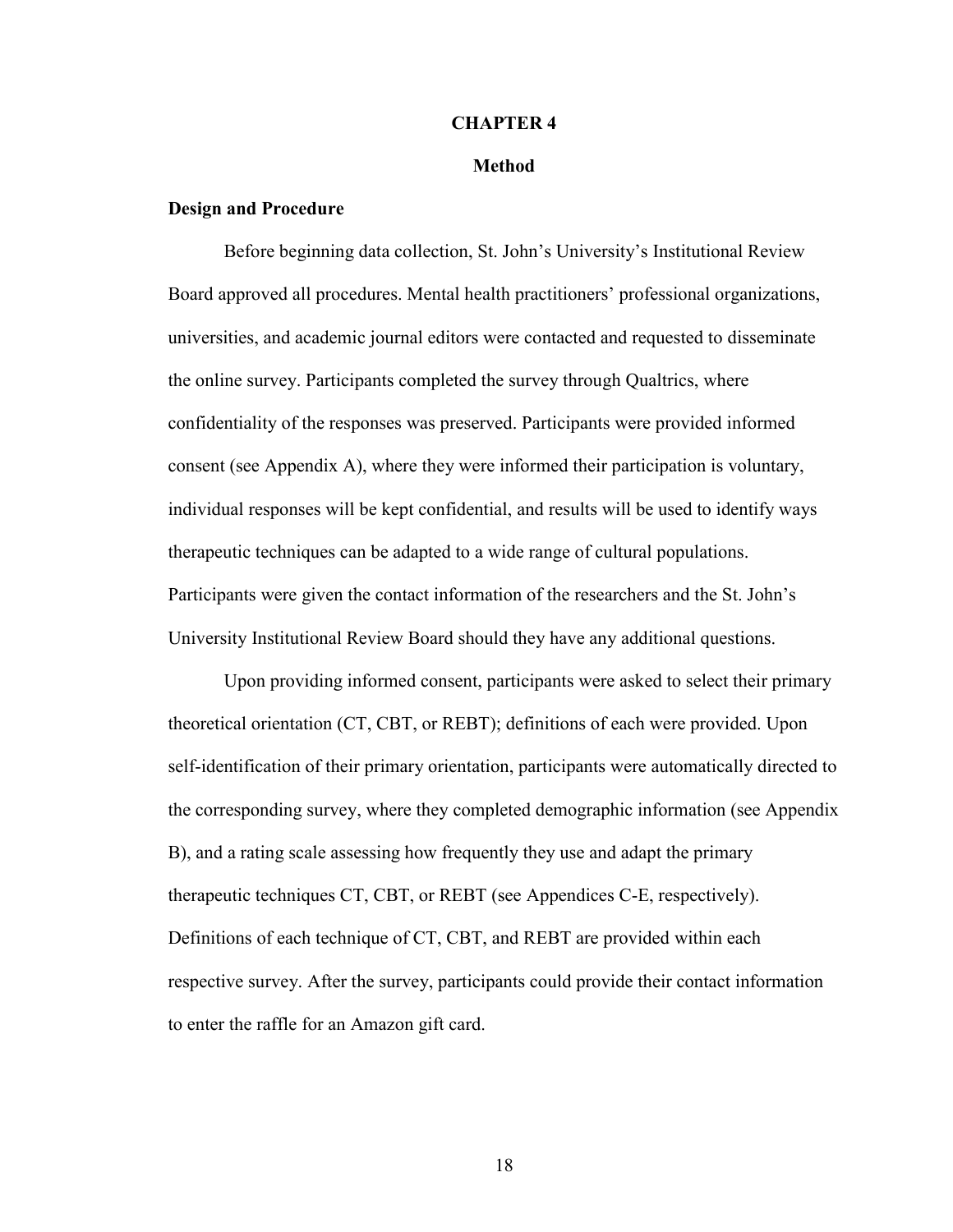#### **Survey**

#### **Demographic information.**

Participants completed a short demographic questionnaire (see Appendix B) measuring their age, gender, training level, years of practice, training location, and practice location. In addition, participants answered questions regarding the population they generally serve, including languages spoken, age range, disorders commonly treated, and in what setting (e.g., clinic, hospital, university) they work. Individuals were categorized as WEIRD if they were from the USA, United Kingdom, Australia, France, Germany, Switzerland, the Netherlands, or Canada (Henrich et al., 2010). Lastly, one question regarding each cultural domain was asked based upon Hofstede's Six Dimensions of National Culture, which were established and analyzed based upon research conducted in over 70 countries (Hofstede et al., 2010; Moskowitz & Moskowitz, 2009). The values used for each participant in data analyses were based upon their nation's normed score based upon Hofstede's data (see Table 1).

The United States' Foreign Services Institute (FSI) has outlined languages similarity to English. Their groupings outline classification levels of similarity to English. First, Spanish, French, Portuguese, Italian, Romanian, Danish, Dutch, Afrikaans, Swedish, and Norwegian are considered Category 1, languages most similar to English. Next, German, Indonesian, Malay, and Swahili, are considered Category 2, languages that take longer to master. Then, Greek, Hebrew, Hindi, Persian, Polish, Russian, Thai, and Turkish are considered Category 3, languages with considerable linguistic and cultural differences from English. Lastly, Arabic, Cantonese, Japanese, Korean, and Mandarin are considered Category 4, languages very different from English due to their varying writing styles.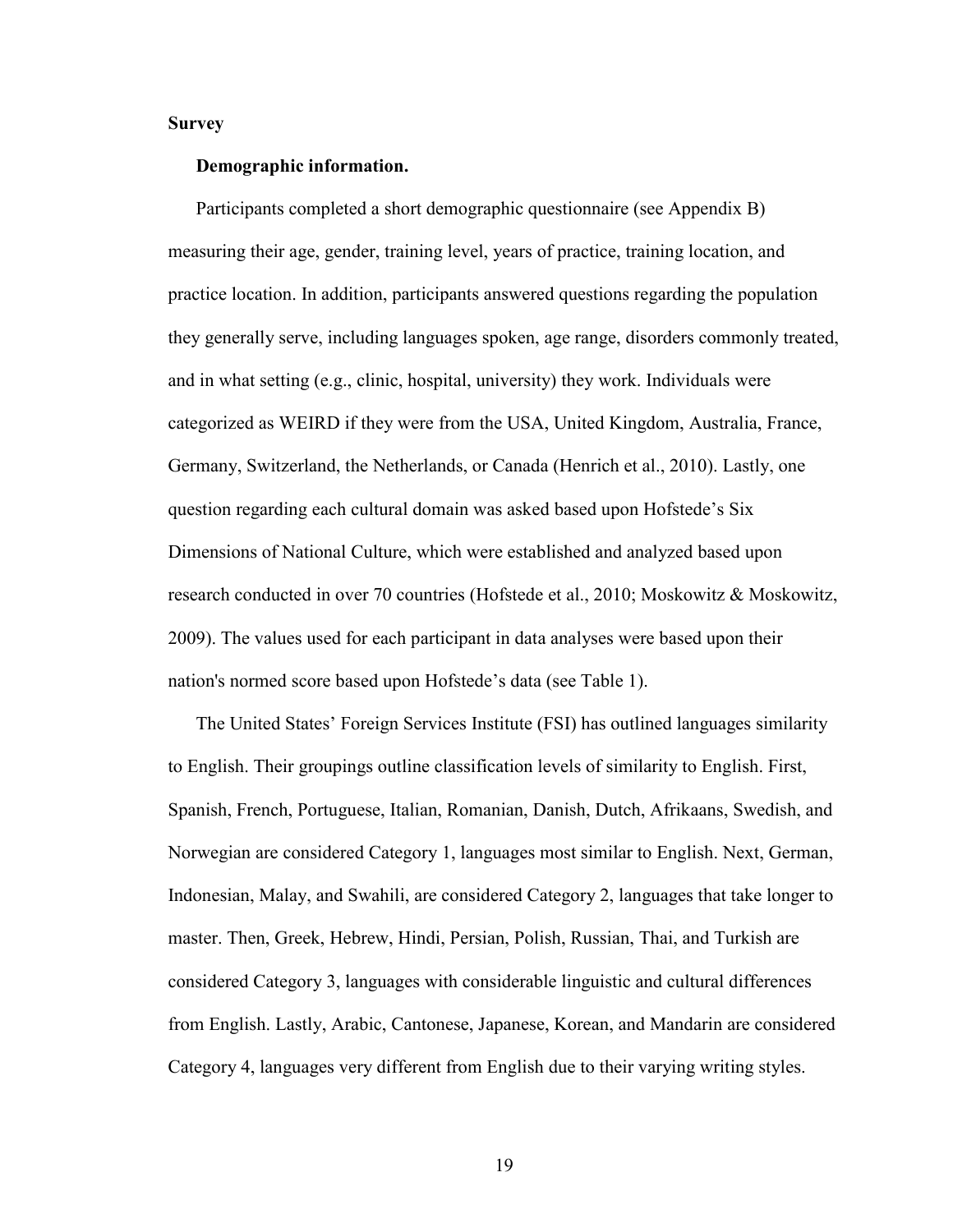### **Table 1**

## *Cultural Values by Country*

| Country              | <b>PD</b> | <b>INDIV</b> | <b>MAS</b> | <b>UNC</b> | <b>LTO</b>     | <b>INDULG</b>                |
|----------------------|-----------|--------------|------------|------------|----------------|------------------------------|
| Argentina            | 49        | 46           | 56         | 86         | 20             | 62                           |
| Canada               | 39        | 80           | 52         | 48         | 36             | 68                           |
| Dominican Republic   | 65        | 30           | 65         | 45         | 13             | 54                           |
| Estonia              | 40        | 60           | 30         | 60         | 82             | 16                           |
| Greece               | 60        | 35           | 57         | 100        | 45             | 50                           |
| Guatemala            | 95        | 6            | 37         | 98         | ÷,             |                              |
| Hong Kong            | 68        | 25           | 57         | 29         | 61             | 17                           |
| India                | 77        | 48           | 56         | 40         | 51             | 26                           |
| Indonesia            | 78        | 14           | 46         | 48         | 62             | 38                           |
| Ireland              | 28        | 70           | 68         | 35         | 24             | 65                           |
| Israel               | 13        | 54           | 47         | 81         | 38             | $\qquad \qquad \blacksquare$ |
| Italy                | 50        | 76           | 70         | 75         | 61             | 30                           |
| Japan                | 54        | 46           | 95         | 92         | 88             | 42                           |
| Moldova              | 90        | 27           | 39         | 95         | 71             | 19                           |
| Nepal                | 65        | 30           | 40         | 40         |                | $\blacksquare$               |
| New Zealand          | 22        | 79           | 58         | 49         | 33             | 75                           |
| Pakistan             | 55        | 14           | 50         | 70         | 50             | $\boldsymbol{0}$             |
| Paraguay             | 70        | 12           | 40         | 85         | 20             | 56                           |
| Peru                 | 64        | 16           | 42         | 87         | 25             | 46                           |
| Puerto Rico          | 68        | 27           | 56         | 38         | $\overline{0}$ | 90                           |
| Romania              | 90        | 30           | 42         | 90         | 52             | 20                           |
| Sweden               | 31        | 71           | 5          | 29         | 53             | 78                           |
| Turkey               | 66        | 37           | 45         | 85         | 46             | 49                           |
| United Kingdom       | 35        | 89           | 66         | 35         | 51             | 69                           |
| <b>United States</b> | 40        | 91           | 62         | 46         | 26             | 68                           |
| Vietnam              | 70        | 20           | 40         | 30         | 57             | 35                           |

*Note. PD=Power Distance, INDIV=Individualism, MAS=Masculinity,* 

*UNC=Uncertainty, LTO=Long-Term Orientation, INDUL=Indulgence. If no score is listed, there is currently no score for this country on this dimension.* 

*Country Comparison. Hofstede Insights (2021, June 21). https://www.hofstedeinsights.com/country-comparison*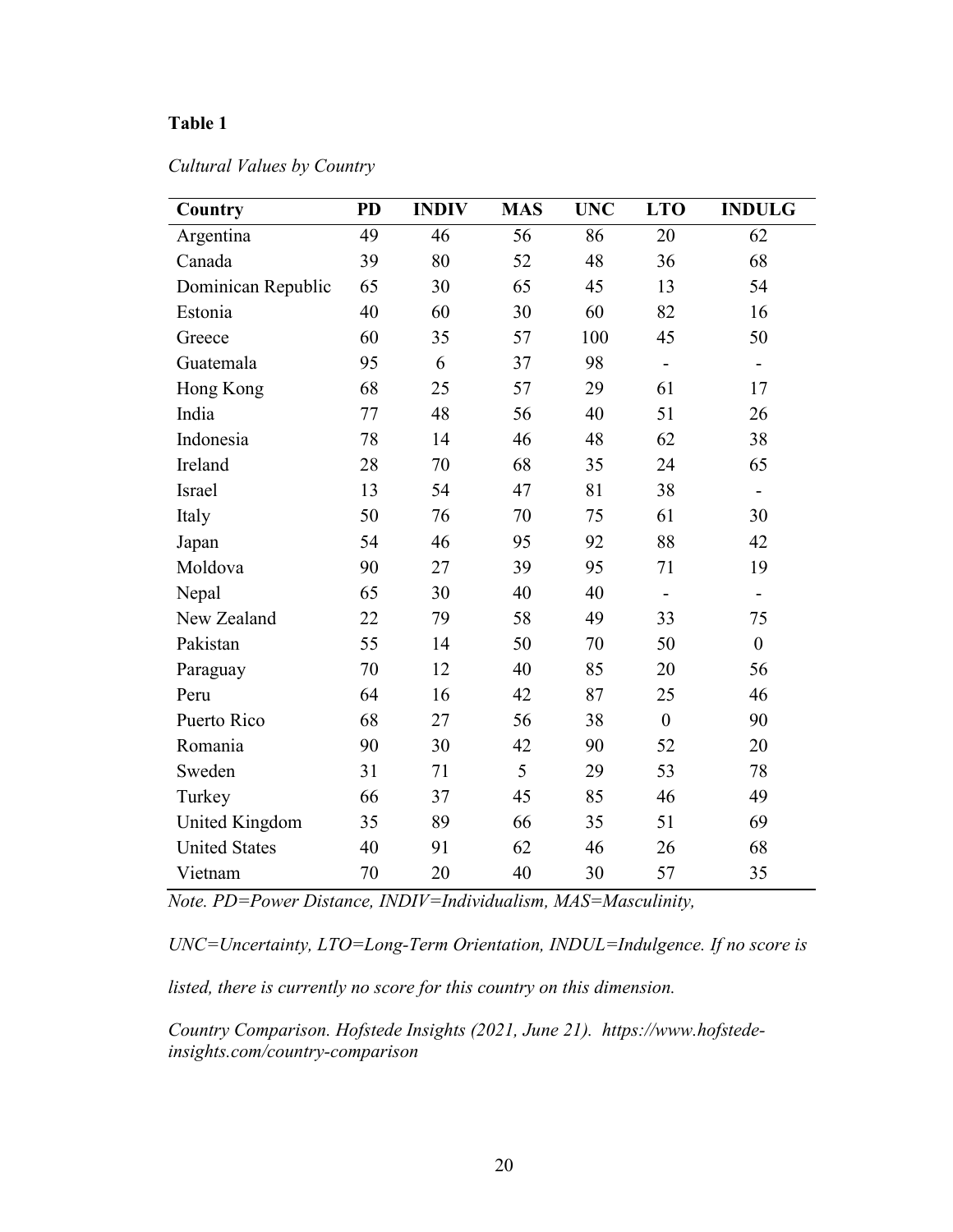Participants self-identified the language(s) they provide therapy within, which was later coded based upon these groupings. If participants reported providing treatment in English and another language, the language code for the other was used. If participants reported providing treatment in multiple languages outside of English, the language most like English was coded to make conservative comparisons.

#### **Adaptation questionnaires.**

The CT Adaptation Questionnaire (see Appendix C) is a 13-item scale based upon the Cognitive Therapy Scale-Revised (CTS-R) (Blackburn et al., 2001). This measure outlines 12 cognitive therapy techniques that therapists should utilize within sessions, including agenda setting  $\&$  adherence, eliciting appropriate emotional expression, guided discovery, homework setting, etc. Blackburn and colleagues (2001) provide definitions and examples of each technique. The scale has high internal consistency ( $\alpha$  = .92), good interrater reliability (Intraclass Correlation Coefficient =.80), and validity, overall supporting the CTS-R as a more useful tool than the original Cognitive Therapy Scale by Young and Beck (Blackburn et al., 2001). The CT Adaptation Questionnaire asks participants to rate on a Likert scale (0-4 and 0-3, respectively) the frequency of which they *use* and *adapt* each technique from its description by Blackburn and colleagues (2001). Participants will also be able to enter qualitative information regarding adaptations of specific techniques or the therapeutic process as an entirety.

The CBT Adaptation Questionnaire (see Appendix D) is a 23-item scale based upon the Assessment of Core CBT Skills (ACCS) User Manual (Muse et al., 2014). This measure outlines eight domains of CBT that therapists should utilize within sessions including, agenda setting, formulation, CBT Interventions, and homework. Within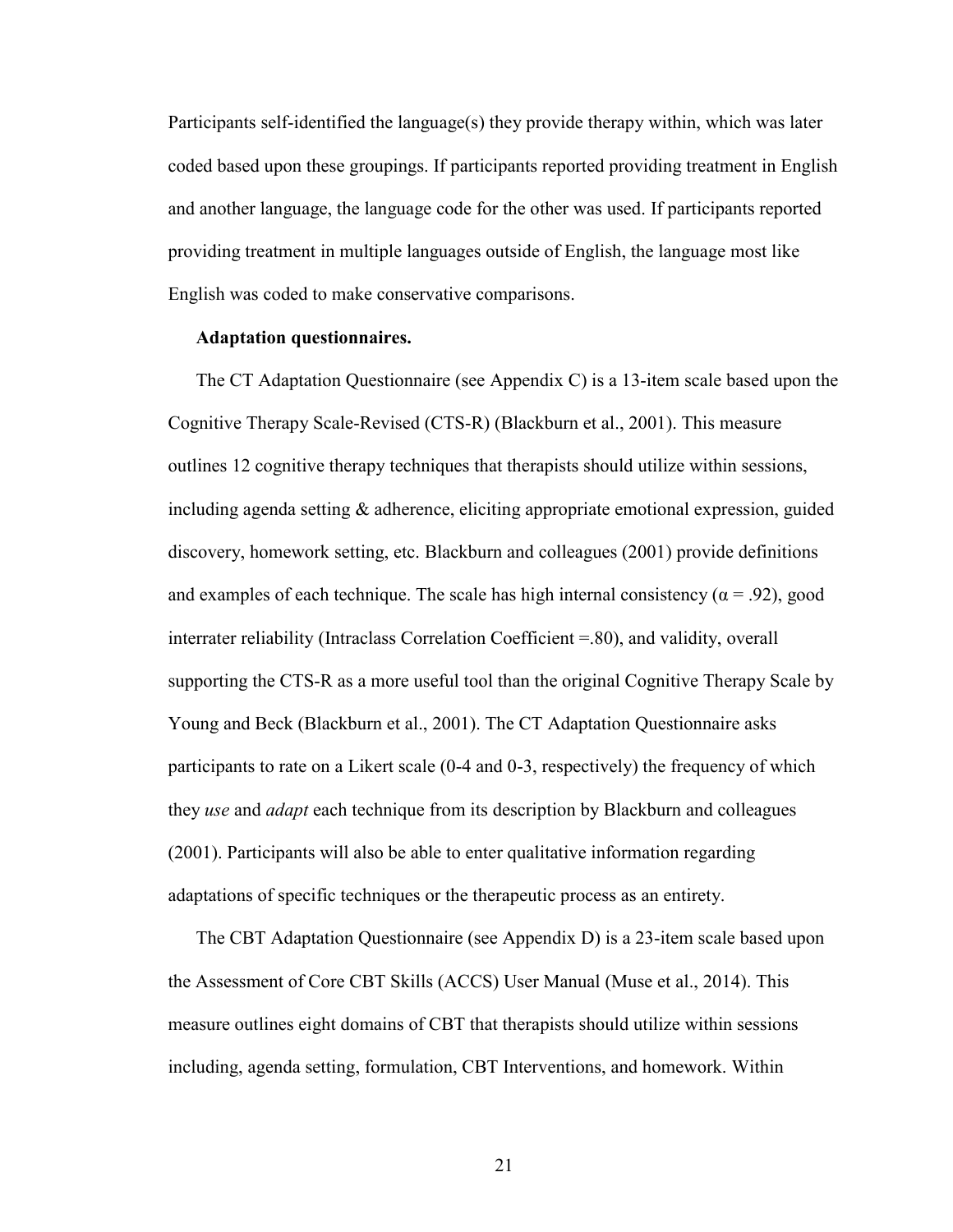domains, specific techniques of CBT are also included. For example, within CBT Interventions, techniques include setting intervention targets, selecting suitable interventions, explaining the rationale for the intervention, implementing the intervention, and reviewing interventions. The ACCS has good internal consistency ( $\alpha$  = .90), good interrater reliability (Intraclass Correlation Coefficient =.74), and validity (*r*=.65) (Muse et al., 2017). The CBT Adaptation Questionnaire asks participants to rate on a Likert scale (0-4 and 0-3; respectively) the frequency they *use* and *adapt* each technique from its description by Muse and colleagues. Similar to the CT questionnaire, participants can enter qualitative information regarding adaptations of specific techniques or the therapeutic process as an entirety.

The REBT Adaptation Questionnaire (see appendix E) is a 25-item scale based upon the REBT Competency Scale (Dryden, Beal, Jones & Trower, 2010). The original measure outlines 21 aspects of REBT that therapists should utilize within sessions, including agreeing on a problem, assessing the activating event, assessing irrational beliefs, and questioning beliefs. While the scale and accompanying manual are quite detailed in evaluating specific REBT techniques, the authors did not provide any psychometric data. A small unpublished pilot study of the REBT Competency Scale asked experts in the field to give feedback on the items, definitions, and ability to evaluate the therapeutic approach. Feedback indicated the scale was clear, understandable, and appropriate (Wade et al., 2017). The REBT Adaptation Questionnaire in the present study asks participants to rate aspects and sub-aspects of REBT techniques separately (i.e., overall use of questioning irrational beliefs, and then utilizing empirical questioning, logical questioning, and pragmatic questioning). Dryden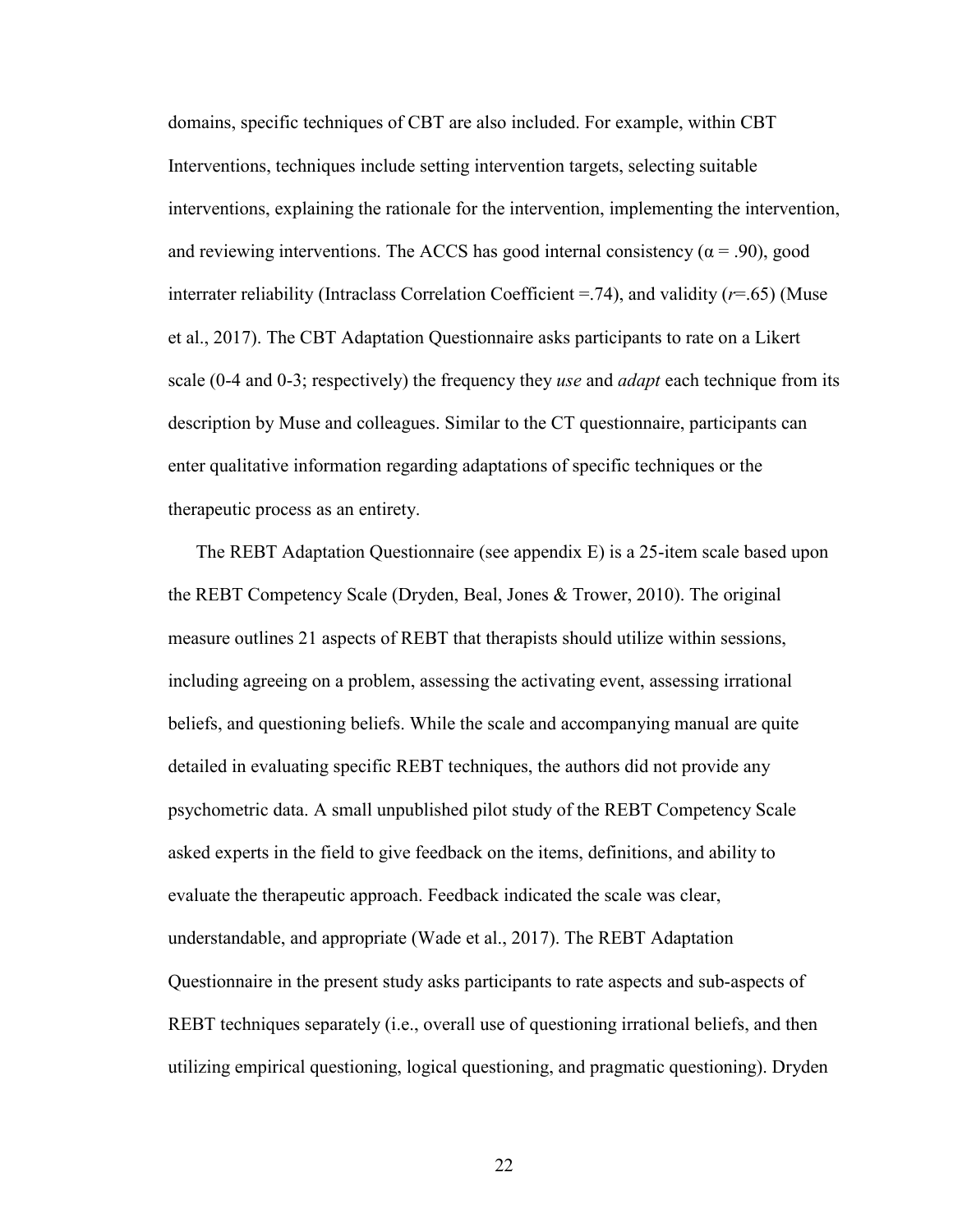and colleagues (2010) provide definitions and examples of each technique, which are included within the questionnaire. The REBT Adaptation Questionnaire asks participants to rate on a Likert scale (0-4 and 0-3; respectively) the frequency they *use* and *adapt* each technique from its description by Dryden and Colleagues (2010). Similar to the other questionnaires, participants can also enter qualitative information regarding adaptations of specific techniques or the therapeutic process as an entirety.

#### **Participants**

#### **Professional organizations, universities, and journals.**

Survey respondents were recruited via membership within professional 262 identified Psychological and Mental Health Organizations (see Appendix F), 343 universities (see Appendix G), and nine journals' editorial boards' (see Appendix H), which resulted in contacting another 428 individuals. To gain a representative sample of international practitioners, universities were identified based upon the USA's FSI categorization of language and corresponding population size. Based upon the FSI's list of languages, up to four countries where the language was designated an official language were contacted. If more than four countries identified a given language as an official language, the four countries with the largest population were contacted (Statista, 2020). Organizations and universities were contacted via email on three occasions requesting distributing to their members.

Of the 605 professional organizations and universities identified, 28 replied to the emails indicating they distributed the survey to their members. Further, some organizations  $(n=12)$  provided a rationale for why they could not distribute the survey (i.e., would only distribute for a monetary fee, only distributes for members of the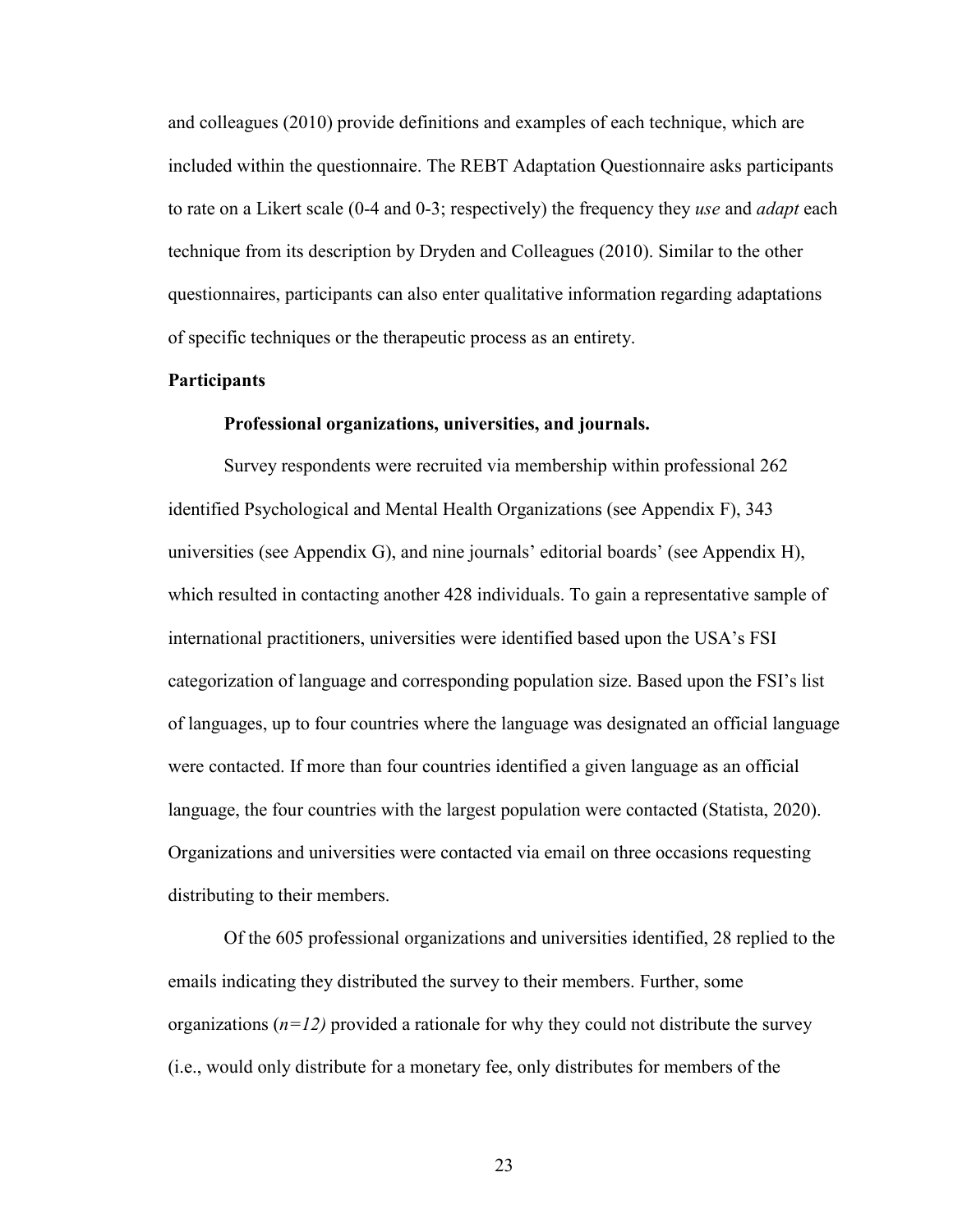organization, or the organization does not distribute research requests). The remaining organizations did not reply to email attempts. Organizations were excluded if they requested a monetary fee to distribute the survey.

#### **Survey respondents.**

Participants of the current study were 129 mental health practitioners worldwide who reported delivering CT, CBT, or REBT to clients. In all, 28, 172, and 35 practitioners completed the CT, CBT, and REBT surveys, respectively. However, 15, 76, and 13 responses from the CT, CBT, and REBT surveys were excluded from data analysis due to missing items. Therefore, 11, 96, and 22 CT, CBT, and REBT responses were used in data analysis. No significant differences were found between participants who completed the survey versus those with missing based on visual analysis of demographic information.

Of the 129 participants (see Table 2), 78 (60.5%) were from WEIRD locations. The majority of participants practice within the USA (51.9%), followed by Barbados (5.4%), Peru (4.7%), the United Kingdom (3.9%), and Israel (3.9%). Similarly, most participants received their professional training within the USA (59.7%), followed by Israel (3.9%), Argentina (3.9%), the United Kingdom (3.1%), and Canada (3.1%). Most participants' primary language is English (65.1%). Utilizing the FSI's language similarity to English as noted above, 25 participants (19.4%) reported practicing in a language closely related to English. One participant (.8%) reported practicing in a language that takes a little longer to master, 15 participants (11.6%) practice in a language with significant linguistic and/or cultural differences from English, and 4 participants (3.1%) practice in a language which is exceptionally difficult for native English speakers. Given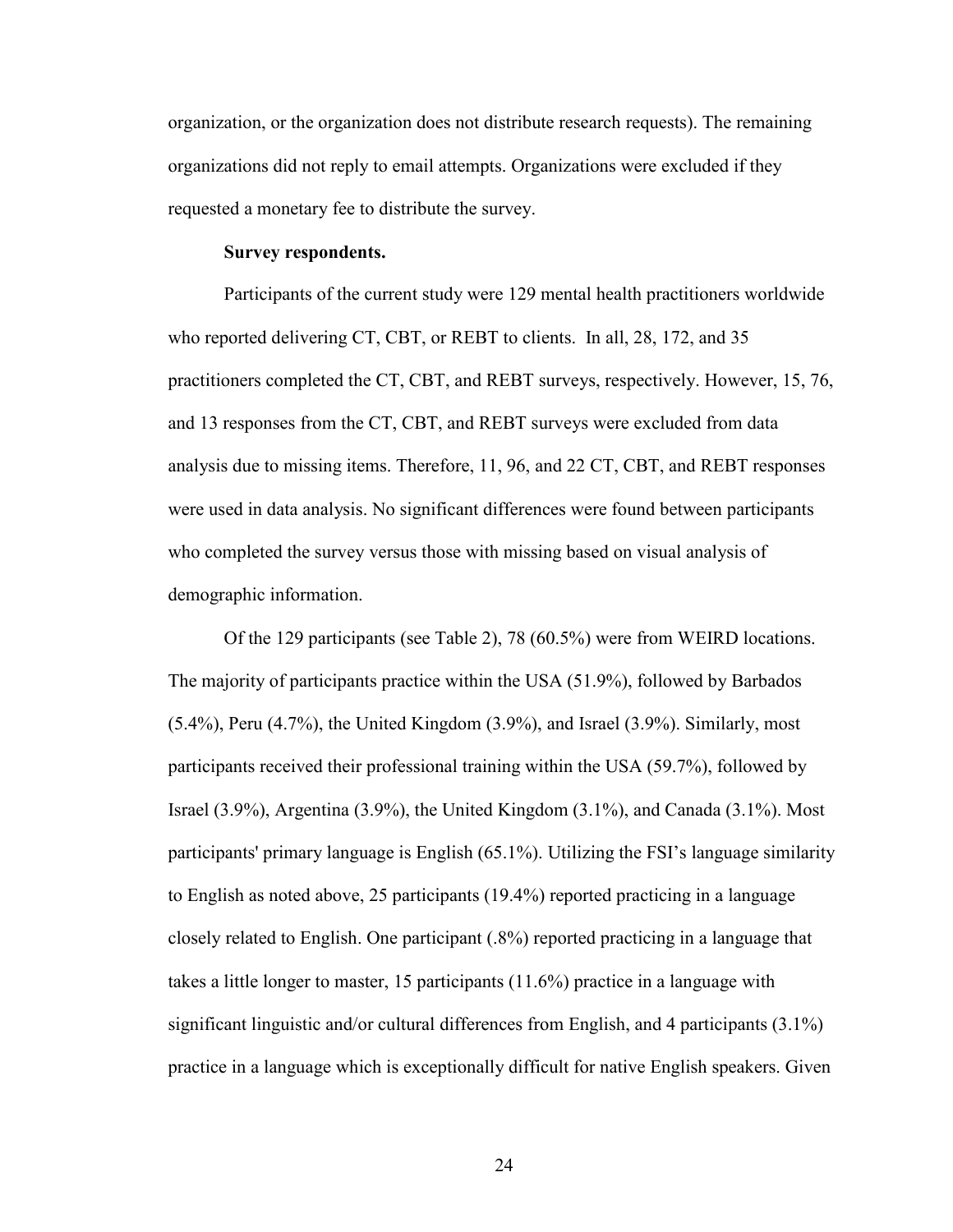## **Table 2**

*Participant Demographics* 

| Demographic                         | $\boldsymbol{n}$ | $\frac{0}{0}$ |  |  |
|-------------------------------------|------------------|---------------|--|--|
| <b>WEIRD</b> status                 |                  |               |  |  |
| <b>WEIRD</b>                        | 78               | 60.5          |  |  |
| Non-WEIRD                           | 51               | 39.5          |  |  |
| Country of Practice <sup>a</sup>    |                  |               |  |  |
| United States of America            | 67               | 51.9          |  |  |
| <b>Barbados</b>                     | $\boldsymbol{7}$ | 5.4           |  |  |
| Peru                                | 6                | 4.7           |  |  |
| United Kingdom                      | 5                | 3.9           |  |  |
| Israel                              | 5                | 3.9           |  |  |
| Other                               | 39               | 30.2          |  |  |
| Primary Country of Training         |                  |               |  |  |
| <b>United States of America</b>     | 77               | 59.7          |  |  |
| Israel                              | 5                | 3.9           |  |  |
| Argentina                           | 5                | 3.9           |  |  |
| United Kingdom                      | $\overline{4}$   | 3.1           |  |  |
| Canada                              | $\overline{4}$   | 3.1           |  |  |
| Other                               | 34               | 26.4          |  |  |
| Gender <sup>b</sup>                 |                  |               |  |  |
| Cisgender Female                    | 82               | 63.6          |  |  |
| Cisgender Male                      | 36               | 27.9          |  |  |
| Primary Theoretical Orientation     |                  |               |  |  |
| <b>Cognitive Behavioral Therapy</b> | 96               | 74.4          |  |  |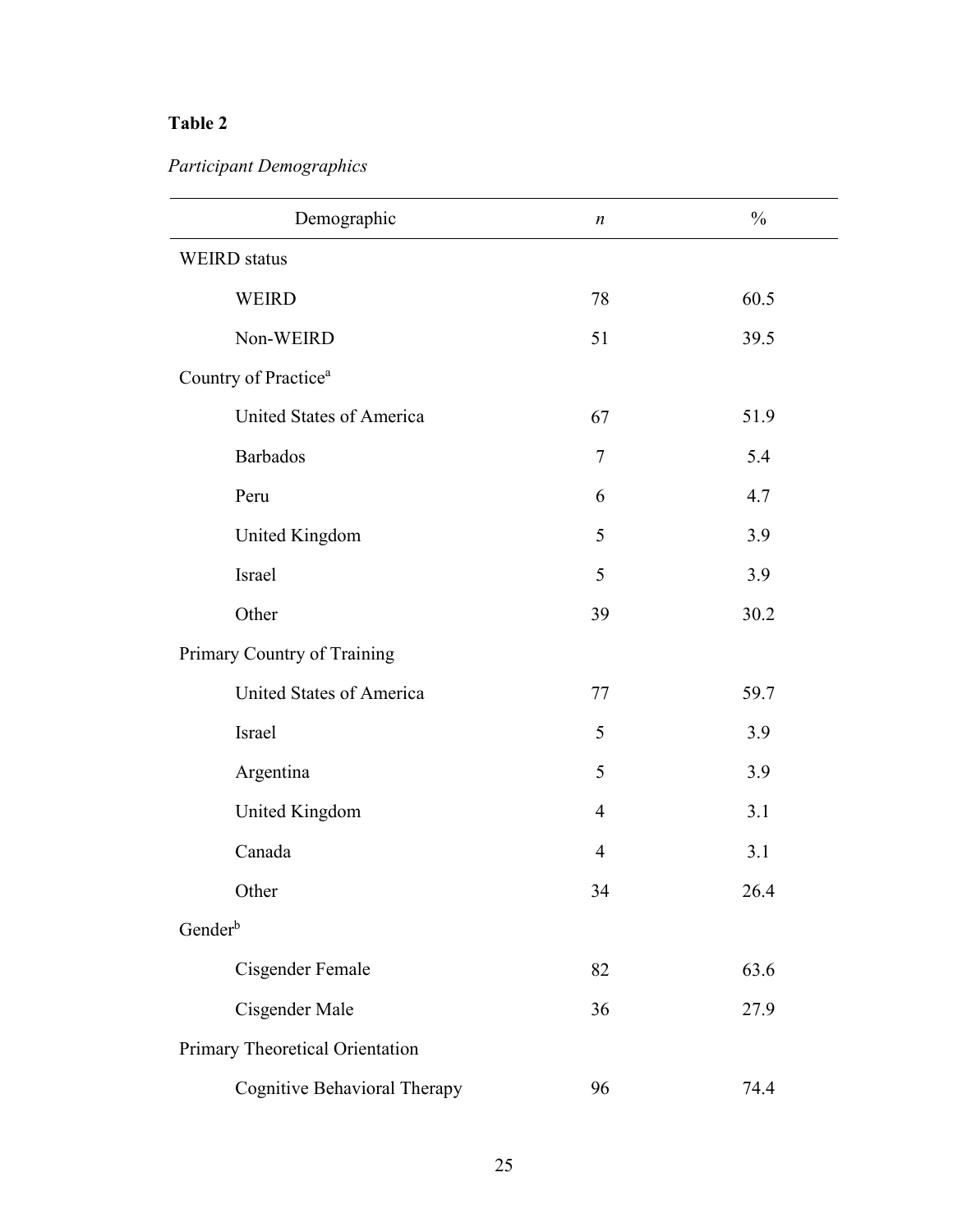| Demographic                            | $\boldsymbol{n}$ | $\frac{0}{0}$ |
|----------------------------------------|------------------|---------------|
| Rational Emotive Behavioral<br>Therapy | 22               | 17.1          |
| Cognitive Therapy                      | 11               | 8.5           |
| Language                               |                  |               |
| English                                | 84               | 65.1          |
| Category I                             | 25               | 19.4          |
| Category II                            | $\mathbf{1}$     | 0.8           |
| Category III                           | 15               | 11.6          |
| Category IV                            | $\overline{4}$   | 3.1           |
| Practice Setting <sup>c</sup>          |                  |               |
| Private Practice                       | 54               | 41.9          |
| Outpatient                             | 44               | 34            |
| School                                 | 38               | 29.5          |
| University                             | 25               | 19.4          |
| <b>Inpatient Hospital</b>              | 21               | 16.3          |
| Other                                  | $\boldsymbol{7}$ | 5.4           |

*Note.* ( $N = 129$ ). WEIRD = Western, Educated, Industrialized, Rich, Democratic nations. <sup>a</sup> The 5 countries with the highest frequencies are listed. <sup>b</sup> Values and percentages account for  $(n=11)$  missing responses  $c$  *n* is greater than 129 as participants were able to select all that apply.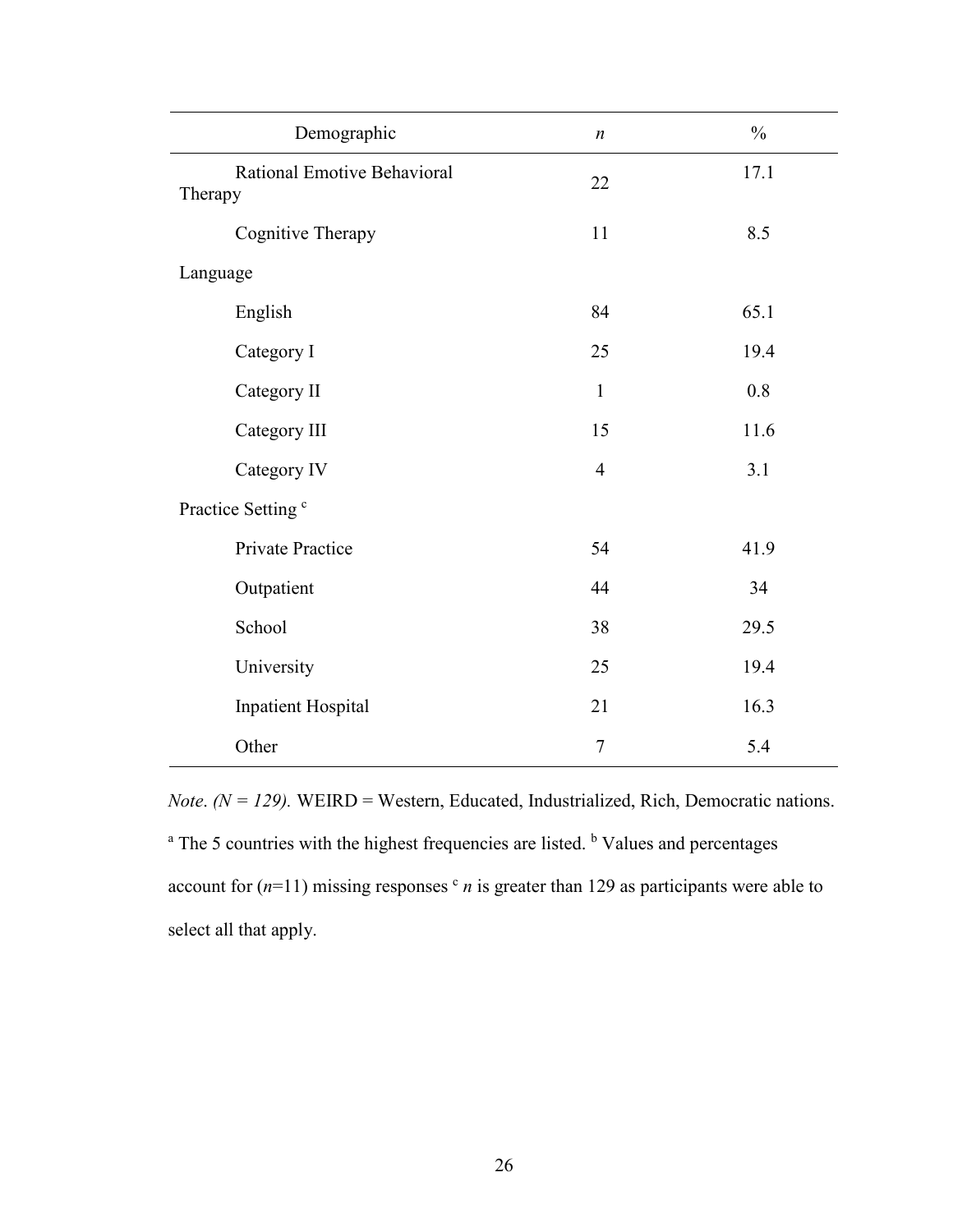only one participant was within Category 2, for data analyses, this language was recoded to Category I.

In regard to participants workplace(s), participants were able to select multiple practice settings, if applicable. As such, 41.9% practice within a private practice, 34% practice within an outpatient setting, 29.5% practice within a school setting, 19.4% practice within a university, 16.3% practice within an inpatient hospital, and 5.4% practice within a different setting (i.e., prison, consulting, non-governmental organization). Participants varied between 22 and 76 years of age (*Mean* = 41 years old); 63.6% were female.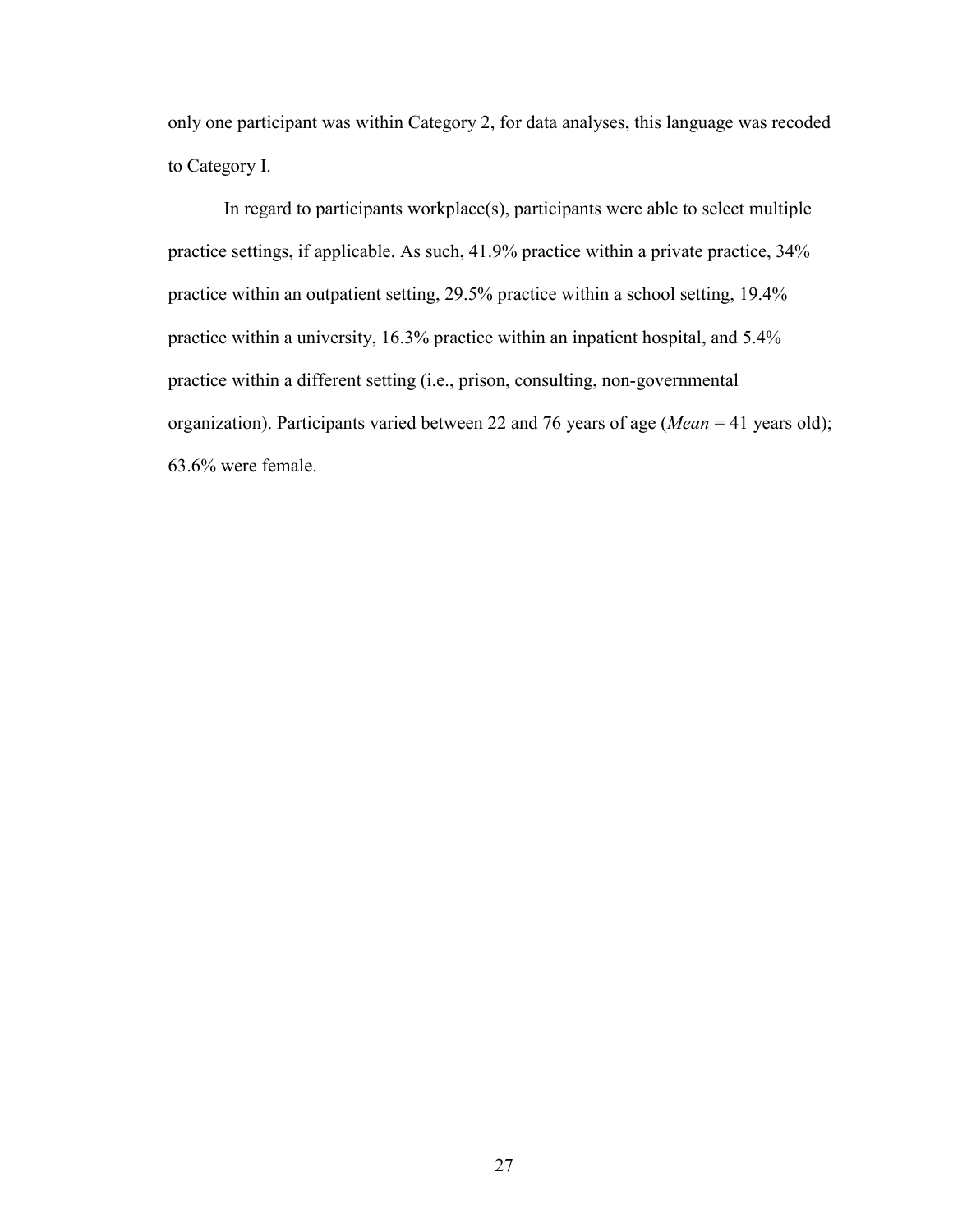#### **CHAPTER 5**

#### **Results**

The first three sections in this chapter review the analysis of the three hypotheses. The final section reviews exploratory data collection regarding WEIRD status, language, and cultural values relationships with the use and adaptation of therapeutic techniques. Before analyzing adaptations of CT, CBT, and REBT and specific techniques within each approach, the use of the clinical interventions are also compared to gain insight towards general use of therapy techniques. Given the quantity of therapeutic techniques varied within the CT, CBT, and REBT surveys, a total mean use and mean adaptation score was used to create a standardized metric that could compare respondents of each respective survey with one another. All data was analyzed using IBM SPSS Statistics version 27.

#### **Adaptations Based on WEIRD Versus non-WEIRD**

The first hypothesis stated that there will be greater adaptation of techniques in non-WEIRD countries than WEIRD countries. To assess this hypothesis, a one-way ANOVA was performed to compare the effect of WEIRD status on use and adaptations of CT, CBT, and REBT (see Table 3). A one-way ANOVA revealed that there was only a statistically significant difference in mean adaptations of cognitive therapy between the groups  $(F(1,9) = 5.947, p = .037)$ . This suggests that individuals from WEIRD locations adapted CT more frequently than their non-WEIRD colleagues. There were no statistical differences in the use and adaptation of CBT use and adaptation of REBT and use of CT.

Further, to examine the differences regarding the use and adaptation of specific techniques within CT, CBT, and REBT based upon WEIRD versus Non-Weird status, an independent samples *t*-test was conducted on the mean responses of each item of the CT,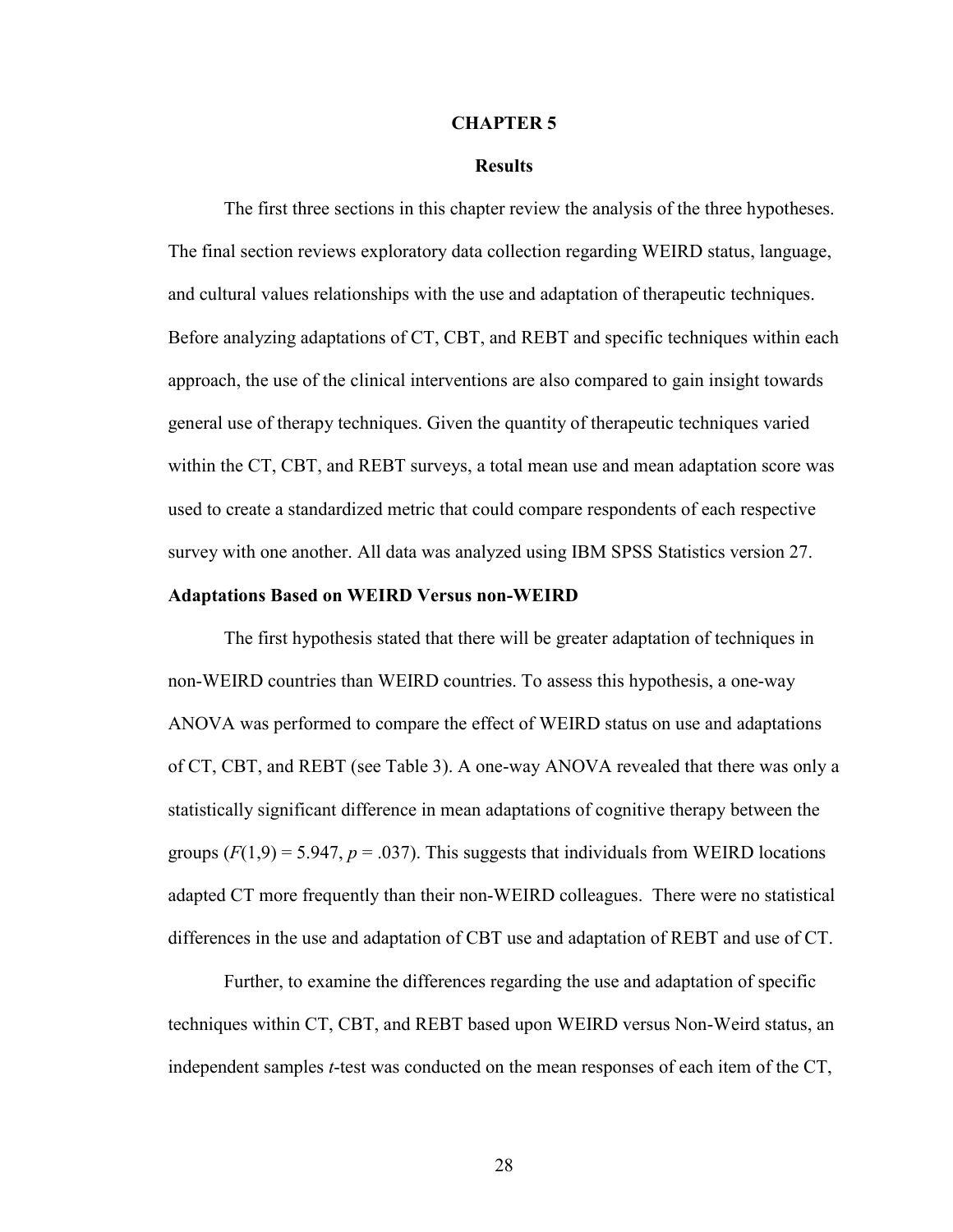| Use and Adaptations in WEIRD versus Non-WEIRD locations |  |  |
|---------------------------------------------------------|--|--|
|                                                         |  |  |

| Mean Score                  |      | WEIRD     | Non-WEIRD |      | F               | $\eta^2$ |
|-----------------------------|------|-----------|-----------|------|-----------------|----------|
|                             | M    | <i>SD</i> | M         | SD   |                 |          |
|                             |      |           |           |      |                 |          |
| CT Use <sup>a</sup>         | 4.13 | .922      | 3.93      | .792 | $F(1,9)=.162$   | .018     |
| $CT$ Adaptation $b$         | 3.40 | .557      | 2.68      | .423 | $F(1,9)=5.947$  | .398     |
| CBT Use <sup>a</sup>        | 4.16 | .488      | 4.10      | .443 | $F(1,94=295$    | .003     |
| CBT Adaptation <sup>b</sup> | 2.77 | .530      | 2.76      | .438 | $F(1,94)=0.032$ | .000     |
| REBT Use <sup>a</sup>       | 4.52 | .323      | 4.49      | .316 | $F(1,20)=0.038$ | .002     |
| REBT Adaptations b          | 2.26 | .265      | 2.43      | .433 | $F(1,20)=1.121$ | .053     |
|                             |      |           |           |      |                 |          |

*Note.* CT = Cognitive Therapy, CBT = Cognitive Behavioral Therapy, REBT = Rational Emotive Behavior Therapy.

<sup>a</sup> Response options ranged from 1 (Never) to 5 (Always). <sup>b</sup> Response options ranged from

1 (Do not adapt) to 4 (Always).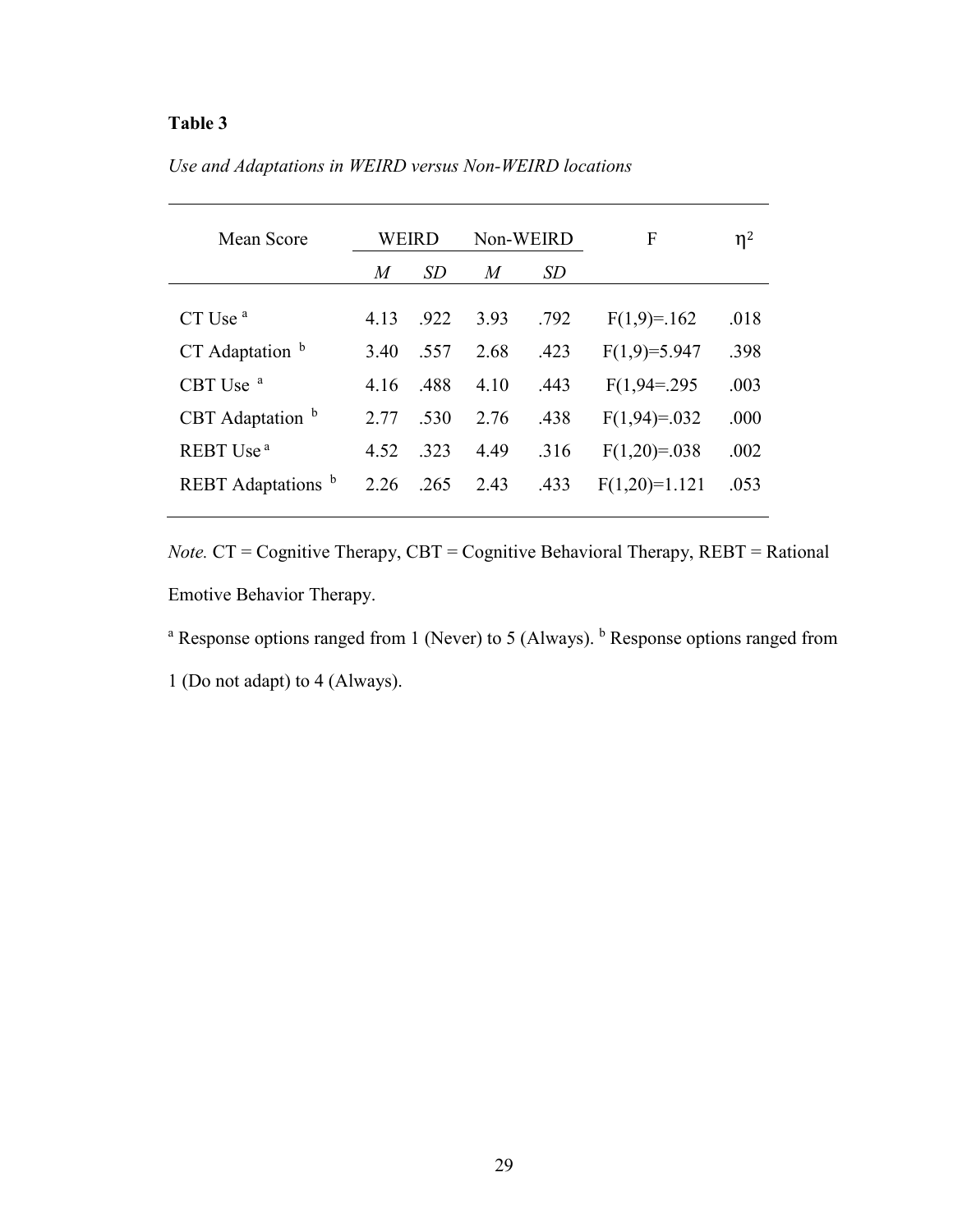CBT, and REBT scales. Levene's test for homogeneity of variances was calculated for each item, and when there was a violation, a *t*-test not assuming homogenous variances was reported.

Within CT techniques, there were no significant differences in use of specific therapeutic techniques; however, there were significant differences in adaptation (see Tables 4 and 5). Unexpectedly, participants from WEIRD locations reported more adaptations in numerous techniques. Within CBT, use and adaptation of some specific techniques depended upon participants WEIRD status (see Tables 6 and 7). Participants from WEIRD locations were more likely to implement interventions and have greater time management within sessions compared to non-WEIRD participants. On the other hand, participants from non-WEIRD locations were more likely to plan homework and review homework. Despite the differences in use of techniques, only one statistically significant difference was observed in adaptation of specific CBT techniques as participants from non-WEIRD locations were more likely to adapt implementing measures.

 Within REBT, there were no significant differences in overall use and adaptation, as well as when looking at specific techniques (see Tables 8 and 9). As such, these results suggests that the use and adaptations of REBT is the most consistent, independent of country factors.

 Therefore, based upon these findings, hypothesis 1 can be rejected. In fact, participants from WEIRD locations are more likely to adapt Cognitive Therapy than non-WEIRD locations. However, based on the limited number of participants, these results are preliminary findings.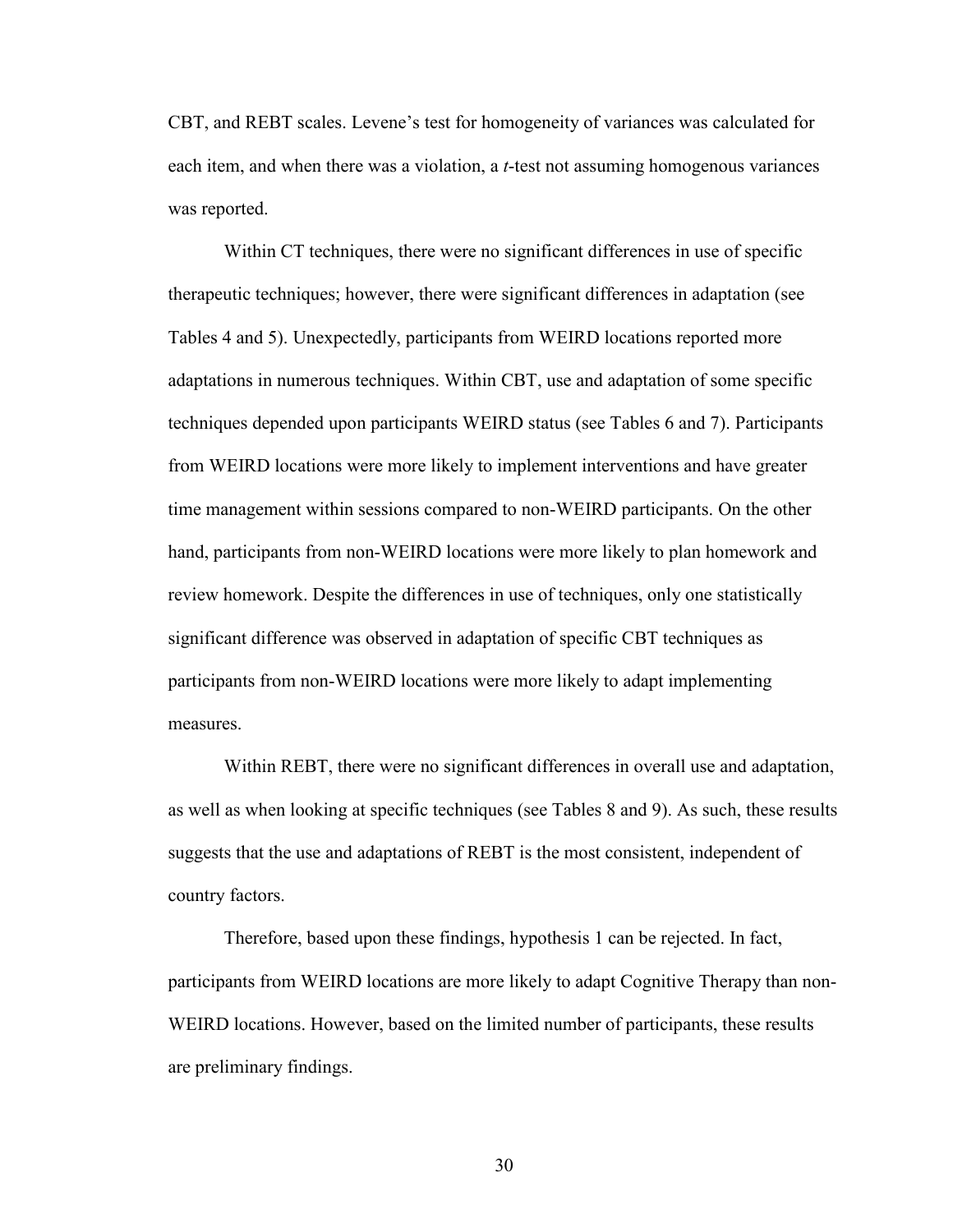| Cognitive Therapy Use |  |  |
|-----------------------|--|--|
|-----------------------|--|--|

| <b>WEIRD</b><br>Non-                                  |                        |              |                  |                        |                  |                  |             |  |
|-------------------------------------------------------|------------------------|--------------|------------------|------------------------|------------------|------------------|-------------|--|
| Therapeutic Technique                                 |                        | <b>WEIRD</b> |                  | $(n=5)$ <sup>a</sup> ) | $\boldsymbol{t}$ | $\boldsymbol{p}$ | Cohen's $d$ |  |
|                                                       | $(n=6)$ <sup>a</sup> ) |              |                  |                        |                  |                  |             |  |
|                                                       | M                      | <b>SD</b>    | $\boldsymbol{M}$ | SD                     |                  |                  |             |  |
| Conceptual Integration<br>h                           | 3.50                   | 3.50         | 4.40             | .548                   | 1.26             | .252             | $-.704$     |  |
| <b>Efficient Pacing and</b><br>Use of Time            | 3.50                   | 3.50         | 4.00             | 1.00                   | .804             | .442             | $-.487$     |  |
| Interpersonal<br>Effectiveness                        | 4.33                   | 4.33         | 4.60             | .894                   | .517             | .618             | $-.313$     |  |
| <b>Elicit Behaviors</b>                               | 3.67                   | 3.67         | 4.00             | 1.41                   | .452             | .662             | $-.274$     |  |
| Set an Agenda with<br>Adherence                       | 4.00                   | 4.00         | 4.20             | .837                   | .408             | .694             | $-.258$     |  |
| Work Collaboratively<br>with the Client               | 4.17                   | 4.17         | 4.40             | .894                   | .365             | .724             | $-.221$     |  |
| <b>Elicit Cognitions</b>                              | 4.17                   | 4.17         | 4.00             | 1.22                   | .316             | .759             | .191        |  |
| Homework Setting <sup>b</sup>                         | 4.00                   | 4.00         | 3.80             | 1.64                   | .258             | .803             | .156        |  |
| Application of Change<br>Methods                      | 3.83                   | 3.83         | 4.00             | 1.00                   | .251             | .808             | $-152$      |  |
| Provide Client with<br>Feedback                       | 4.17                   | 4.17         | 4.20             | .837                   | .070             | .946             | $-.042$     |  |
| Elicit the Appropriate<br><b>Emotional Expression</b> | 4.17                   | 4.17         | 4.20             | 1.09                   | .048             | .962             | $-.029$     |  |
| Use of Guided<br>Discovery                            | 3.83                   | 3.83         | 3.80             | 1.30                   | .042             | .968             | $-.025$     |  |

*Note*. Response options ranged from 1 (Never) to 5 (Always).

<sup>a</sup> Indicates the number of participants. <sup>b</sup> This item failed Levene's test for homogeneity

and as a result the value for equal variances not assumed is reported.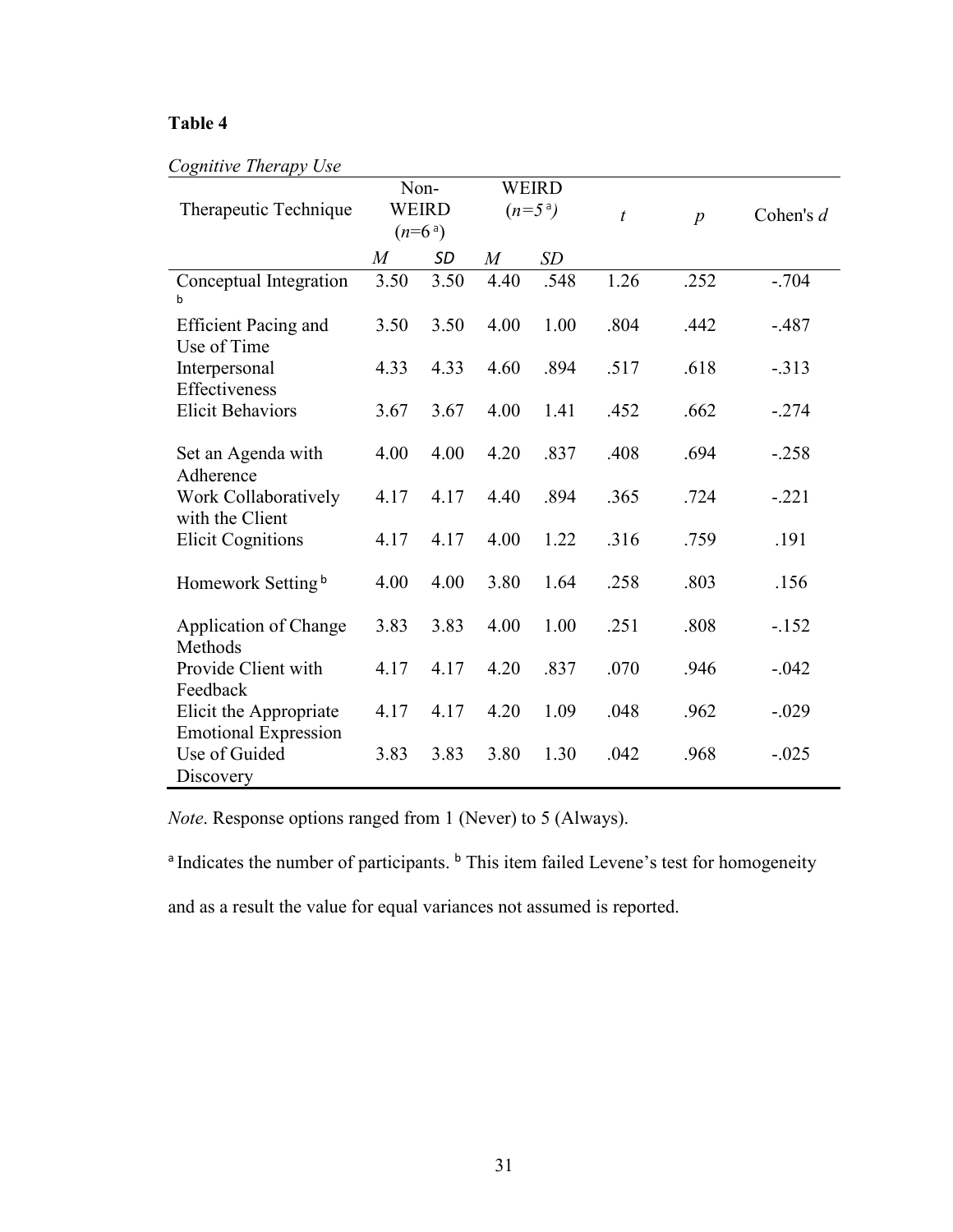### *Cognitive Therapy Adaptations*

| Therapeutic Technique                          | Non-<br><b>WEIRD</b><br>$(n=6)$ <sup>a</sup> ) |      |           | <b>WEIRD</b><br>$(n=5^a)$ |           | $\overline{p}$ | Cohen's $d$ |
|------------------------------------------------|------------------------------------------------|------|-----------|---------------------------|-----------|----------------|-------------|
|                                                | $\overline{M}$                                 | SD   | $M_{\rm}$ | SD                        |           |                |             |
| Efficient Pacing and Use of Time               | 2.50                                           | .548 | 3.60      | .548                      | 3.31      | .009           | $-2.01$     |
| Homework Setting <sup>b</sup>                  | 2.33                                           | .516 | 3.40      | .548                      | 3.32      | .009           | $-2.01$     |
| <b>Elicit Cognitions</b>                       | 2.50                                           | .548 | 3.40      | .548                      | 2.71      | .024           | $-1.64$     |
| Work Collaboratively with the<br>Client        | 2.83                                           | .408 | 3.60      | .548                      | 2.66      | .026           | $-1.61$     |
| <b>Elicit Behaviors</b>                        | 2.67                                           | .516 | 3.40      | .548                      | 2.28      | .048           | $-1.38$     |
| Conceptual Integration                         | 2.50                                           | .105 | 3.60      | .548                      | 2.10      | .065           | $-1.28$     |
| Set an Agenda with Adherence                   | 3.00                                           | .632 | 3.60      | .548                      | 1.66 .131 |                | $-1.01$     |
| <b>Application of Change Methods</b>           | 2.83                                           | .753 | 3.40      | .548                      | 1.39      | .196           | $-.846$     |
| Elicit the Appropriate Emotional<br>Expression | 2.67                                           | .516 | 3.20      | .837                      | 1.30      | .226           | $-.787$     |
| Use of Guided Discovery                        | 2.33                                           | .516 | 3.00      | 1.22                      | 1.22 .254 |                | $-.739$     |
| <b>Interpersonal Effectiveness</b>             | 2.83                                           | .408 | 3.20      | .837                      | .953      | .365           | $-.577$     |
| Provide Client with Feedback                   | 3.17                                           | .753 | 3.40      | .548                      | .576 .579 |                | $-.349$     |

*Note*. Response options ranged from 1 (Do not adapt) to 4 (Always).

<sup>a</sup> Indicates the number of participants. <sup>b</sup> This item failed Levene's test for homogeneity

and as a result the value for equal variances not assumed is reported.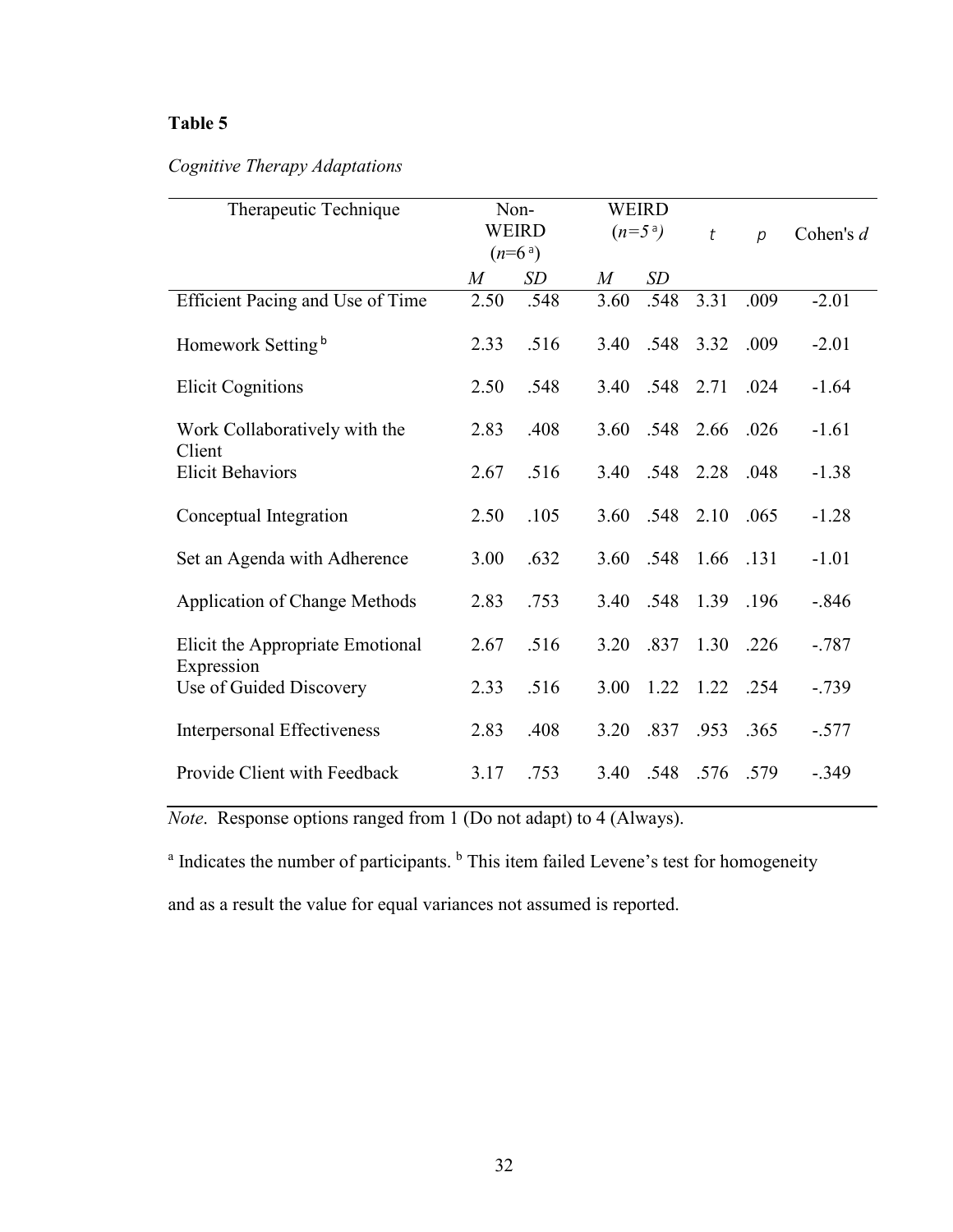# *Cognitive Behavioral Therapy Use*

| Therapeutic Technique                   | Non-WEIRD<br>$(n=33a)$ |       | <b>WEIRD</b><br>$(n=63^{\circ})$ |                                  | $\boldsymbol{t}$ | $\boldsymbol{p}$ | Cohen's d |
|-----------------------------------------|------------------------|-------|----------------------------------|----------------------------------|------------------|------------------|-----------|
|                                         | $\boldsymbol{M}$       | SD    | $\boldsymbol{M}$                 | SD                               |                  |                  |           |
| Time Management                         | 3.70                   | .728  | 4.13                             | .735                             | 2.73             | .007             | $-.590$   |
| <b>Implementing Interventions</b>       | 4.12                   | .650  | 4.42                             | .588                             | 2.26             | .026             | $-.489$   |
| Reviewing Homework <sup>b</sup>         | 4.15                   | .755  | 3.63                             | 1.27                             | 2.51             | .014             | .466      |
| Interpersonal Style <sup>b</sup>        | 4.67                   | .595  | 4.85                             | .355                             | 1.66             | .103             | $-416$    |
| Planning Homework <sup>b</sup>          | 4.12                   | .820  | 3.63                             | 1.37                             | 2.18             | .031             | .407      |
| Pace                                    | 4.03                   | .684  | 4.29                             | .687                             | 1.75             | .082             | $-.379$   |
| Suitable Items <sup>b</sup>             | 3.79                   | .992  | 4.10                             | .756                             | 1.69             | .093             | $-.364$   |
| Feasible Agenda                         | 3.76                   | .751  | 4.02                             | .707                             | 1.66             | .099             | $-.358$   |
| Choosing Suitable Interventions         | 4.24                   | .663  | 4.45                             | .645                             | 1.49             | .139             | $-.321$   |
| Choosing Suitable Homework <sup>b</sup> | 4.03                   | .847  | 3.69                             | 1.26                             | 1.37             | .172             | .296      |
| Empathetic Understanding <sup>b</sup>   | 4.73                   | .452  | 4.84                             | .371                             | 1.21             | .230             | $-.278$   |
| Collaboration                           | 4.30                   | .684  | 4.51                             | .766                             | 1.28             | .202             | $-.278$   |
| Appropriate Intervention Targets        | 4.42                   | .708  | 4.26                             | .745                             | 1.05             | .295             | .277      |
| <b>Choosing Suitable Measures</b>       | 3.73                   | .977  | 3.92                             | .911                             | .954             | .342             | $-.206$   |
| Rationale for Interventions             | 4.33                   | .736  | 4.46                             | .673                             | .836             | .405             | $-.181$   |
| <b>Implementing Measures</b>            | 3.61                   | .998  | 3.74                             | .886                             | .681             | .498             | $-.147$   |
| <b>Maintained Focus</b>                 | 4.12                   | .740  | 4.21                             | .681                             | .585             | .560             | $-126$    |
| Reviewing Interventions                 | 3.94                   | .827  | 4.03                             | .795                             | .536             | .593             | $-116$    |
| <b>Reflective Summaries</b>             | 4.03                   | .984  | 3.92                             | .946                             | .537             | .593             | .116      |
| Patient Feedback                        | 4.30                   | .770  | 4.39                             | .776                             | .504             | .615             | $-.109$   |
| Rationale for Homework                  | 3.94                   | 1.031 | 3.81                             | 1.27                             | .526             | .600             | .108      |
| Therapeutic Technique                   | Non-<br>WEIRD          |       |                                  | <b>WEIRD</b><br>$(n=63^{\circ})$ | $\boldsymbol{t}$ | $\boldsymbol{p}$ | Cohen's d |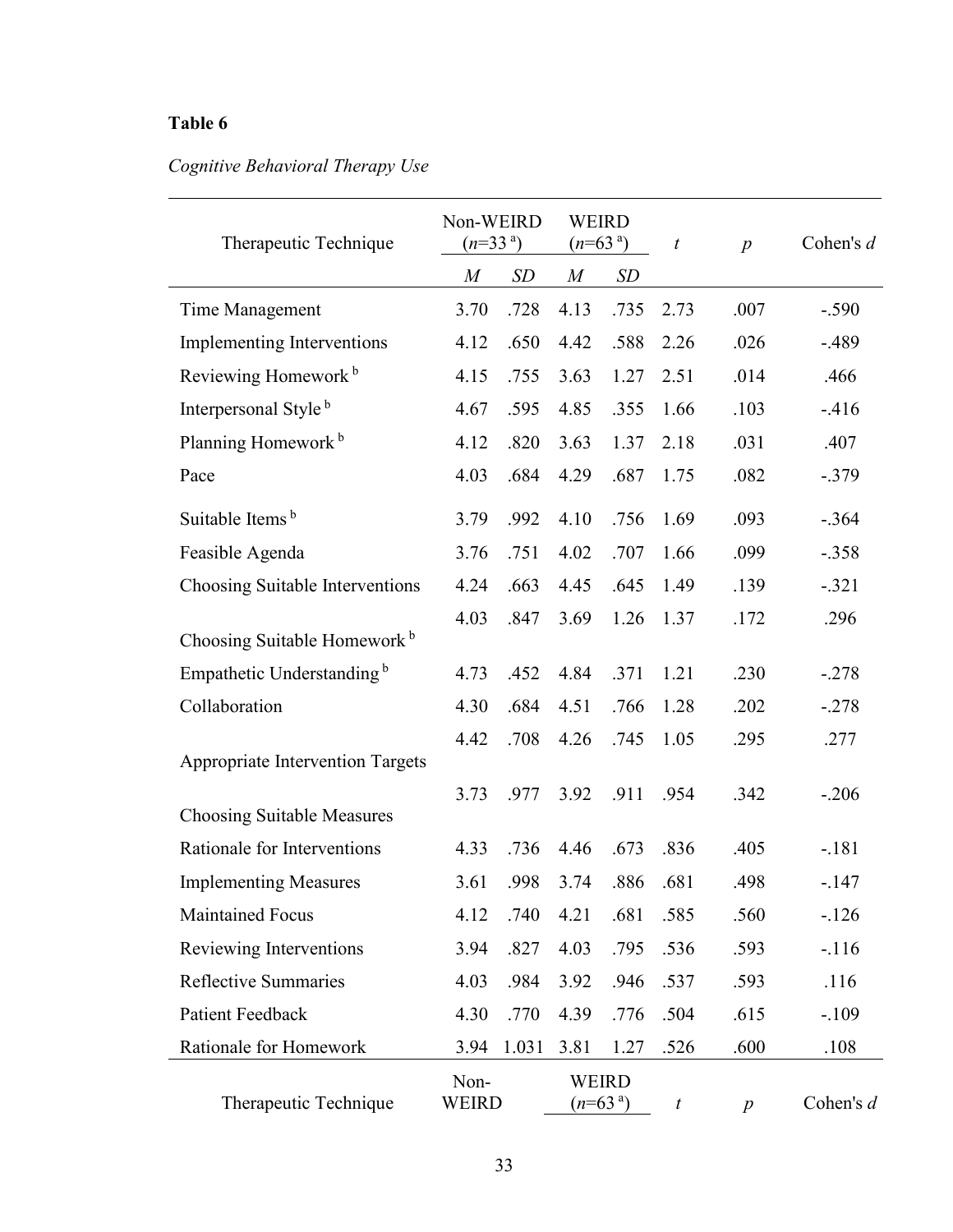| SD.<br>$\overline{M}$<br>-SD<br>M<br>Coherent and Dynamic<br>4.15 .870 4.19 .820 .216 |             | $(n=33a)$ |  |  |      |         |
|---------------------------------------------------------------------------------------|-------------|-----------|--|--|------|---------|
|                                                                                       |             |           |  |  |      |         |
|                                                                                       | Formulation |           |  |  | .829 | $-.047$ |

*Note*. Response options ranged from 1 (Never) to 5 (Always).

<sup>a</sup> Indicates the number of participants. <sup>b</sup> This item failed Levene's test for homogeneity

and as a result the value for equal variances not assumed is reported.

÷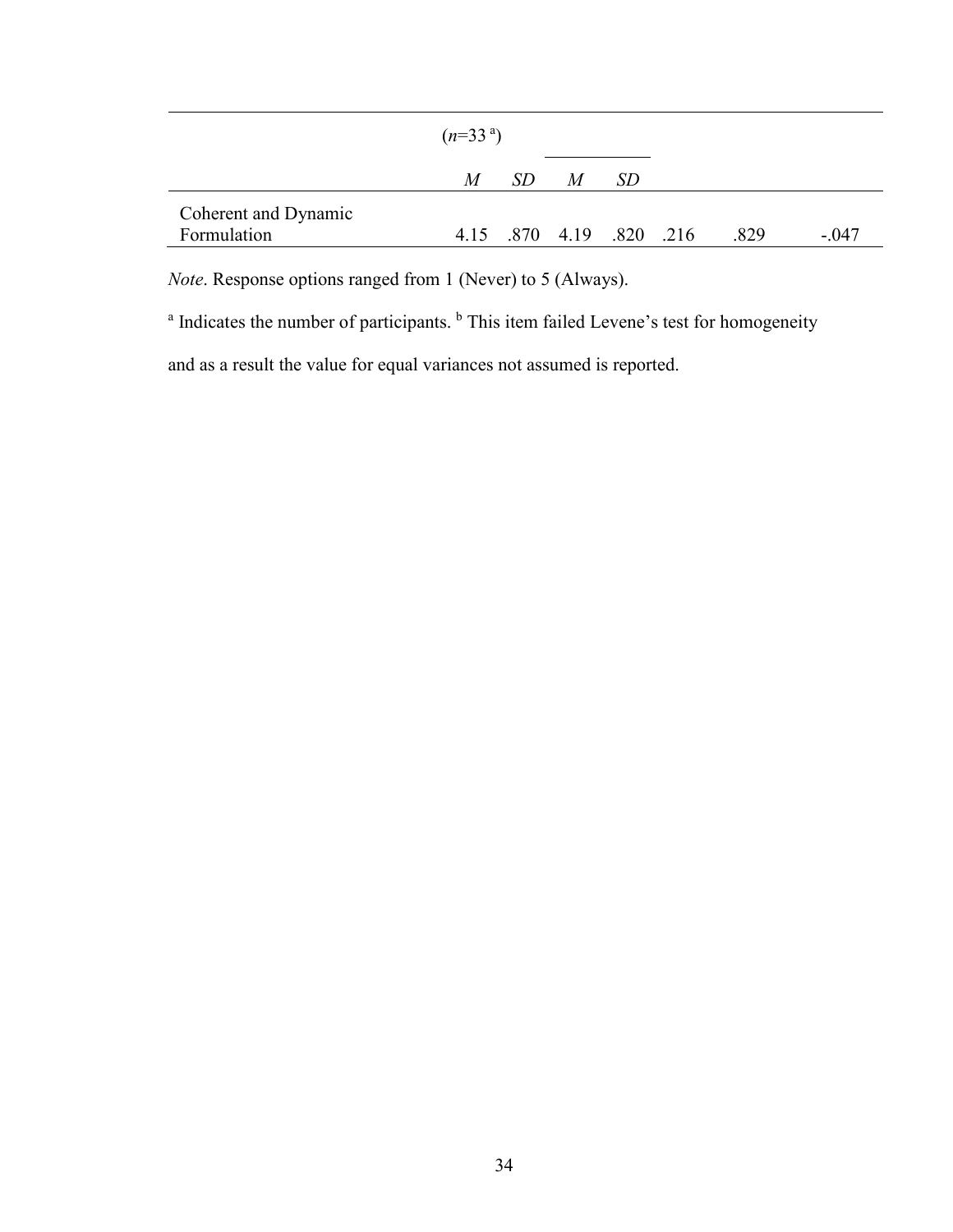# *Cognitive Behavioral Therapy Adaptations*

| Therapeutic Technique               | Non-WEIRD<br>$(n=33a)$ |      |             | <b>WEIRD</b><br>$(n=63a)$ | t    | $\boldsymbol{p}$ | Cohen's d |
|-------------------------------------|------------------------|------|-------------|---------------------------|------|------------------|-----------|
|                                     | $\boldsymbol{M}$       | SD   | M           | SD                        |      |                  |           |
| <b>Implementing Measures</b>        | 2.85                   | .667 | 2.45        | .592                      | 2.97 | .004             | .641      |
| <b>Choosing Suitable Measures</b>   | 2.85                   | .667 | 2.60        | .689                      | 1.71 | .090             | .369      |
| <b>Empathetic Understanding</b>     | 2.58                   | .751 | 2.84        | .706                      | 1.69 | .094             | $-.364$   |
| Rationale for Homework              | 2.66                   |      | $.602$ 2.44 | .760                      | 1.42 | .157             | .311      |
| Interpersonal Style                 | 2.73                   |      | .719 2.95   | .756                      | 1.40 | .165             | $-.302$   |
| <b>Patient Feedback</b>             | 2.58                   | .663 | 2.76        | .694                      | 1.23 | .219             | $-.267$   |
| Coherent and Dynamic<br>Formulation | 2.85                   |      | .667 2.98   | .689                      | .922 | .135             | $-199$    |
| Planning Homework <sup>b</sup>      | 2.69                   |      | .592 2.56   | .802                      | .842 | .402             | .167      |
| Suitable Items                      | 2.91                   | .678 | 3.02        | .684                      | .729 | .468             | $-157$    |
| Reviewing Interventions             | 2.76                   | .708 | 2.66        | .599                      | .700 | .486             | .151      |
| Pace                                | 2.76                   | .792 | 2.87        | .735                      | .697 | .488             | $-150$    |
| Implementing Interventions          | 2.85                   | .667 | 2.94        | .597                      | .649 | .518             | $-.140$   |
| Collaboration                       | 2.76                   | .663 | 2.84        | .682                      | .557 | .579             | $-.120$   |
| Choosing Suitable Homework<br>h     | 2.73                   |      | .574 2.65   | .812                      | .572 | .569             | .111      |
| <b>Maintained Focus</b>             | 2.70                   | .585 | 2.76        | .717                      | .420 | .675             | $-.091$   |
| Appropriate Intervention<br>Targets | 2.91                   | .631 | 2.95        | .612                      | .319 | .750             | $-.069$   |
| Feasible Agenda                     | 2.85                   |      | $.667$ 2.81 | .644                      | .278 | .782             | .060      |
| Choosing Suitable<br>Interventions  | 2.91                   |      | .579 2.93   | .574                      | .204 | .839             | $-.044$   |
| Time Management                     | 2.73                   |      | .719 2.76   | .740                      | .195 | .846             | $-.042$   |
| Rationale for Interventions         | 2.88                   |      | .696 2.90   | .646                      | .171 | .865             | $-.037$   |
| Reviewing Homework <sup>b</sup>     | 2.58                   |      | .614 2.59   | .864                      | .094 | .926             | $-.018$   |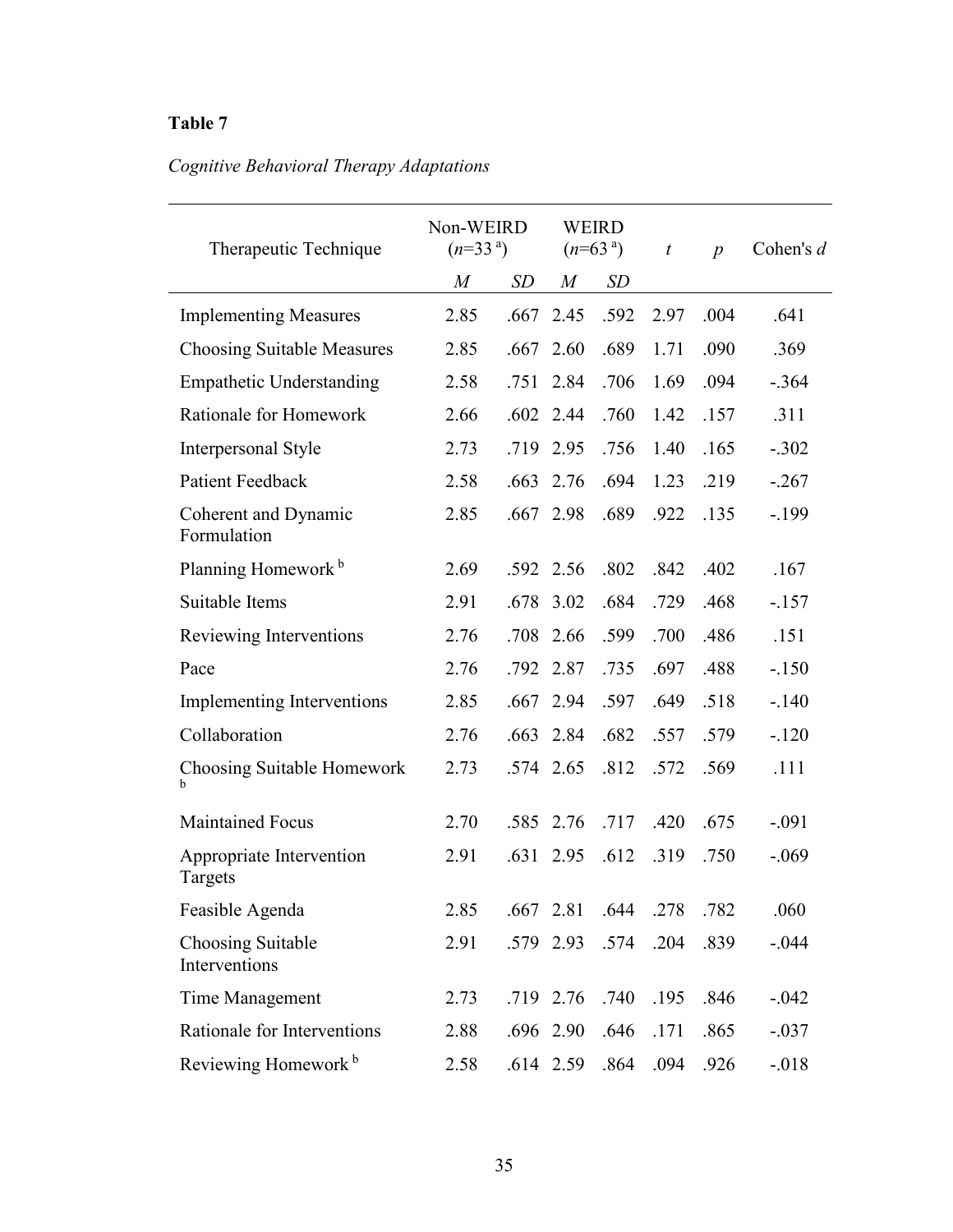| Therapeutic Technique       | Non-<br>WEIRD<br>$(n=33)$ |     |   | WEIRD<br>$(n=63)$ |                          |  |         | $\boldsymbol{p}$ | Cohen's $d$ |
|-----------------------------|---------------------------|-----|---|-------------------|--------------------------|--|---------|------------------|-------------|
|                             | M                         | SD. | M | SD.               |                          |  |         |                  |             |
| <b>Reflective Summaries</b> | 2.55                      |     |   |                   | .666 2.55 .645 .021 .983 |  | $-.004$ |                  |             |

*Note*. Response options ranged from 1 (Do not adapt) to 4 (Always).

<sup>a</sup> Indicates the number of participants. <sup>b</sup> This item failed Levene's test for homogeneity and as a result the value for equal variances not assumed is reported.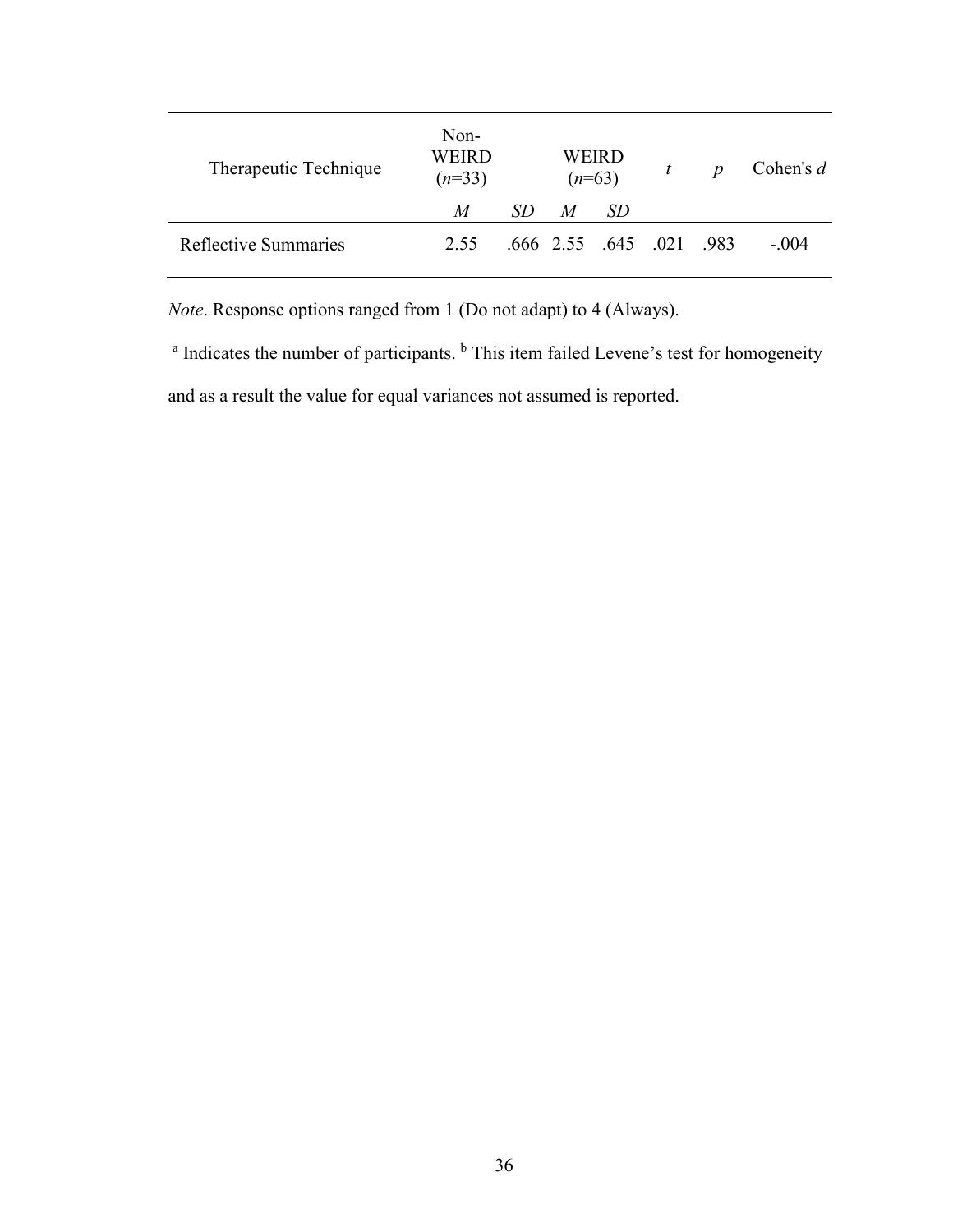# *Rational Emotive Behavior Therapy Use*

| Therapeutic Technique                                                                                      | Non-<br><b>WEIRD</b><br>$(n=12)$ <sup>a</sup> ) |              |                  | <b>WEIRD</b><br>$(n=10a)$ |              | $\overline{p}$ | Cohen's $d$    |
|------------------------------------------------------------------------------------------------------------|-------------------------------------------------|--------------|------------------|---------------------------|--------------|----------------|----------------|
|                                                                                                            | $\boldsymbol{M}$                                | SD           | $\boldsymbol{M}$ | SD                        |              |                |                |
| Connect the Irrational Belief and                                                                          | 5.00                                            | .000         | 4.70             | .483                      | 1.96         | .081           | .926           |
| Consequences b<br>Logical Empirical, and Pragmatic<br>Questioning of the Rational Belief                   | 3.82                                            | 1.07         | 4.50             | .527                      | 1.80         | .086           | $-.790$        |
| Ask for a Specific Example of the<br>Target Problem <sup>b</sup>                                           | 4.83                                            | .389         | 4.40             | .699                      | 1.74         | .103           | .787           |
| Facilitate the Working Through<br>Process                                                                  | 3.92                                            | .900         | 4.40             | .699                      | 1.38         | .182           | $-.592$        |
| Assess the Emotional and/or<br>Behavioral Consequences <sup>b</sup>                                        | 4.92                                            | .289         | 4.70             | .483                      | 1.24         | .233           | .558           |
| Use of Logical Disputation                                                                                 | 4.00                                            | .739         | 4.40             | .699                      | 1.29         | .210           | $-.555$        |
| Define and Agree Upon the Target<br>Problem                                                                | 4.00                                            | .953         | 4.40             | .516                      | 1.18         | .249           | $-.508$        |
| Use of Pragmatic Disputation                                                                               | 4.67                                            | .492         | 4.30             | .949                      | 1.16         | .257           | .500           |
| Negotiate a Homework Assignment                                                                            | 4.58                                            | .515         | 4.30             | .675                      | 1.11         | .277           | .478           |
| Check the Homework Assignment                                                                              | 4.67                                            | .492         | 4.40             | .699                      | 1.04         | .307           | .449           |
| Ask for a Problem                                                                                          | 4.58                                            | .515         | 4.78             | .441                      | .909         | .375           | $-.401$        |
| Teach the Belief-Consequence<br>Connection                                                                 | 4.92                                            | .289         | 5.00             | .000                      | .909         | .374           | $-.389$        |
| Assess the Activating Event                                                                                | 4.75                                            | .452         | 4.90             | .316                      | .883         | .388           | $-.378$        |
| Agree on a Goal                                                                                            | 4.67                                            | .492         | 4.50             | .527                      | .766         | .453           | .328           |
| Encourage the Client to become<br>his/her own therapist                                                    | 4.33                                            | .985         | 4.60             | .699                      | .718         | .481           | $-.307$        |
| Help the Client to see the Link<br>between the problem-as-defined goal<br>and the problem-as-assessed goal |                                                 | 3.92 .900    | 4.10             | .994                      | .454.655     |                | $-194$         |
| <b>Teach the Rational Beliefs</b>                                                                          | 4.83                                            | .389         | 4.90             | .316                      | .435         | .668           | $-186$         |
| Agree Upon a Goal with Respect to<br>the Problem as Assessed<br>Use of Empirical Disputation               | 4.25<br>4.43                                    | .965<br>.515 | 4.40<br>4.30     | .699<br>.823              | .409<br>.406 | .687<br>.689   | $-175$<br>.174 |
|                                                                                                            | 4.33                                            | .651         | 4.20             | .919                      | .398         | .695           | .170           |
| Preparing the Client to deepen their<br>Conviction in the Rational Belief                                  |                                                 |              |                  |                           |              |                |                |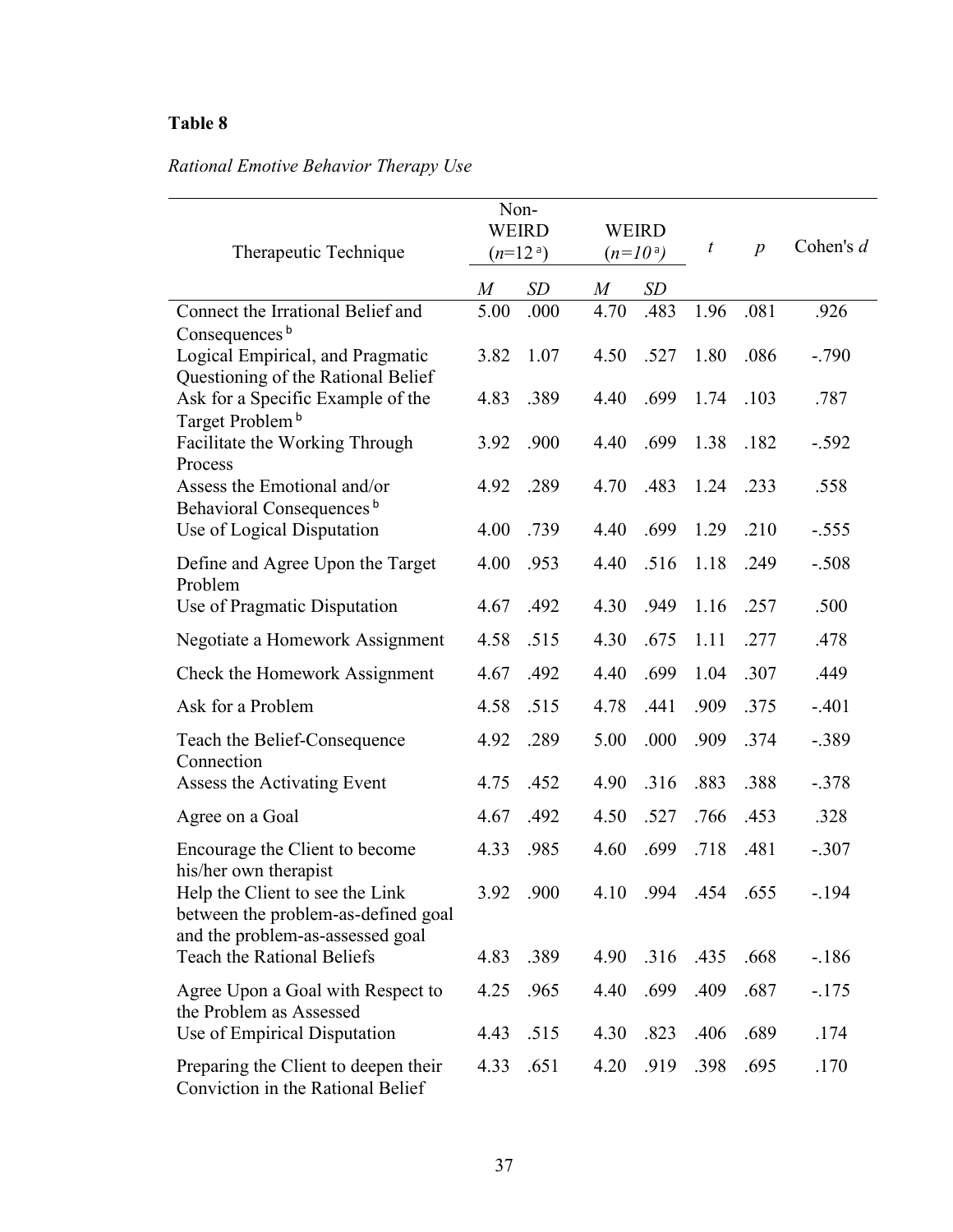| Therapeutic Technique                         | Non-<br>WEIRD<br>$(n=12a)$ |      |      | WEIRD<br>$(n=10a)$ |      | $\boldsymbol{p}$ | Cohen's $d$ |
|-----------------------------------------------|----------------------------|------|------|--------------------|------|------------------|-------------|
|                                               | M                          | SD   | M    | SD                 |      |                  |             |
| <b>Question Irrational and Rational</b>       | 4.58                       | .900 | 4.70 | .483               | .367 | .717             | $-.157$     |
| <b>Beliefs</b>                                |                            |      |      |                    |      |                  |             |
| Check the Validity of the Activating<br>Event | 4.00                       | .853 | 3.90 | .994               | .254 | -802             | .109        |
| Assess the Irrational Belief                  | 4.83                       | .389 | 4.80 | .422               | .193 | .849             | .082        |
| Bond with the Client                          | 4.92                       | .289 | 4.90 | .316               | .129 | .899             | .055        |
| Identify and Assess any Meta-<br>Problems     | 4.42                       | .793 | 4.40 | .699               | .052 | -959             | .002        |

*Note*: Response options ranged from 1 (Never) to 5 (Always).

<sup>a</sup> Indicates the number of participants. <sup>b</sup> This item failed Levene's test for homogeneity

and as a result the value for equal variances not assumed is reported.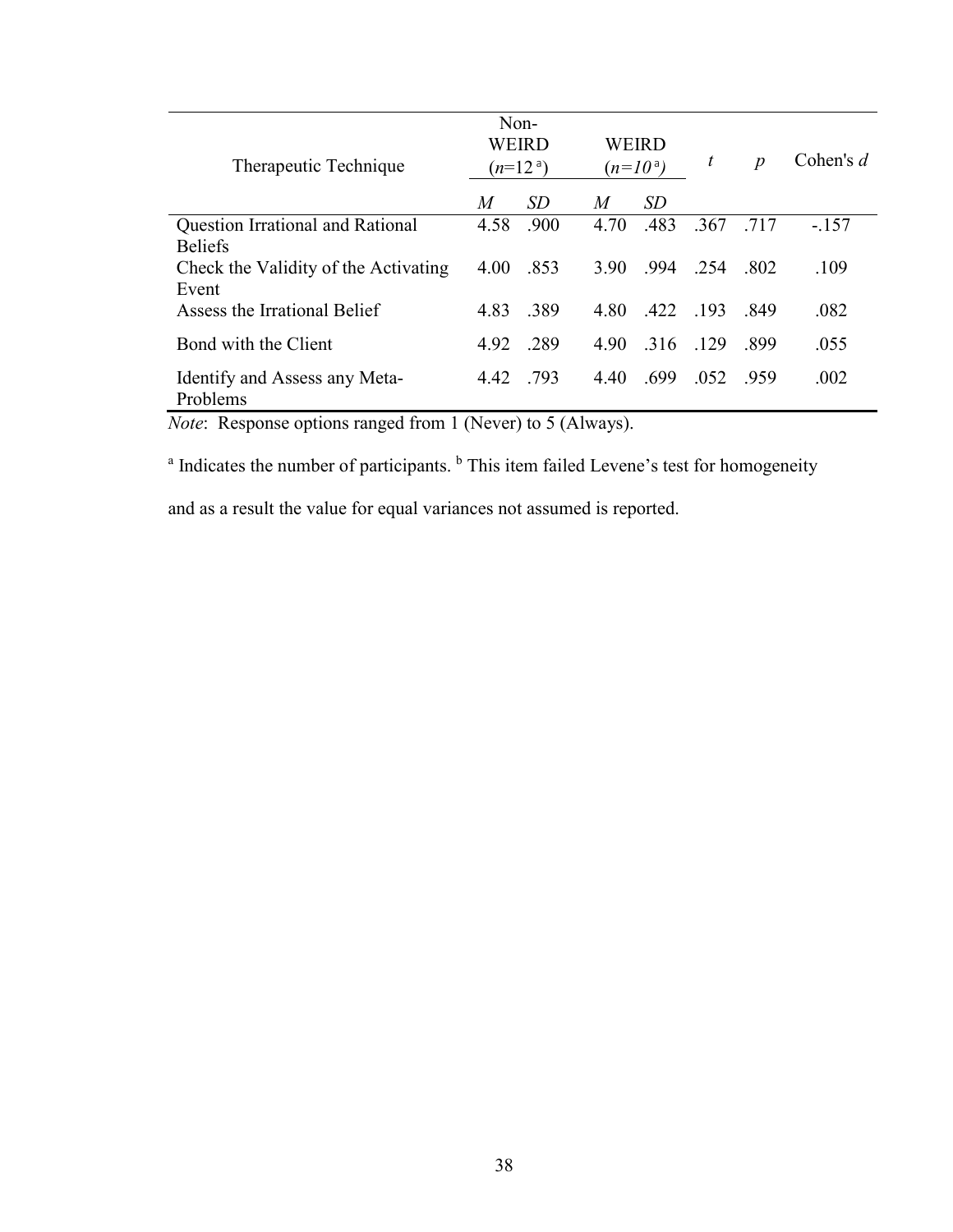# *Rational Emotive Behavior Therapy Adaptations*

| Therapeutic Technique                                                     |                  | Non-<br><b>WEIRD</b><br>$(n=12^a)$ |      | <b>WEIRD</b><br>$(n=10^{\rm a})$ | $\boldsymbol{t}$ | $\overline{p}$ | Cohen's $d$ |
|---------------------------------------------------------------------------|------------------|------------------------------------|------|----------------------------------|------------------|----------------|-------------|
|                                                                           | $\boldsymbol{M}$ | <b>SD</b>                          | M    | SD                               |                  |                |             |
| Bond with the Client                                                      | 2.83             | .937                               | 2.20 | .422                             | 2.09             | .052           | .844        |
| Negotiate a Homework Assignment                                           | 2.67             | .651                               | 2.20 | .422                             | 1.94             | .066           | .834        |
| Assess the Irrational Belief <sup>b</sup>                                 | 2.50             | .674                               | 2.10 | .316                             | 1.82             | .086           | .736        |
| Use of Logical Disputation <sup>b</sup>                                   | 2.67             | .778                               | 2.20 | .422                             | 1.78             | .091           | .726        |
| Assess the Emotional and/or<br>Behavioral Consequences <sup>b</sup>       | 2.42             | .515                               | 2.10 | .316                             | 1.76             | .094           | .725        |
| Identify and Assess any Meta-<br>Problems <sup>b</sup>                    | 2.58             | .793                               | 2.20 | .422                             | 1.44             | .166           | .587        |
| Agree Upon a Goal with Respect to<br>the Problem as Assessed b            | 2.33             | .492                               | 2.10 | .316                             | 1.34             | .195           | .553        |
| Question Irrational and Rational<br><b>Beliefs</b>                        | 2.58             | .515                               | 2.33 | .500                             | 1.11             | .279           | .491        |
| Check the Homework Assignment <sup>b</sup>                                | 2.42             | .515                               | 2.20 | .422                             | 1.08             | .291           | .456        |
| Teach the Belief-Consequence<br>Connection                                | 2.25             | .452                               | 2.10 | .316                             | .883             | .388           | .378        |
| Logical Empirical, and Pragmatic<br>Questioning of the Rational Belief    | 2.25             | .866                               | 2.50 | .527                             | .796             | .435           | $-.341$     |
| Preparing the Client to deepen their<br>Conviction in the Rational Belief | 2.50             | .674                               | 2.30 | .483                             | .784             | .442           | .336        |
| Facilitate the Working Through<br>Process                                 | 2.25             | .622                               | 2.10 | .316                             | .690             | .498           | .296        |
| Ask for a Specific Example of the<br>Target Problem <sup>b</sup>          | 2.33             | .492                               | 2.20 | .422                             | .674             | .508           | .289        |
| Encourage the Client to become<br>his/her own therapist                   | 2.08             | .515                               | 2.20 | .422                             | .573             | .573           | $-.246$     |
| Use of Pragmatic Disputation                                              | 2.33             | .651                               | 2.20 | .422                             | .556             | .584           | .238        |
| Teach the Rational Beliefs                                                | 2.42             | .515                               | 2.30 | .483                             | .544             | .592           | .233        |
| Define and Agree Upon the Target<br>Problem                               | 2.58             | .669                               | 2.50 | .527                             | .320             | .753           | .137        |
| Agree on a Goal                                                           | 2.58             | .669                               | 2.50 | .527                             | .320             | .753           | .137        |
| Assess the Activating Event                                               | 2.25             | .452                               | 2.20 | .422                             | .266             | .793           | .114        |
| Connect the Irrational Belief and<br>Consequences                         | 2.25             | .452                               | 2.20 | .422                             | .266             | .793           | .114        |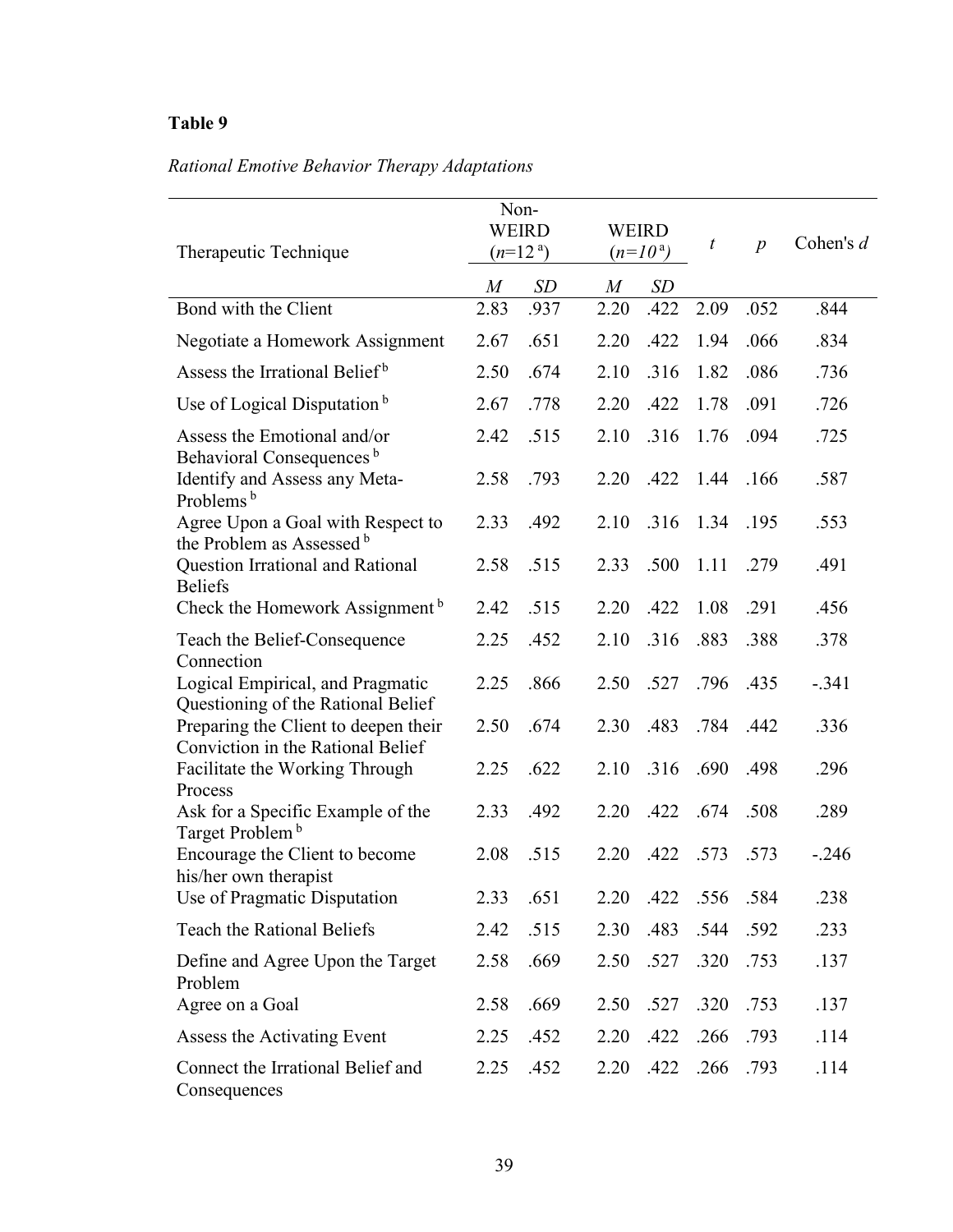| Therapeutic Technique                                                                                      |      | Non-<br>WEIRD<br>$(n=12^{\circ})$ |                | WEIRD<br>$(n=10^{\rm a})$ | t    | $\boldsymbol{p}$ | Cohen's $d$ |
|------------------------------------------------------------------------------------------------------------|------|-----------------------------------|----------------|---------------------------|------|------------------|-------------|
|                                                                                                            | M    | <i>SD</i>                         | $\overline{M}$ | SD.                       |      |                  |             |
| Check the Validity of the Activating<br>Event                                                              | 2.25 | .452                              | 2.30           | .483                      | .250 | .805             | $-.107$     |
| Use of Empirical Disputation                                                                               | 2.33 | .651                              | 2.30           | .483                      | .134 | .895             | .057        |
| Help the Client to see the Link<br>between the problem-as-defined goal<br>and the problem-as-assessed goal | 2.42 | 515                               | 2.40           | .516                      | -075 | - 941            | .032        |
| Ask for a Problem $\frac{b}{b}$                                                                            | 2.67 | .985                              | 2.67           | .500                      | .000 | 1.00             | .000        |

*Note*: Response options ranged from 1 (Do not adapt) to 4 (Always).

<sup>a</sup> Indicates the number of participants. <sup>b</sup> This item failed Levene's test for homogeneity

and as a result the value for equal variances not assumed is reported.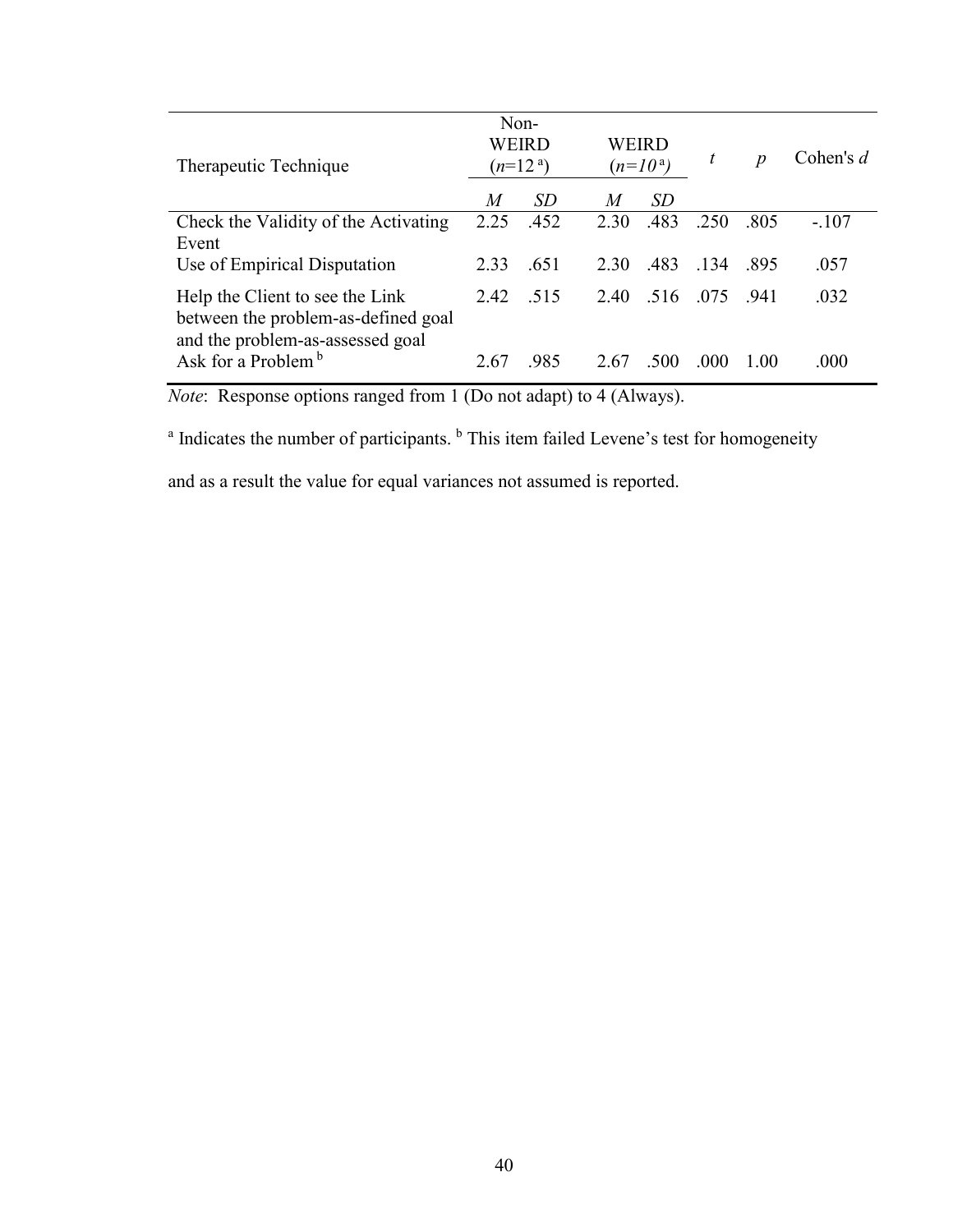### **Adaptations Based on Language**

The second hypothesis predicted there will be more overall adaptations of techniques in languages different from English. Given that only one participant reported a language as Category II (Languages that take a little longer to master than Category I languages), this participant's language was recoded to Category I to provide a more conservative analysis. A one-way ANOVA was performed to compare the effect of language on the use and adaptation of CT, CBT, and REBT (see table 10). A one-way ANOVA revealed no significant differences in use or adaptation of CT, CBT, or REBT between the language groups (see Table 10). Given there were no statistically significant results, post-hoc analyses are not reported. As such, the second hypothesis can be rejected.

#### **Adaptations within Countries**

 The third hypothesis intended to compare rates of adaptations within specific countries. For example, the rate of adaptations between the USA and China could be compared to see how adaptations varied between nations. However, given the small *n* in every country but the USA, such analyses were not conducted. Future studies with larger sample sizes within countries may be better able to address this hypothesis.

#### **Predictors of Mean Use and Adaptation**

 Lastly, to determine if relationships exist between WEIRD versus non-WEIRD status, language, cultural values, and use and adaptation of therapeutic techniques exploratory analyses were conducted. To be able to incorporate the greatest number of participants, the mean value of use and adaptation was used across all therapeutic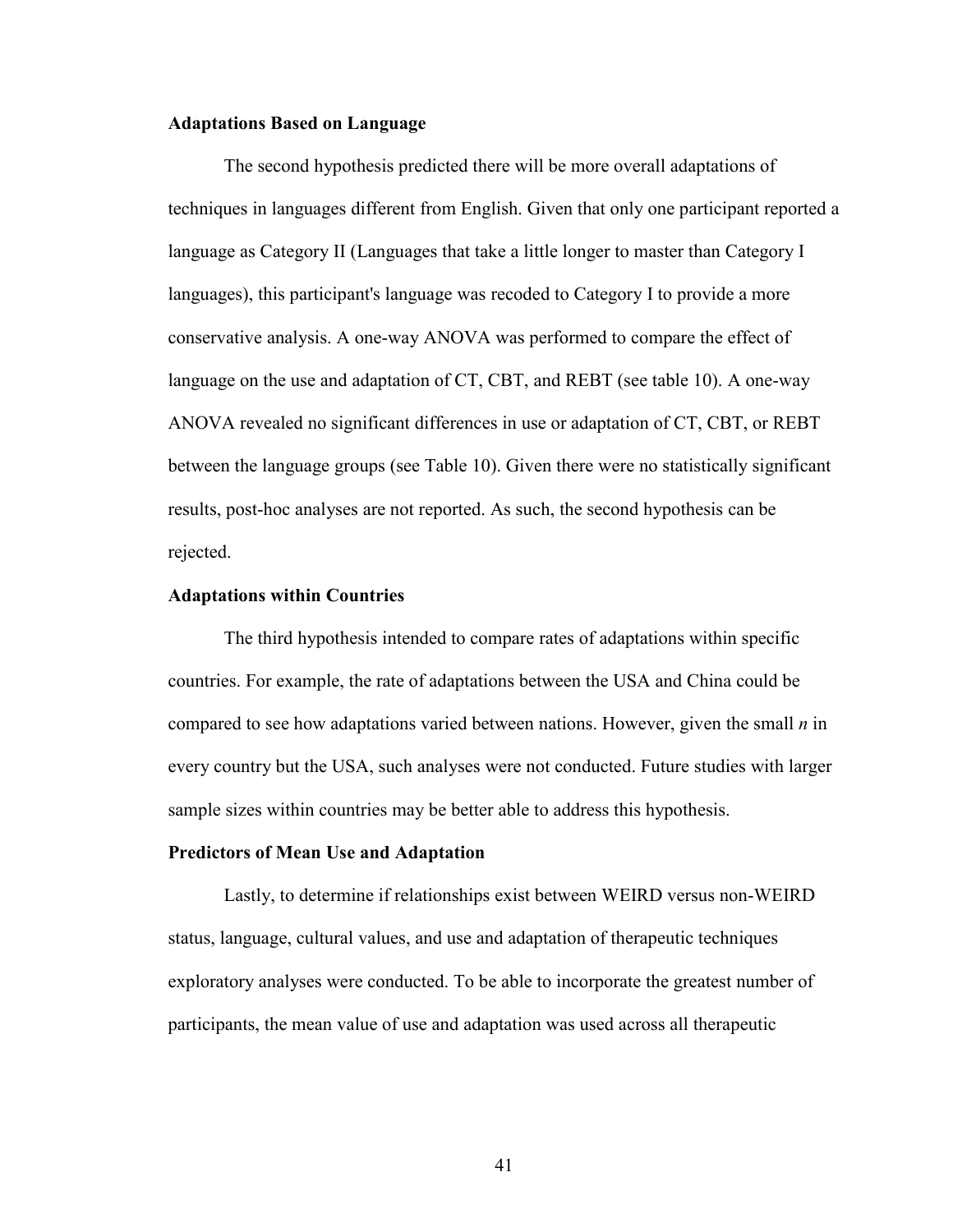| ▼      |  |
|--------|--|
|        |  |
| ∍      |  |
| π<br>┗ |  |
|        |  |

Use and Adaptations by Language *Use and Adaptations by Language* 

| Mean Score                                                                                                   | English |                |              | Category 1     |              |               | Category III Category IV |                | 匞                                                                                              | $\mathsf{h}^2$   |
|--------------------------------------------------------------------------------------------------------------|---------|----------------|--------------|----------------|--------------|---------------|--------------------------|----------------|------------------------------------------------------------------------------------------------|------------------|
|                                                                                                              |         | S <sub>2</sub> | $\mathbb{Z}$ | S <sub>2</sub> | $\cancel{z}$ | $\mathcal{S}$ | $\cancel{M}$             | S <sub>2</sub> |                                                                                                |                  |
| <b>CT Use</b>                                                                                                | 4.10    |                |              |                | 3.17         | .471          | 4.58                     | .589           | $F(2,8)=1.895$                                                                                 | 321              |
| CT Adaptation                                                                                                | 3.05    | .540           |              |                | 2.72         | 442           | 2.71                     | 412            | $F(2,8)=291$                                                                                   | 070              |
| <b>CBT</b> Use                                                                                               | 4.15    | .476           | 4.15         | 482            | 3.99         | 421           | 4.59                     | 514            | $F(3,92)=1.087$                                                                                | 034              |
| <b>CBT</b> Adaptation                                                                                        | 2.75    | .426           | 2.87         | 463            | 2.72         | .442          | 2.98                     | 804            | $F(3,92)=544$                                                                                  | 017              |
| REBT Use                                                                                                     | 4.51    | 307            | 4.49         | 332            |              |               |                          |                | $F(1,19)=0.038$                                                                                | 002              |
| <b>REBT</b> Adaptations                                                                                      | 2.24    | .263           | 2.47         | 431            |              |               |                          |                | $F(1,19)=1.685$                                                                                | $\overline{081}$ |
| Note. Language Categories are based                                                                          |         |                |              |                |              |               |                          |                | upon the Foreign Service Institutes (FSI)'s categorization of languages similarity to English. |                  |
| $CT = C$ ognitive Therapy, $CBT = C$ ognitive Behavioral Therapy, $REBT = Rational$ Emotive Behavior Therapy |         |                |              |                |              |               |                          |                |                                                                                                |                  |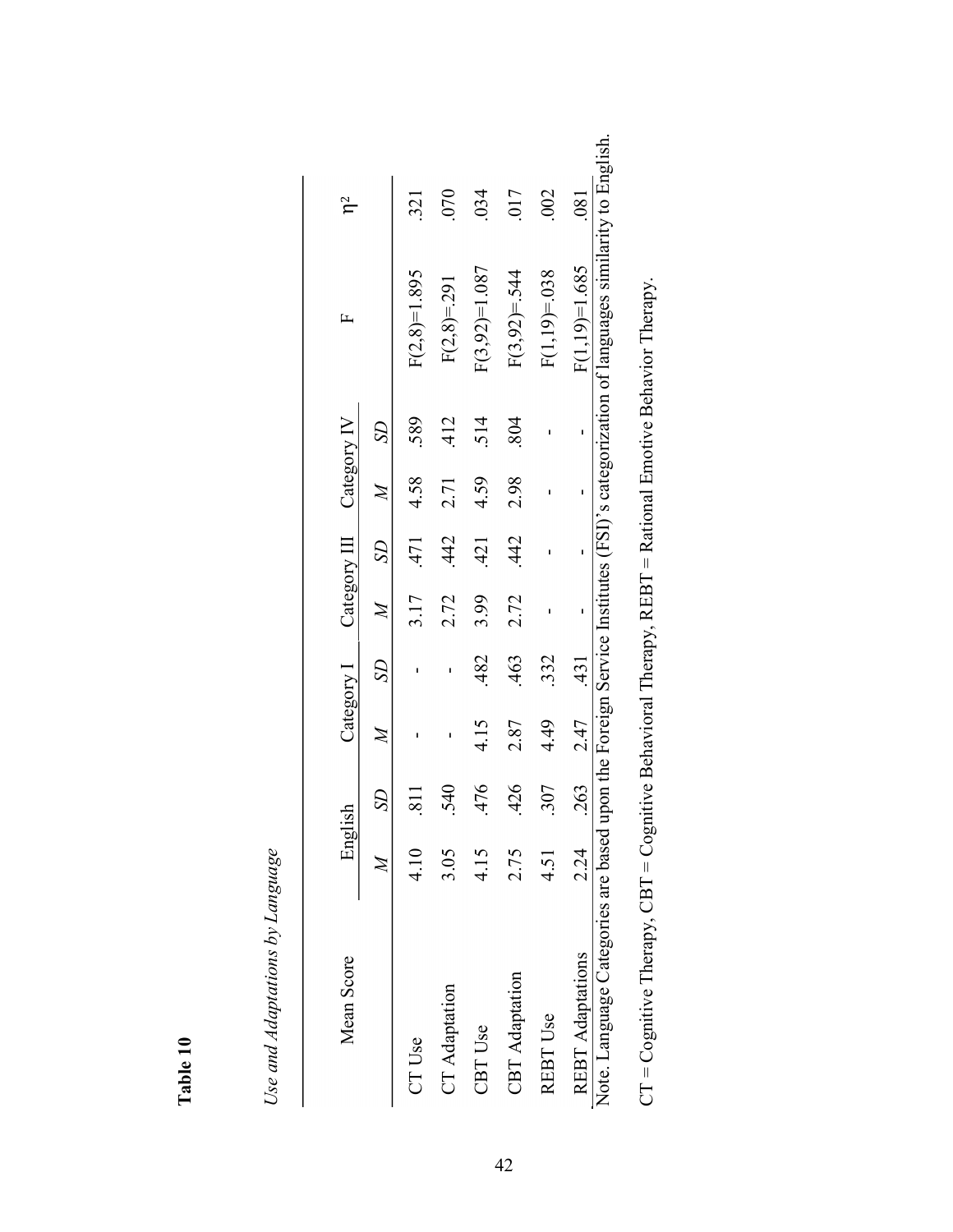techniques. These results provide insight towards general cognitive-behavioral therapy approaches rather than specific to a modality (CT, CBT, or REBT).

First, a hierarchical linear regression was used to test if WEIRD versus non-WEIRD status, language, or cultural values significantly predicted use of therapeutic techniques, as measured by the overall mean score of therapy use items for each participant (see Table 11). The overall regression model using all predictive factors (model 3) was statistically significant  $(R^2 = .150, F(8,103) = 2.269, p = .028)$ . In this model, the dimensions of Long-Term Orientation ( $\beta$  = .493,  $p$  = .002) and Indulgence ( $\beta$  $= .505, p = .001$ ) significantly predicted use of cognitive-behavioral therapy techniques. Of note, the correlation with therapy technique use (see Table 12) is low for both Long Term Orientation ( $r = .162$ ) and Indulgence ( $r = .106$ ). As such, emphasis on these factors as significant predictors is limited. Therapy technique use increased by .075 points for being within a non-WEIRD location and decreased by .048 points for each category higher on the differences to English continuum ( $0 =$  English,  $1 =$  most similar to English,  $3 =$  considerable linguistic and cultural differences,  $4 =$  very different from English). The other predictors, WEIRD status, language category, and the cultural dimensions of Power Distance, Individualism, Masculinity, and Uncertainty did not significantly predict the use of therapeutic techniques.

Next, a multiple linear regression was used to test if WEIRD versus non-WEIRD status, language, or cultural values significantly predicted therapy adaptations. The overall regression was statistically significant  $(R^2 = .146, F(8,103) = 2.209, p = .033)$  (see Table 13). Therapy adaptation increased by .120 points for being within a non-WEIRD location and increased by .159 points for each level higher on the differences to English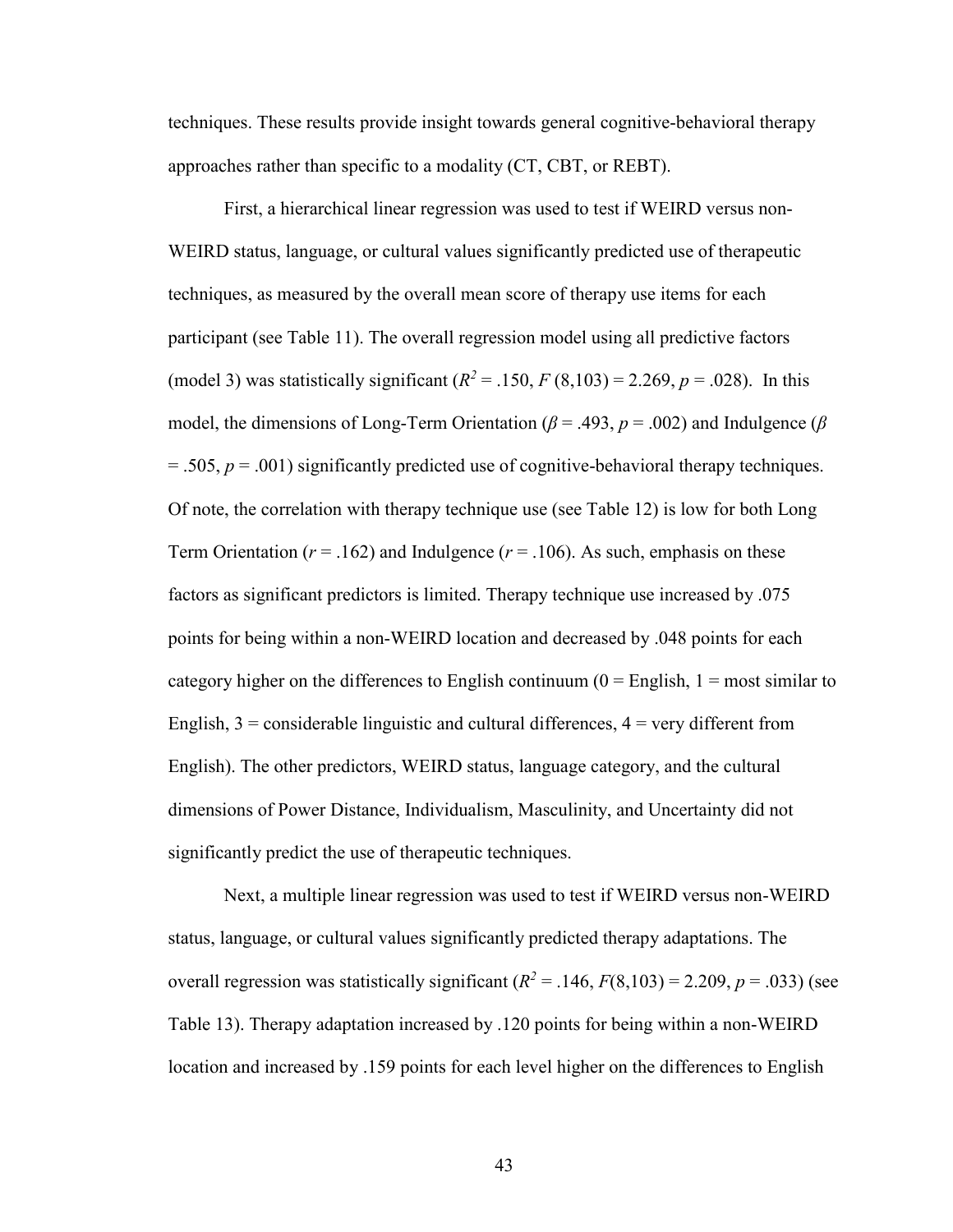| Predictor             | t       | $\mathbf b$ | β       | $sr^2$  | $\overline{F}$ | df    | p    | Adj.    |
|-----------------------|---------|-------------|---------|---------|----------------|-------|------|---------|
|                       |         |             |         |         |                |       |      | $R^2$   |
| Model 1               |         |             |         |         | .157           | 1,110 | .693 | $-.008$ |
| <b>WEIRD</b>          | .396    | .042        | .038    | .001    |                |       | .693 |         |
| Model 2               |         |             |         |         | .200           | 2,109 | .819 | $-.015$ |
| <b>WEIRD</b>          | .087    | .011        | .010    | < 0.001 |                |       | .931 |         |
| Language              | .495    | .027        | .055    | .002    |                |       | .622 |         |
| Model 3               |         |             |         |         | 2.269          | 8,103 | .028 | .084    |
| WEIRD                 | .271    | .075        | .067    | < 0.01  |                |       | .787 |         |
| Language              | $-.778$ | $-.048$     | $-.099$ | .005    |                |       | .438 |         |
| <b>Power Distance</b> | 1.149   | .008        | .211    | .011    |                |       | .253 |         |
| Individualism         | .596    | .003        | .185    | .003    |                |       | .553 |         |
| Masculinity           | $-.553$ | $-.003$     | $-.061$ | .003    |                |       | .582 |         |
| Uncertainty           | 1.101   | .004        | .146    | .010    |                |       | .273 |         |
| Long Term             | 3.261   | .017        | .493    | .088    |                |       | .002 |         |
| Orientation           |         |             |         |         |                |       |      |         |
| Indulgence            | 3.496   | .016        | .505    | .101    |                |       | .001 |         |

*Regression Results of Use of Therapeutic Techniques* 

*Note.* WEIRD = Western, Educated, Industrialized, Rich, Democratic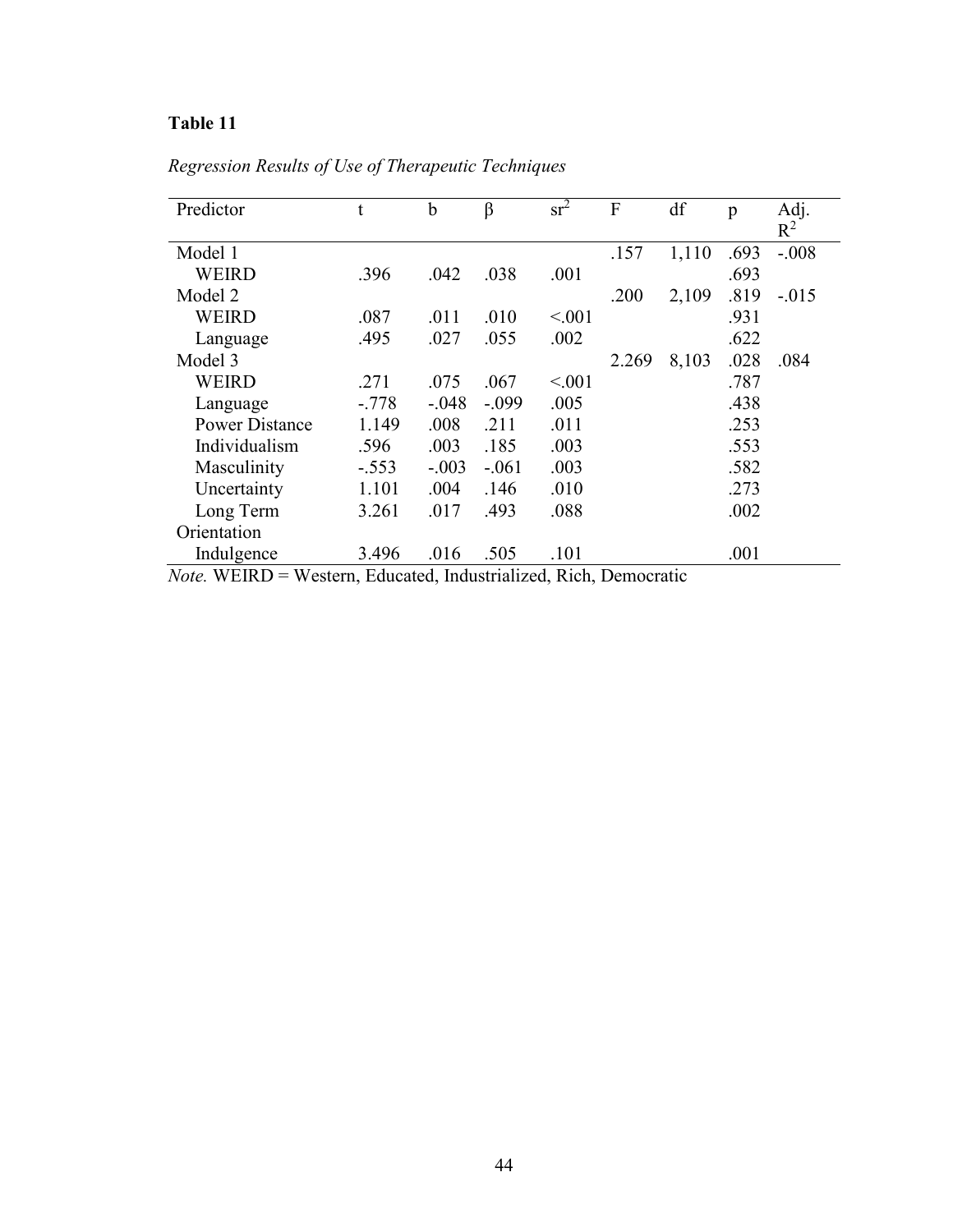| ariable                       |                                                                     |                                                                              |                                   |                                                                                                                           |                                                |                                                | 2 3 4 5 6                          |                   |        |          |
|-------------------------------|---------------------------------------------------------------------|------------------------------------------------------------------------------|-----------------------------------|---------------------------------------------------------------------------------------------------------------------------|------------------------------------------------|------------------------------------------------|------------------------------------|-------------------|--------|----------|
| $\bigcup_{a}$ se $a$          |                                                                     |                                                                              |                                   |                                                                                                                           |                                                |                                                |                                    |                   |        |          |
| VEIRD <sup>b</sup>            | 4.213<br>.30<br>.57<br>.57<br>.57.723<br>59.312<br>59.634<br>50.634 | SD<br>.515<br>.462<br>1.054<br>1.517<br>1.517<br>1.51016<br>15.016<br>15.016 |                                   |                                                                                                                           |                                                |                                                |                                    |                   |        |          |
| . Language c                  |                                                                     |                                                                              |                                   |                                                                                                                           |                                                |                                                |                                    |                   |        |          |
| Power Distance                |                                                                     |                                                                              |                                   |                                                                                                                           |                                                |                                                |                                    |                   |        |          |
| . Individualist               |                                                                     |                                                                              |                                   |                                                                                                                           |                                                |                                                |                                    |                   |        |          |
| 6. Masculinity <sup>c</sup>   |                                                                     |                                                                              | 038<br>0666<br>001 073<br>001 073 | 510<br>777 - 1957<br>689 - 1958 - 1959 - 1959 - 1959 - 1959 - 1959 - 1959 - 1959 - 1959 - 1959 - 1959 - 1959 - 1959 - 195 | $.338$<br>$.477$<br>$.072$<br>$.577$<br>$.536$ | $.854$<br>$.267$<br>$.612$<br>$.186$<br>$.192$ |                                    |                   |        |          |
| '. Uncertainty <sup>d</sup>   |                                                                     |                                                                              |                                   |                                                                                                                           |                                                |                                                |                                    |                   |        |          |
| Orientation<br>8. Long Term ( |                                                                     |                                                                              |                                   |                                                                                                                           |                                                |                                                | $427$<br>$-627$<br>$-109$<br>$470$ | $\frac{129}{007}$ | 220    |          |
| . Indulgence '                |                                                                     |                                                                              | 106                               | .532                                                                                                                      | .360                                           |                                                |                                    |                   | $-400$ | $-0.662$ |

*Correlations amongst WEIRD, Language, Cultural Dimensions, and Use of Therapy*  Correlations amongst WEIRD, Language, Cultural Dimensions, and Use of Therapy

**Table 12**

Note. WEIRD=Western, Educated, Industrialized, Rich, Democratic. *Note.* WEIRD=Western, Educated, Industrialized, Rich, Democratic.

with considerable linguistic and cultural differences from English), or 4 (languages very different from English due to their varying with considerable linguistic and cultural differences from English), or 4 (languages very different from English due to their varying Responses were coded as 0 (English), 1 (languages most similar to English), 2 (languages that take longer to master), 3 (languages Responses were coded as 0 (English), 1 (languages most similar to English), 2 (languages that take longer to master), 3 (languages  $\circ$ <sup>a</sup> Response options ranged from 1 (Never) to 5 (Always). <sup>b</sup> Locations were coded as 0 (WEIRD location) or 1 (non-WEIRD). <sup>c</sup> <sup>a</sup> Response options ranged from 1 (Never) to 5 (Always). <sup>b</sup> Locations were coded as 0 (WEIRD location) or 1 (non-WEIRD). writing styles). d Values range from 0 to 100. writing styles). <sup>d</sup>Values range from 0 to 100.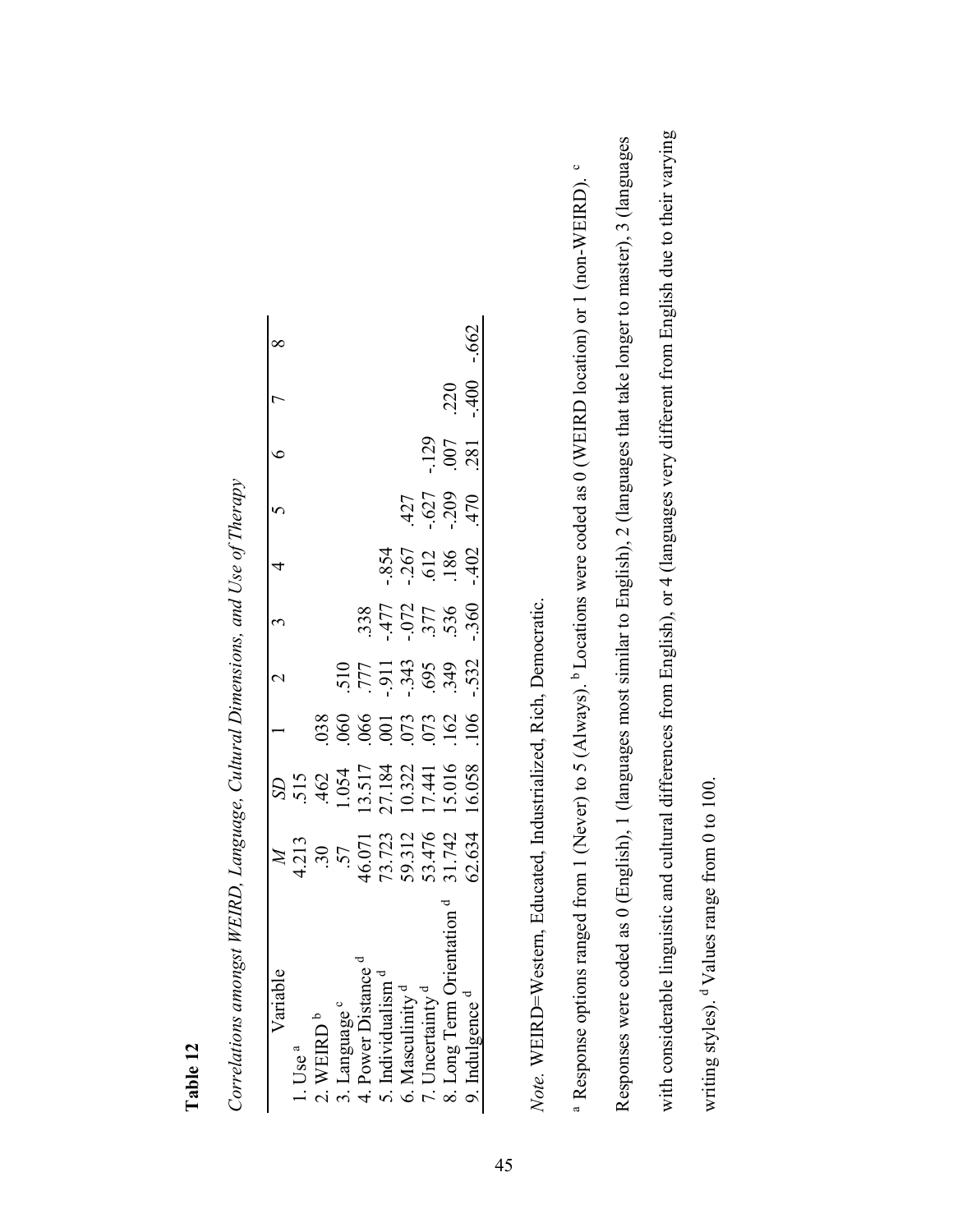| Predictor             | t        | $\mathbf b$ | β       | $sr^2$ | F     | df    | p    | Adj.    |
|-----------------------|----------|-------------|---------|--------|-------|-------|------|---------|
|                       |          |             |         |        |       |       |      | $R^2$   |
| Model 1               |          |             |         |        | .059  | 1,110 | .808 | $-.009$ |
| <b>WEIRD</b>          | $-244$   | $-.024$     | $-.023$ | < 0.01 |       |       | .808 |         |
| Model 2               |          |             |         |        | .887  | 2,109 | .415 | $-.002$ |
| WEIRD                 | $-.878$  | $-.101$     | .115    | .007   |       |       | .382 |         |
| Language              | 1.309    | .066        | .050    | .015   |       |       | .193 |         |
| Model 3               |          |             |         |        | 2.209 | 8,103 | .033 | .080    |
| WEIRD                 | .467     | .120        | .116    | .002   |       |       | .642 |         |
| Language              | 2.731    | .159        | .348    | .062   |       |       | .007 |         |
| <b>Power Distance</b> | $-.557$  | $-.004$     | $-.102$ | .003   |       |       | .579 |         |
| Individualism         | .348     | .002        | .108    | .001   |       |       | .729 |         |
| Masculinity           | $-1.158$ | $-.006$     | $-128$  | .011   |       |       | .250 |         |
| Uncertainty           | $-1.571$ | $-.006$     | $-.208$ | .020   |       |       | .119 |         |
| Long Term             | $-2.881$ | $-0.014$    | $-436$  | .069   |       |       | .005 |         |
| Orientation           |          |             |         |        |       |       |      |         |
| Indulgence            | $-1.491$ | $-.006$     | $-216$  | .018   |       |       | .139 |         |

*Regression Results of Adaptations of Therapy* 

*Note.* WEIRD = Western, Educated, Industrialized, Rich, Democratic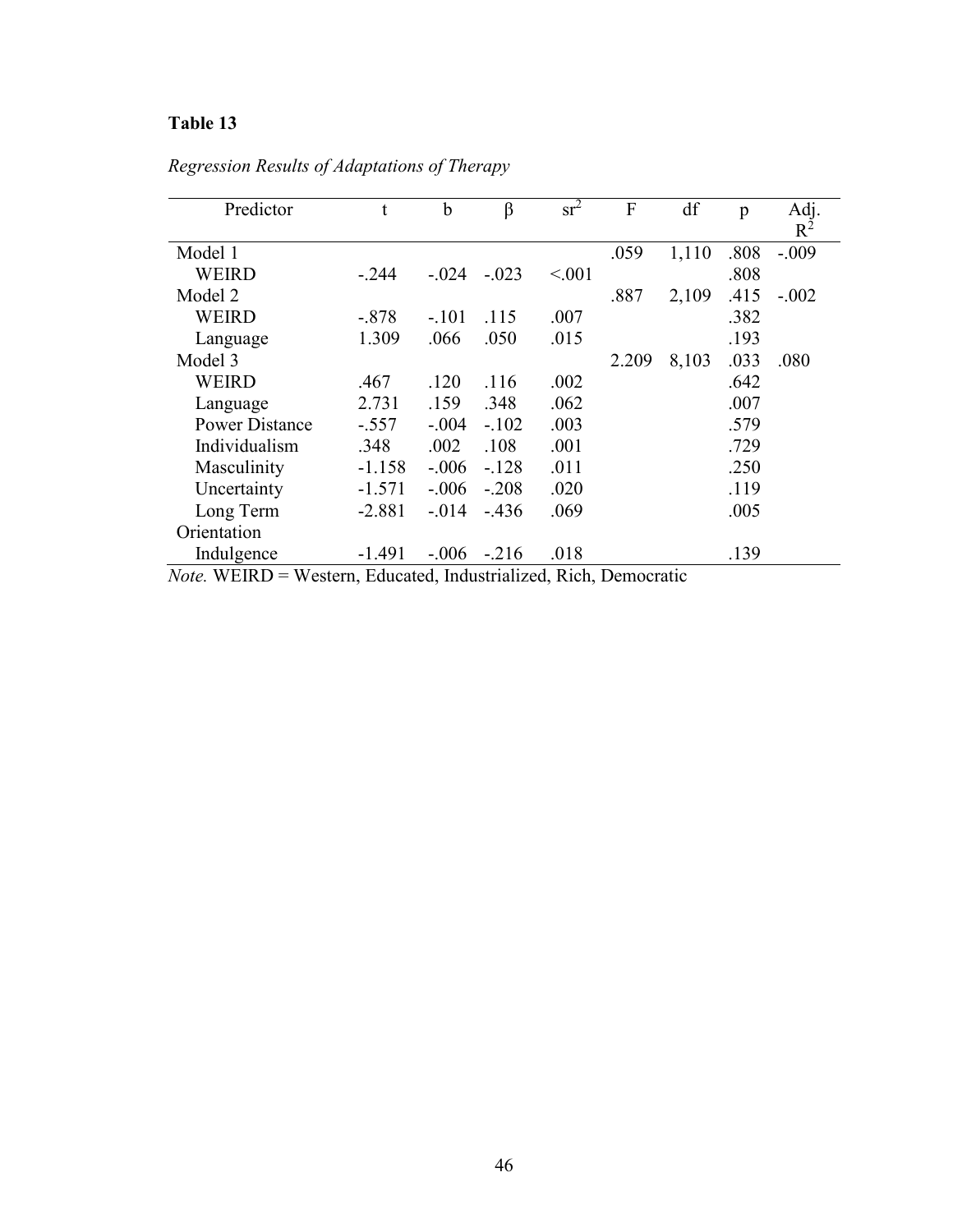continuum ( $0 =$  English,  $1 =$  most similar to English,  $3 =$  considerable linguistic and cultural differences,  $4 = \text{very different from English}$ . More specifically, it was found that languages difference from English ( $\beta$  = .348,  $p$  = .007) and Long Term Orientation ( $\beta$  = -.436,  $p = .005$ ) significantly predicted adaptation of therapy. Again, the correlation with adaptations (see Table 14) is low for both Language  $(r = .095)$  and Long Term Orientation  $(r = -.155)$ . WEIRD status and the other cultural dimensions did not significantly predict adaptations of therapy.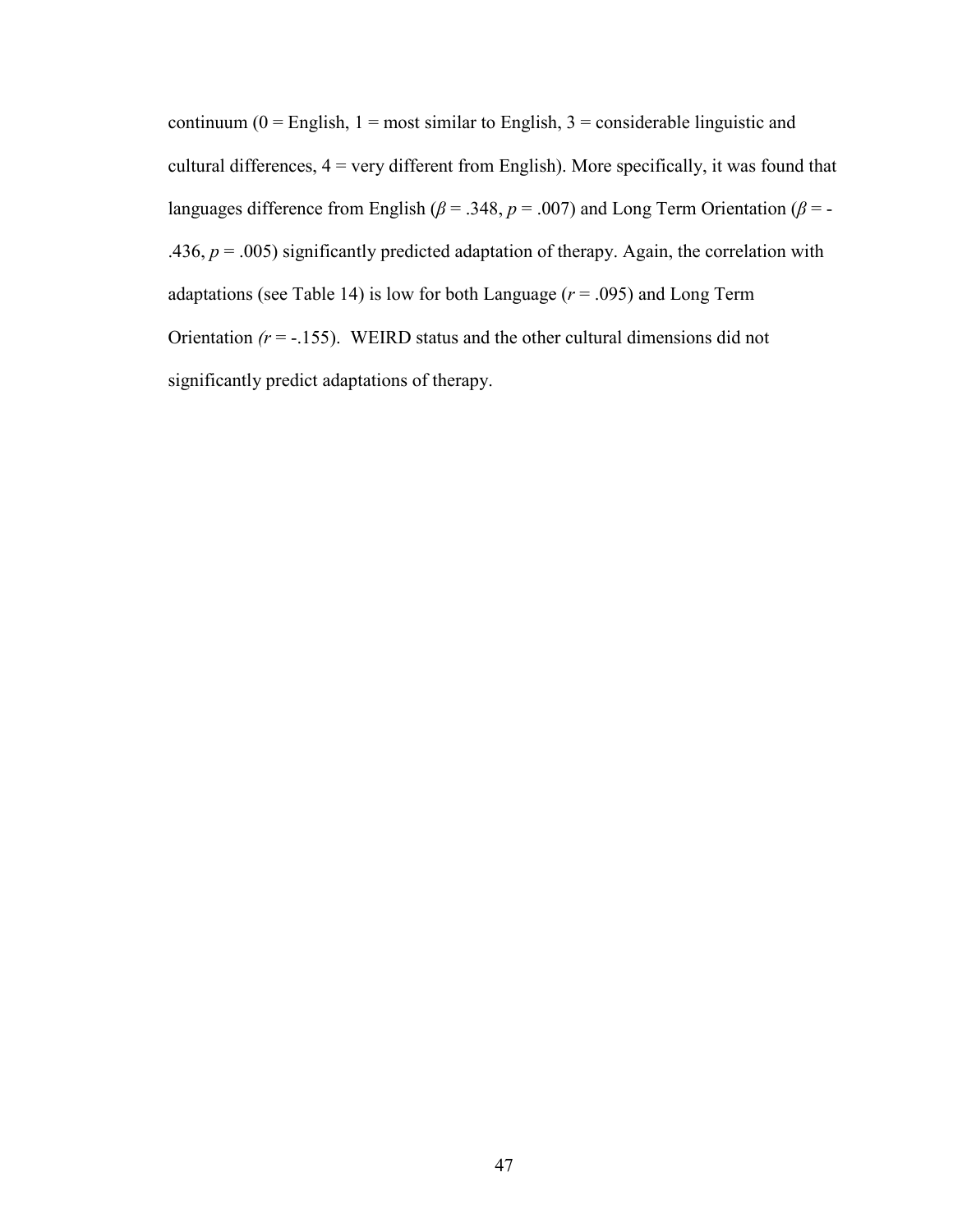| a<br>╾                     |  |
|----------------------------|--|
| ٥<br>-<br>÷<br>Ē<br>F<br>_ |  |

| l<br>i<br>֚֞                                                                                       |
|----------------------------------------------------------------------------------------------------|
| l                                                                                                  |
|                                                                                                    |
| スープ うちょう こうりょう こうこうこう                                                                              |
| $\sqrt{2}$                                                                                         |
| : הוא המנייני בי<br>$\begin{array}{c}\n\bullet \\ \bullet \\ \bullet \\ \bullet\n\end{array}$<br>Ì |
|                                                                                                    |
| <br> <br> <br> <br>$\frac{1}{2}$                                                                   |
|                                                                                                    |
| $\sim$ $\sim$ $\sim$ $\sim$ $\sim$                                                                 |
| Ì                                                                                                  |

| Variable                                       |                                                                                  |                                                                              | $\overline{\mathcal{C}}$                      | $\tilde{\mathfrak{c}}$            | 4                        | $\sim$                       | $\epsilon$       |        |          |
|------------------------------------------------|----------------------------------------------------------------------------------|------------------------------------------------------------------------------|-----------------------------------------------|-----------------------------------|--------------------------|------------------------------|------------------|--------|----------|
| Adaptation                                     |                                                                                  |                                                                              |                                               |                                   |                          |                              |                  |        |          |
| <b>VEIRD</b>                                   |                                                                                  |                                                                              |                                               |                                   |                          |                              |                  |        |          |
| anguage c                                      | SD<br>481<br>462<br>1.054<br>1.0.134<br>1.0.1441<br>1.0.16<br>1.0.058<br>1.0.058 | $-023$<br>$-055$<br>$-055$<br>$-156$<br>$-155$<br>$-155$<br>$-155$<br>$-155$ |                                               |                                   |                          |                              |                  |        |          |
| . Power Distance                               |                                                                                  |                                                                              |                                               |                                   |                          |                              |                  |        |          |
| Individualism                                  |                                                                                  |                                                                              |                                               |                                   |                          |                              |                  |        |          |
| A. Masculinity                                 |                                                                                  |                                                                              |                                               |                                   |                          |                              |                  |        |          |
| Jncertainty                                    |                                                                                  |                                                                              |                                               |                                   |                          |                              | $-129$           |        |          |
| Long Term                                      |                                                                                  |                                                                              | 510<br>1777 - 343<br>1952 - 343<br>1952 - 352 | 338<br>1477<br>172<br>177<br>1536 | 854<br>267<br>512<br>986 | $-127$<br>$-1627$<br>$-1209$ | $.007$<br>$.281$ | .220   |          |
| . Indulgence "                                 |                                                                                  |                                                                              |                                               | $-360$                            | $-402$                   | 470                          |                  | $-400$ | $-0.662$ |
| WEIRD=Western, Educated, Industrialized, Rich. |                                                                                  |                                                                              | Oemocratic                                    |                                   |                          |                              |                  |        |          |

<sup>a</sup> Response options ranged from 1 (Do not adapt) to 4 (Always). <sup>b</sup> Locations were coded as 0 (WEIRD location) or 1 (non-WEIRD). <sup>o</sup> Responses were coded as 0 (English), 1 (languages most similar to English), 2 (languages that take longer to master), 3 (languages c Responses were coded as 0 (English), 1 (languages most similar to English), 2 (languages that take longer to master), 3 (languages <sup>a</sup> Response options ranged from 1 (Do not adapt) to 4 (Always). <sup>b</sup> Locations were coded as 0 (WEIRD location) or 1 (non-WEIRD). with considerable linguistic and cultural differences from English), or 4 (languages very different from English due to their varying with considerable linguistic and cultural differences from English), or 4 (languages very different from English due to their varying writing styles). d Values range from 0 to 100. writing styles). <sup>d</sup>Values range from 0 to 100.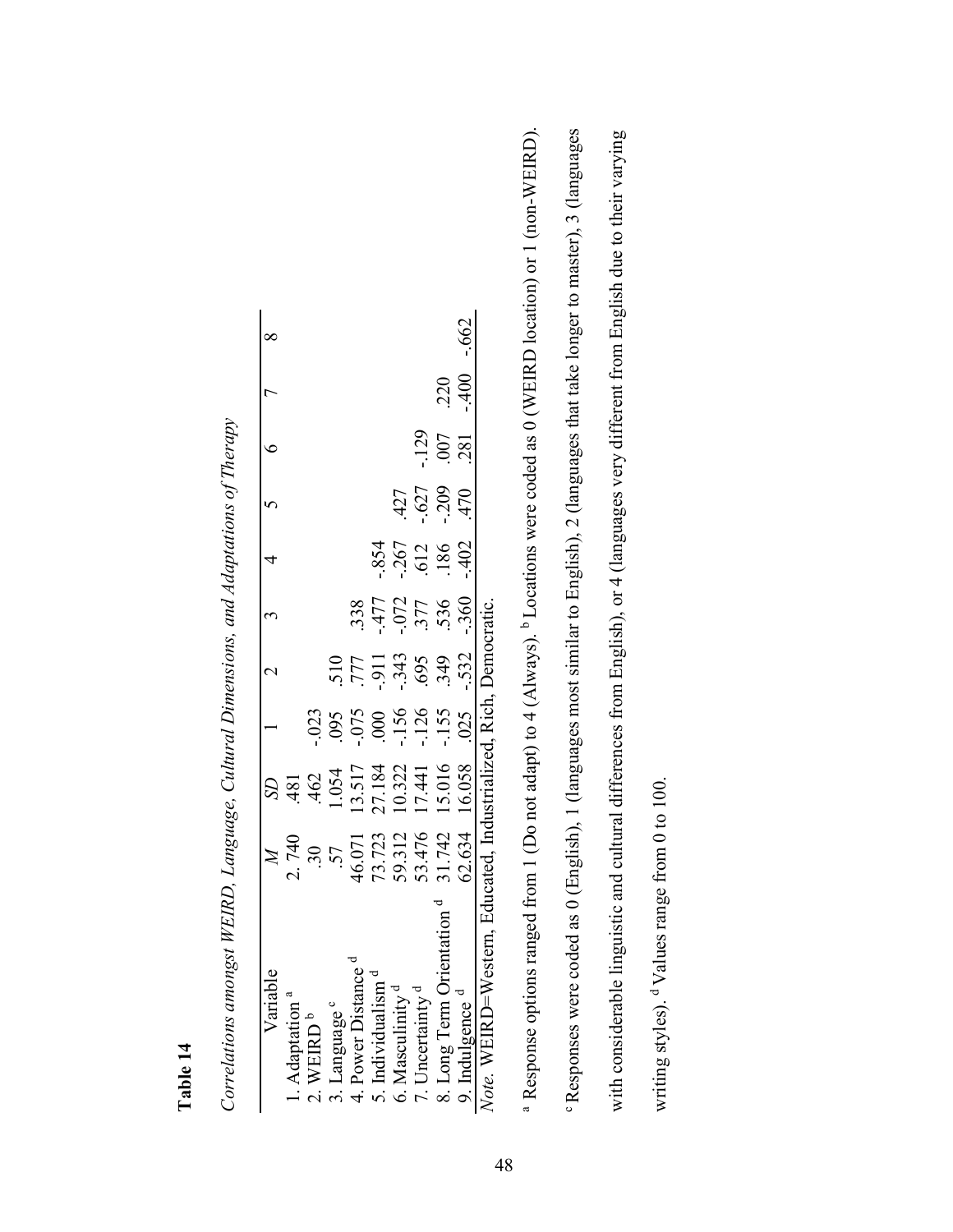#### **CHAPTER 6**

#### **Discussion**

The purpose of the current research was to understand the uses and adaptations of cognitive-behavioral therapeutic approaches internationally. Once an understanding of the use of therapies is understood, a closer look at the adaptations and factors that influence adaptations is warranted to provide clinicians with insight and guidance towards working with diverse clients. Implications of findings, ideas for future research, and limitations of the current study will be discussed.

#### **Implications of WEIRD versus non-WEIRD**

First, a review of the results suggests that the general use of therapeutic techniques within CT, CBT, and REBT did not significantly differ between WEIRD versus non-WEIRD participants. Further, a review of specific technique usage scores indicated that all techniques are used at least "sometimes." In fact, some techniques are used more frequently in non-WEIRD locations, such as asking for specific examples of problems, disputing thoughts, providing reflective summaries, planning homework, and reviewing homework. Therefore, it does not appear that any particular techniques are culturally inappropriate to use. This is consistent with the literature which recommends a therapist do CBT as they usually would, with an awareness of cultural values, based upon the strong empirical evidence of CBT with a myriad of populations and disorders. (Pantalone et al., 2010).

Regarding adaptations, opposite to the researchers' expectations, greater adaptations were reported by WEIRD CT practitioners than non-WEIRD CT practitioners. To learn more about this difference, a review of specific adaptations within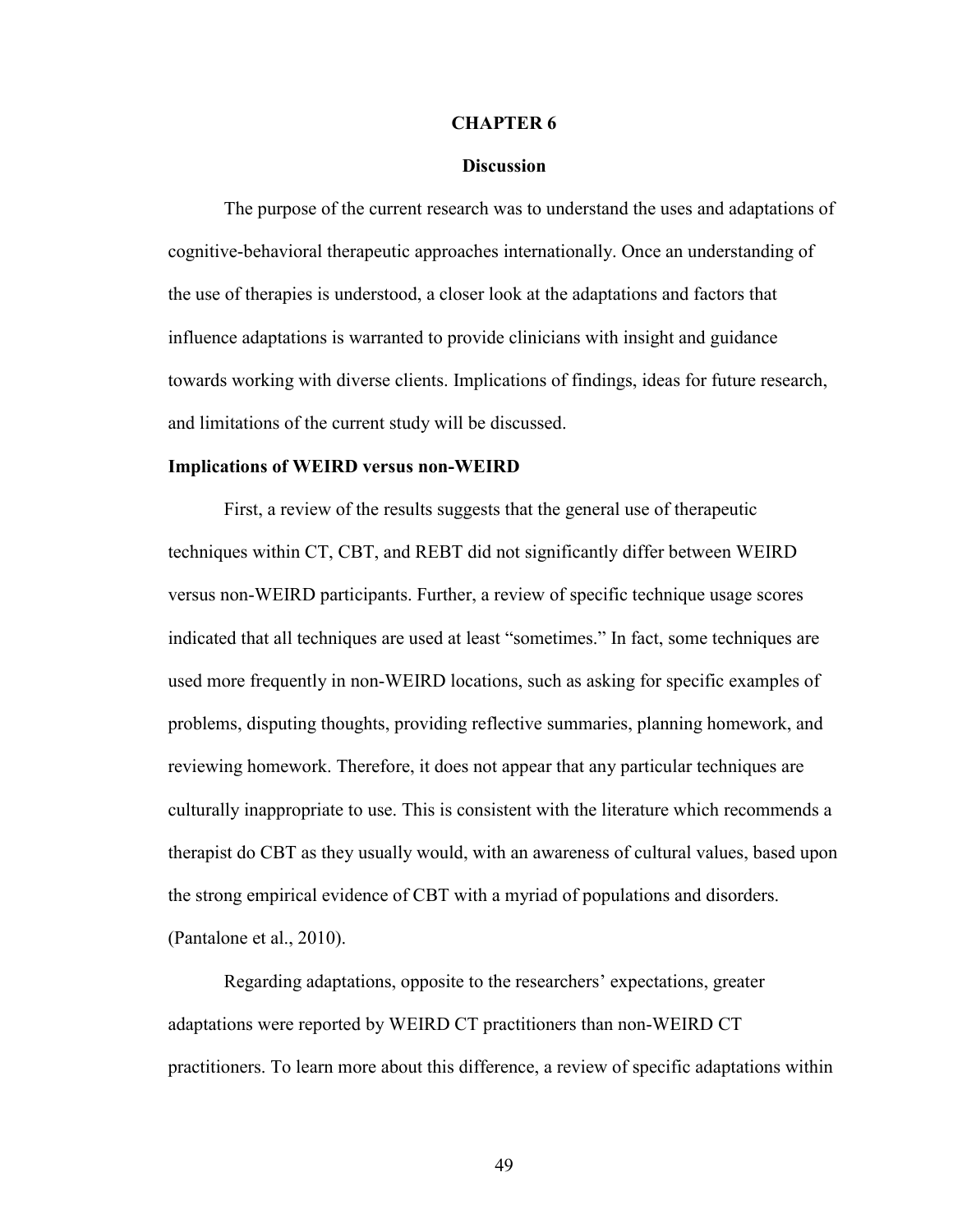CT techniques revealed that WEIRD practitioners were more likely to adapt pacing and use of time, eliciting cognitions, eliciting behaviors, and setting homework. Within CBT, practitioners from WEIRD locations more frequently adapted implementing interventions and pacing, while non-WEIRD participants were more likely to adapt implementing measures and techniques related to homework: the rationale for homework, planning homework, and choosing suitable homework. No significant differences in adaptations were noted within REBT; however, there were more adaptations in non-WEIRD groups as observed through the negative effect sizes of most techniques. Overall, themes regarding adaptations to the timing of sessions, agenda adherence, and use of homework are apparent across the surveys. As themes were noted across the three surveys, it is possible that these are the "common factors" within CBT similar to how there are common factors amongst therapies (Wampold et al., 2012).

In the context of the current study, pacing and time management within sessions refers to limiting discussion of topics that are either peripheral to the agenda or unproductive while pacing the session according to the patient's needs. In both CT and CBT, practitioners from WEIRD countries were more likely to adapt and use efficient pacing and use of time in sessions. Further, they were more likely to limit conversations that did not adhere to the agenda actively. A therapist's competencies in time management and agenda adherence skills have often been related to a therapist's experience – novel therapists tend to have negative assumptions regarding interrupting a client, or therapists with prior training in nondirective approaches (i.e., dynamic) prefer to allow sessions to "naturally unfold" (Waltman et al., 2016, p.7). However, in a review of qualitative responses from the survey, respondents provided more specific information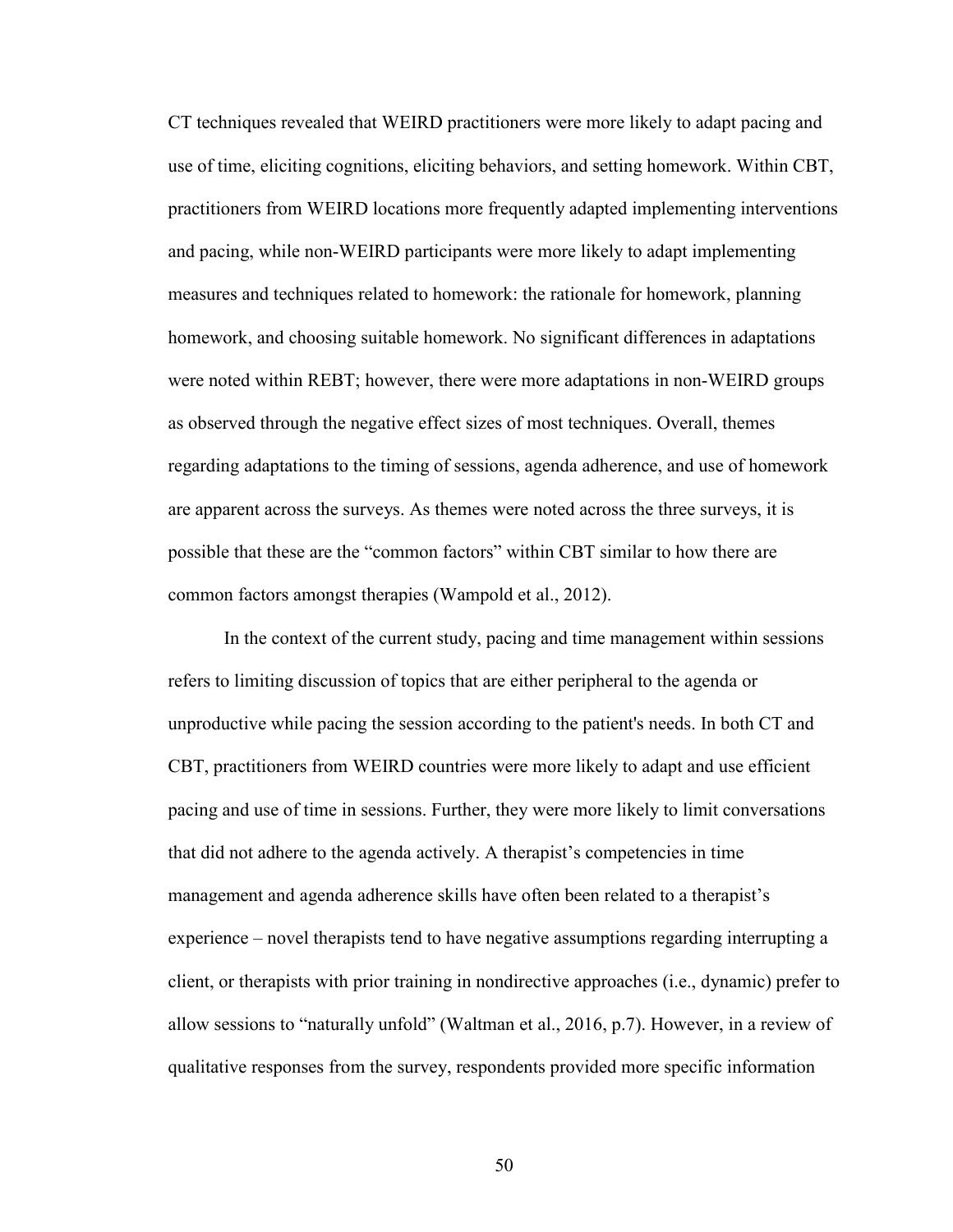regarding their adaptations, which were related to patients' expectations. For example, a participant from Italy (non-WEIRD) reported that his Italian patients "expect less structure" and "less homework," so he may proceed "more loosely … to not risk the therapeutic alliance." Further, a participant from Romania (non-WEIRD) reported patients are not familiar with "the very structured approach of CBT, especially with homework forms... so I choose a more relaxed approach". While a participant from Canada (WEIRD) reported he "slows down the pace of the session or speeds it up depending on the needs of the client." Overall, a review of the qualitative responses suggests that adaptations are occurring to serve the needs of the patient, rather than a therapist's experiences. It is noted that non-WEIRD participants generally prefer less structure within sessions than those from WEIRD locations, which may explain some of the high levels of adaptation to time management and agenda adherence.

Despite these reasons for adaptations, setting an agenda and remaining on task in sessions results in more efficient sessions (Frankel et al., 2013), and as such, a consideration of how to remain culturally competent while orienting patients towards these techniques is warranted. Agenda setting is an assertive behavior, whether the therapist, client, or pair sets the agenda (Leahy, 2001). As such, if some people are less inclined towards structured/assertive behaviors in sessions, this may indicate why these approaches within cognitive behavioral approaches are less used or adapted.

There is specific guidance for therapists to help clients who are opposed to agenda adherence and pacing (Leahy, 2001); however, the recommendations towards cultural factors are vague. For example, if a client has opposition towards the agenda or pacing within sessions, research recommends addressing these factors as clinical issues within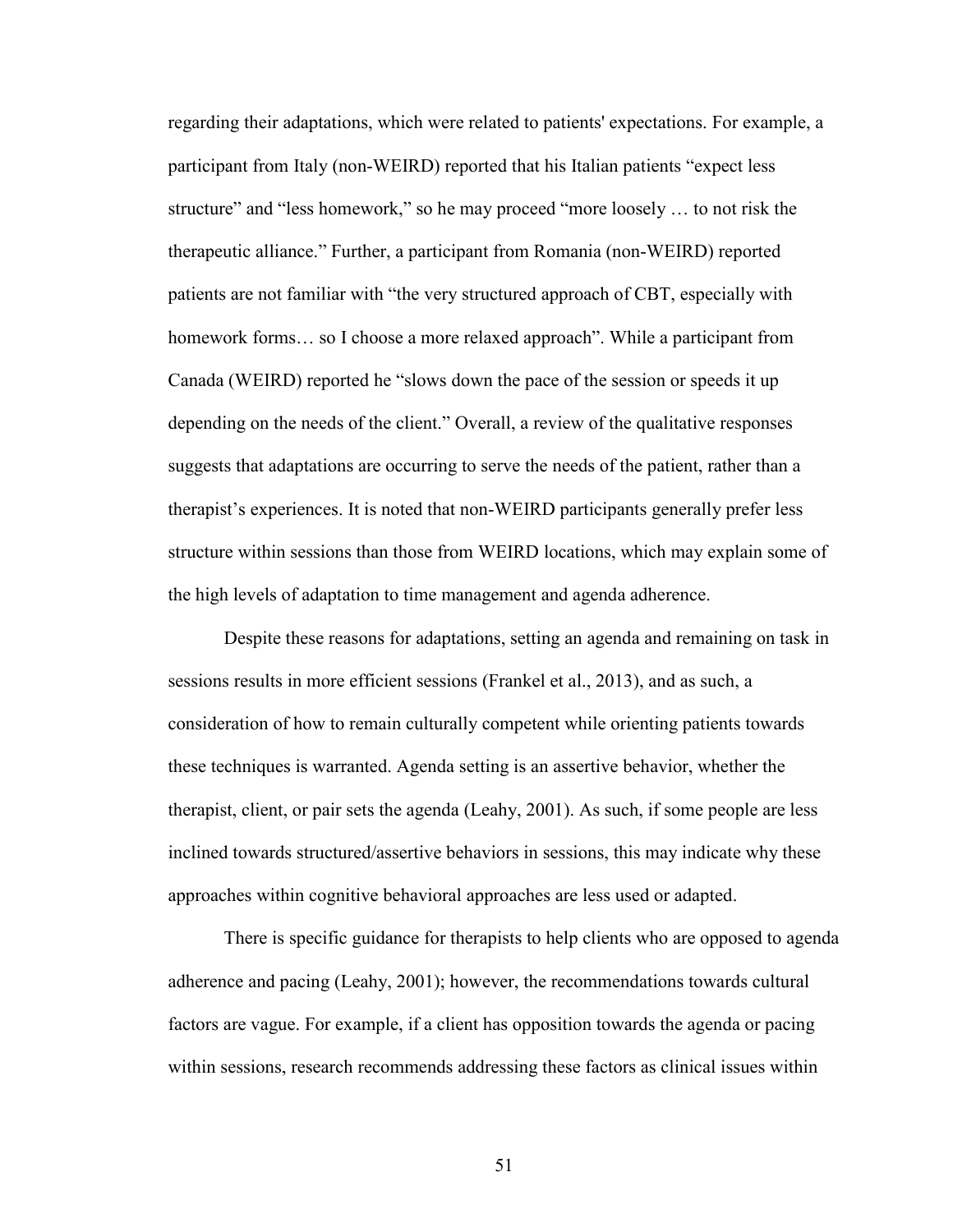sessions (Leahy, 2001). Further, when determining how much structure to have in sessions, clinicians can refer to the literature, which shows effective strategies include clearly explaining the structure of cognitive behavioral therapy, establishing session patterns early on, and asking for client feedback often (Leahy, 2001; Waltman et al., 2016). However, more research towards these specific techniques with diverse groups is needed, as the recommendation for culturally diverse adaptations is to adapt treatment delivery to remain congruent with the culture (Okamoto et al., 2019). For example, finding strategies to allow patients to see agenda setting as collaborative rather than assertive may help a client's engagement. In addition, increased psychoeducation regarding the purpose of the agenda may help (Leahy, 2001). However, research is needed within diverse groups, who may have cultural factors that naturally oppose these techniques, to determine if such adaptations are effective.

In addition, barriers towards homework compliance are a consistent theme noted in qualitative responses to this survey and within the literature (Baruch et al., 2011, Kazantzis et al., 2016, Stirman et al., 2018). Although therapy aims to balance the individual patient's needs with the therapeutic framework (Bernard et al., 2009), homework promotes the generalization of skills learned in therapy to a client's natural life (Kazantzis et al., 2016). Further, homework compliance is related to attrition in therapy (Stirman et al., 2018). Therefore, it is important to consider how to promote acceptance of homework as a treatment technique and improve compliance with it. There are numerous factors which influence why treatment compliance is low, including lack of motivation, disregard for the importance of homework, desire to see immediate results, and avoidance of the inconvenience of homework (Kazantiz et al., 2016).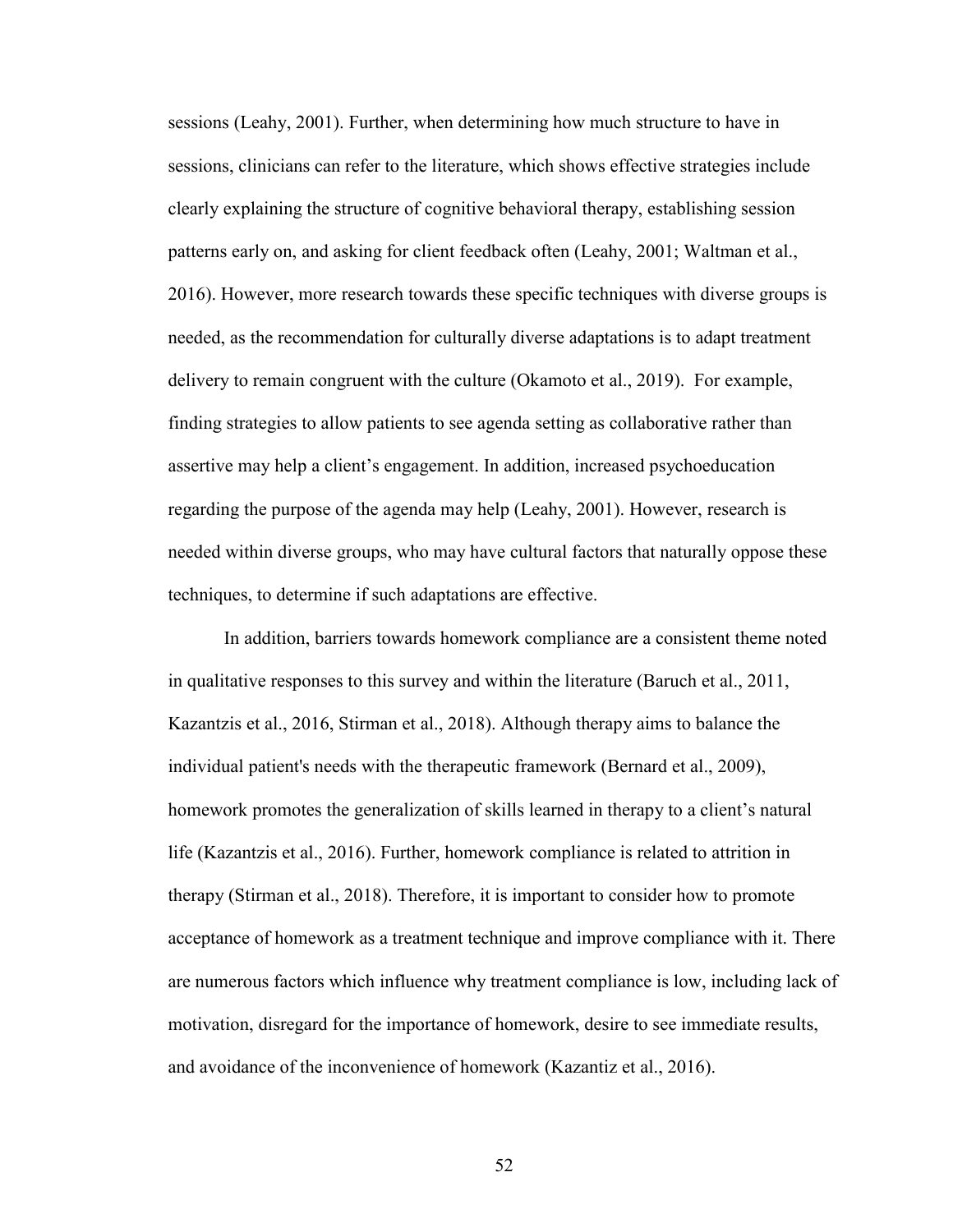Beyond this, there are cultural differences in rates of homework completion. For example, Chinese and Latino clients tend to complete CBT homework at lower rates than Caucasians (Aguilera et a., 2018; Guo & Hanley, 2015). Regarding the Chinese culture, reasons for this lower completion rate include the value of emotional restraint, so some homework assignments (i.e., a thought diary) may be avoided as they encourage effort and time to understand emotions (Guo & Hanley, 2015). Further, Chinese culture values achievement and performing positively – recording negative life experiences, thoughts, and feelings may also be avoided to avoid the shame associated with these events. Lastly, they also value authority figures in high regard, including therapists, and may assume homework is not needed for change (Guo & Hanley, 2015). Therefore, it is apparent that homework adherence is a complicated process that incorporates many cultural values. In qualitative responses to the current survey, the theme of cultural values or preferences impacting homework adherence was apparent. Respondents reported that when patients prefer a less structured approach within sessions, they too are less oriented towards homework, and subsequently, techniques regarding homework are adapted. Further research may consider how adaptations can either orient patients towards the structure of cognitive-behavioral therapies or adapt therapeutic techniques such as timing and homework to occur in a more person-centered manner to maintain the clinical efficacy of these short-term, time-oriented treatments (Young & Beck, 1980).

An additional factor relevant to the present study is the location of participants training and practice. More participants were from WEIRD locations (60.5%) than non-WEIRD locations. Of note, an even greater percentage of participants were trained within WEIRD countries (66%). Although the difference is small, it is worth noting that some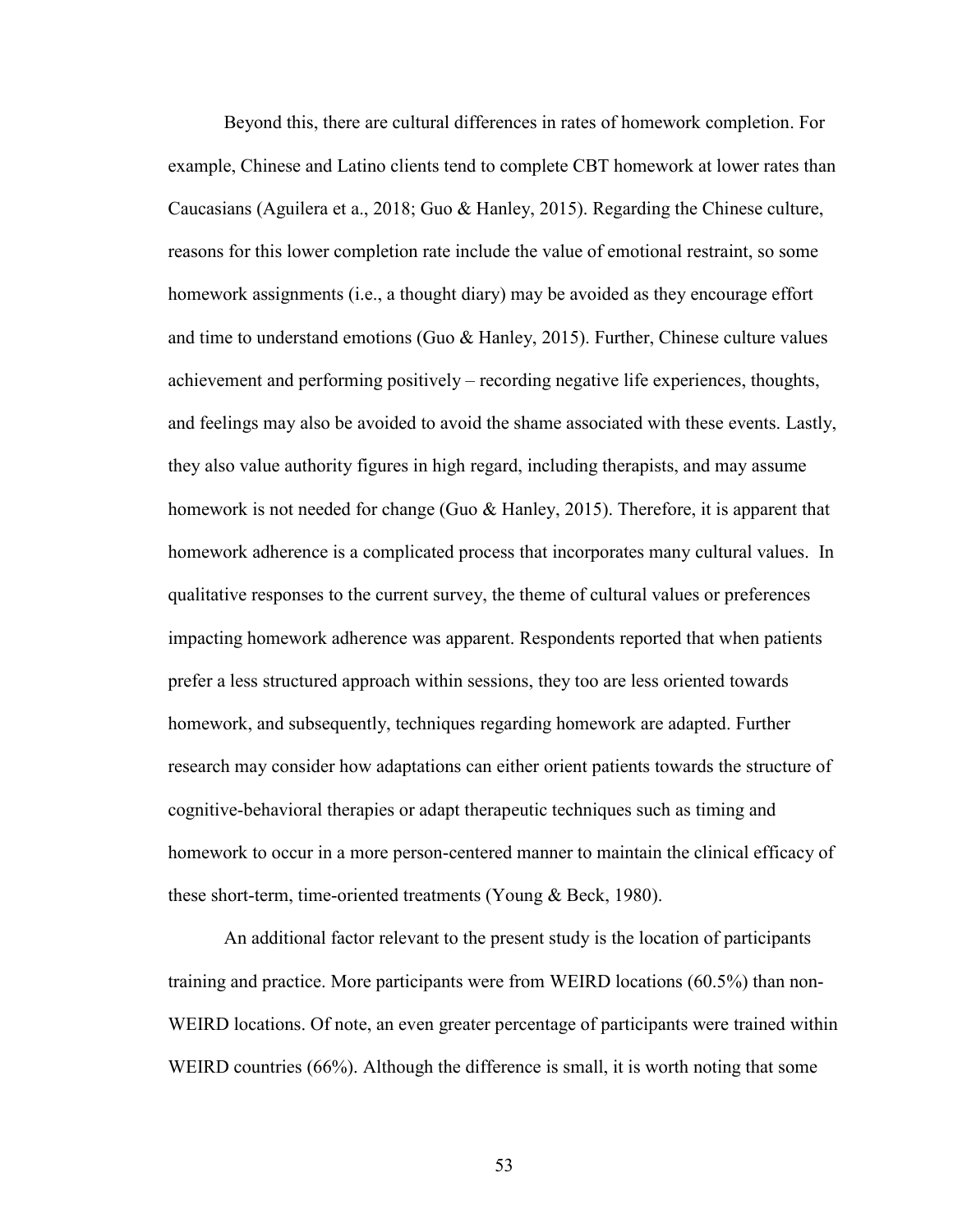practitioners were trained within countries that do not share the same qualities or cultural values as the countries where they practice. For example, 7% of respondents indicated that they were trained within the USA but do not practice within the USA. Therefore, although this study intended to compare non-WEIRD participants to WEIRD participants, this grouping may not be truly dichotomous. Therefore, as much as research should continue to expand to a variety of non-WEIRD settings, efforts should be made to ensure clinicians are prepared to work with a variety of populations, too. The APA advocates for developing cultural competence within therapists during their training (Fuentes et al., 2021). The importance for such is noted as work with ethnic minorities required adaptations 60% of the time (Chu & Lieno, 2017). Factors to be addressed include sociocultural factors, cultural skills, and psychoeducation (Chu & Lieno, 2017); however, the APA's guidelines are vague in how to actually develop cultural competence (Fuentes et al., 2021). As such, research such as the current study should continue to determine which specific adaptations are needed to help develop culturally competent clinicians. Once a consensus is reached, organizations such as the APA can implement more specific standards in the training of culturally competent clinicians.

#### **Implications of Language**

 Language was a weak yet significant predictor of therapy adaptations when therapy types (CT, CBT, and REBT) were collapsed to a mean adaptation score while cultural interactions were added to the regression. This suggests that language alone may not be a strong indicator of the need to adapt therapy; however, when considered with cultural values, meaningful information regarding the need to adapt treatments is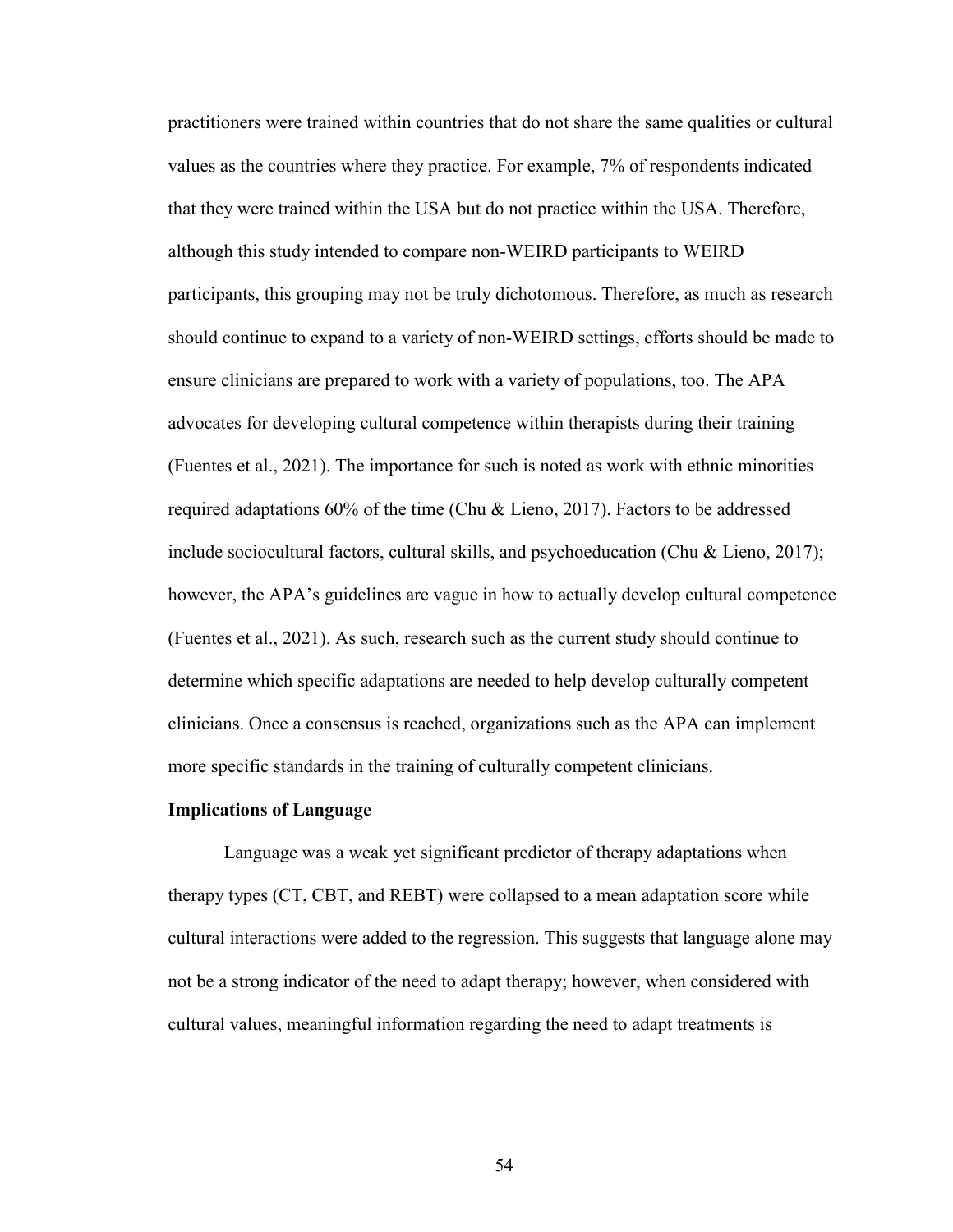observed. Given that patients always bring their cultural values to therapy, practitioners should language when preparing for adaptation in cognitive behavioral treatments.

 To understand the level of adaptations needed, the results of the current study suggest that the more a language is different from English, the more adaptations that will occur. All theoretical orientations in the present study were developed within the English language. As such, the vocabulary used to describe the core concepts was developed within the English language (i.e., cognitions, irrational beliefs, negative automatic thoughts). A factor outside the scope of the current study, but of interest for researchers to consider is the language that practitioners are trained in versus the language they deliver treatment. More specifically, are CBT researchers translating texts to other languages for diverse therapists, or, are practitioners being trained in the English language, and then translating the concepts within sessions. Given textbooks are translated, it is likely that there is a combination of both factors here. However, it is important to note that how concepts developed within the English language are translated to maintain meaning.

It is essential to note that language provides meaning and influences how one develops meaning, and as such, the words we use to describe concepts should be considered carefully (van Ness et al., 2010). As such, translating information and meanings to another language is complicated. In a qualitative response to the survey, a Spanish-speaking participant reported that he is aware of the connotations associated with words he uses, so he chooses the most culturally appropriate words for each client. For example, he reported using the term *counseling* instead of *therapy* because it has a less negative stigma. This is one example of being aware of the meaning associated with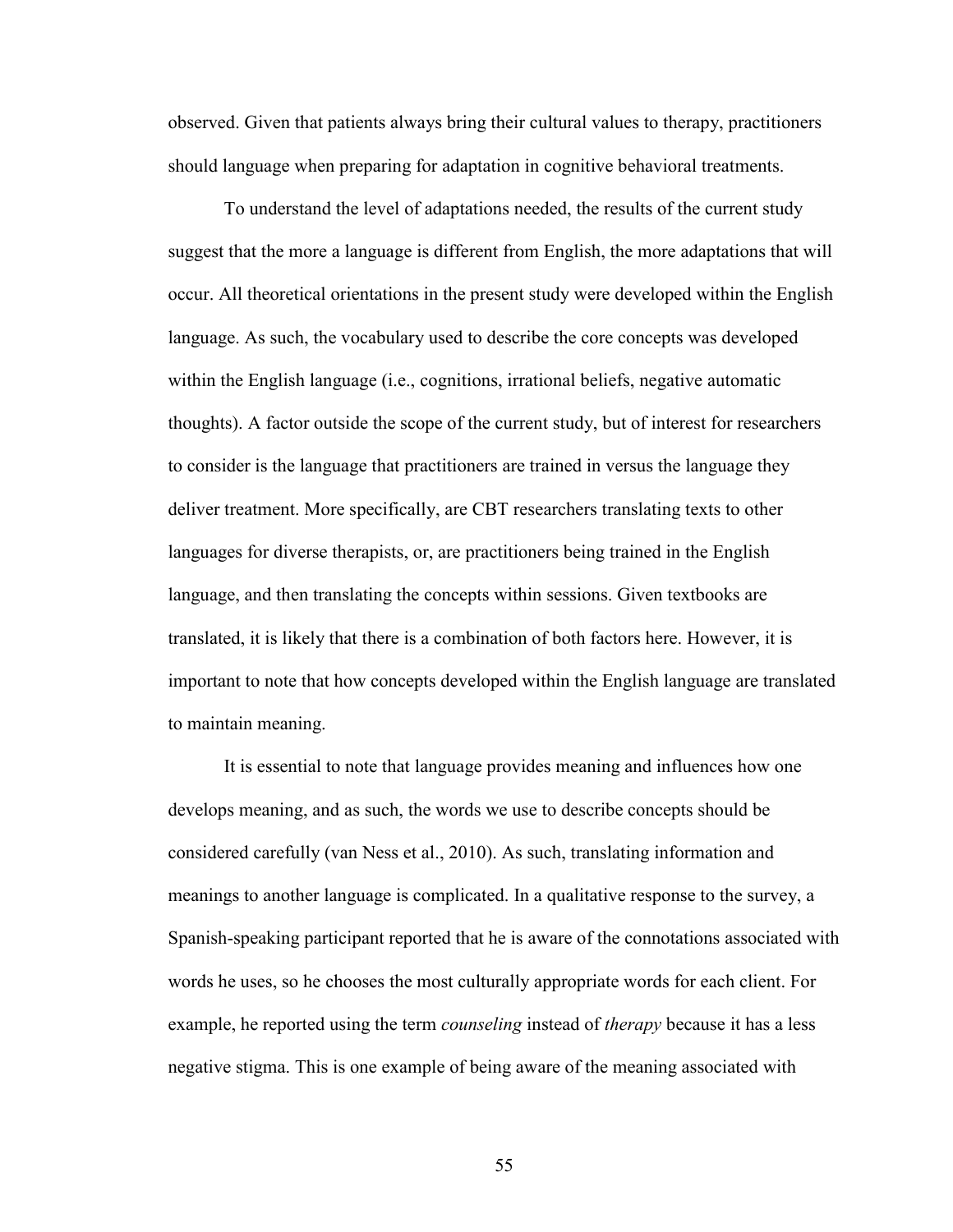particular words. Further, a participant from the United States who provides services in English with bilingual clients, namely English Language Learners, reported "language barriers" occur in sessions. To mitigate these barriers, he "provid[es] materials in native languages" when possible.

Metaphors are frequently used to assist one's understanding; however, metaphors vary from culture to culture (Deignan, 2009). For example, a French-speaking participant reported she uses the client's "own words" and then utilizes metaphors and images that may resonate best with the particulate client. Practitioners need to be prepared for language barriers and be aware of the implications of the terms they use (Pantalone et al., 2010). Some strategies to assist with this include using concrete language (rather than colloquiums or idioms that do not translate easily), having patients restate ideas in their own words to confirm understanding, using visuals to support language, and arranging for in-vivo learning during sessions (Whitsett & Hubbard, 2009). Therefore, it is reasonable to conclude that differences in language impact treatment and require adaptations to helping clients understand the core concepts of cognitive behavioral therapies with increasing importance with languages that are more different from English.

Ultimately, having the client and therapist communicate in the same language is preferred to mitigate what meaning may be lost when translating from one language to another (van Ness et al., 2010). This allows for the therapist and client's connotation and expression shared to be preserved. Therefore, the focus of adaptation relies on the precise translation of the core therapeutic techniques to the non-English language. However, additional adaptations are needed when a client and therapist are not fluent in the same language or rely on an outsider to translate. Although this will likely only occur in select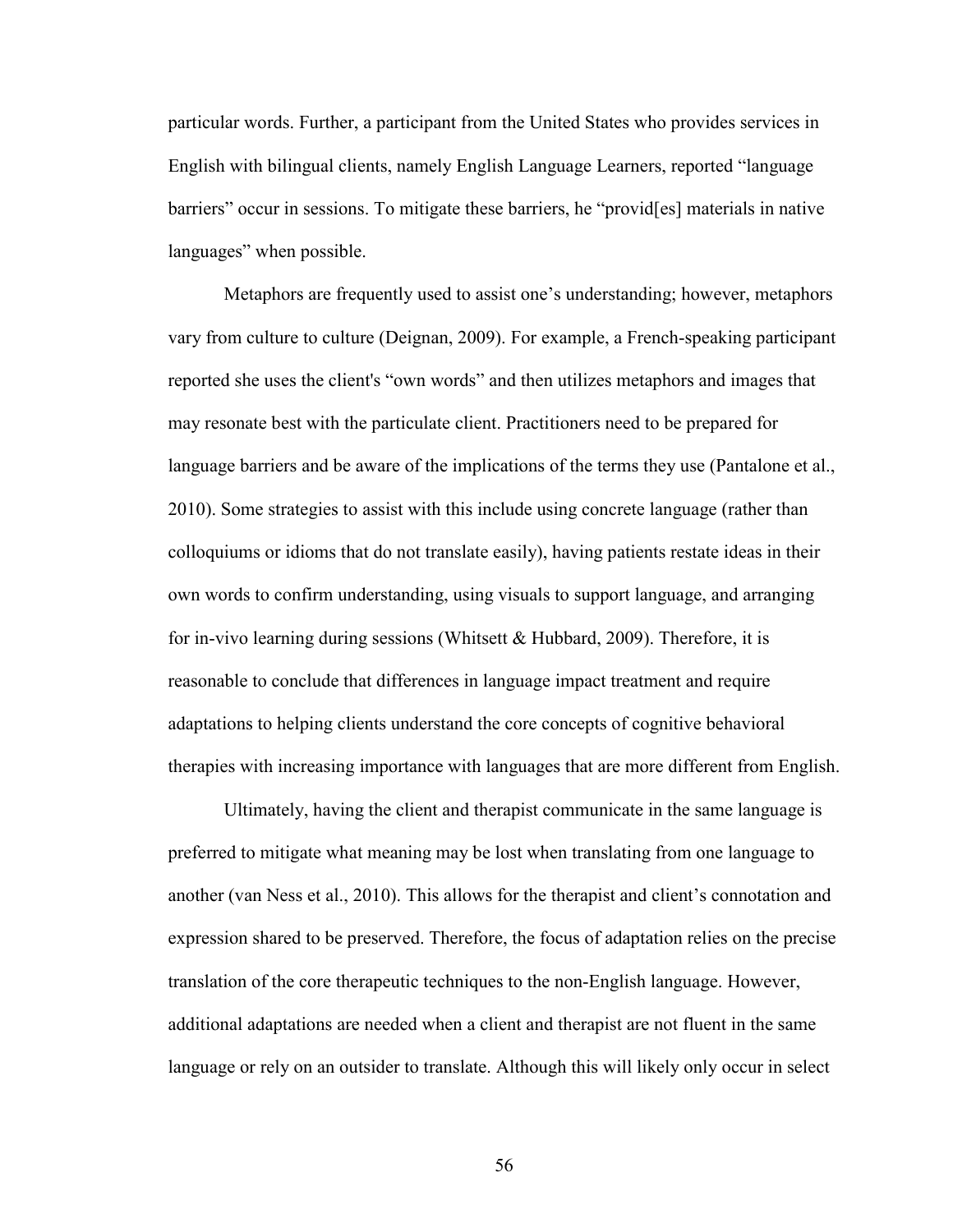contexts (i.e.., emergencies in hospital settings, schools) rather than traditional therapeutic settings (i.e., weekly outpatient therapy), these are still important factors to consider when in such a setting. One helpful method is having staff available to translate or materials ready in numerous languages.

Beyond this, one's language can serve as a barrier to finding suitable treatments for their mental illness. Researchers note that an inability to find a therapist in one's preferred language or cultural group may prevent some individuals from coming to therapy (Dingfedler, 2005). When therapists and providers share cultural values or language, they will inherently be aware of some of the factors mentioned above (i.e., stigmas associated with particular vocabulary) and provide more culturally responsive treatment. However, if patients do not feel a strong alliance and understanding with their therapist based upon language (and cultural values), patients may not seek or remain in treatment (Dingfedler, 2005). There is a need for a more diverse clinician base, especially within the USA, as a recent study indicated that only 10% of psychiatrists within the USA are people of color (Wyse et al., 2020). There have been initiatives to diversify mental health fields, including psychiatry, psychology, school psychology, and social work (Proctor & Romano, 2016). Yet, the need remains to diversify the field of practitioners and grow the cultural competence of current practitioners (Wyse et al., 2020). As the field diversifies, there may be more remarkable adaptations made within therapy to be culturally responsive.

#### **Cultural Dimensions Implications**

Cultural dimensions are important in understanding individuals' behavior. Based upon the preliminary results of this study, they can help practitioners understand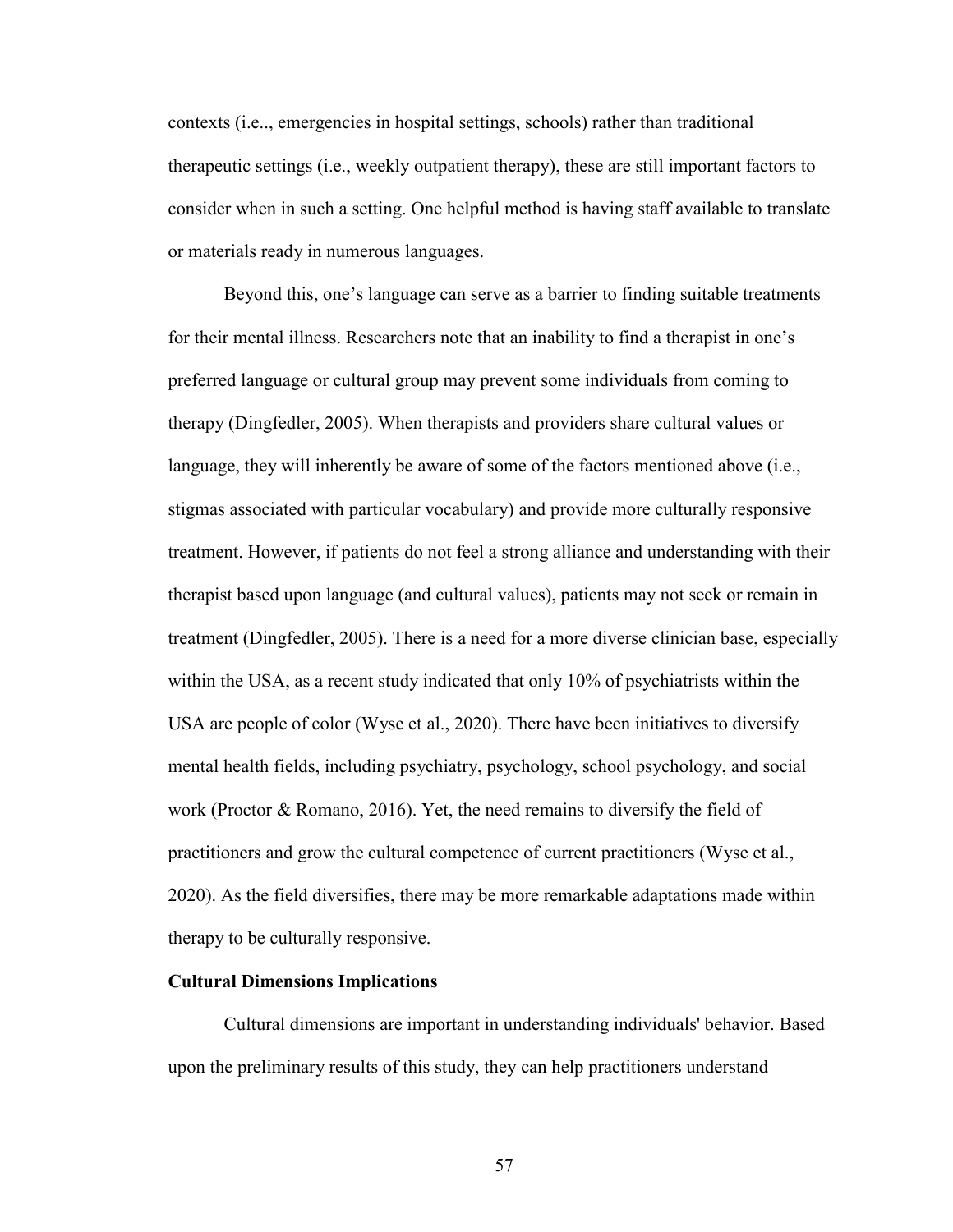adaptions of therapy and provide suggestions for future researchers. To start, higher scores on long-term orientation were correlated, albeit weakly, with therapy technique use. Therapy promotes making positive changes to help create a healthier life (Meichenbaum & Mahoney, 1995). As such, it is logical to conclude that nations who value preparation for the future would be likely to use cognitive-behavioral therapy techniques, such as agreeing on therapeutic goals, having a case formulation, and eliciting emotions. When looking at societies with the highest Long-Term Orientation scores, Asian countries score the highest. However, this is an unexpected finding, as Asian societies typically underuse therapy based on cultural values (Gee et al., 2020; Guo et al., 2014). Similarly, the current studies' results suggest that more indulgent societies (as defined by Hofstede) use cognitive-behavioral therapeutic techniques more often. Higher scores on indulgence indicate that a society values human motivations, including enjoying life and having fun. Countries with the highest indulgent scores are mainly from Latin America (Dressing, 1996). This knowledge is important for researchers as the most significant and highly correlated results supporting the use of therapeutic techniques came from societies where research is lacking (Epp & Dobson, 2010; Kline et al., 2018). If individuals from these locations have cultural values which align with cognitivebehavioral therapies, it is essential to conduct research with these populations to ensure the treatments available are evidence-based.

In addition, it is well-known in the literature that therapy can have long-term positive effects on treating mental illness (Beck & Haigh, 2014; Butler et al., 2006; David et al., 2016; Dobson & Dezois, 2010; Epp & Dobson, 2010; Harvey et al., 2017; Meichenbaum & Mahoney, 1995; Sarracino et al., 2017; Waller, 2012). Therefore, those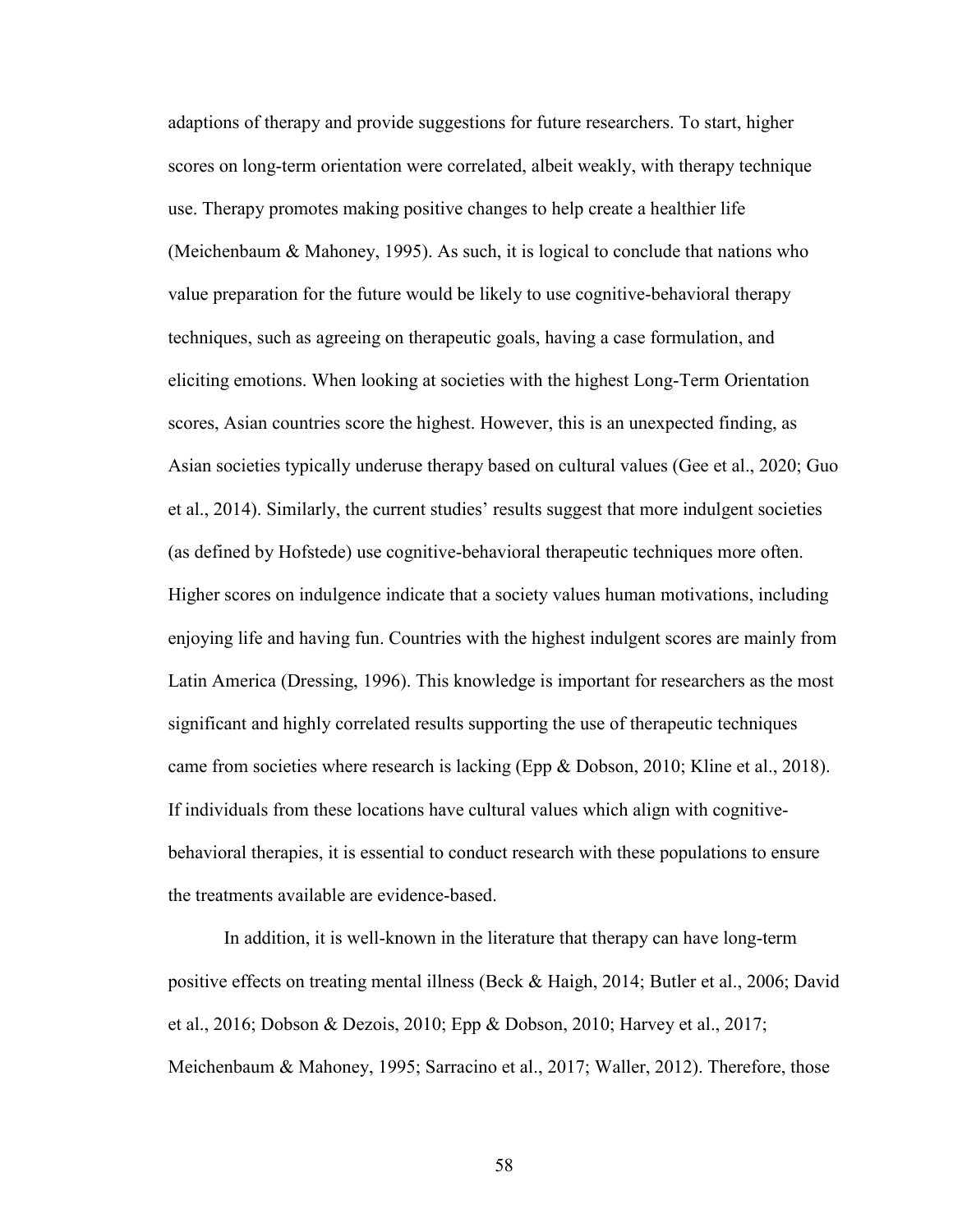who are more indulgent or who have a long-term orientation may be more inclined to engage and remain in cognitive-behavioral therapy. Unfortunately, dropout in therapy is a common problem, occurring nearly 40% of the time (Fernandez et al., 2015). Of note, ethnic minorities are more likely to drop out (de Haan et al., 2018). A review of the current research regarding treatment adherence and attrition shows that diagnosis, treatment format, treatment settings, and a number of sessions correlate with dropout (Fernandez et al., 2015). In addition, socioeconomic status, ethnic minority status, and the therapeutic alliance can predict dropout (de Haan et al., 2018). However, the research within this domain generally occurs within the USA, and as such, protective and risk factors for dropout need to be studied in more diverse areas. Cultural values are one suggested area of future research, as long-term orientation and indulgence are positively correlated with therapy technique use; they may be factors that prevent drop out.

On the other end of the long-term orientation continuum is short-term orientation. These individuals tend to view life events in the short term, where they may not see the connection between events of the past and circumstances from the present (Hofstede, 2010). Given that cognitive-behavioral therapies operate on assumptions of life events impacting a person, as observed through the theories of schemas, irrational beliefs, etc., individuals with short-term oriented mindsets may naturally oppose therapy. Not only may this be related to drop out as discussed above, it may have meaningful relationships with mental illness. Long-term orientation is related to the construct of future thinking, or the ability to mentally simulate future events, with a positive, negative, or neutral valence (Hallford et al., 2018). Notably, depressed and suicidal individuals tend to have reduced ability to think towards the future, particularly thinking positively about the future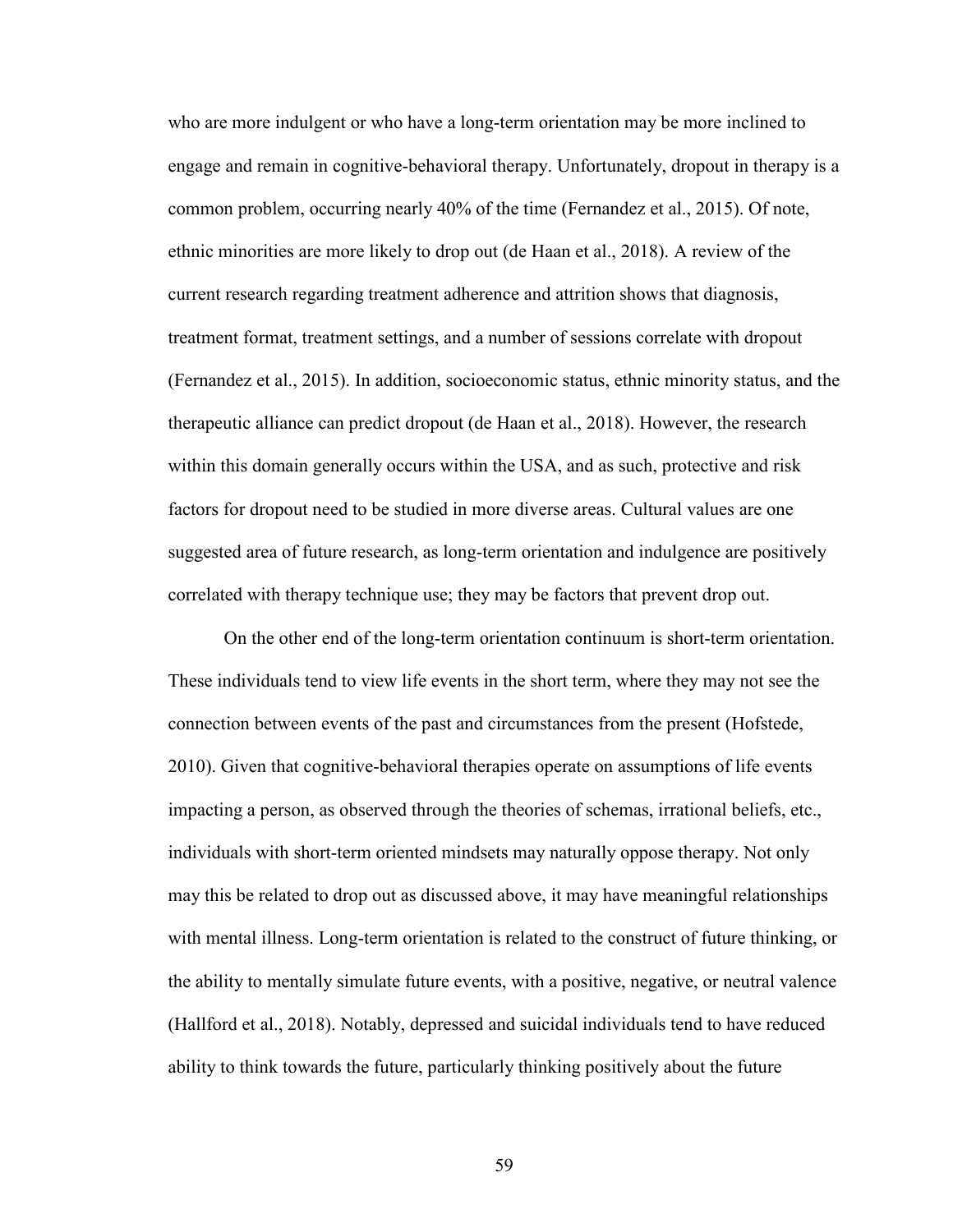(Gamble et al., 2019). However, the literature regarding the causes and treatments for the reduced capacity of future thinking is inconclusive (Hallford et al., 2018). Therefore, it may be worthwhile for future research to consider if cultural values mediate the relationship between future thinking and mental illness.

Further, participants from restraint societies were less likely to use CT, CBT, and REBT therapeutic techniques. These societies prefer to maintain traditions and timehonored ways to approach change (Hofstede, 2010). According to Hofstede's data, the most restrained societies are generally Arab nations and the middle east. This is consistent with previous literature; Tam and colleagues (2019) report therapeutic interventions are lacking in the middle east. A common barrier to treatment for mental illness in these areas is reliance on religious and traditional healers, a more time-honored approach. One participant of the current study reflected a similar dissonance that occurred and described their adaptations. This Saudi-Arabian participant reported his patients are more traditional and rely on religion to help make sense of their life. To adapt, the therapist "respect[s] traditional rules" by using "religion-based concepts" to help challenge "distorted cognitions." Consideration or utilization of religious principles has been noted in previous literature as a method individuals use to cope with life stressors, particularly within non-WEIRD settings (Ghuloum et al., 2010). As such, incorporating religion is one example of an adaptation practitioners can make with more restraint-oriented individuals. With this adaptation, groups who might commonly avoid mental health services can instead be invited into therapy.

Additionally, low scores on masculinity were correlated with more adaptations of techniques. Low masculinity refers to traditionally feminine traits, such as modesty,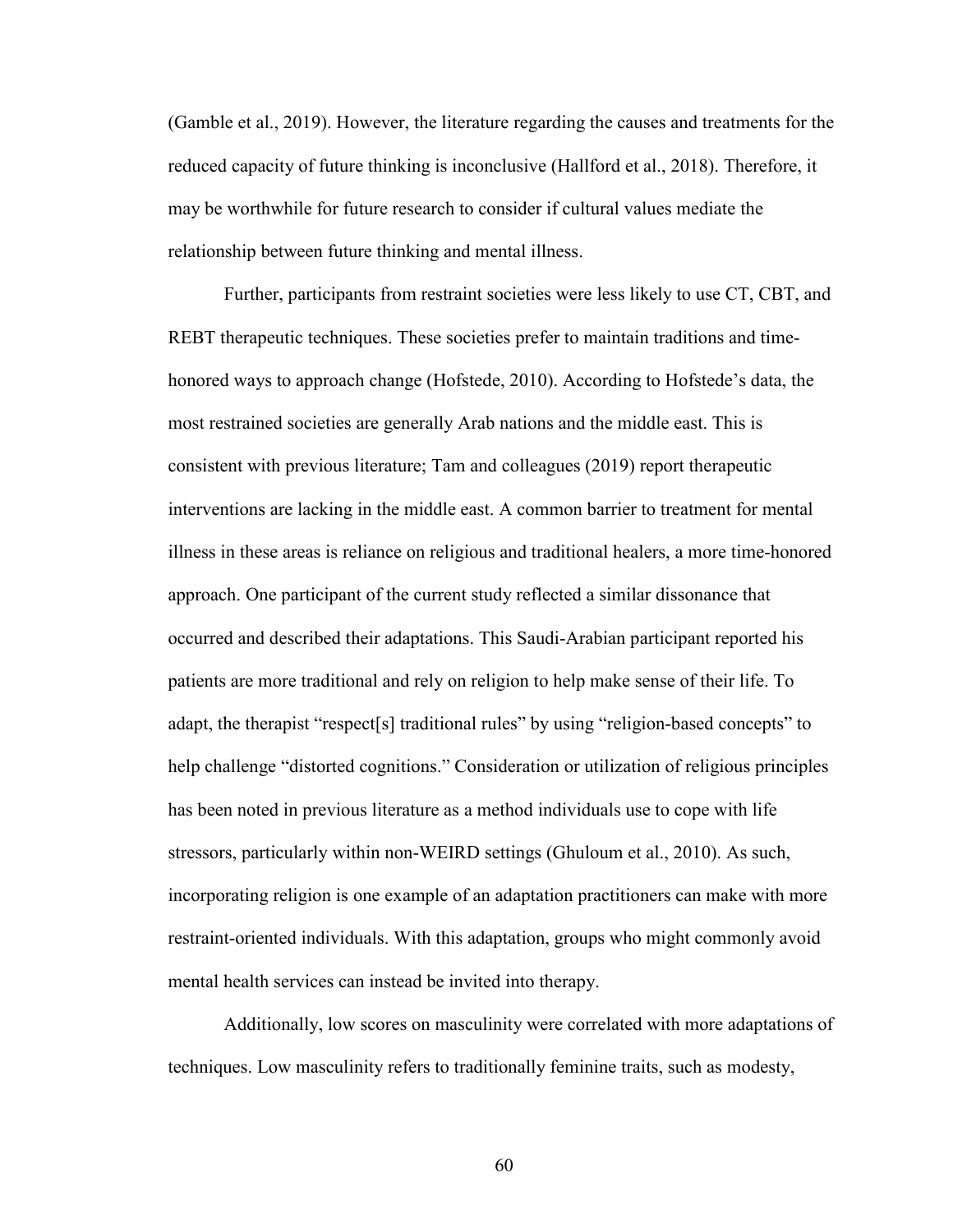empathy, and agreeableness. These traits are lowest in Nordic countries (Denmark, Sweden, Norway), and this study suggests that those with low masculinity are more likely to have adaptations occur in therapy. Masculinity has been a topic frequently referenced in psychotherapy, indicating that traditional masculinity (i.e., authoritative, high-achieving, competitive) may be a barrier to treatment. Some suggested adaptations of therapy include emphasizing the collaborative nature of the treatment, using nonclinical language (i.e., "coaching" rather than "therapy"), and incorporating physical activities within sessions; however, the actual empirical evidence supporting adaptations is limited (Spendelow, 2015). Interestingly, the current study results suggested the opposite, that more adaptations occur with those who are more agreeable and empathic. It is unclear why this correlation was observed. It may reflect an adaptation required to engage low masculine patients to be view changes in therapy as an achievement or a larger societal shift towards masculinity as a less domineering trait. This uncertainty itself reflects the need for future research in this domain.

Overall, cultural dimensions should be studied in future research, as the current study provides some insight towards psychotherapy in non-WEIRD locations, but questions remain. Cultural values such as long-term orientation, restraint, and masculinity are useful to consider if cognitive behavioral approaches will be used or accepted by clients. Practitioners reported responding to the dissonance between cultural values and therapeutic techniques by adapting treatments. Still, there is a greater need in the literature for information about how and when to adapt therapy based upon cultural traits, such as masculinity and long-term orientation. Without the research, treatments cannot be empirically evaluated, and more importantly, delivered with fidelity (Waller et al., 2012).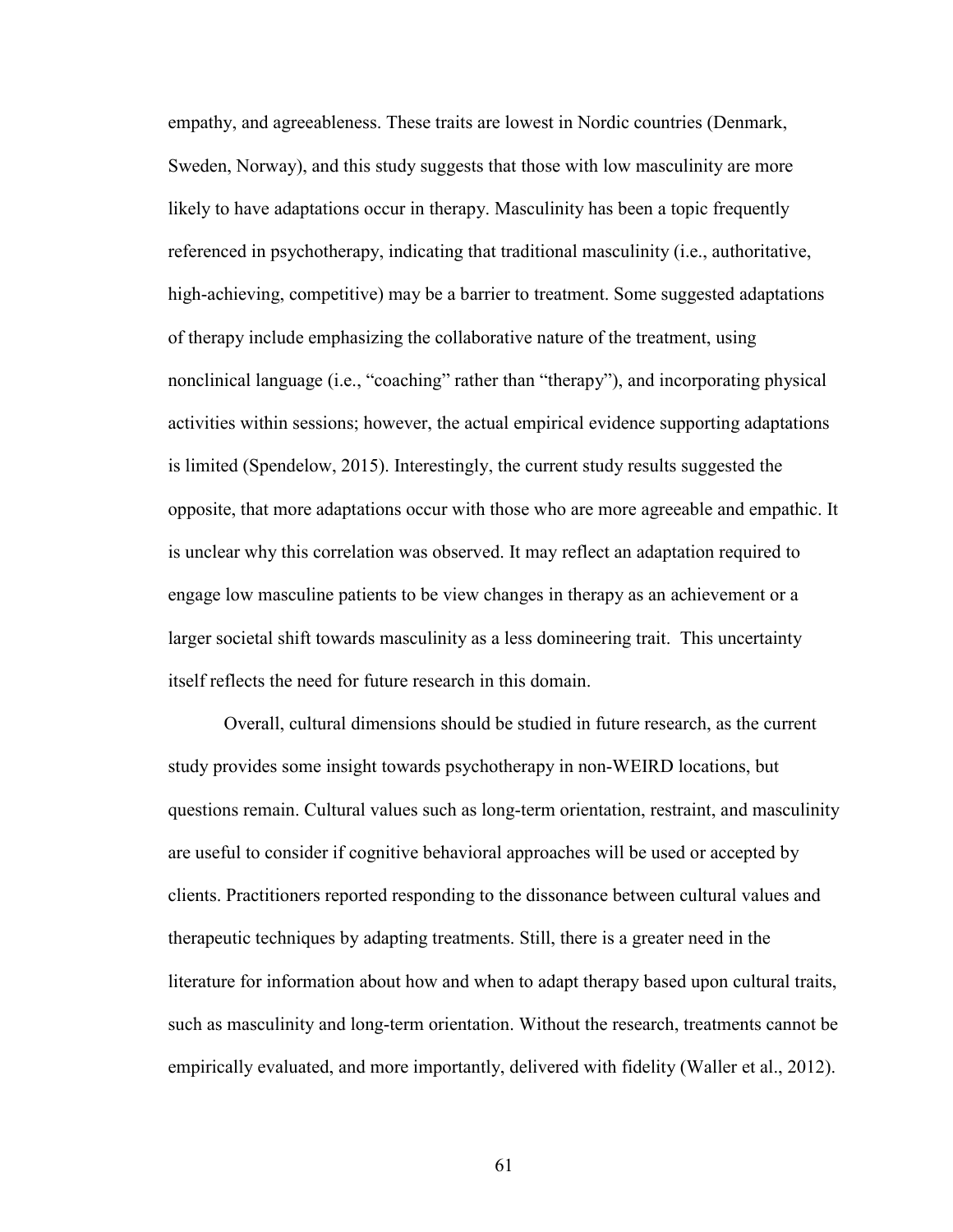Ultimately, this matters most so that all mental illnesses can be addressed. As practitioners know, without effective treatments, outcomes for patients are worse.

### **Future Directions**

The current study provides preliminary insights towards the widespread use of cognitive-behavioral therapy techniques and adaptations of therapy globally. This study utilized dichotomous groupings of WEIRD versus non-WEIRD; a future survey could compare the individual facets of Western, Educated, Industrialized, Rich, and Democratic to cultural values, language, and therapeutic adaptations. Research towards the different aspects of WEIRD may be helpful, given that psychologists' training and location of practice can occur in other places (i.e., training in Western society but practices in an Eastern). In addition, future studies should look to understand the adaptations of specific techniques within approaches. The current studies qualitative reports revealed some preliminary understandings of the types and rationale for adaptations. Further research may gather more specific examples to provide greater insight into how and why adaptations occur. A greater understanding of adaptations can allow practitioners to empirically evaluate treatments and develop procedures that are most effective for treating mental health needs of diverse groups.

Further, this study specifically focused on cognitive-behavioral therapies. Although cognitive-behavioral approaches are the most widely practiced, other treatment modalities are utilized. As such, future research could expand to other treatment modalities such as Acceptance and Commitment Therapy (ACT), Dialectical Behavioral Therapy (DBT), and psychodynamic approaches to gather a more inclusive view of therapy internationally. Lastly, future research should occur in languages other than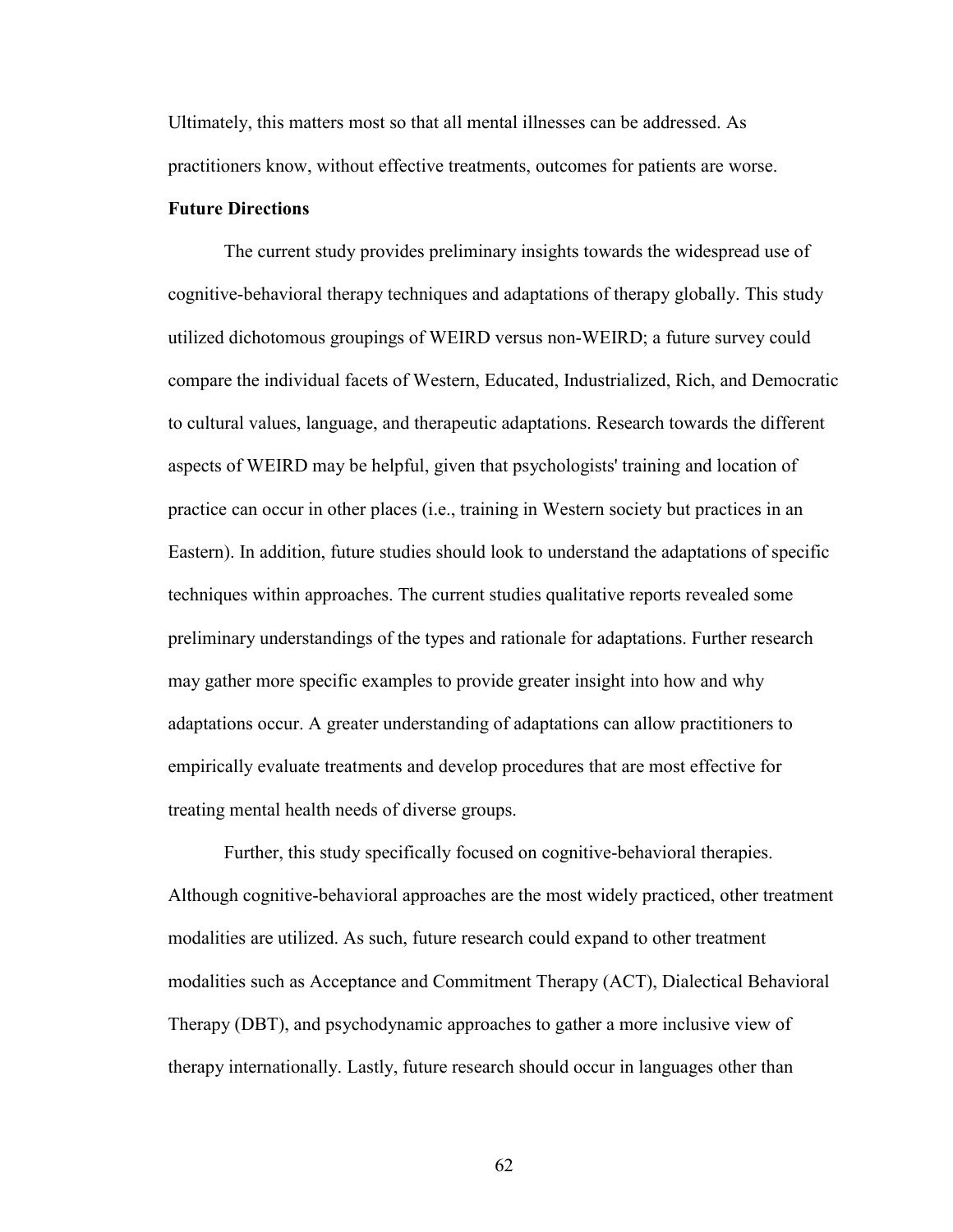English so non-English speaking practitioners can be included, reducing the bias of English terms.

### **Limitations**

 This study had several limitations. One important factor to address is that while researching international practices and the impact of languages difference from English, the current survey was only offered in English. This therefore prohibited non-English speaking practitioners from completing the survey. It is possible that the use and adaptations would differ in non-English speaking practitioners. In addition, the study's conclusions are limited by the number of participants and attrition to complete the survey. The response rate of organizations that responded to the email request to distribute the survey was minimal (6%). Further, of the 235 participants who began the survey, there was a 54.9% attrition rate due to 45.1% of participants failing to complete the survey. Response patterns indicate that participants generally discontinued after completing initial consent or demographic items. One factor that influenced individuals to conclude the survey after initial consent is that their primary theoretical orientation must be CT, CBT, or REBT. If a patient does not practice one of these approaches, they could not complete the survey. Gathering data on all types of treatment (i.e., psychodynamic, DBT) internationally is helpful but outside the scope of the present study. Also, it is possible the amount and complexity of the English language caused some participants to discontinue completing the survey, too, given that once participants began completing the adaptation questionnaire portion of the survey, nearly all completed the survey. In general, a larger final *n* would have helped be more representative of the population of clinicians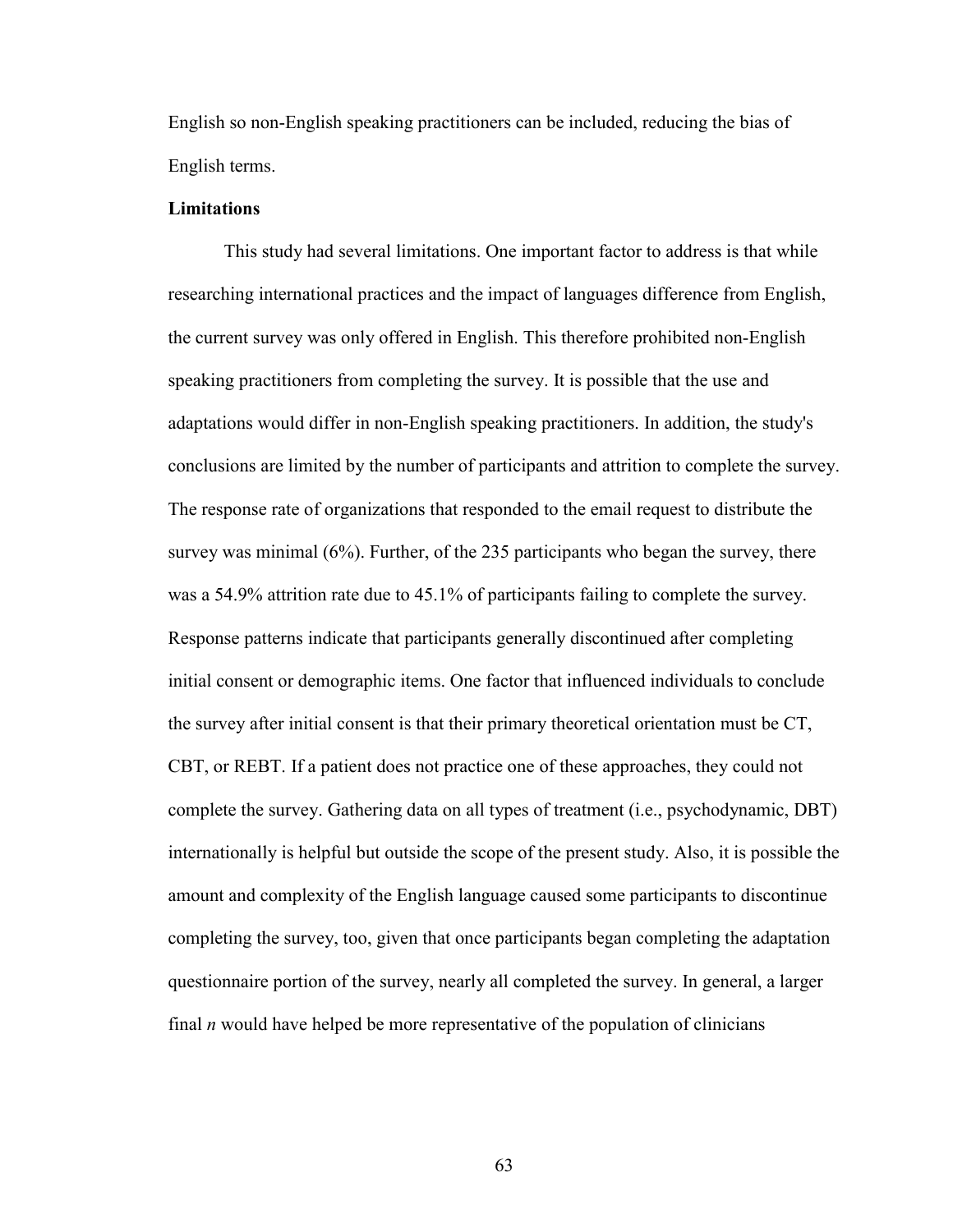providing mental health services, as the intended goal of this current research. In addition, a larger sample size would allow for power and more substantial analyses.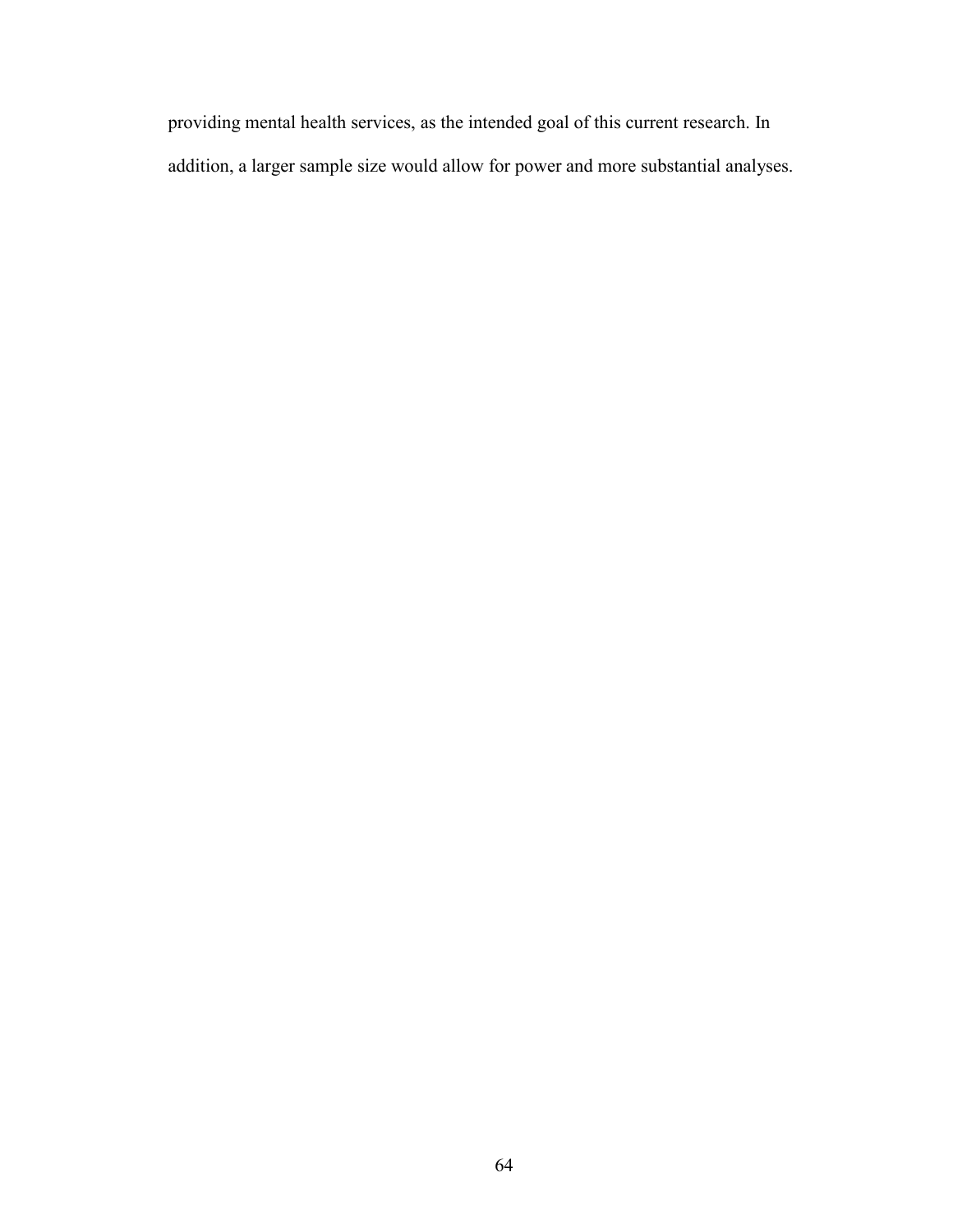#### **CHAPTER 7**

#### **Implications for the Profession of School Psychology**

 The present study has important implications for school psychologists. School psychologists have various duties; however, one that is becoming increasingly important is addressing mental health needs within schools (World Health Organization, 2017). Recently, there has been a shift towards social-emotional learning being a part of the curriculum in schools both within the USA and internationally, with some locations going as far as to mandate these services be provided (Barlas et al., 2021). School psychologists are at the forefront of implementing these standards and educating students on social-emotional topics. Further, there are increased rates of anxiety and depression in youth, partly exacerbated due to stressors from COVID-19 (Gerhart & Omar, 2021). Research shows that in-school counseling, including cognitive behavioral therapy, is an effective treatment for mental health needs (Barlas et al., 2021; Matsumoto & Shimizu, 2016). Therefore, there is a growing need for school psychologists to be providing mental health services, either through classroom instruction, group counseling, or individual counseling services in schools.

 In line with this growing need for mental health services, diversity within schools has also been increasing (Hoody et al., 2019). With the migration of families worldwide, heterogeneity rather than homogeneity of populations with communities are becoming the norm. Approximately 3% of the global population are international migrants or those living in countries other than their home countries (Vega et al., 2015). In addition, migration trends, which were once the norm, are no longer so simple. For example, data from the USA's 2020 Census reveals a 276% increase in multiracial populations since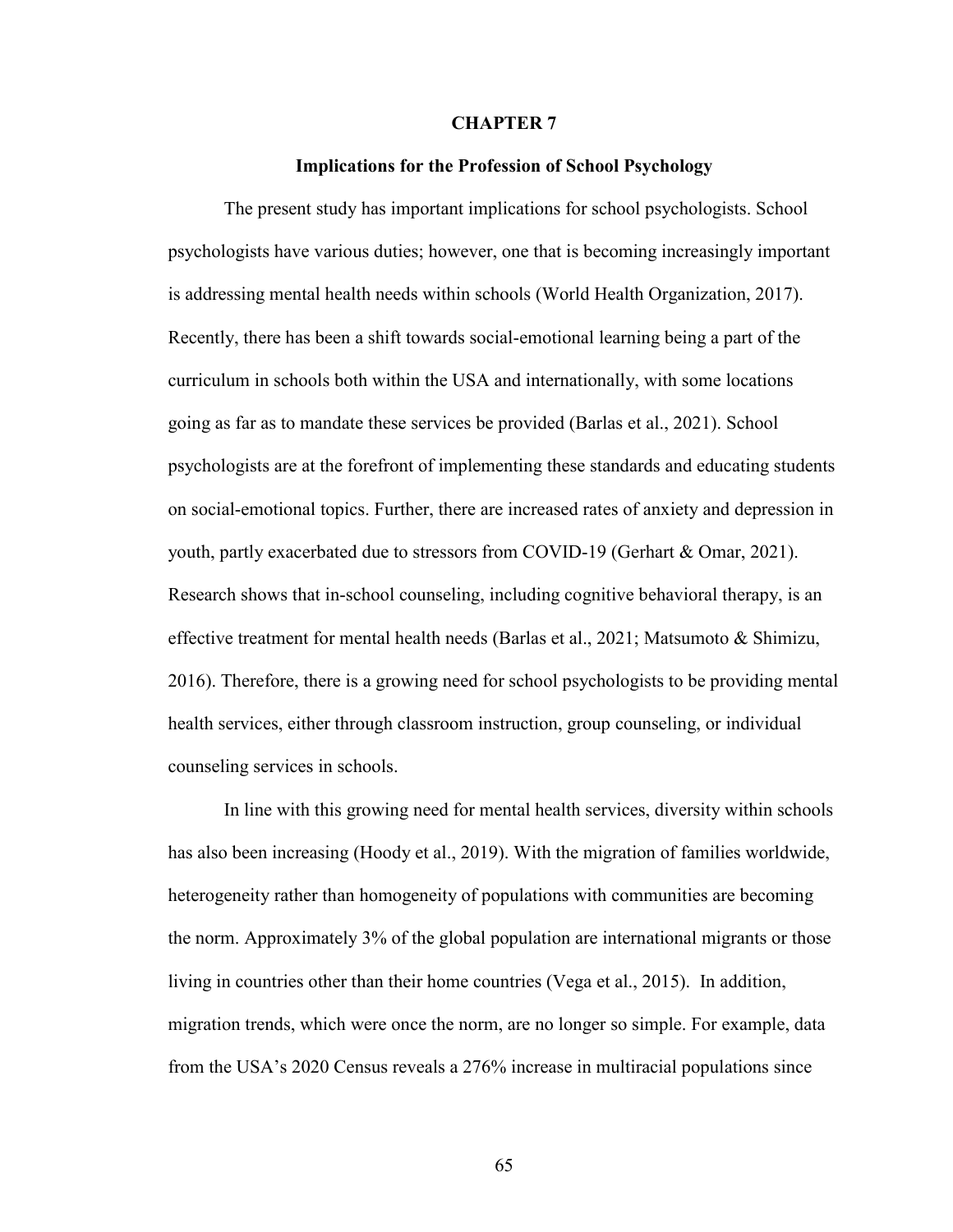2010, emphasizing that "in combination" groups grew more than single races (Jones et al., 2021).

With migrations, a student's experience in schools is impacted in a number of ways. For example, migrant children and their families may not be fluent in the language of schooling, revealing that language patterns and needs within schools are varied and growing (Encarnacion, 2020). Approximately five million bilingual students are learning the school's language within the USA alone (Harris et al., 2020). Efforts to translate school materials to varying languages are growing as automated translation services or private translation companies are becoming more readily available. However, these methods can result in translation errors (van Ness et al., 2010). As such, bilingual school psychologists can serve as a connection between linguistically diverse families and schools; however, there is currently a shortage of bilingual school psychologists who can provide assessment, consultation, and interventions (Harris et al., 2020). Further, despite bilingual school psychologists' efforts to offset the confounds of language, the new patterns in migration emphasize that *all* school psychologists need to be aware of diversity issues, evidence-based interventions, and the relationship between both factors has never been more critical (NASP, 2020). Further, children who migrate from their home countries experience unique social, emotional, and academic needs, which often results in increased levels of mental illness or lower rates of academic achievement (Vega et al., 2015).

 Therefore, consideration of ways to support culturally diverse children's mental health needs is needed. Cognitive behavioral approaches with children and adolescents are well-cited and proven effective for a myriad of disorders, including depression,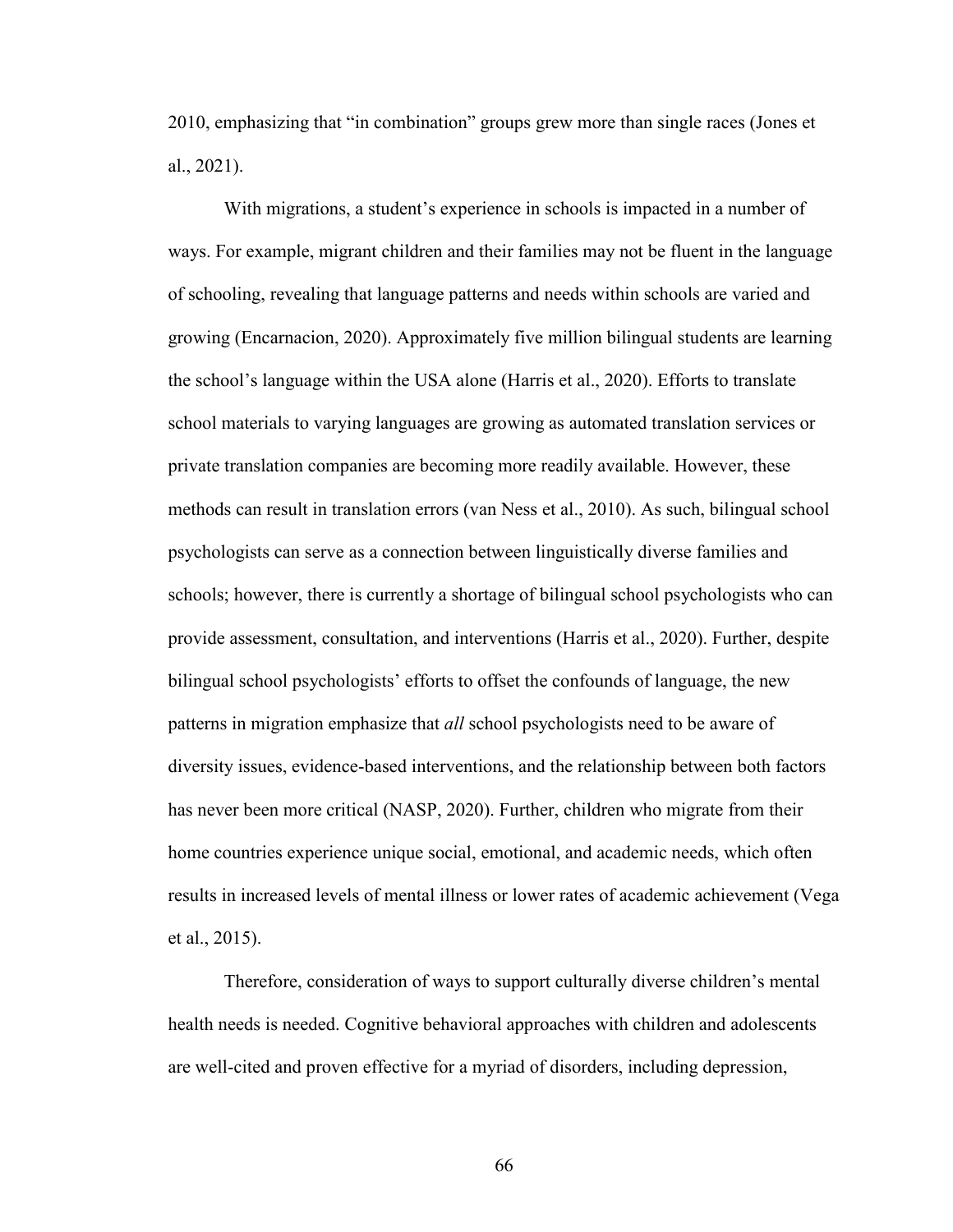anxiety, and autism (Haupt, 2021; Olsson et al., 2021; Reinecke et al., 1998). At first, cognitive behavioral interventions for adults were extended towards adolescents and kids. However, this operated on the assumption that clinical diagnoses are homogenous from childhood through adulthood, and as such, the interventions will remain effective (Garber et al., 2016). Given this has been disproven, there are adaptions to traditional treatments or new treatments. In general, to adapt CBT for children and adolescents, a clinician may use age-appropriate activities, such as simplified language or child-friendly materials (i.e., incorporating monsters, superheroes, etc.). Next, beyond age, the developmental level of the child must be considered. For example, while the theory of mind develops early in childhood (around age 4 or 5) (Wellman et al., 2001), metacognition abilities begin developing around age 8 and are fully developed by age 13 (Flavell, 1999). These abilities, such as the theory of mind and metacognition, are necessary to engage in the core skills of CBT. As such, tailoring interventions to a child's cognitive, social, or emotional level is essential when providing interventions (Garber et al., 2016). Specific to CBT, cognitive restructuring techniques are often simplified. For example, children are taught how to replace negative thoughts with more positive ones because they do not have the reasoning capacity to participate in more complex techniques, including identifying cognitive distortions, examining beliefs, or Socratic questioning (Garber et al., 2016).

As the research base is growing for adaptations for cognitive behavioral therapy with children, there is a growing need for diversity to increase in these studies. Therefore, within a school psychologists' delivery of mental health services to diverse groups, they will want to consider various factors. For example, school psychologists can appeal to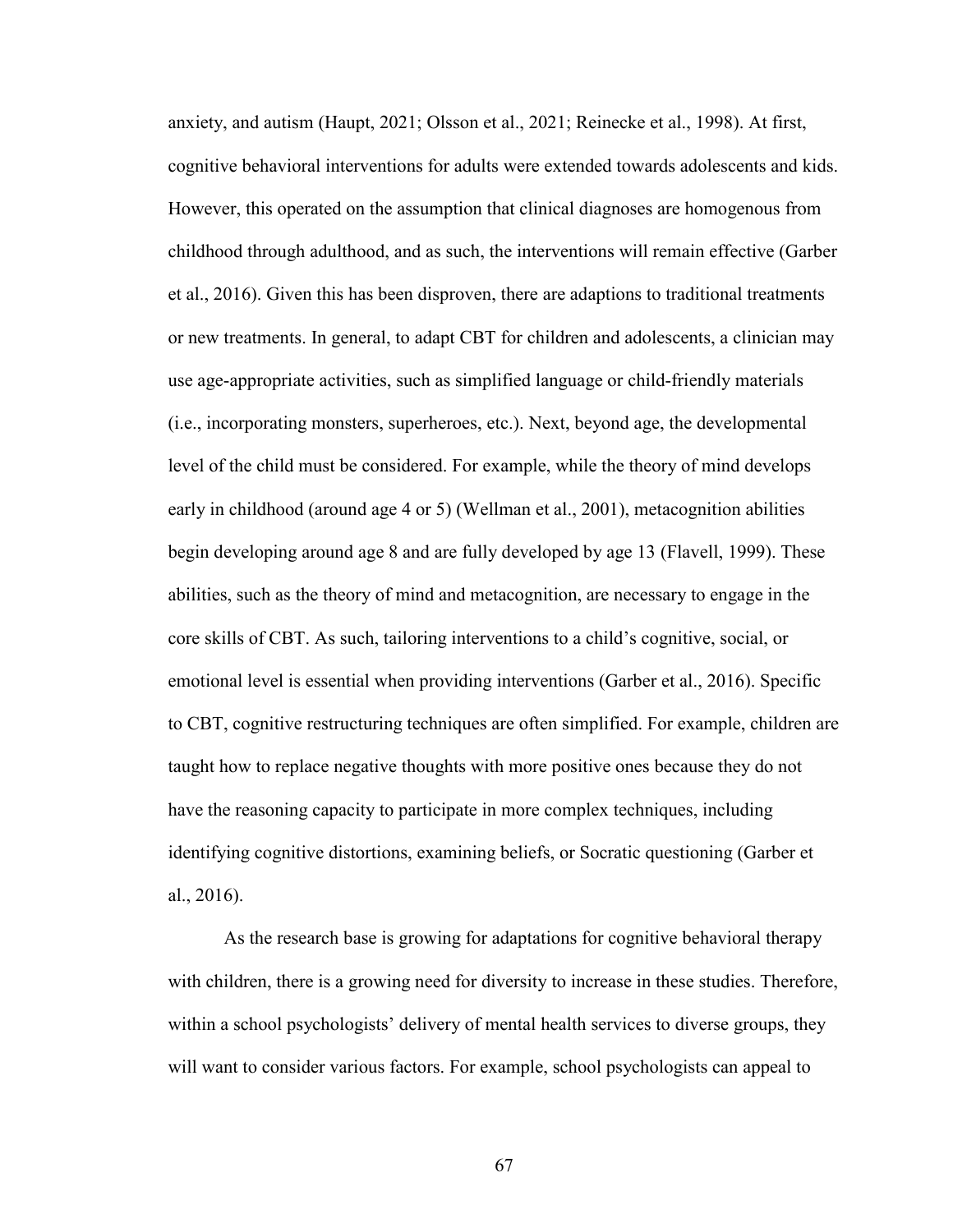one's cultural values that may make them likely to accept techniques used in therapy, such as a value for indulgence discussed above. Further, they may want to consider traditions that are important to the student and incorporate these techniques within counseling sessions. However, school psychologists also have some unique factors that may warrant unique adaptations. First, school psychologists work with school-aged children, so therapy already needs to be adapted to be developmentally appropriate (Holmbeck et al., 2006). Next, school psychologists often provide mental health services in a group format, so they need to consider the group dynamic, cultural values of individuals and groups, and languages when planning for adaptations (Kehle et al., 2009). Therefore, a school psychologist will likely have more adaptations in therapy with diverse clients than traditional private practices.

Beyond the scope of providing mental health services within schools, this knowledge can be helpful within the other roles of school psychologists, such as managing special educations services and consultation. School psychologists are often the gatekeeps to special education services in school (Reiser et al., 2010). Special education services vary across the globe, as governments regulate special education laws and services. Within the USA, delivery of special education services within schools has been occurring since 1975, when the Education for All Handicapped Children Act was passed. However, internationally, research, adaptation, and acceptance of special education services are more recent (Ritter et al., 2019). One reason for the delay in delivery of special education services internationally was the conceptualization of disabilities. In some locations such as Vietnam, disabilities were viewed as karma for sins in a previous life. So, individuals with disabilities remained cared for in the home, rather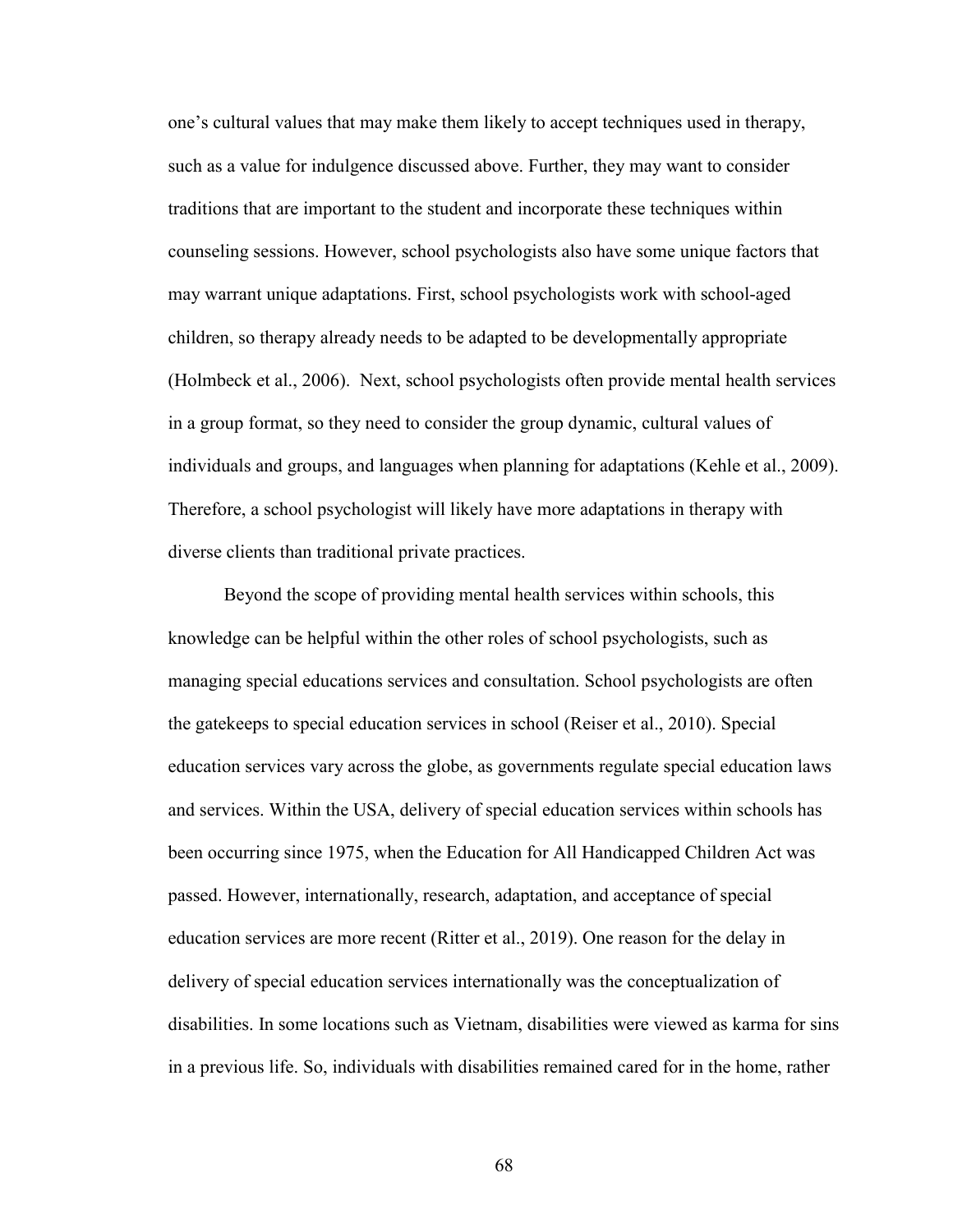than in schools, to maintain privacy (Shin et al., 2009). This was a rather traditional view, closely related to religion and more commonly held in Eastern societies. Although this belief is now being challenged, awareness of a student's cultural values and language is important as it may impact the family's attitude towards special education services and interventions. Language and cultural factors can clearly contribute to the misidentification of special education students, delayed identification of special education needs, and a reduced home-school collaboration (Harris et al., 2020). Therefore, a culturally responsive school psychologist will spend time building rapport with students, families, and colleagues to learn about their values and how best to support their students within the realms of special education.

As such, considering the increased diversity and mental health needs in children and adolescents, awareness of student's cultural values and language, and subsequently adapting interventions is a vital tool in a school psychologist's treatment toolbox. In addition, cultural competence can help establish rapport with students, develop meaningful therapeutic alliances, and increase collaboration with families (Vega et al., 2015). With the current patterns of migration and growing need for mental health services, research should continue to address ways to specifically develop cultural competence amongst school psychologists, as they provide critical social, emotional, academic, and behavioral interventions towards students at school.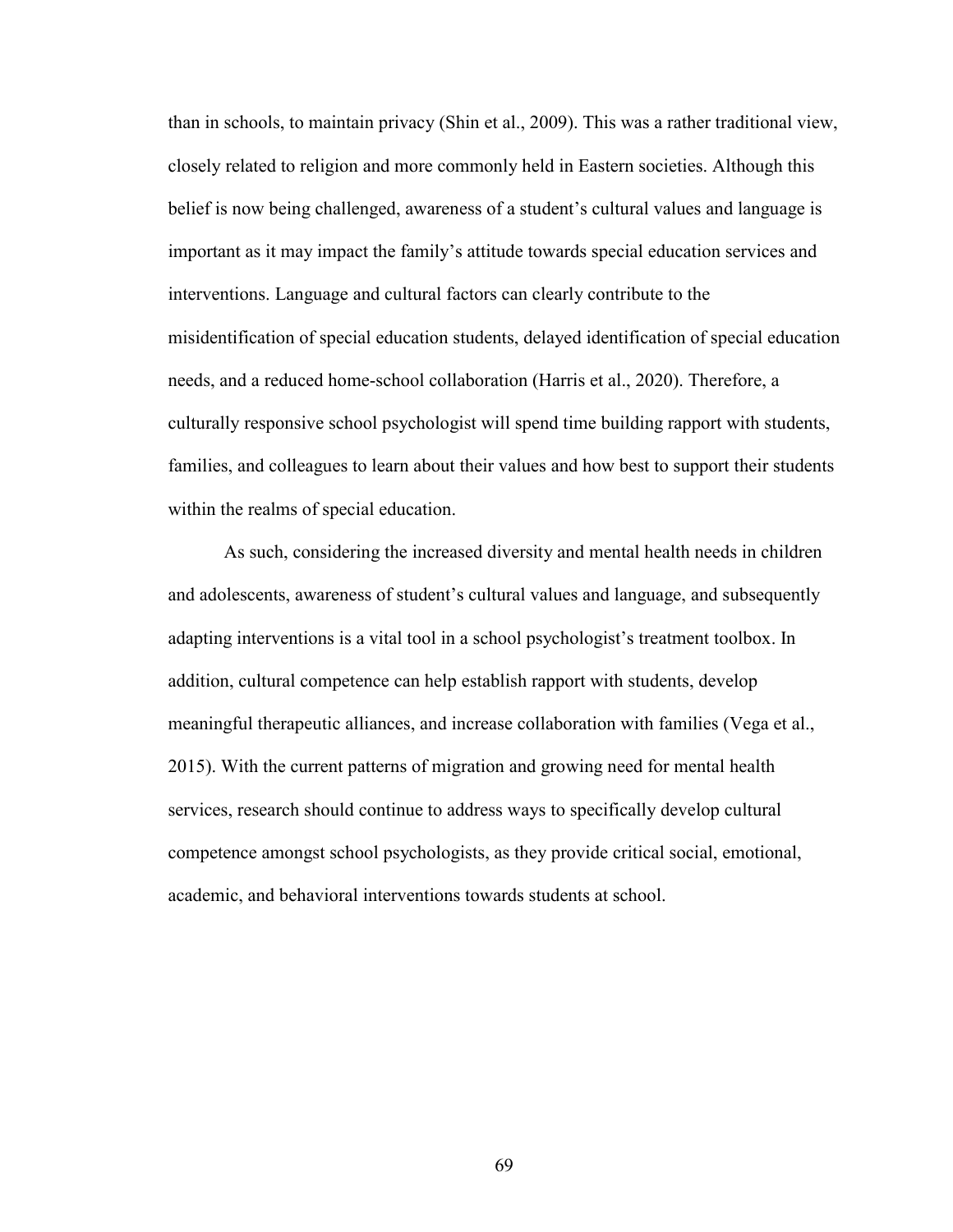#### **APPENDIX A**

#### **Informed Consent**

 My name is Rebecca Wade and I am a doctoral student from St. John's University School Psychology program. I am currently conducting a study about how therapeutic techniques are clinically applied across a variety of cultural populations. The study is designed to identify any modifications made to specific CBT techniques based on cultural or linguistic considerations. Your cooperation and honest responses in completing the questionnaires are earnestly appreciated. The responses you make will be held in strictest confidence; only the researchers will see your responses. No St. John's students or faculty outside of those involved in the study will be told your answers, and your individual answers will not be shared. Once the questionnaires are completed, this consent form will be kept separately from the questionnaires in order to protect your identity. Your participation in this study is completely voluntary. You may refuse to participate or to terminate your participation at any time during the study. The questionnaire used in this study will be distributed to clinicians in multiple countries. After the study has been completed, a general profile of the results will be shared. The results of the study will indicate the ways in which various CBT techniques are modified based upon cultural or linguistic considerations and what reasons underlie these modifications. This will help clinicians and educators identify ways in which CBT techniques can be made more appropriate to a wide range of cultural populations. There are no perceived risks to this study.

You will be asked to rate the frequency in which you utilize of a number of techniques that are core to the practice of CBT. You will also be asked to rate the degree to which you modify each of these techniques as a function of cultural considerations. The entire process should take approximately 20-30 minutes. Please respond to every item. Mark your first impression, and don't spend a lot of time on any one item. Please contact the researchers Rebecca Wade or Mark D. Terjesen, Ph.D. at (718)990-5926 or Dr. Raymond DiGuiseppe, the chair of the St. John's University Institutional Review Board at (718)990-1955 if you have any questions or concerns. Thank you for your time and consideration.

Complete the email address section below if you would like to receive a description of the results when they are available.

\_\_\_\_\_\_\_\_\_\_\_\_\_\_\_\_\_\_\_\_\_\_\_\_\_\_\_\_\_\_\_\_\_\_\_\_\_\_\_\_\_\_\_\_\_\_\_\_\_\_\_\_\_\_\_\_\_\_\_\_\_\_\_\_

\_\_\_\_\_\_\_\_\_\_\_\_\_\_\_\_\_\_\_\_\_\_\_\_\_\_\_\_\_\_\_\_\_\_\_\_\_\_\_\_\_\_\_\_\_\_\_\_\_\_\_\_\_\_\_\_\_\_\_\_\_\_\_\_

Date

I have the read above information and consent to participation in this research.

 $\bigcirc$  Agree

o Disagree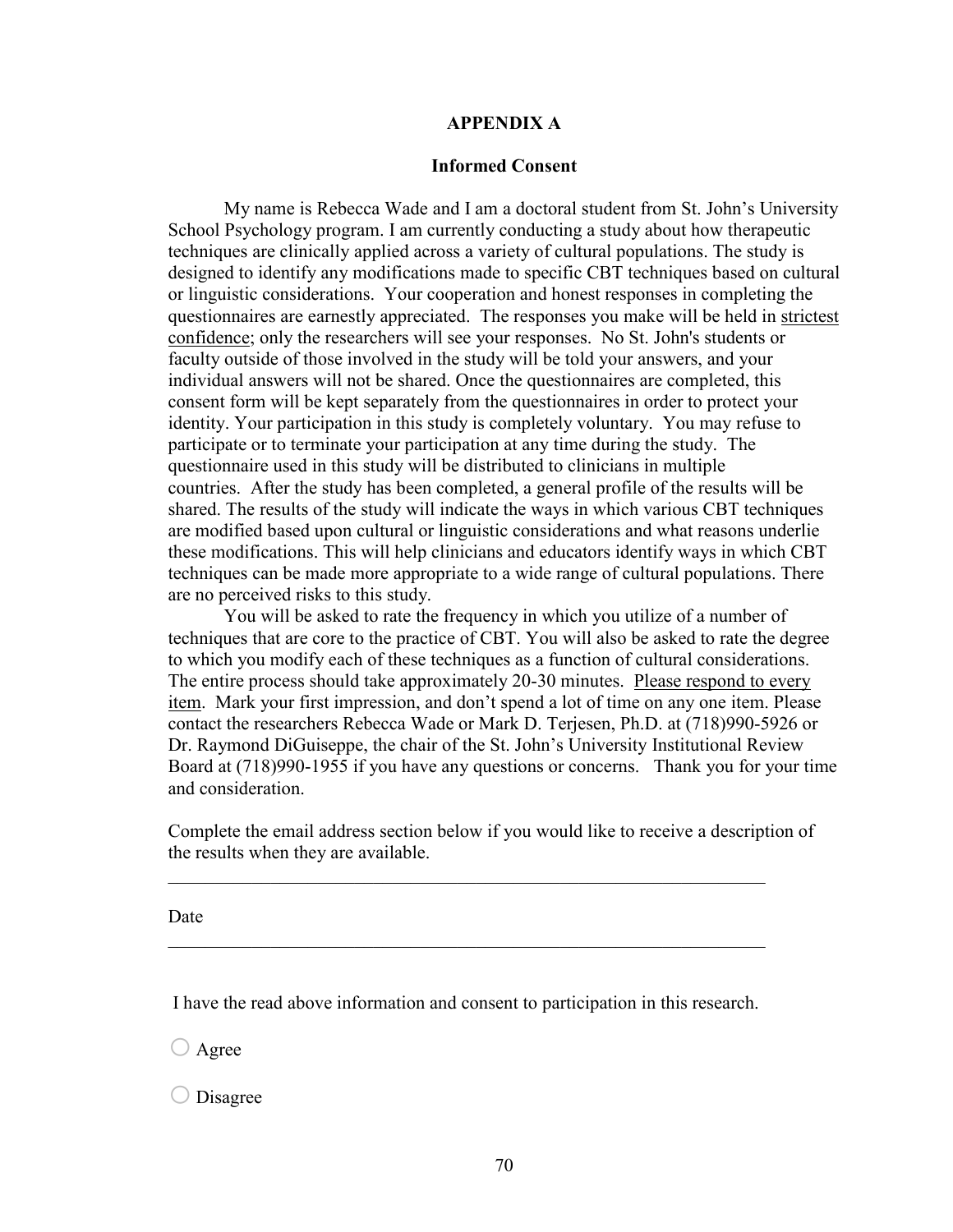#### **APPENDIX B**

#### **Demographic Questionnaire**

We are asking you a number of background/demographic questions followed by asking you the frequency with which you use and adapt as a function of culture a number of core clinical interventions.

What country do you currently work in?

What language(s) do you provide therapy in? Please list all that apply.

\_\_\_\_\_\_\_\_\_\_\_\_\_\_\_\_\_\_\_\_\_\_\_\_\_\_\_\_\_\_\_\_\_\_\_\_\_\_\_\_\_\_\_\_\_\_\_\_\_\_\_\_\_\_\_\_\_\_\_\_\_\_\_\_

\_\_\_\_\_\_\_\_\_\_\_\_\_\_\_\_\_\_\_\_\_\_\_\_\_\_\_\_\_\_\_\_\_\_\_\_\_\_\_\_\_\_\_\_\_\_\_\_\_\_\_\_\_\_\_\_\_\_\_\_\_\_\_\_

Which of the following best describes your current education level?

 $\bigcirc$  Bachelors degree with less than 30 additional graduate credits

 $\bigcirc$  Bachelors degree plus 30 or more additional graduate credits

 $\bigcirc$  Masters degree with less than 30 additional graduate credits

 $\bigcirc$  Masters degree plus 30 or more graduate credits

O Doctorate

 $\bigcirc$  Other

In what country did you receive the majority of your training?

\_\_\_\_\_\_\_\_\_\_\_\_\_\_\_\_\_\_\_\_\_\_\_\_\_\_\_\_\_\_\_\_\_\_\_\_\_\_\_\_\_\_\_\_\_\_\_\_\_\_\_\_\_\_\_\_\_\_\_\_\_\_\_\_

\_\_\_\_\_\_\_\_\_\_\_\_\_\_\_\_\_\_\_\_\_\_\_\_\_\_\_\_\_\_\_\_\_\_\_\_\_\_\_\_\_\_\_\_\_\_\_\_\_\_\_\_\_\_\_\_\_\_\_\_\_\_\_\_

In what other countries did you receive training?

What professional title best describes you?

| <b>Clinical Psychologist</b> |
|------------------------------|



Social Worker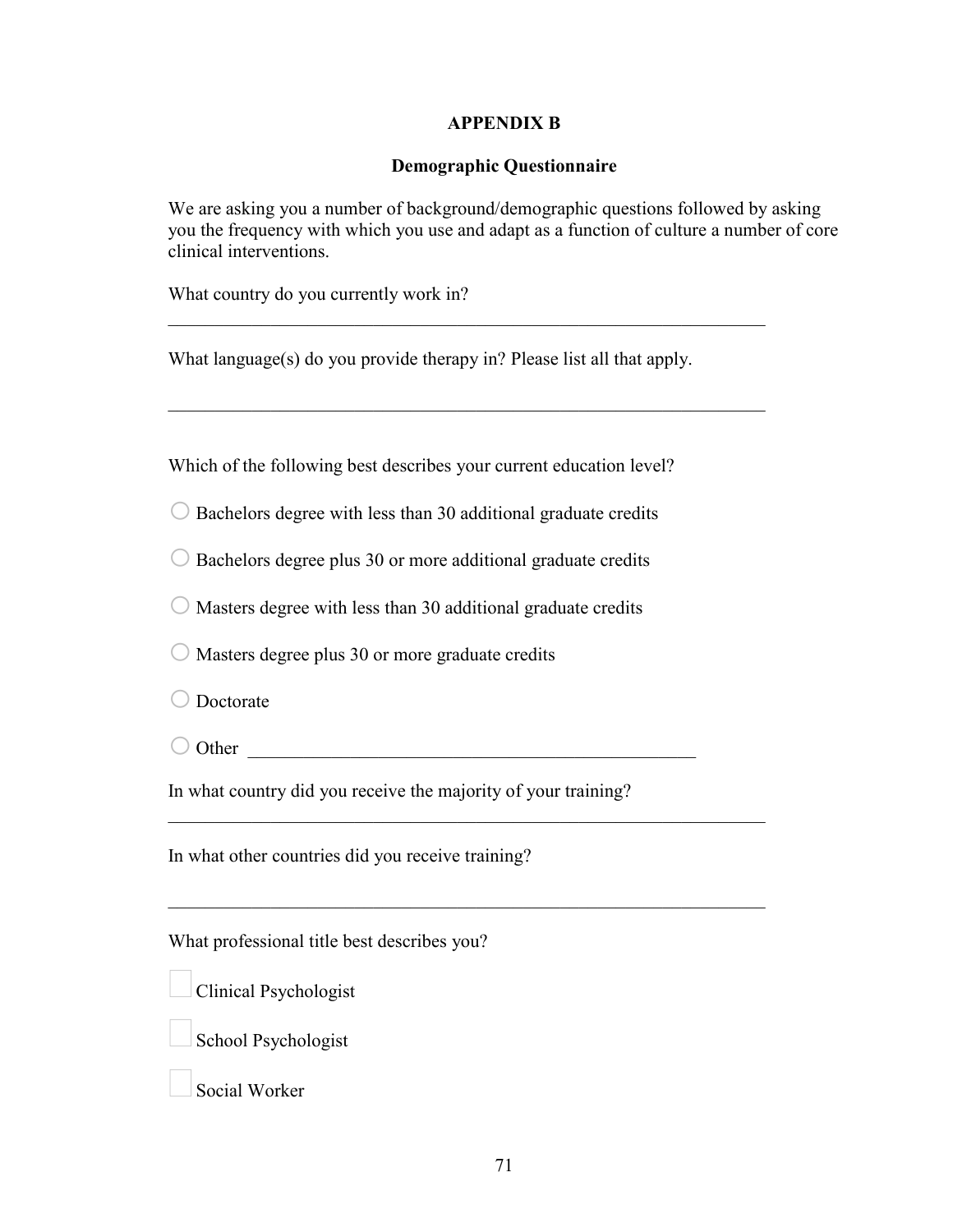| Mental Health Counselor                                           |
|-------------------------------------------------------------------|
| Psychiatrist                                                      |
| Professor                                                         |
| Other                                                             |
| What settings do you provide services in? (Select all that apply) |
| Inpatient hospital                                                |
| Inpatient clinic (non medical facility)                           |
| Outpatient hospital                                               |
| Outpatient clinic (non medical facility)                          |
| University                                                        |
| School                                                            |
| Private Practice                                                  |
| Other                                                             |
| What population(s) do you primarily work with?                    |
| $0-5$ years                                                       |
| 5-12 years                                                        |
| 13-18 years                                                       |
| 18-25 years                                                       |
| $25-65$ years                                                     |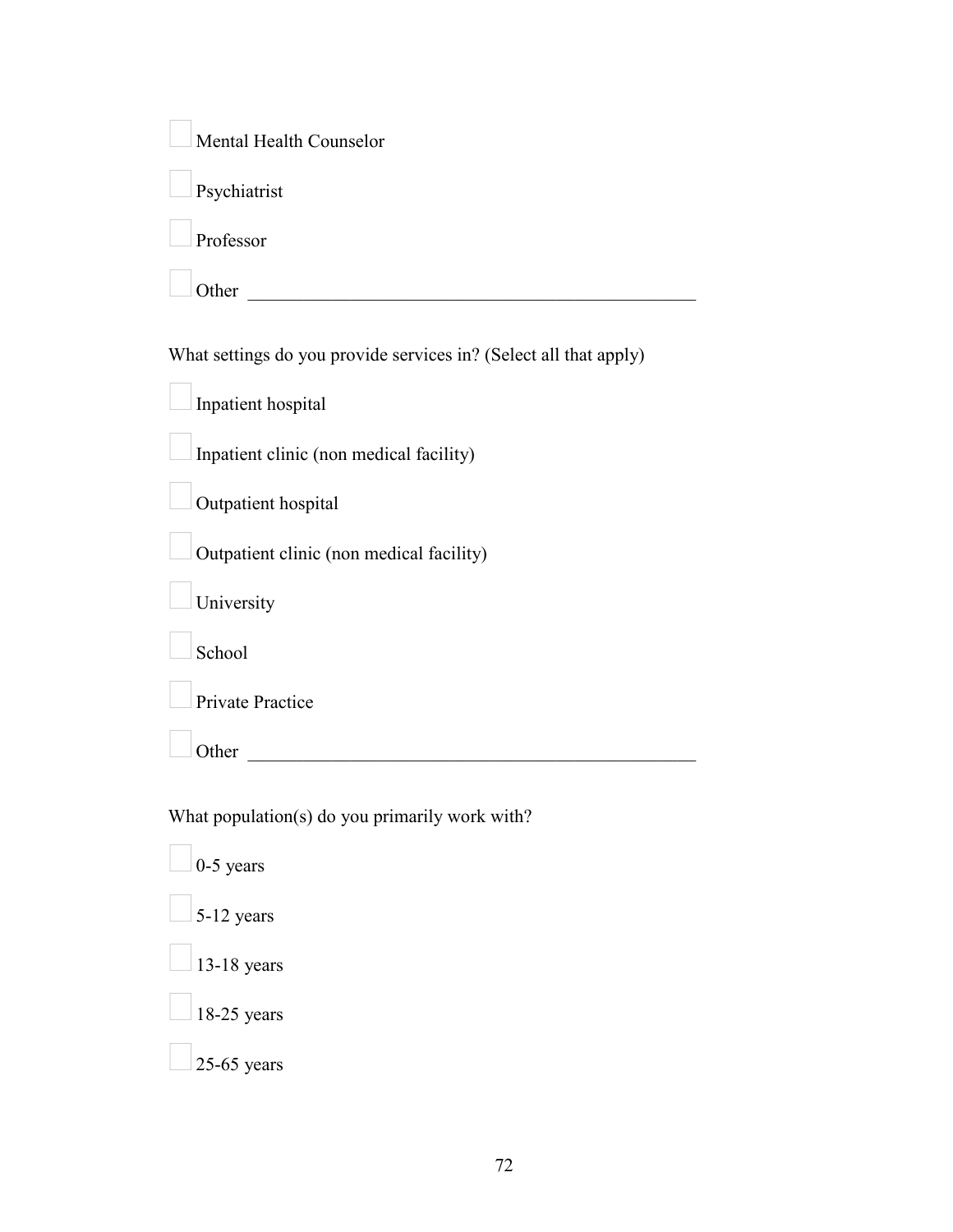$65+$ 

|  |  | What disorders do you commonly treat? |
|--|--|---------------------------------------|
|--|--|---------------------------------------|

| Anxiety, dissociative, stress-related, somatoform and other non psychotic mental |
|----------------------------------------------------------------------------------|
| disorders $(F40-F48)$                                                            |

Disorders of adult personality and behavior (F60-F69)

Behavioral Syndromes associated with physiological disturbances and physical factors (F50-F59)

Pervasive and specific developmental disorders (F80-F89)

Mood [affective disorders] (F30-F39)

Schizophrenia, Schizotypal, Delusional, and other non-mood psychotic disorders (F20-F29)

Behavioral and emotional disorders with onset usually occurring in childhood and adolescence (F90-F98)

Mental and behavioral disorders due to psychoactive substance use (F10-F19)

Mental disorders due to known physiological conditions (F01-F09)

Other  $\Box$ 

For the questions below, we recognize beliefs will very often vary for individual clients. Overall, we are asking to what positions your current clients as a whole.

Please select the statement that is most descriptive of your clients' beliefs:

 $\bigcirc$  Hierarchy is needed in society; acceptance that power is distributed unequally within society

 $\circ$  Equal rights among everyone in society are more important than privileges given to the powerful

Please select the statement that is most descriptive of your clients' beliefs: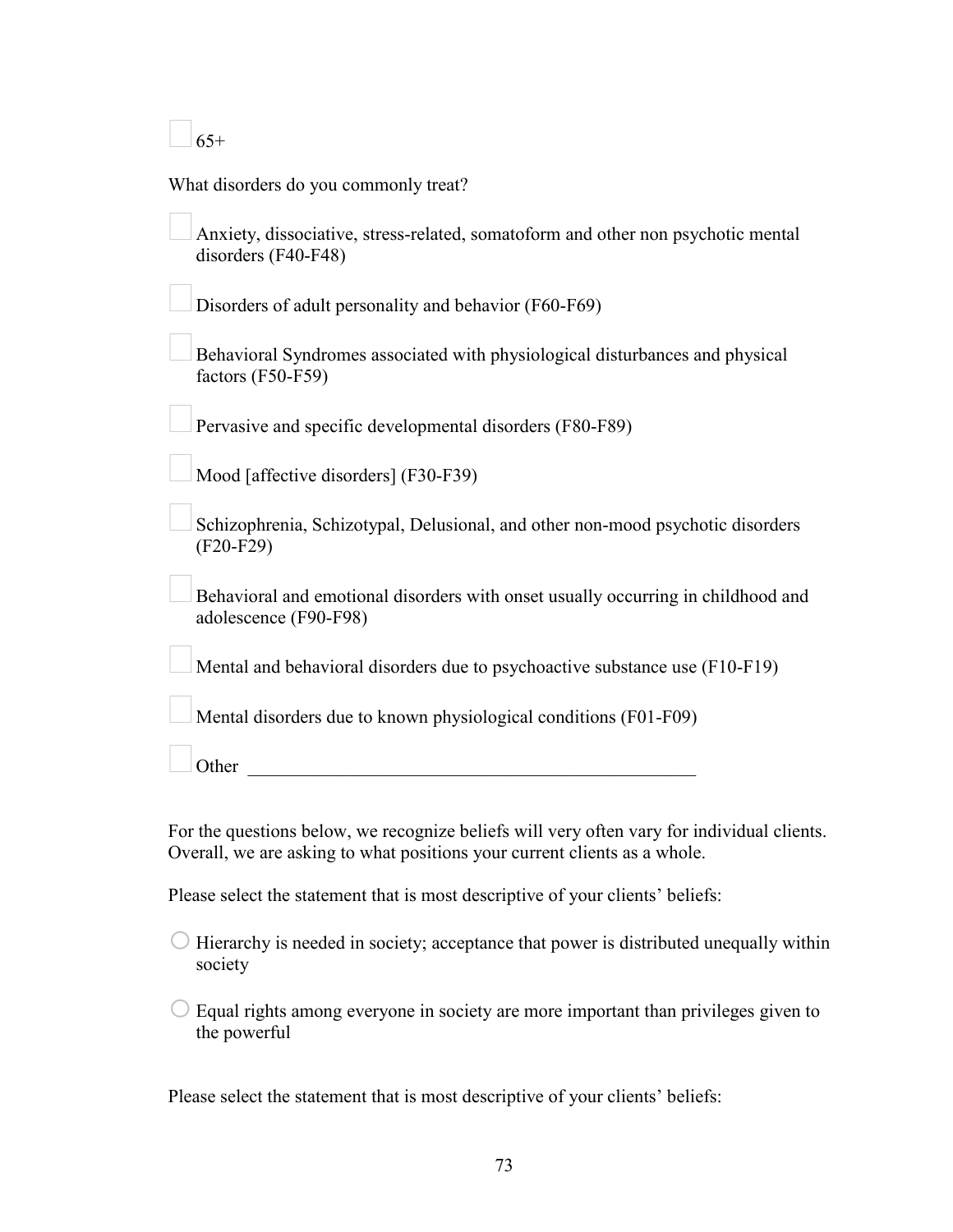$\bigcirc$  One's personal identity is distinct from others

 $\bigcirc$  One's personal identity is dependent upon others

Please select the statement that is most descriptive of your clients' beliefs:

- $\bigcirc$  I am focused on personal achievement, material success, and the importance of status
- $\bigcirc$  I am focused on quality of life, taking care of those less fortunate, and ensuring leisure time

Please select the statement that is most descriptive of your clients' beliefs:

- $\bigcirc$  I need predictability and structure, in the form of written and unwritten rules
- $\bigcirc$  I accept uncertainty is normal and each day is taken as it comes

Please select the statement that is most descriptive of your clients' beliefs:

- $\bigcirc$  I and society focus on perseverance as the world is always changing.
- $\bigcirc$  I and society focus on tradition and fulfilling social obligations.

Please select the statement that is most descriptive of your clients' beliefs:

 $\bigcirc$  I have a positive attitude; I can act as I please.

 $\bigcirc$  My gratification is dependent on social norms; leisure time is of lesser importance.

\_\_\_\_\_\_\_\_\_\_\_\_\_\_\_\_\_\_\_\_\_\_\_\_\_\_\_\_\_\_\_\_\_\_\_\_\_\_\_\_\_\_\_\_\_\_\_\_\_\_\_\_\_\_\_\_\_\_\_\_\_\_\_\_

What year did you **begin** your professional training in CBT?

What year did you **complete** your professional training in CBT?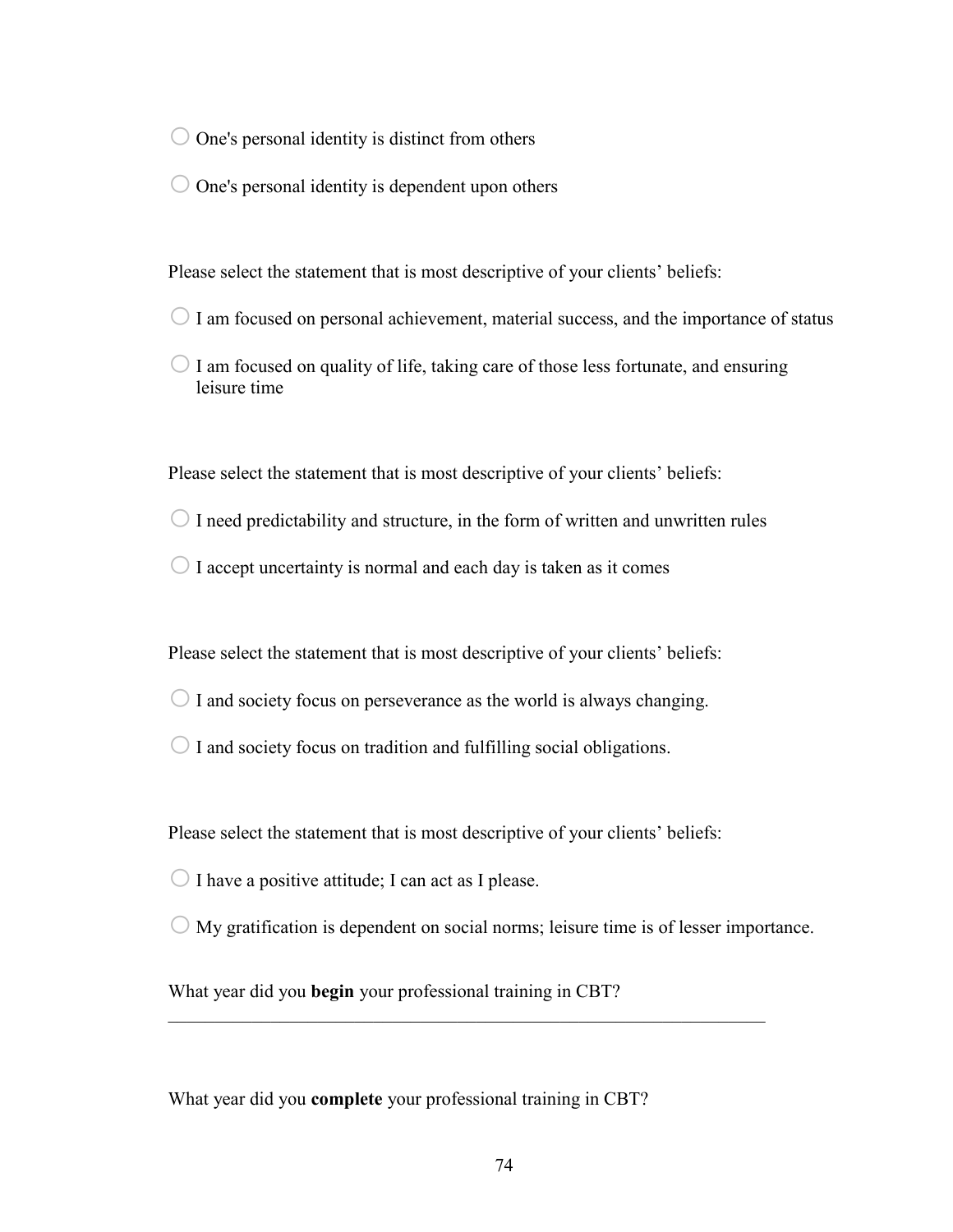What training certification have you achieved in CBT? (Select all that apply)

\_\_\_\_\_\_\_\_\_\_\_\_\_\_\_\_\_\_\_\_\_\_\_\_\_\_\_\_\_\_\_\_\_\_\_\_\_\_\_\_\_\_\_\_\_\_\_\_\_\_\_\_\_\_\_\_\_\_\_\_\_\_\_\_

| Primary $(1)$                         |
|---------------------------------------|
| Advanced (2)                          |
| Associate (3)                         |
| Supervisory (4)                       |
| Children, Adolescents, and Family (5) |
| Addictions (6)                        |

Please indicate how you were trained in each of the following theoretical orientations. (Select all that apply)

|                                 | Primar<br>y<br>orientat<br>ion of<br>univers<br>ity<br>training<br>progra<br>m(1) | Taught<br>in<br>universi<br>ty<br>training<br>progra<br>$m$ (not<br>primary<br>orientati<br>on) $(2)$ | < 7<br>works<br>hop<br>hours<br>(3) | $7 - 35$<br>works<br>hop<br>hours<br>(4) | > 35<br>works<br>hop<br>hours<br>(5) | Planned<br>universi<br>ty-<br>based<br>internsh<br>ip<br>supervis<br>ion $(6)$ | Planned post-<br>graduate<br>training/super<br>vision $(7)$ |
|---------------------------------|-----------------------------------------------------------------------------------|-------------------------------------------------------------------------------------------------------|-------------------------------------|------------------------------------------|--------------------------------------|--------------------------------------------------------------------------------|-------------------------------------------------------------|
| Cognitive<br>(1)                |                                                                                   |                                                                                                       |                                     |                                          |                                      |                                                                                |                                                             |
| Cognitive-<br>behavioral<br>(2) |                                                                                   |                                                                                                       |                                     |                                          |                                      |                                                                                |                                                             |
| REBT(3)                         |                                                                                   |                                                                                                       |                                     |                                          |                                      |                                                                                |                                                             |
| Behavioral<br>(4)               |                                                                                   |                                                                                                       |                                     |                                          |                                      |                                                                                |                                                             |
| Psychodyn<br>amic $(5)$         |                                                                                   |                                                                                                       |                                     |                                          |                                      |                                                                                |                                                             |
| Humanisti<br>c(6)               |                                                                                   |                                                                                                       |                                     |                                          |                                      |                                                                                |                                                             |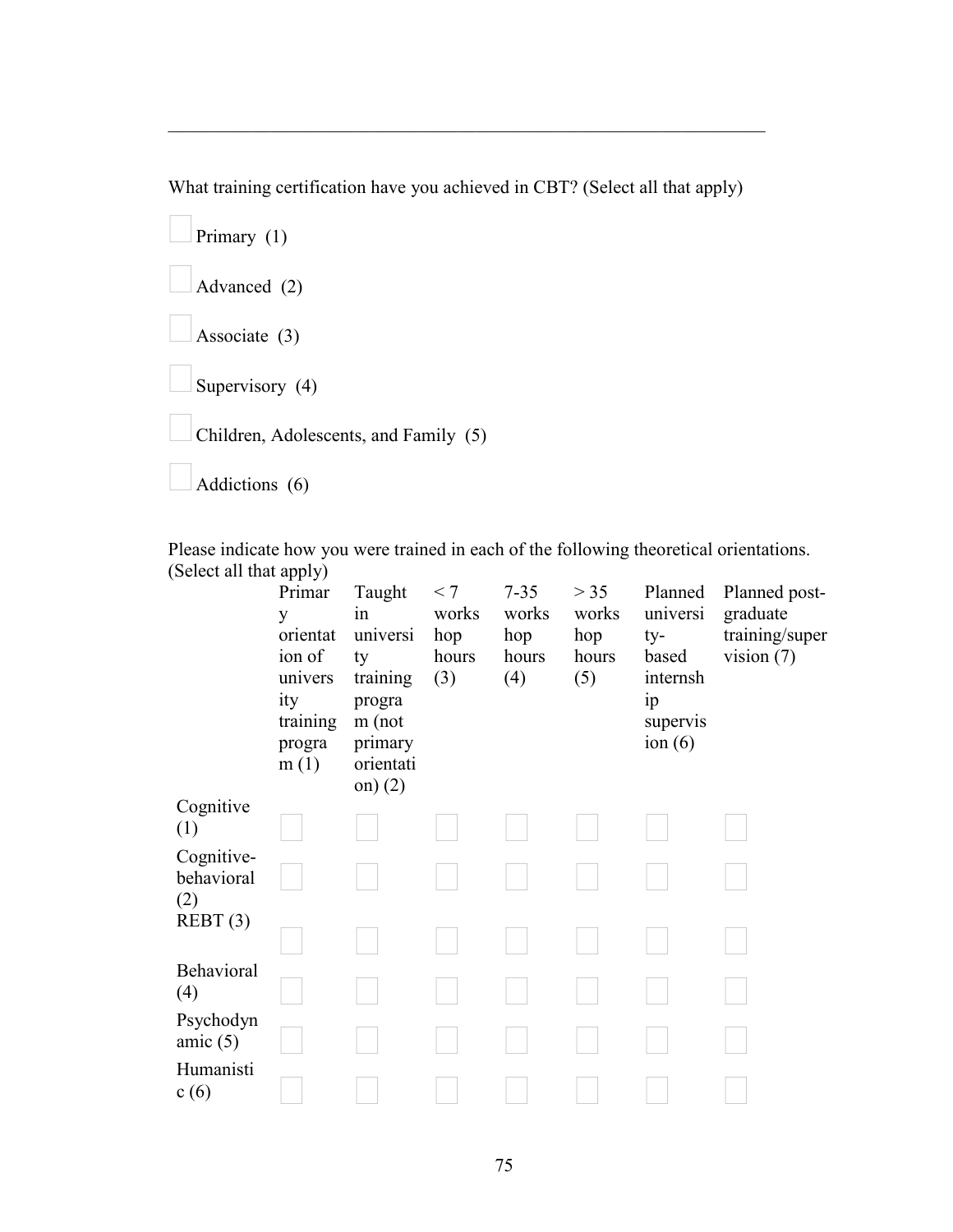| Gestalt (7)                          |  |  |  |  |
|--------------------------------------|--|--|--|--|
| Existential<br>(8)                   |  |  |  |  |
| Systemic<br>(9)                      |  |  |  |  |
| Interperson<br>al $(10)$             |  |  |  |  |
| Dialectical<br>-behavioral<br>(11)   |  |  |  |  |
| Acceptanc<br>e and<br>Commitme       |  |  |  |  |
| nt $(12)$<br>Mindfulne<br>ss(13)     |  |  |  |  |
| Other<br>(please<br>specify)<br>(14) |  |  |  |  |

\_\_\_\_\_\_\_\_\_\_\_\_\_\_\_\_\_\_\_\_\_\_\_\_\_\_\_\_\_\_\_\_\_\_\_\_\_\_\_\_\_\_\_\_\_\_\_\_\_\_\_\_\_\_\_\_\_\_\_\_\_\_\_\_

# Age

# Gender

 $\bigcirc$  Male (1)

 $\bigcirc$  Female (2)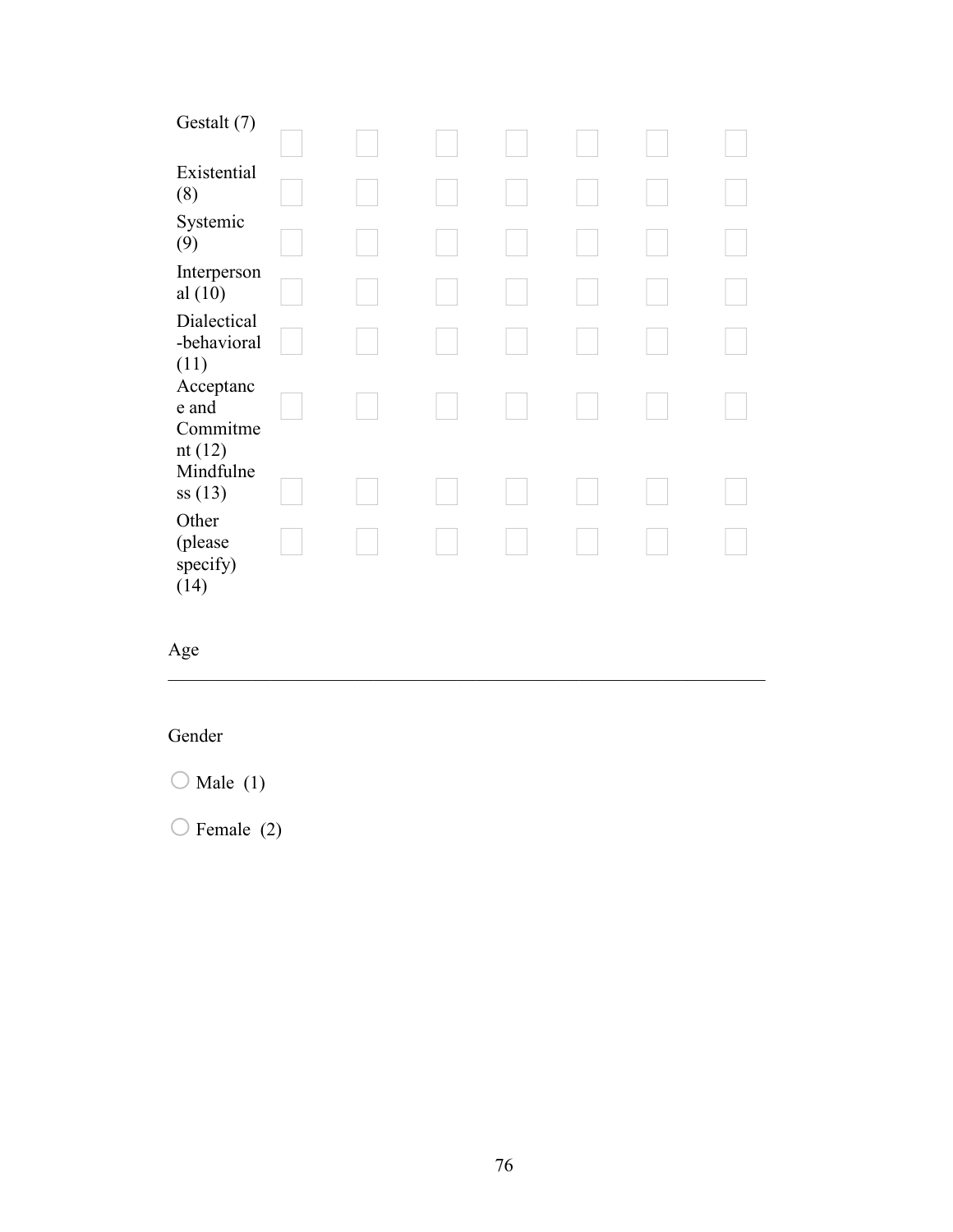#### **APPENDIX C**

#### **CT Adaptation Questionnaire**

Below we have listed a number of techniques that are core to the practice of Cognitive Therapy. We would like you to rate the frequency with which you engage in the following Cognitive Therapy techniques, and the degree to which you have had to modify each of these techniques as a function of culture. We recognize the fact that very often we will modify techniques for individual clients. Rather, we are asking to what degree as a whole have you found you need to do this.

**1. Domain:** Set an Agenda with Adherence. For the purposes of this survey, setting an agenda is defined as the therapist and patient jointly establishing the patient's presenting issues, and involves the setting of discrete and realistic targets collaboratively.

**Use:** Rate the frequency with which you engage in this Cognitive Therapy technique.

- Never
- Rarely
- Occasionally
- Often
- Always

**Adaptation:** Rate the degree to which you have had to modify this technique as a function of culture.

- I do not use this, culturally unacceptable
- I do not modify
- I slightly modify
- I considerably modify

**2. Domain: Provide Client with Feedback.** For the purposes of this survey, providing a client with feedback is defined as helping to focus the patient on the main therapeutic issues, and assist in reducing vague issues to manageable units to ensure the therapist and patient have a shared understanding of the problems and concerns, and is usually done in the form of general summary or chunking of important units of information.

**Use:** Rate the frequency with which you engage in this Cognitive Therapy technique.

- Never
- Rarely
- Occasionally
- Often
- Always

**Adaptation:** Rate the degree to which you have had to modify this technique as a function of culture.

• I do not use this, culturally unacceptable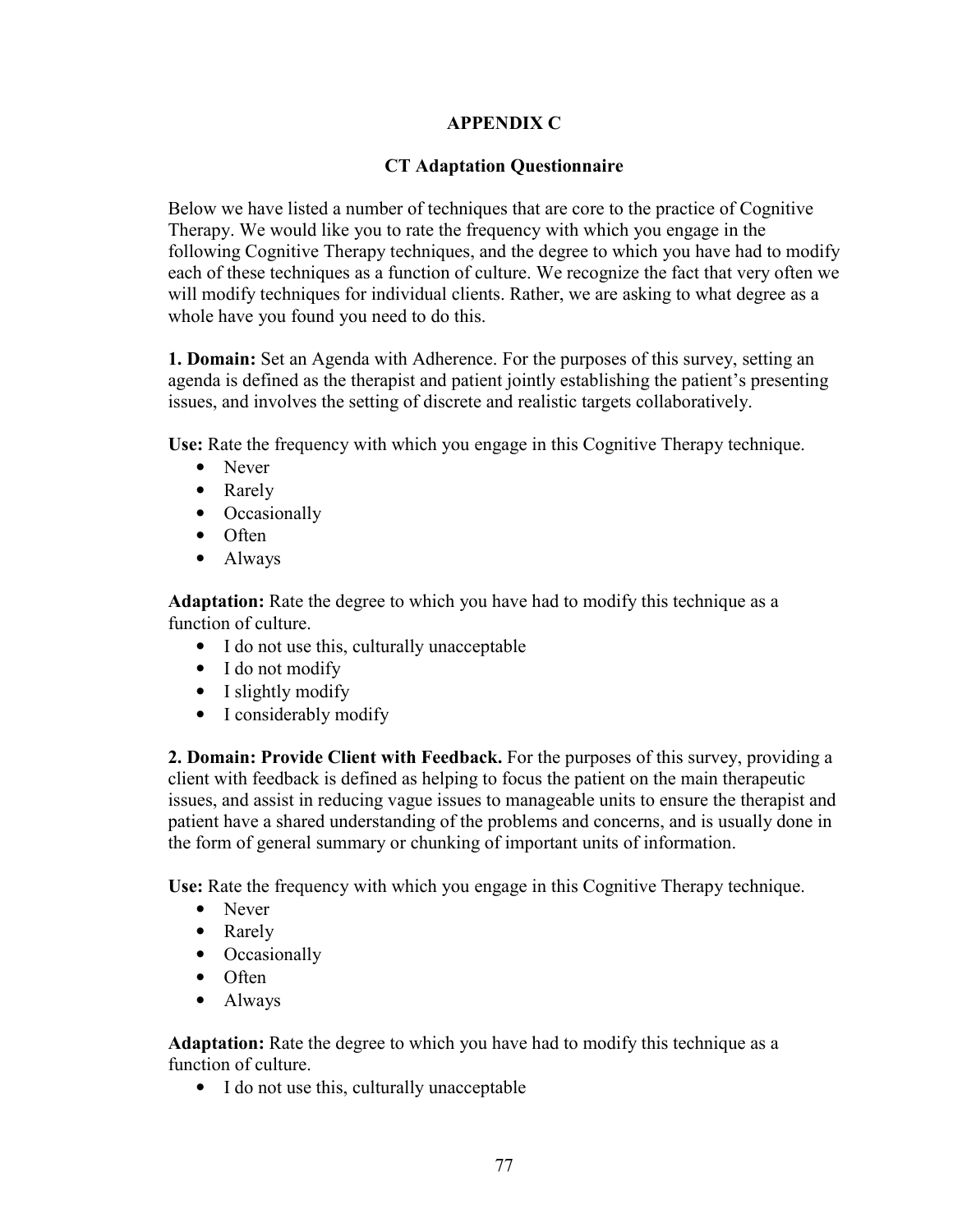- I do not modify
- I slightly modify
- I considerably modify

**3. Domain: Work Collaboratively with the Client**. For the purposes of this survey, collaboration with the client is defined as having clear evidence of productive teamwork, with the therapist skillfully encouraging the patient to participate fully and take responsibility.

**Use:** Rate the frequency with which you engage in this Cognitive Therapy technique.

- Never
- Rarely
- Occasionally
- Often
- Always

**Adaptation:** Rate the degree to which you have had to modify this technique as a function of culture.

- I do not use this, culturally unacceptable
- I do not modify
- I slightly modify
- I considerably modify

**4. Domain: Efficient Pacing and Use of Time.** For the purposes of this survey, pacing and efficient use of time are defined as the therapist making optimal use of the time in relation to the agenda, and maintaining sufficient control to limit the discussion of peripheral issues, interrupt unproductive discussion, and to pace the session appropriately to the patient's needs.

**Use:** Rate the frequency with which you engage in this Cognitive Therapy technique.

- Never
- Rarely
- Occasionally
- Often
- Always

**Adaptation:** Rate the degree to which you have had to modify this technique as a function of culture.

- I do not use this, culturally unacceptable
- I do not modify
- I slightly modify
- I considerably modify

**5. Domain: Interpersonal Effectiveness.** For the purposes of this survey, interpersonal effectiveness is defined as the patient being put at ease by the therapist's verbal and non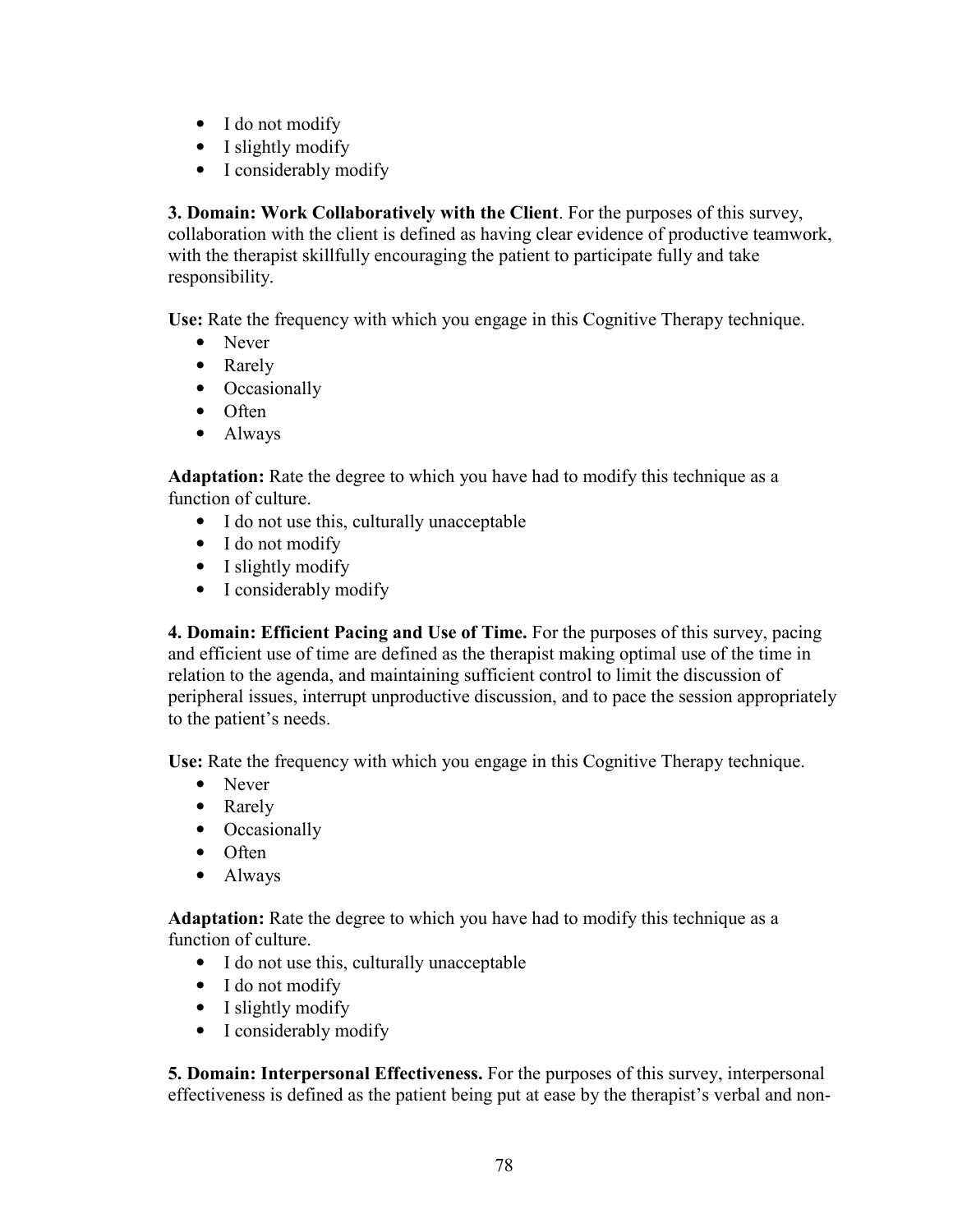verbal behavior, such that the therapist should communicate that they are genuine, sincere, and open, and act in a manner that is not patronizing or condescending. The patient should feel that the core conditions such as warmth, genuineness, empathy, and understanding are present.

**Use:** Rate the frequency with which you engage in this Cognitive Therapy technique.

- Never
- Rarely
- Occasionally
- Often
- Always

**Adaptation:** Rate the degree to which you have had to modify this technique as a function of culture.

- I do not use this, culturally unacceptable
- I do not modify
- I slightly modify
- I considerably modify

**6. Domain: Elicit the Appropriate Emotional Expression.** For the purposes of this survey, eliciting appropriate emotional expression is defined as the ability of the therapist to deal effectively with the emotional content of the therapy session, such as the ability to increase or decrease the emotional atmosphere of a session through both their verbal and non-verbal behavior, and use the patient's emotions to promote therapeutic change.

**Use:** Rate the frequency with which you engage in this Cognitive Therapy technique.

- Never
- Rarely
- Occasionally
- Often
- Always

**Adaptation:** Rate the degree to which you have had to modify this technique as a function of culture.

- I do not use this, culturally unacceptable
- I do not modify
- I slightly modify
- I considerably modify

**7. Domain: Elicit Key Cognitions.** For the purposes of this survey, eliciting key cognitions is defined as helping the patient to gain access to their cognitions and to understand the relationship between their cognitions and their distressing thoughts through various methods of thought monitoring such as thought eliciting diaries, and downward narrowing techniques.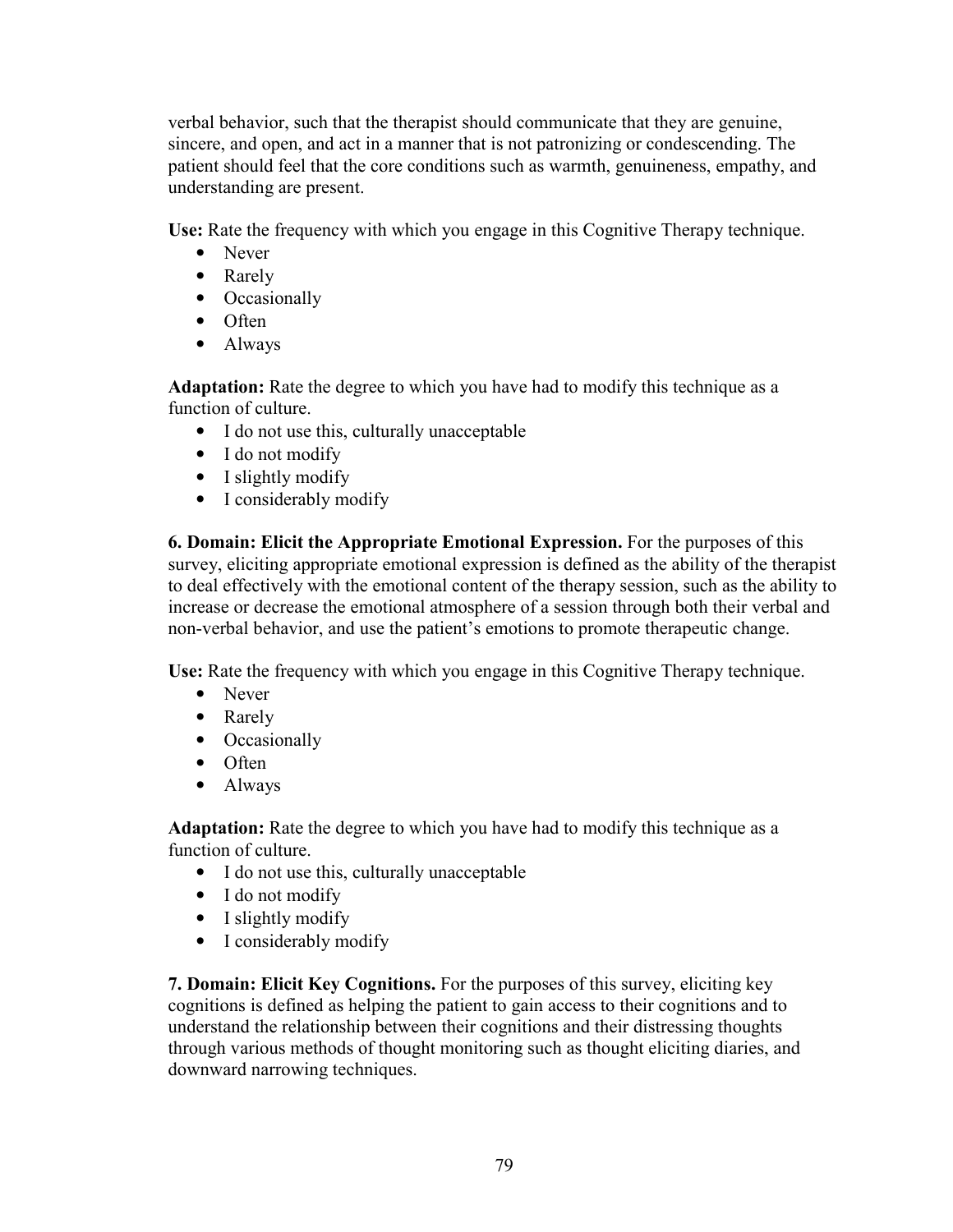**Use:** Rate the frequency with which you engage in this Cognitive Therapy technique.

- Never
- Rarely
- Occasionally
- Often
- Always

**Adaptation:** Rate the degree to which you have had to modify this technique as a function of culture.

- I do not use this, culturally unacceptable
- I do not modify
- I slightly modify
- I considerably modify

**8. Domain: Elicit Behaviors.** For the purposes of this survey, eliciting behaviors is defined as helping the patient to gain insight into the effect of their behaviors such as withdrawal, avoidance, compulsions and various types of safety seeking behaviors, with respect to the problem which can be done through the use of questioning, diaries, and monitoring procedures.

**Use:** Rate the frequency with which you engage in this Cognitive Therapy technique.

- Never
- Rarely
- Occasionally
- Often
- Always

Adaptation: Rate the degree to which you have had to modify this technique as a function of culture.

- I do not use this, culturally unacceptable
- I do not modify
- I slightly modify
- I considerably modify

**9. Domain: Use of Guided Discovery.** For the purposes of this survey, guided discovery is defined as a form of presentation and questioning which assists the patient in gaining new perspectives for themselves without the use of debate or lecturing to increase their understanding through a questioning style that promotes discovery, exploration of concepts, synthesizing ideas, and developing hypotheses regarding the patient's problems and experiences.

**Use:** Rate the frequency with which you engage in this Cognitive Therapy technique.

- Never
- Rarely
- Occasionally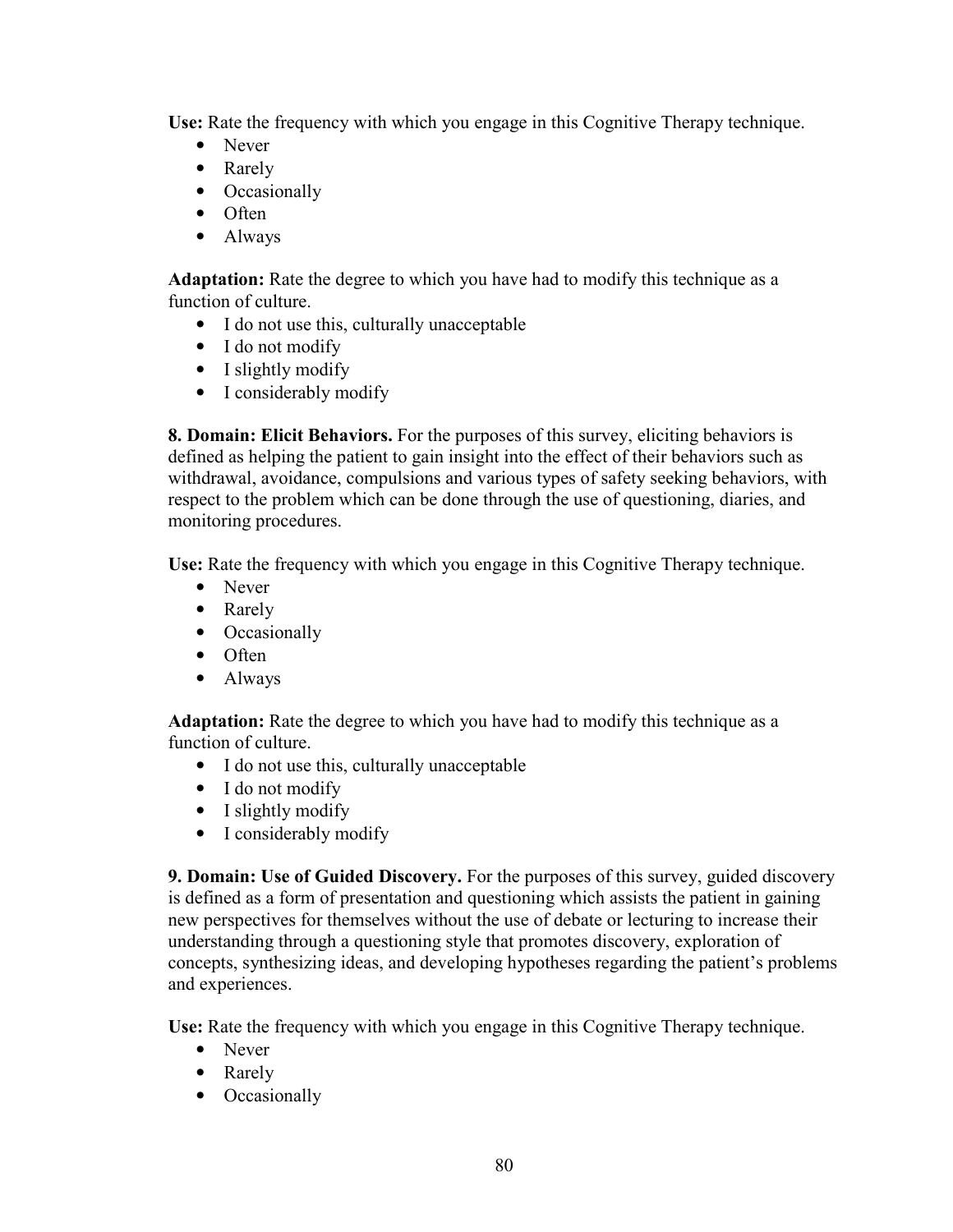- Often
- Always

**Adaptation:** Rate the degree to which you have had to modify this technique as a function of culture.

- I do not use this, culturally unacceptable
- I do not modify
- I slightly modify
- I considerably modify

**10. Domain: Conceptual Integration.** For the purposes of this survey, conceptual integration is defined as helping the patient to gain an understanding of the cognitive rationale of their disorder, its underlying and maintaining features, and relevant triggers. The conceptualization process involves initially socializing the patient to the therapeutic rational, and establishing links between thoughts, feeling, and behavior. The patient needs to develop an appropriate understanding of the problem, and acknowledge what needs to be changed and the most appropriate strategies for change.

**Use:** Rate the frequency with which you engage in this Cognitive Therapy technique.

- Never
- Rarely
- Occasionally
- Often
- Always

**Adaptation:** Rate the degree to which you have had to modify this technique as a function of culture.

- I do not use this, culturally unacceptable
- I do not modify
- I slightly modify
- I considerably modify

**11. Domain: Application of Change Methods.** For the purposes of this survey, application of change methods is defined as the therapist helping the patient devise appropriate cognitive methods to evaluate the key cognitions associated with distressing emotions, leading to major new perspectives and shifts in emotion. The therapist helps the patient to identify potential difficulties and think through the cognitive rationale for performing the tasks.

**Use:** Rate the frequency with which you engage in this Cognitive Therapy technique.

- Never
- Rarely
- Occasionally
- Often
- Always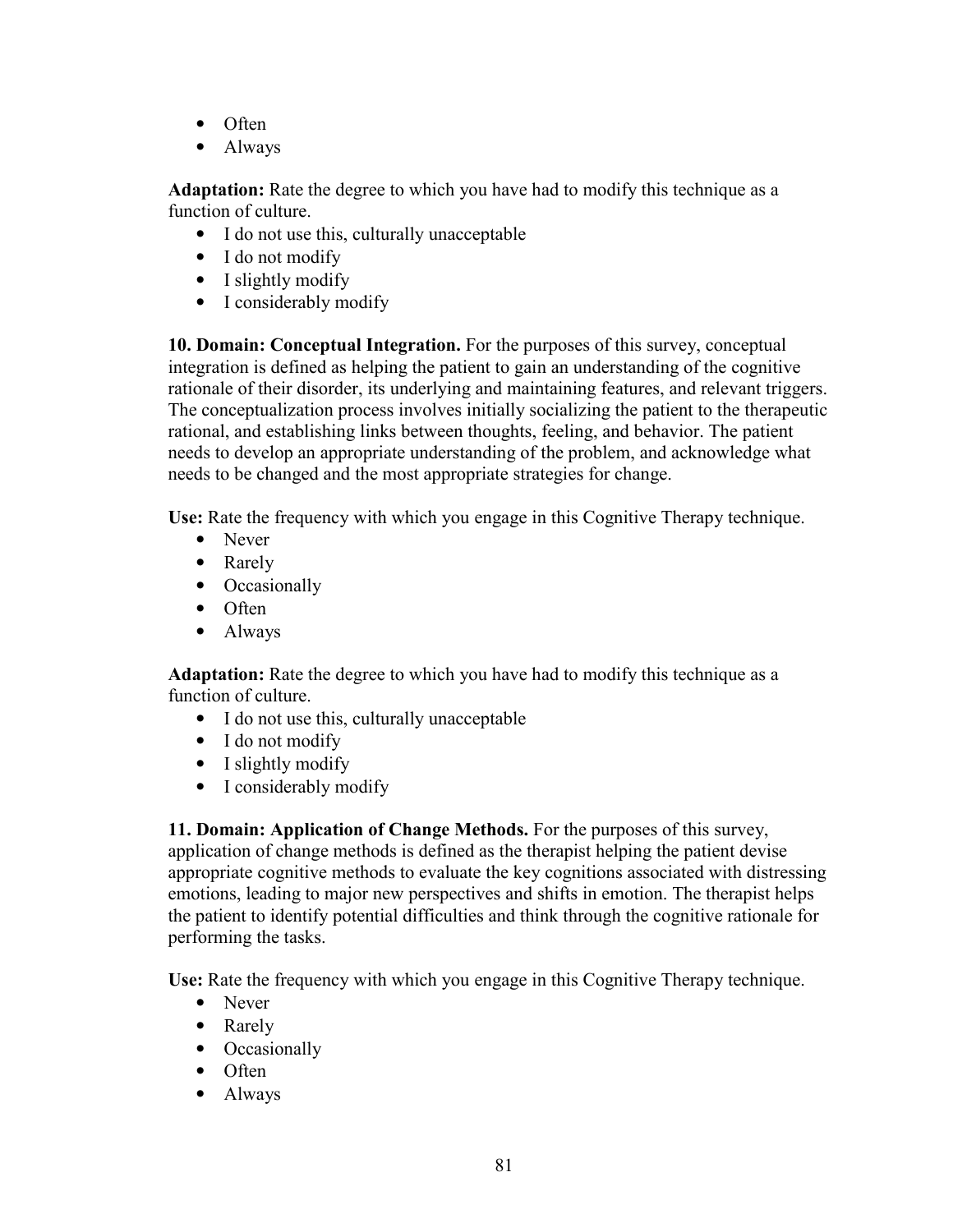**Adaptation:** Rate the degree to which you have had to modify this technique as a function of culture.

- I do not use this, culturally unacceptable
- I do not modify
- I slightly modify
- I considerably modify

**12. Domain: Homework Setting**. For the purposes of this survey, homework setting is defined as negotiating an appropriate task for the stage of therapy in line with the conceptualization to ensure the patient understands the rationale for undertaking the task, to test out ideas, try new experiences, predict and deal with potential obstacles, and experiment with new ways of responding. Homework setting ensures that the content of the therapy session is both relevant to, and integrated with the patient's environment.

**Use:** Rate the frequency with which you engage in this Cognitive Therapy technique

- Never
- Rarely
- Occasionally
- Often
- Always

**Adaptation:** Rate the degree to which you have had to modify this technique as a function of culture.

- I do not use this, culturally unacceptable
- I do not modify
- I slightly modify
- I considerably modify

13. Briefly describe the areas in your practice of Cognitive Therapy that you had to modify in consideration of language and culture and how you modified it.

\_\_\_\_\_\_\_\_\_\_\_\_\_\_\_\_\_\_\_\_\_\_\_\_\_\_\_\_\_\_\_\_\_\_\_\_\_\_\_\_\_\_\_\_\_\_\_\_\_\_\_\_\_\_\_\_\_\_\_\_\_\_\_\_ \_\_\_\_\_\_\_\_\_\_\_\_\_\_\_\_\_\_\_\_\_\_\_\_\_\_\_\_\_\_\_\_\_\_\_\_\_\_\_\_\_\_\_\_\_\_\_\_\_\_\_\_\_\_\_\_\_\_\_\_\_\_\_\_ \_\_\_\_\_\_\_\_\_\_\_\_\_\_\_\_\_\_\_\_\_\_\_\_\_\_\_\_\_\_\_\_\_\_\_\_\_\_\_\_\_\_\_\_\_\_\_\_\_\_\_\_\_\_\_\_\_\_\_\_\_\_\_\_ \_\_\_\_\_\_\_\_\_\_\_\_\_\_\_\_\_\_\_\_\_\_\_\_\_\_\_\_\_\_\_\_\_\_\_\_\_\_\_\_\_\_\_\_\_\_\_\_\_\_\_\_\_\_\_\_\_\_\_\_\_\_\_\_ \_\_\_\_\_\_\_\_\_\_\_\_\_\_\_\_\_\_\_\_\_\_\_\_\_\_\_\_\_\_\_\_\_\_\_\_\_\_\_\_\_\_\_\_\_\_\_\_\_\_\_\_\_\_\_\_\_\_\_\_\_\_\_\_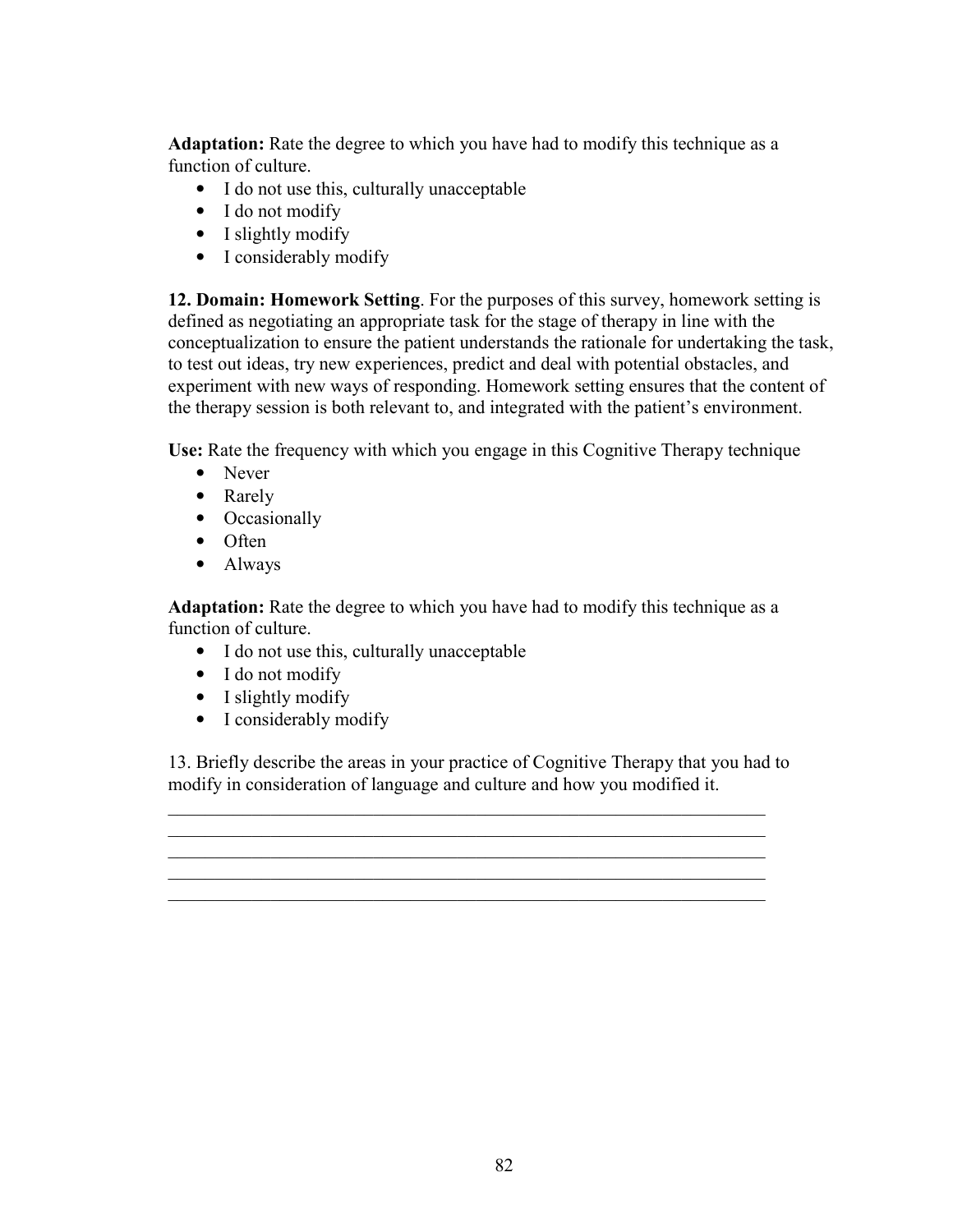#### **APPENDIX D**

#### **CBT Adaptation Questionnaire**

Below we have listed a number of techniques that are core to the practice of Cognitive Behavioral Therapy (CBT). We would like you to rate the frequency with which you engage in the following Cognitive Behavioral Therapy techniques, and the degree to which you have had to modify each of these techniques as a function of culture. We recognize the fact that very often we will modify techniques for individual clients. Rather, we are asking to what degree as a whole have you found you need to do this.

#### **Domain 1: Agenda Setting: Agenda Setting refers to planning and setting an appropriate agenda, not adhering to it.**

**1. ITEM: Suitable Items. For the purposes of this survey, Suitable items are defined as helping the patient identify and prioritize specific, relevant, and appropriate agenda items.** 

**USE:** Rate the frequency with which you engage in this CBT technique:

- Never
- Rarely
- Occasionally
- Often
- Always

**ADAPTATION:** Rate the degree to which you have had to modify this technique as a function of culture.

- I do not use this, culturally unacceptable
- I do not modify
- I slightly modify
- I considerably modify

**2. ITEM: Feasible Agenda.** For the purposes of this survey, Feasible Agenda is defined as the ability to set an agenda which is realistic and feasible given the time available. **USE:** Rate the frequency with which you engage in this CBT technique:

- Never
- Rarely
- Occasionally
- Often
- Always

- I do not use this, culturally unacceptable
- I do not modify
- I slightly modify
- I considerably modify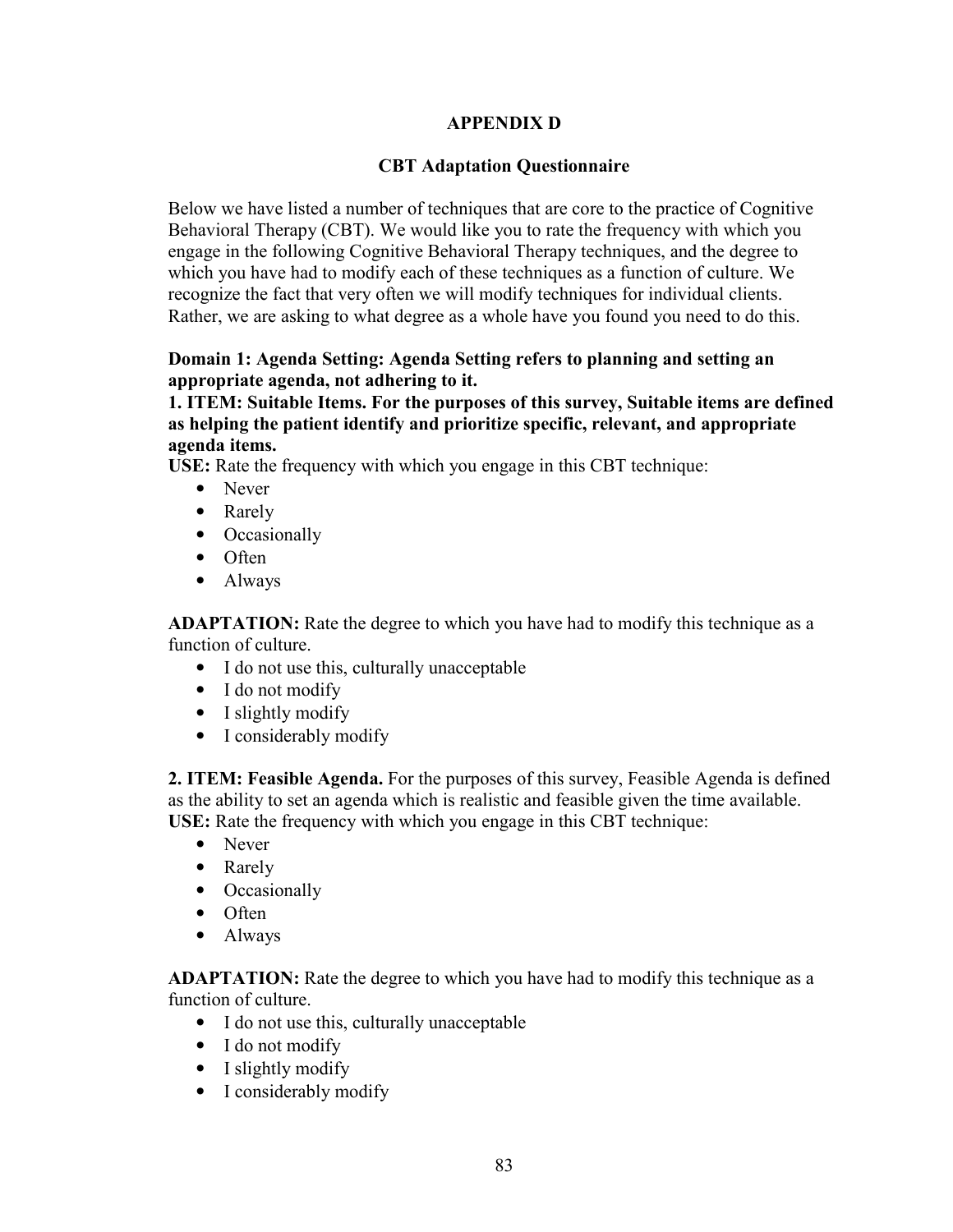**Domain 2: FORMULATION: An initial formulation is typically developed as part of the assessment process. However, a formulation should not simply precede treatment, but should evolve throughout therapy as further clinical information arises and recurrent patterns and theme emerges.** 

**3. ITEM: Coherent and Dynamic Formulation**. For the purposes of this survey, Coherent and Dynamic Formulation is defined as the ability to develop a clear formulation which draws upon appropriate evidence-based theory to offer a concise, comprehensive, and personalized explanation of relevant history, triggers, and maintaining features of the patient's problems.

**USE:** Rate the frequency with which you engage in this CBT technique:

- Never
- Rarely
- Occasionally
- Often
- Always

**ADAPTATION:** Rate the degree to which you have had to modify this technique as a function of culture.

- I do not use this, culturally unacceptable
- I do not modify
- I slightly modify
- I considerably modify

**Domain 3**: **CBT INTERVENTIONS: The selection and application of cognitive and/or behavioral interventions designed to promote therapeutic change by targeting cognitions, behaviors or emotions likely to be maintaining the patient's problems. A range of CBT interventions can be used to promote change. These include, but are not limited to, cognitive restructuring, exposure/response prevention, addressing safety behaviors, imagery re-scripting, examining pros and cons, thought records, activity monitoring/scheduling, behavioral experiments, role play, graded task assignment, problem solving, assertiveness or other skills training, behavior modification.**

**4. ITEM: Appropriate Intervention Targets.** For the purposes of this survey, Appropriate Intervention Targets is defined as skillfully defining, clarifying and specifying intervention targets which both relevant evidence-based theory and the patient's idiosyncratic formulation suggests are likely to be maintaining problems.

**USE:** Rate the frequency with which you engage in this CBT technique:

- Never
- Rarely
- Occasionally
- Often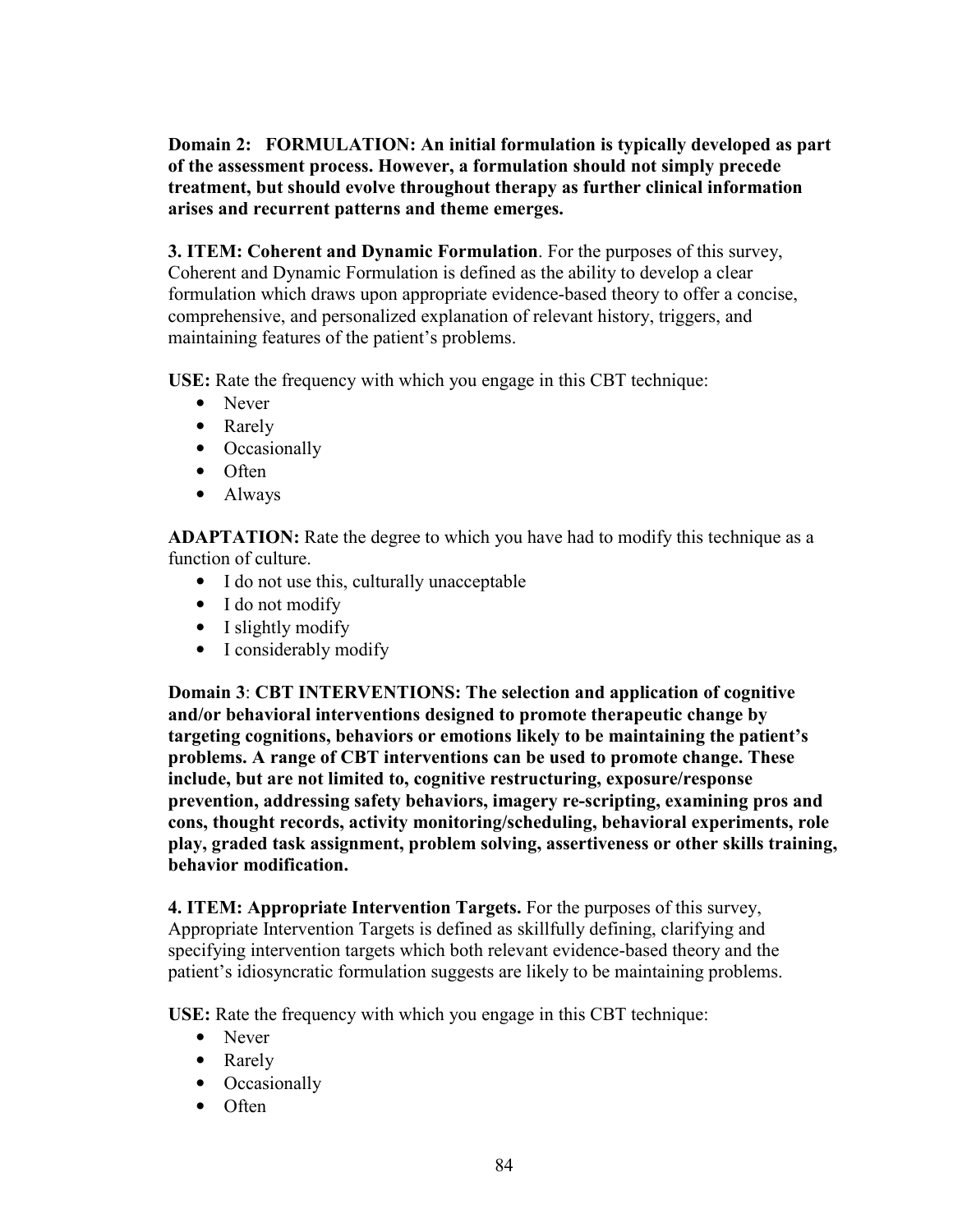• Always

**ADAPTATION:** Rate the degree to which you have had to modify this technique as a function of culture.

- I do not use this, culturally unacceptable
- I do not modify
- I slightly modify
- I considerably modify

**5. ITEM: Choosing Suitable Interventions.** For the purposes of this survey, Choosing Suitable Interventions is defined as selecting cognitive-behavioral interventions which form part of a logical, coherent, and unified treatment strategy which is likely to bring about therapeutic change in the treatment target( $S$ ) and is suited to the patient's therapeutic context. This selection is guided by appropriate theory-based practice of practice based on evidence when possible.

**USE:** Rate the frequency with which you engage in this CBT technique:

- Never
- Rarely
- Occasionally
- Often
- Always

**ADAPTATION:** Rate the degree to which you have had to modify this technique as a function of culture.

- I do not use this, culturally unacceptable
- I do not modify
- I slightly modify
- I considerably modify

**6. ITEM: Rationale for Interventions.** For the purposes of this survey, facilitating the patient's understanding of the importance and potential benefits of interventions. **USE:** Rate the frequency with which you engage in this CBT technique:

- Never
- Rarely
- Occasionally
- Often
- Always

- I do not use this, culturally unacceptable
- I do not modify
- I slightly modify
- I considerably modify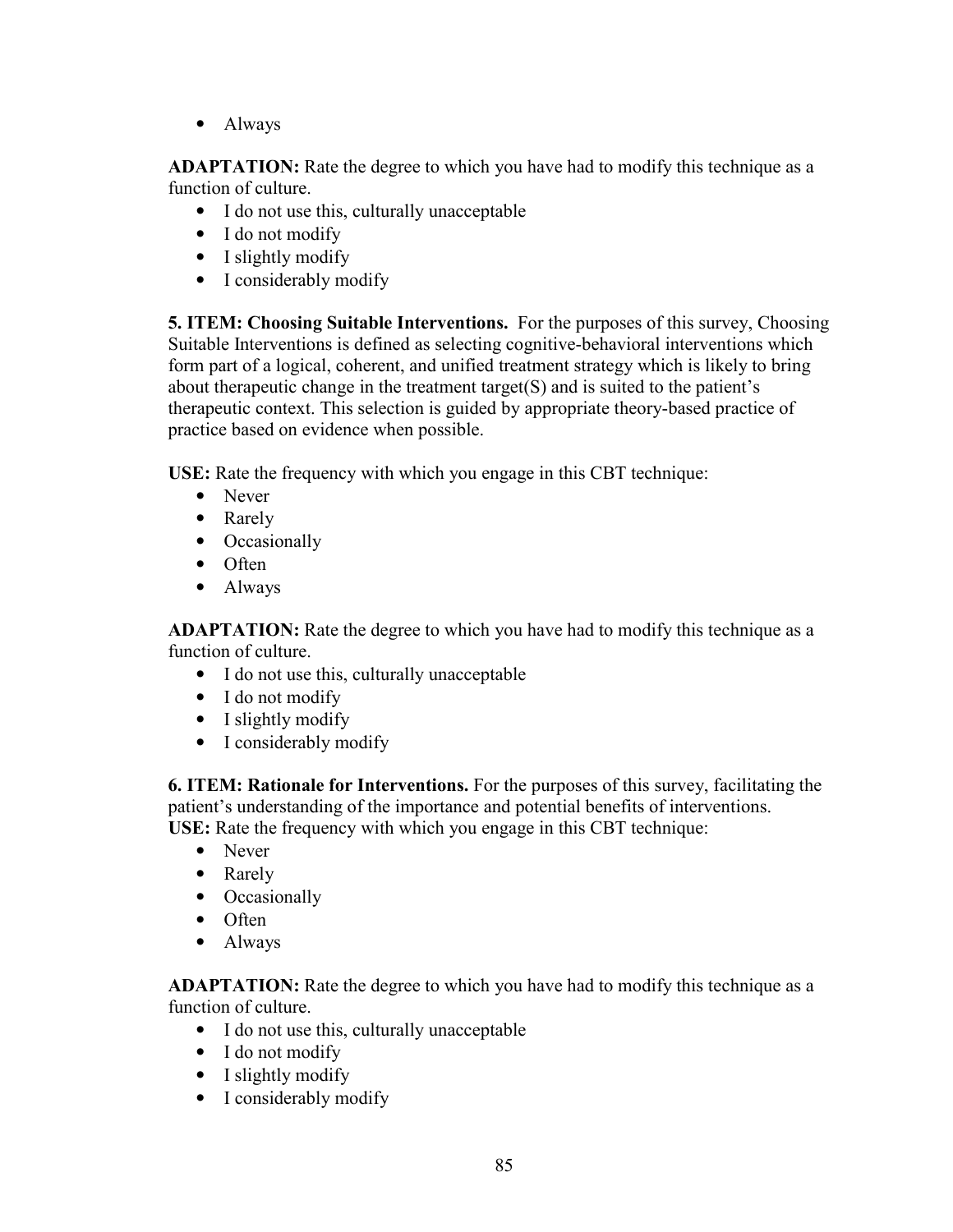**7. ITEM: Implementing Interventions**. For the purposes of this survey, Implementing Interventions is defined as systematically implementing intervention(s) in a fluent and articular manner. To be sensitive and responsive to the therapeutic context and provide optimal levels of support, encourage and praise.

**USE:** Rate the frequency with which you engage in this CBT technique:

- Never
- Rarely
- Occasionally
- Often
- Always

**ADAPTATION:** Rate the degree to which you have had to modify this technique as a function of culture.

- I do not use this, culturally unacceptable
- I do not modify
- I slightly modify
- I considerably modify

**8. ITEM: Reviewing Interventions**. For the purposes of this survey, Reviewing Interventions is defined as conducting a comprehensive review of the results of interventions (whether positive or negative) in order to help the patient identify what they learned from experience.

**USE:** Rate the frequency with which you engage in this CBT technique:

- Never
- Rarely
- Occasionally
- Often
- Always

**ADAPTATION:** Rate the degree to which you have had to modify this technique as a function of culture.

- I do not use this, culturally unacceptable
- I do not modify
- I slightly modify
- I considerably modify

## **Domain 4: HOMEWORK:**

**9. ITEM: Reviewing Homework**. For the purposes of this survey, Reviewing Homework is defined as conducting a comprehensive review of previous homework (whether completed or not) in order to help the patient identify what they learned from the experience.

**USE:** Rate the frequency with which you engage in this CBT technique:

• Never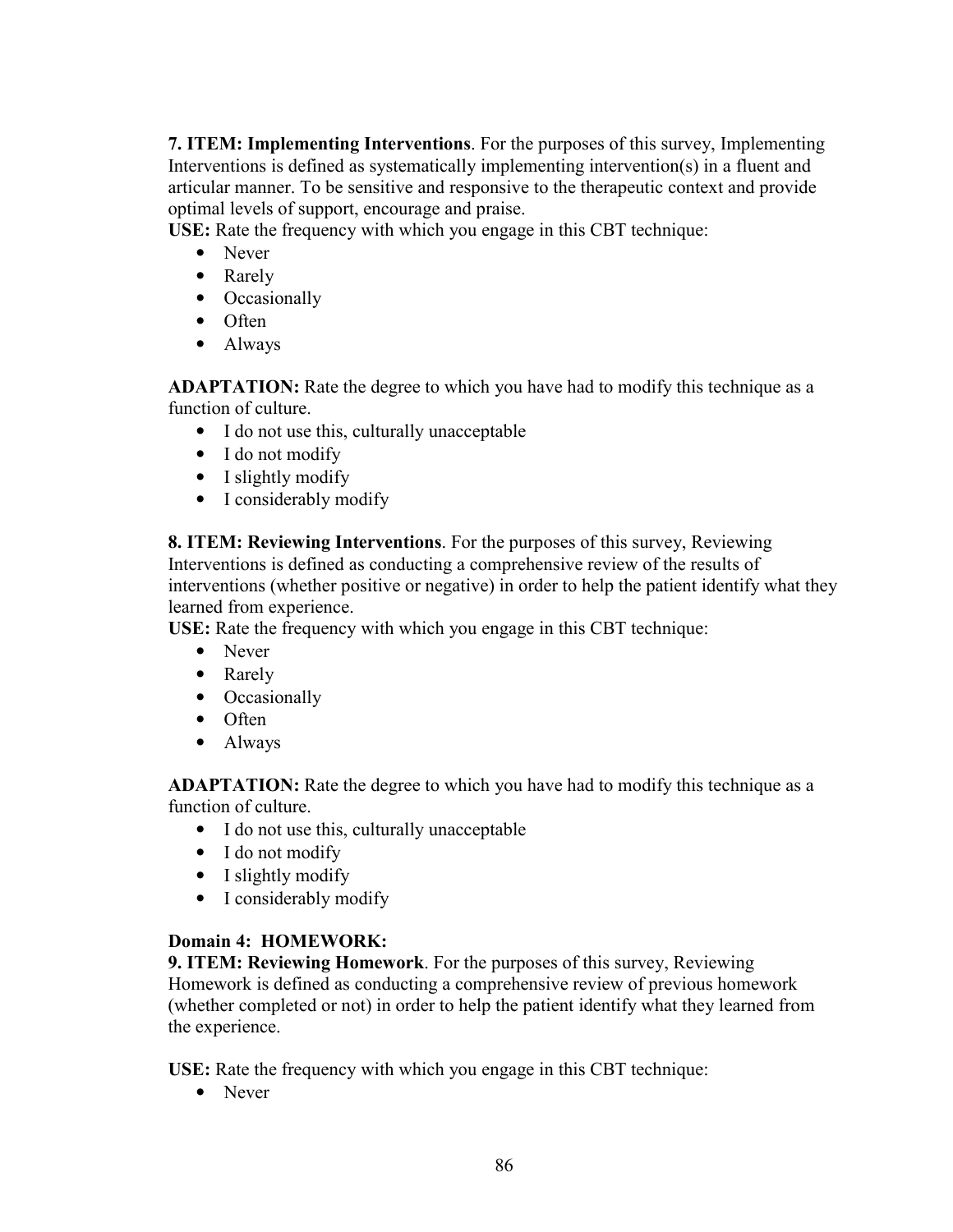- Rarely
- Occasionally
- Often
- Always

**ADAPTATION:** Rate the degree to which you have had to modify this technique as a function of culture.

- I do not use this, culturally unacceptable
- I do not modify
- I slightly modify
- I considerably modify

**10. ITEM: Choosing Suitable Homework**. For the purposes of this survey, Choosing Suitable Homework is defined as planning homework which is tailored to the therapeutic context and builds upon session material or previous homework.

**USE:** Rate the frequency with which you engage in this CBT technique:

- Never
- Rarely
- Occasionally
- Often
- Always

**ADAPTATION:** Rate the degree to which you have had to modify this technique as a function of culture.

- I do not use this, culturally unacceptable
- I do not modify
- I slightly modify
- I considerably modify

**11. ITEM: Rationale for Homework**. For the purposes of this survey, Rationale for Homework is defined as facilitating the patient's understanding of the importance and potential benefits of homework.

**USE:** Rate the frequency with which you engage in this CBT technique:

- Never
- Rarely
- Occasionally
- Often
- Always

- I do not use this, culturally unacceptable
- I do not modify
- I slightly modify
- I considerably modify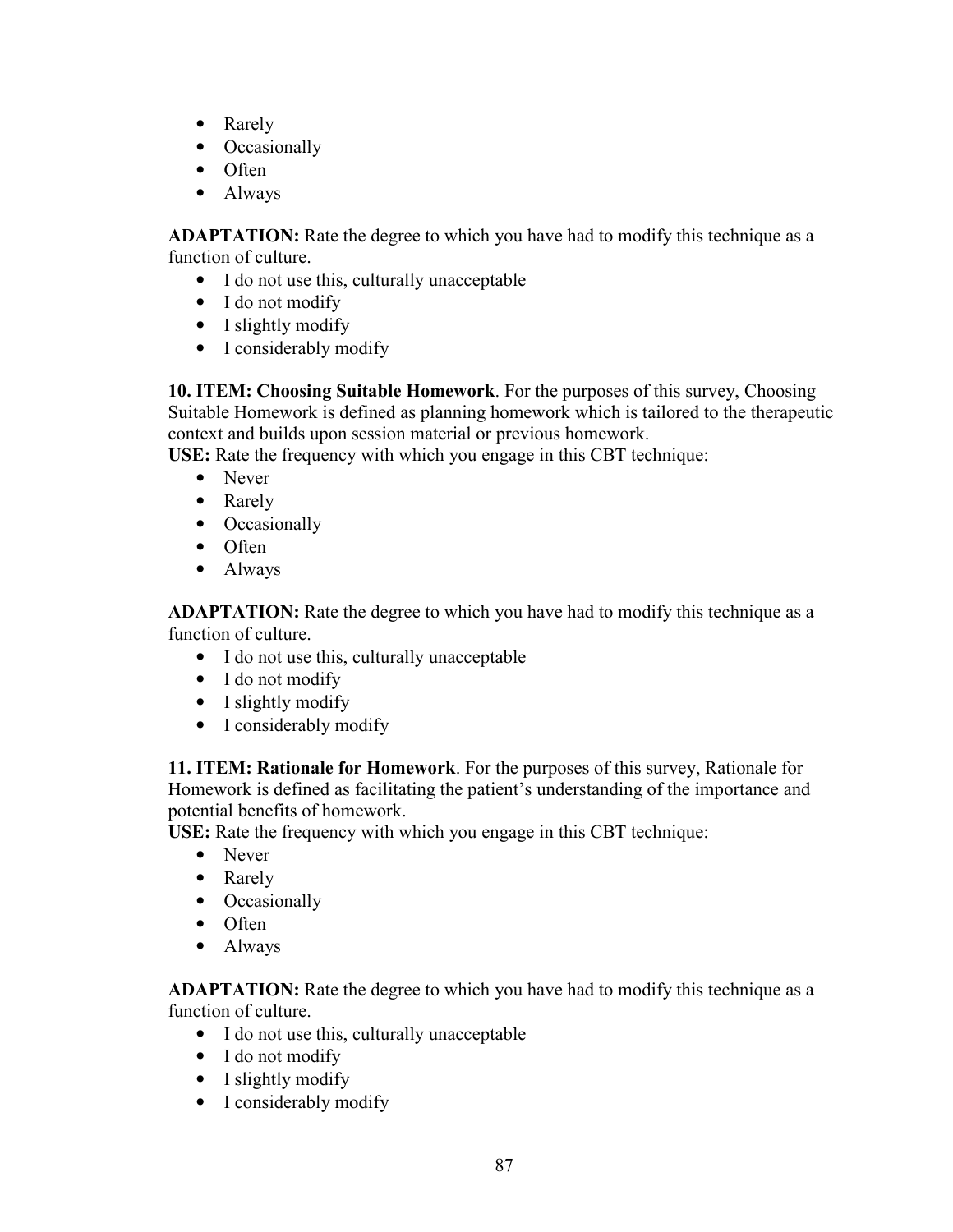**12. ITEM: Planning Homework**. For the purposes of this survey, Planning Homework is defined as working with the patient to ensure they have a clear and detailed understanding of the homework task(s).

**USE:** Rate the frequency with which you engage in this CBT technique:

- Never
- Rarely
- Occasionally
- Often
- Always

**ADAPTATION:** Rate the degree to which you have had to modify this technique as a function of culture.

- I do not use this, culturally unacceptable
- I do not modify
- I slightly modify
- I considerably modify

**Domain 5: Assessing Change: A range of methods can usefully be employed to assess change, these include standardized questionnaires and/or informal idiosyncratic measures (e.g. diaries, frequency counts, ratings of duration of event or experience, self-ratings of emotions and cognitions etc.). These methods should be employed across treatment to measure change in symptoms and movement towards goals over the course of treatment as a whole as well as within treatment sessions to measure the impact of cognitive-behavioral interventions completed within session and for homework (e.g. belief ratings pre/post intervention).**

**13. ITEM: Choosing Suitable Measures**. For the purposes of this survey, Choosing Suitable Measures is defined as selecting appropriate, clinically relevant standardized and/or idiosyncratic methods for change in symptoms and associated features (beliefs, behaviors, feelings) and movement towards goals.

**USE:** Rate the frequency with which you engage in this CBT technique:

- Never
- Rarely
- Occasionally
- Often
- Always

- I do not use this, culturally unacceptable
- I do not modify
- I slightly modify
- I considerably modify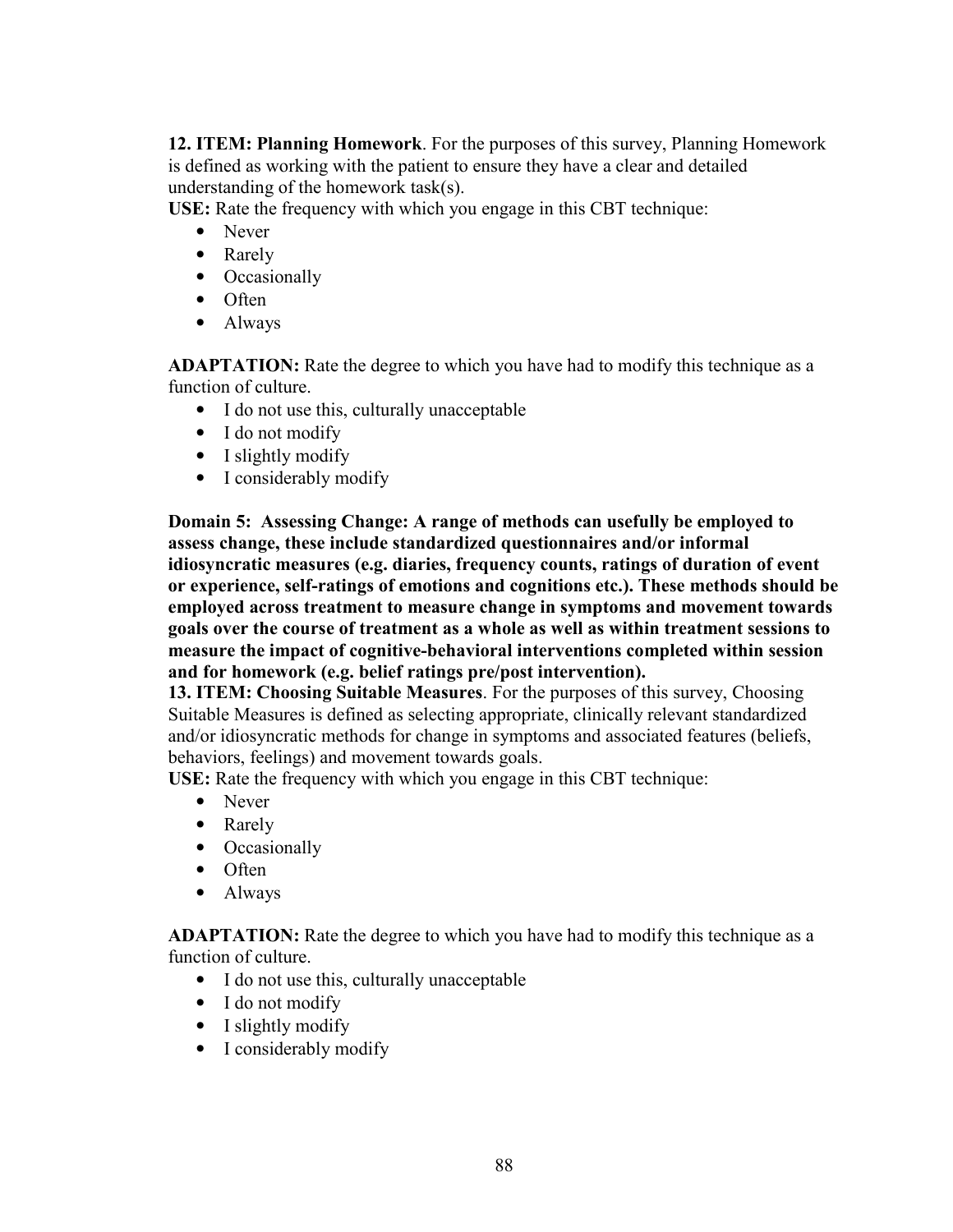**14. ITEM: Implementing Measures**. For the purposes of this survey, Implementing Measures is defined as administering measures at suitable time points across and within session and to skillfully review, interpret and respond to the information gleaned. **USE:** Rate the frequency with which you engage in this CBT technique:

- Never
- Rarely
- Occasionally
- Often
- Always

**ADAPTATION:** Rate the degree to which you have had to modify this technique as a function of culture.

- I do not use this, culturally unacceptable
- I do not modify
- I slightly modify
- I considerably modify

### **Domain 6: Effective Use of Time**

**15. ITEM: Pace**. For the purposes of this survey, Pace is defined as pacing the session in a manner which is well suited to the therapeutic context and patient's capacity for learning.

**USE:** Rate the frequency with which you engage in this CBT technique:

- Never
- Rarely
- Occasionally
- Often
- Always

**ADAPTATION:** Rate the degree to which you have had to modify this technique as a function of culture.

- I do not use this, culturally unacceptable
- I do not modify
- I slightly modify
- I considerably modify

**16. ITEM: Time Management**. For the purposes of this survey, Time Management is defined as managing time within the session in a balanced and efficient manner. **USE:** Rate the frequency with which you engage in this CBT technique:

- Never
- Rarely
- Occasionally
- Often
- Always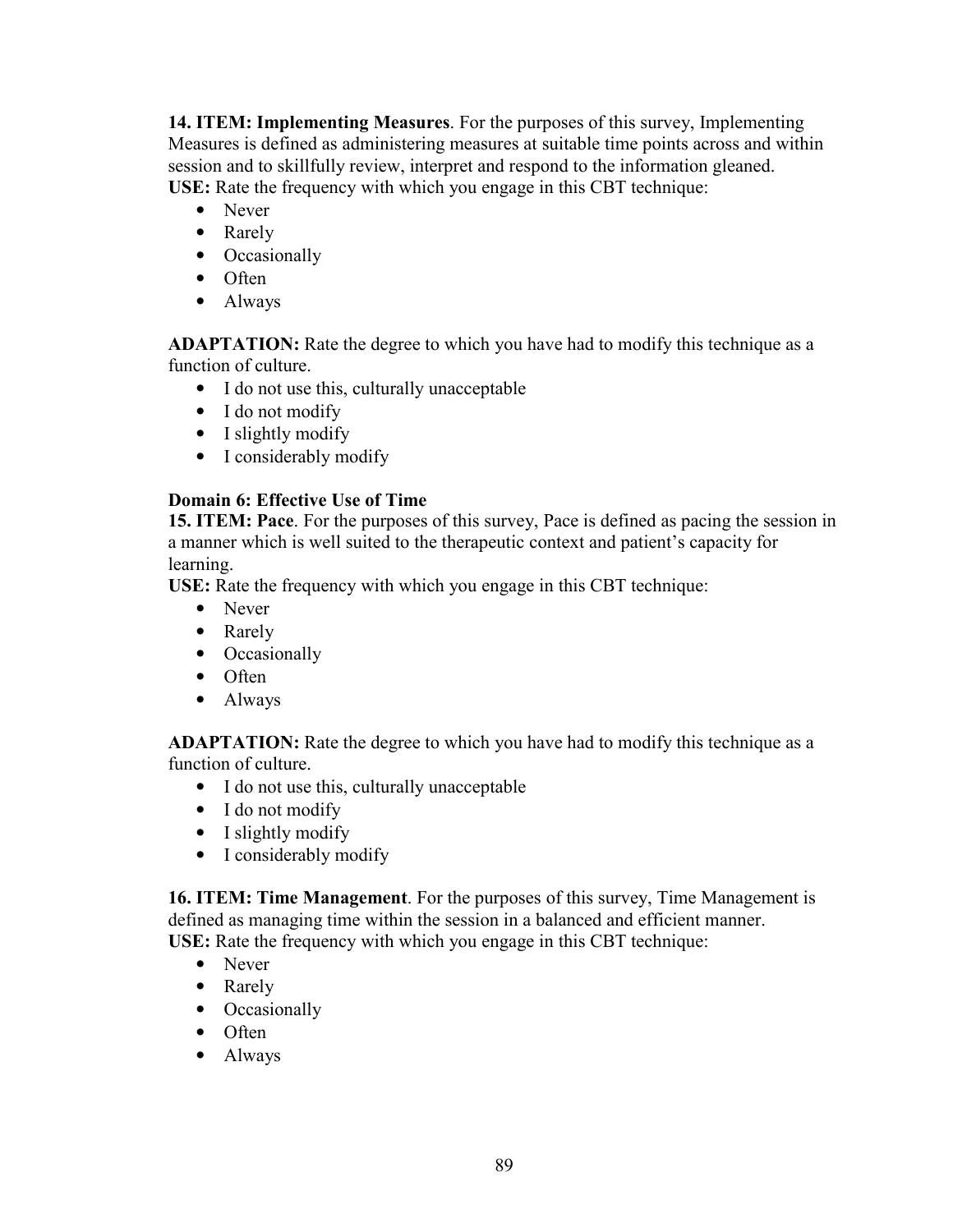**ADAPTATION:** Rate the degree to which you have had to modify this technique as a function of culture.

- I do not use this, culturally unacceptable
- I do not modify
- I slightly modify
- I considerably modify

**17. ITEM: Maintained Focus**. For the purposes of this survey, Maintained Focus is defined as maintaining focus on important issues, while demonstrating appropriate flexibility in response to unanticipated issues.

**USE:** Rate the frequency with which you engage in this CBT technique:

- Never
- Rarely
- Occasionally
- Often
- Always

**ADAPTATION:** Rate the degree to which you have had to modify this technique as a function of culture.

- I do not use this, culturally unacceptable
- I do not modify
- I slightly modify
- I considerably modify

### **Domain 7: Fostering Therapeutic Relationship**

**18. ITEM: Interpersonal Style**. For the purposes of this survey, Interpersonal Style is defined as embodying a positive therapeutic style (e.g sincerity, genuineness, honesty, optimism, professionalism, encouragement, etc.) which is congruent with the patient's current needs based upon presenting problems, history, stage of treatment, etc. **USE:** Rate the frequency with which you engage in this CBT technique:

- Never
- Rarely
- Occasionally
- Often
- Always

**ADAPTATION:** Rate the degree to which you have had to modify this technique as a function of culture.

- I do not use this, culturally unacceptable
- I do not modify
- I slightly modify
- I considerably modify

**19. ITEM: Empathetic Understanding**. For the purposes of this survey, Empathetic Understanding is defined as accurately grasping the content and emotional tone of the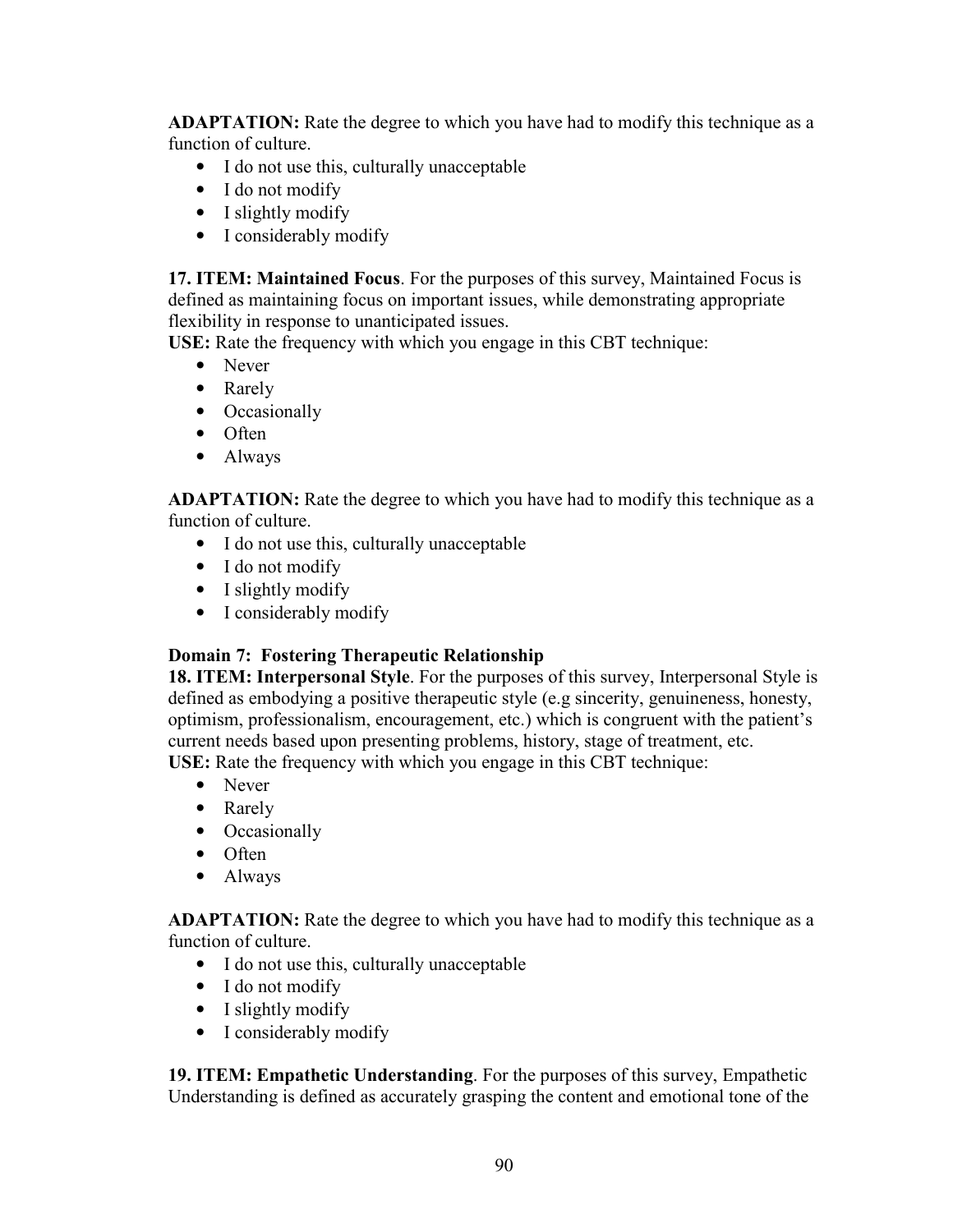patient's viewpoint (i.e. their understanding of themselves and the world around them) and to sensitively and appropriately convey this understanding.

**USE:** Rate the frequency with which you engage in this CBT technique:

- Never
- Rarely
- Occasionally
- Often
- Always

**ADAPTATION:** Rate the degree to which you have had to modify this technique as a function of culture.

- I do not use this, culturally unacceptable
- I do not modify
- I slightly modify
- I considerably modify

**20. ITEM: Collaboration**. For the purposes of this survey, Collaboration is defined as encouraging the patient to take an active role in and to share responsibility for all aspects of the session in a manner suited to the stage of therapy and patient's presentation. **USE:** Rate the frequency with which you engage in this CBT technique:

- Never
- Rarely
- Occasionally
- Often
- Always

**ADAPTATION:** Rate the degree to which you have had to modify this technique as a function of culture.

- I do not use this, culturally unacceptable
- I do not modify
- I slightly modify
- I considerably modify

## **Domain 8: Effective Two-way Communication**

**21. ITEM: Patient Feedback**. For the purposes of this survey, Patient Feedback is defined as explicating, exploring, and responding to feedback about the patient's understanding of and reaction to all aspects of the session.

**USE:** Rate the frequency with which you engage in this CBT technique:

- Never
- Rarely
- Occasionally
- Often
- Always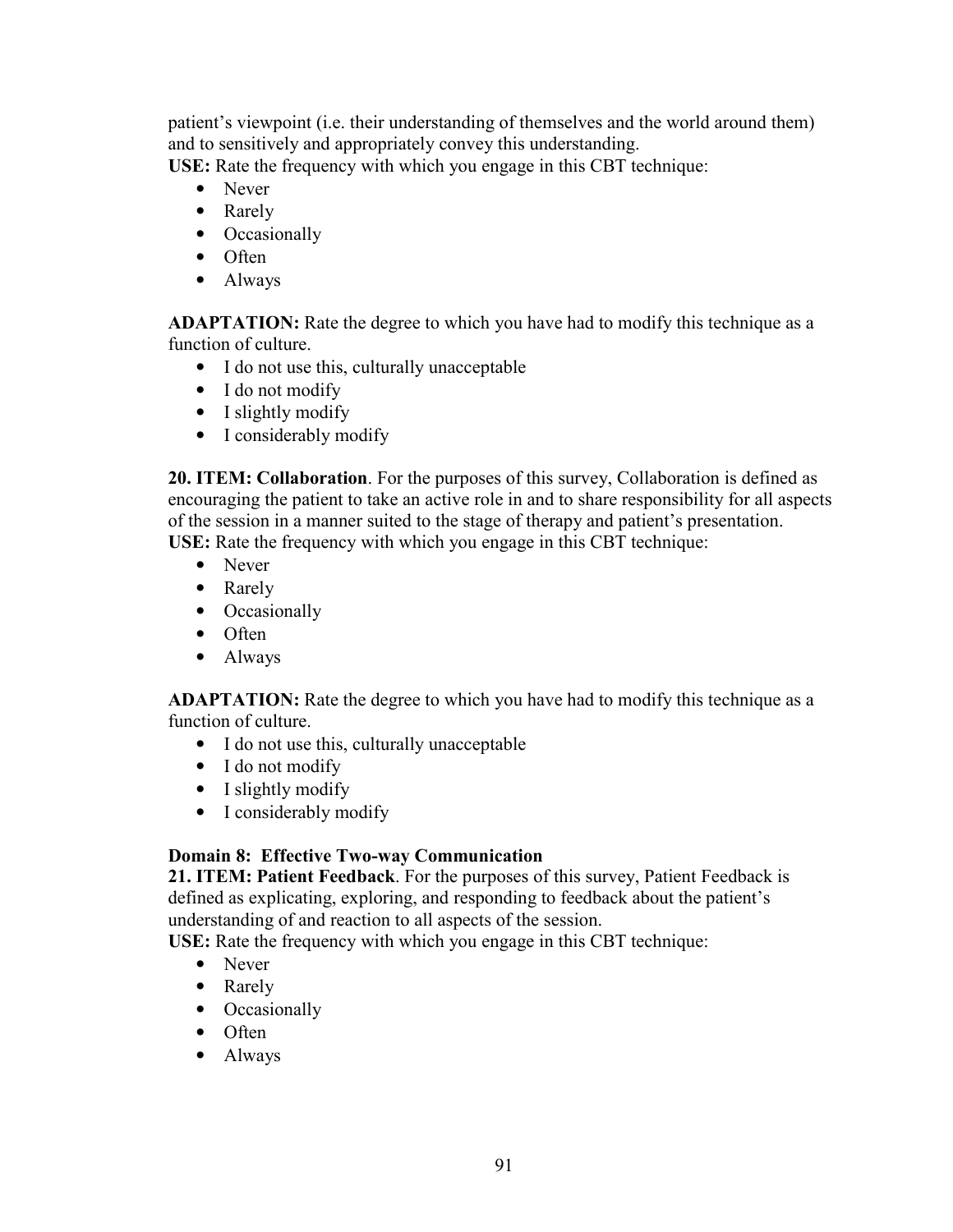**ADAPTATION:** Rate the degree to which you have had to modify this technique as a function of culture.

- I do not use this, culturally unacceptable
- I do not modify
- I slightly modify
- I considerably modify

**22. ITEM: Reflective Summaries**. For the purposes of this survey, Reflective Summaries is defined as working with the patient to reflect upon and summarize salient session content in order to facilitate joint understanding of crucial therapeutic material and consolidate key learning.

**USE:** Rate the frequency with which you engage in this CBT technique:

- Never
- Rarely
- Occasionally
- Often
- Always

**ADAPTATION:** Rate the degree to which you have had to modify this technique as a function of culture.

- I do not use this, culturally unacceptable
- I do not modify
- I slightly modify
- I considerably modify

23. Please briefly describe how you modify techniques of Cognitive Behavior Therapy as a function of culture.

\_\_\_\_\_\_\_\_\_\_\_\_\_\_\_\_\_\_\_\_\_\_\_\_\_\_\_\_\_\_\_\_\_\_\_\_\_\_\_\_\_\_\_\_\_\_\_\_\_\_\_\_\_\_\_\_\_\_\_\_\_\_\_\_ \_\_\_\_\_\_\_\_\_\_\_\_\_\_\_\_\_\_\_\_\_\_\_\_\_\_\_\_\_\_\_\_\_\_\_\_\_\_\_\_\_\_\_\_\_\_\_\_\_\_\_\_\_\_\_\_\_\_\_\_\_\_\_\_ \_\_\_\_\_\_\_\_\_\_\_\_\_\_\_\_\_\_\_\_\_\_\_\_\_\_\_\_\_\_\_\_\_\_\_\_\_\_\_\_\_\_\_\_\_\_\_\_\_\_\_\_\_\_\_\_\_\_\_\_\_\_\_\_

\_\_\_\_\_\_\_\_\_\_\_\_\_\_\_\_\_\_\_\_\_\_\_\_\_\_\_\_\_\_\_\_\_\_\_\_\_\_\_\_\_\_\_\_\_\_\_\_\_\_\_\_\_\_\_\_\_\_\_\_\_\_\_\_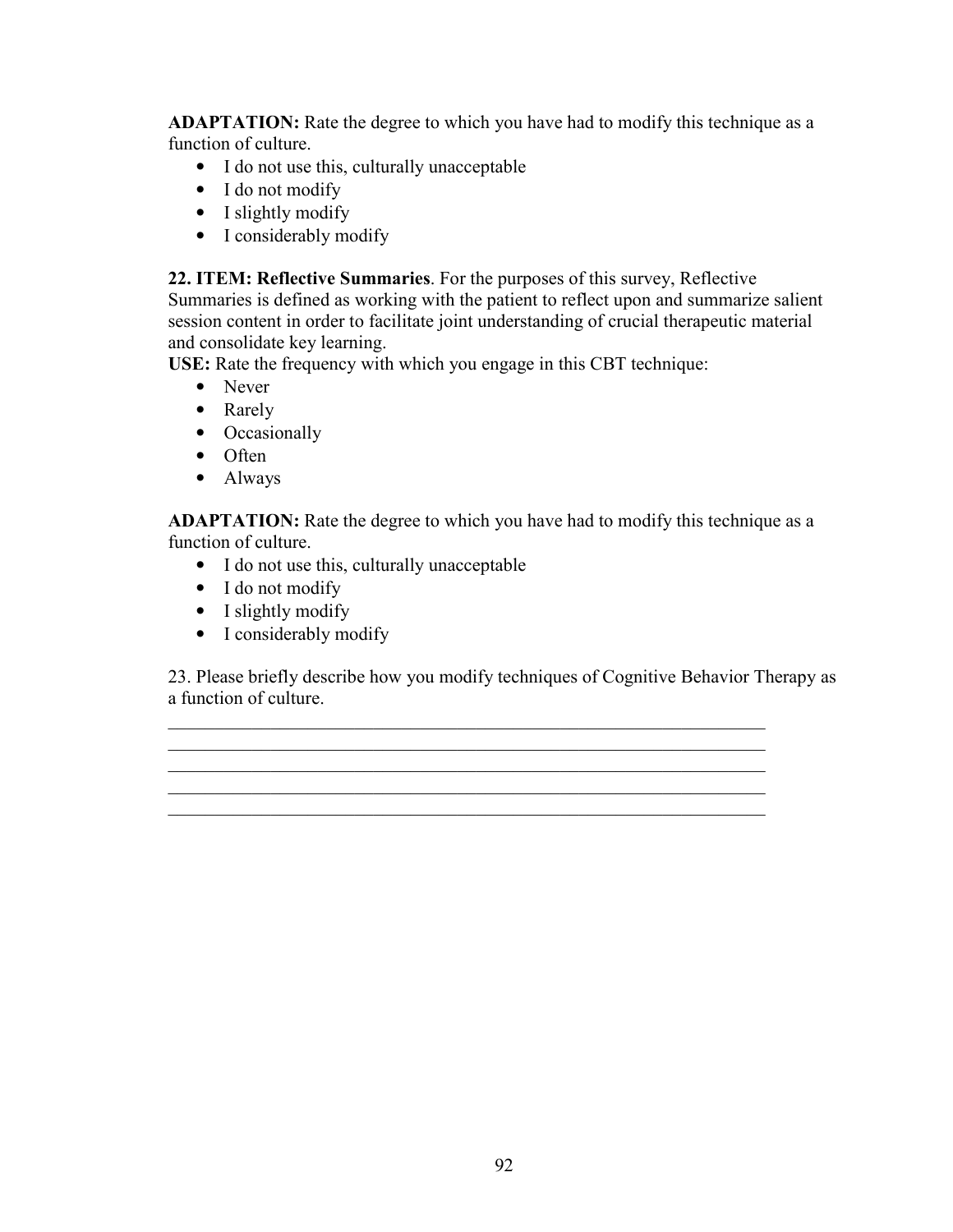#### **APPENDIX E**

#### **REBT Adaptation Questionnaire**

Below we have listed a number of techniques that are core to the practice of REBT. We would like you to rate the frequency with which you engage in the following REBT techniques, and the degree to which you have had to modify each of these techniques as a function of culture. We recognize the fact that very often we will modify techniques for individual clients. Rather, we are asking to what degree as a whole have you found you need to do this.

#### **1. Item: Ask for a Problem**

For the purposes of this survey, asking for a target problem is defined as encouraging the client to disclose what problem he would like to work on first. Typically, choice of problem is deferred to the client. This might involve the client's most serious problem, or simply what they choose to address first.

**USE:** Rate the frequency with which you engage in this REBT technique:

- Never
- Rarely
- Occasionally
- Often
- Always

**ADAPTATION:** Rate the degree to which you have had to modify this technique as a function of culture.

- I do not use this, culturally unacceptable
- I do not modify
- I slightly modify
- I considerably modify

**2. Item: Define and Agree Upon the Target Problem.** For the purposes of this survey, defining and agreeing upon a target problem is defined as encouraging the client to disclose the problem they would like to discuss and work on first, and working with the client to distinguish between an emotional and practical problem, and convincing the client to focus on the emotional problem first.

**USE:** Rate the frequency with which you engage in this REBT technique:

- Never
- Rarely
- Occasionally
- Often
- Always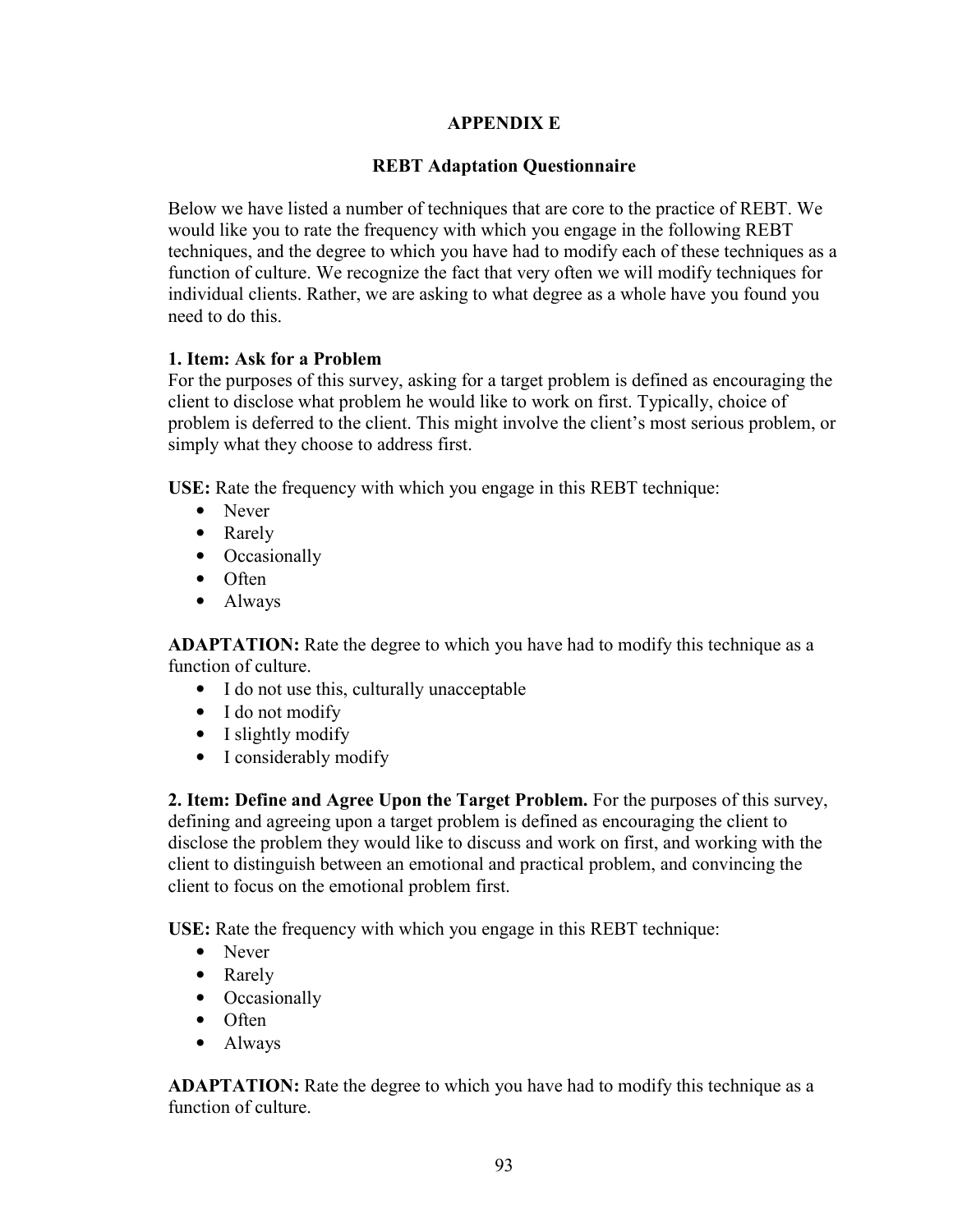- I do not use this, culturally unacceptable
- I do not modify
- I slightly modify
- I considerably modify

**3. Item: Agree on a Goal with Respect to the Problem** For the purposes of this survey, agreeing on a goal with respect to the problem is defined as the therapist and client working together to create an achievable, positively stated goal for the client to work on with respect to their problem. The goal could be broad but the therapist should ensure that it is within the client's power to achieve the goal and that it is designed to resolve the emotional and behavioral problem.

**USE:** Rate the frequency with which you engage in this REBT technique:

- Never
- Rarely
- Occasionally
- Often
- Always

**ADAPTATION:** Rate the degree to which you have had to modify this technique as a function of culture.

- I do not use this, culturally unacceptable
- I do not modify
- I slightly modify
- I considerably modify

### **4. Item: Ask for a specific example of the target problem.**

For the purposes of this survey, asking for a specific example of the target problem is defined as assessing the problem in the ABC structure by being as specific as possible.

**USE:** Rate the frequency with which you engage in this REBT technique:

- Never
- Rarely
- Occasionally
- Often
- Always

- I do not use this, culturally unacceptable
- I do not modify
- I slightly modify
- I considerably modify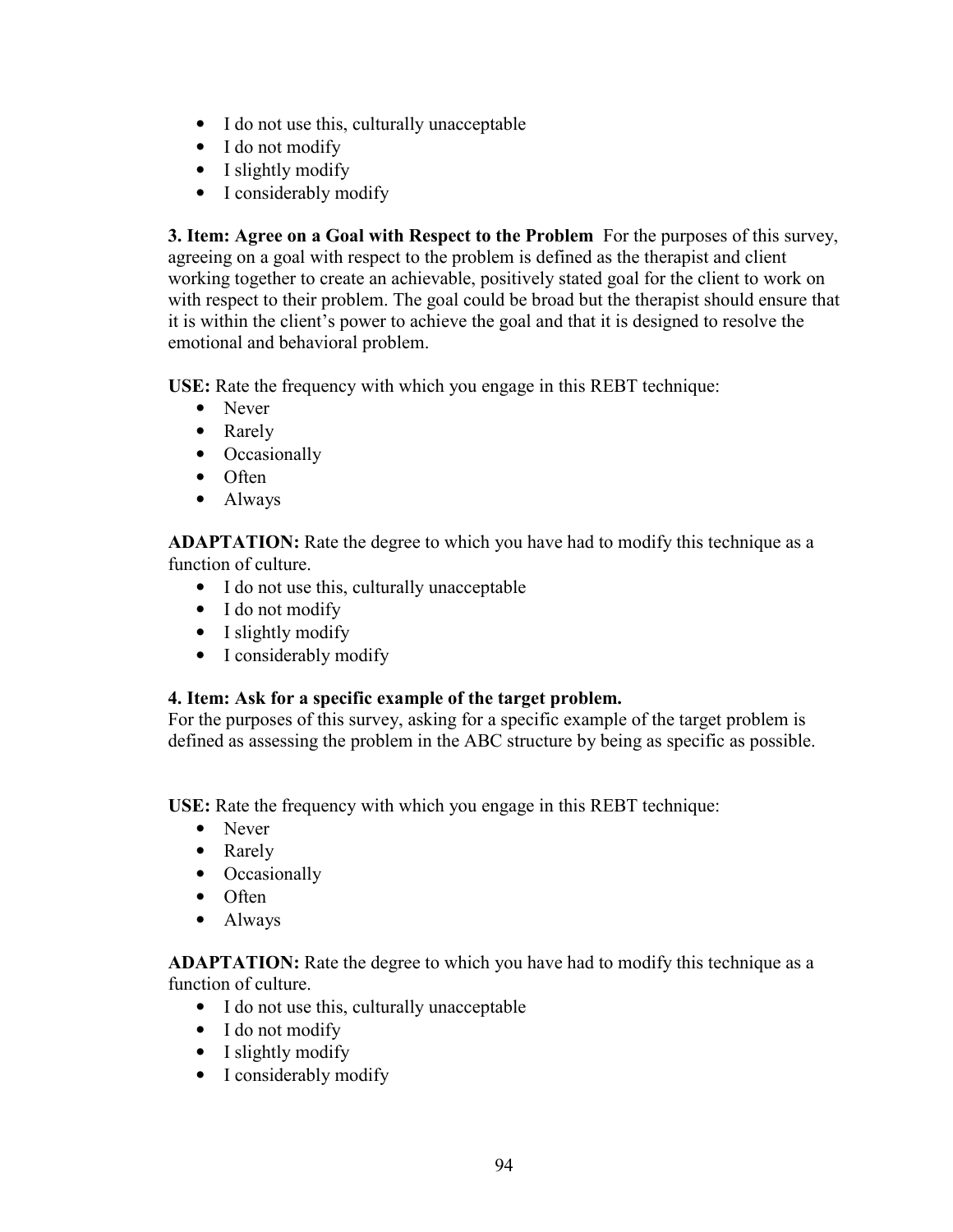**5. Item: Work on Identifying a Specific A Each Session When Warranted** For the purposes of this survey, identifying a specific A is defined as assessing the activating event which can be a thought, an inference, an image, a sensation, a behavior or an emotion as well as an actual event that triggered the client's irrational beliefs.

**USE:** Rate the frequency with which you engage in this REBT technique:

- Never
- Rarely
- Occasionally
- Often
- Always

**ADAPTATION:** Rate the degree to which you have had to modify this technique as a function of culture.

- I do not use this, culturally unacceptable
- I do not modify
- I slightly modify
- I considerably modify

## **6. Item: Assess the Activating Event (A)**

For the purposes of this survey, assessing the activating event is defined as establishing with clarity and specificity an actual event and identifying the most relevant parts of the A. The therapist explains this process and why, ensuring the client understands these points and the techniques used to obtain the information.

**USE:** Rate the frequency with which you engage in this REBT technique:

- Never
- Rarely
- Occasionally
- Often
- Always

**ADAPTATION:** Rate the degree to which you have had to modify this technique as a function of culture.

- I do not use this, culturally unacceptable
- I do not modify
- I slightly modify
- I considerably modify

## **7. Item: Agree Upon A Goal with Respect to the Problem as Assessed**

For the purposes of this study, agreeing upon a goal with respect to the problem as assessed is defined as re-negotiating with the client the goal of therapy, based upon the problem-as-assessed, rather than the problem-as-defined.

**USE:** Rate the frequency with which you engage in this REBT technique: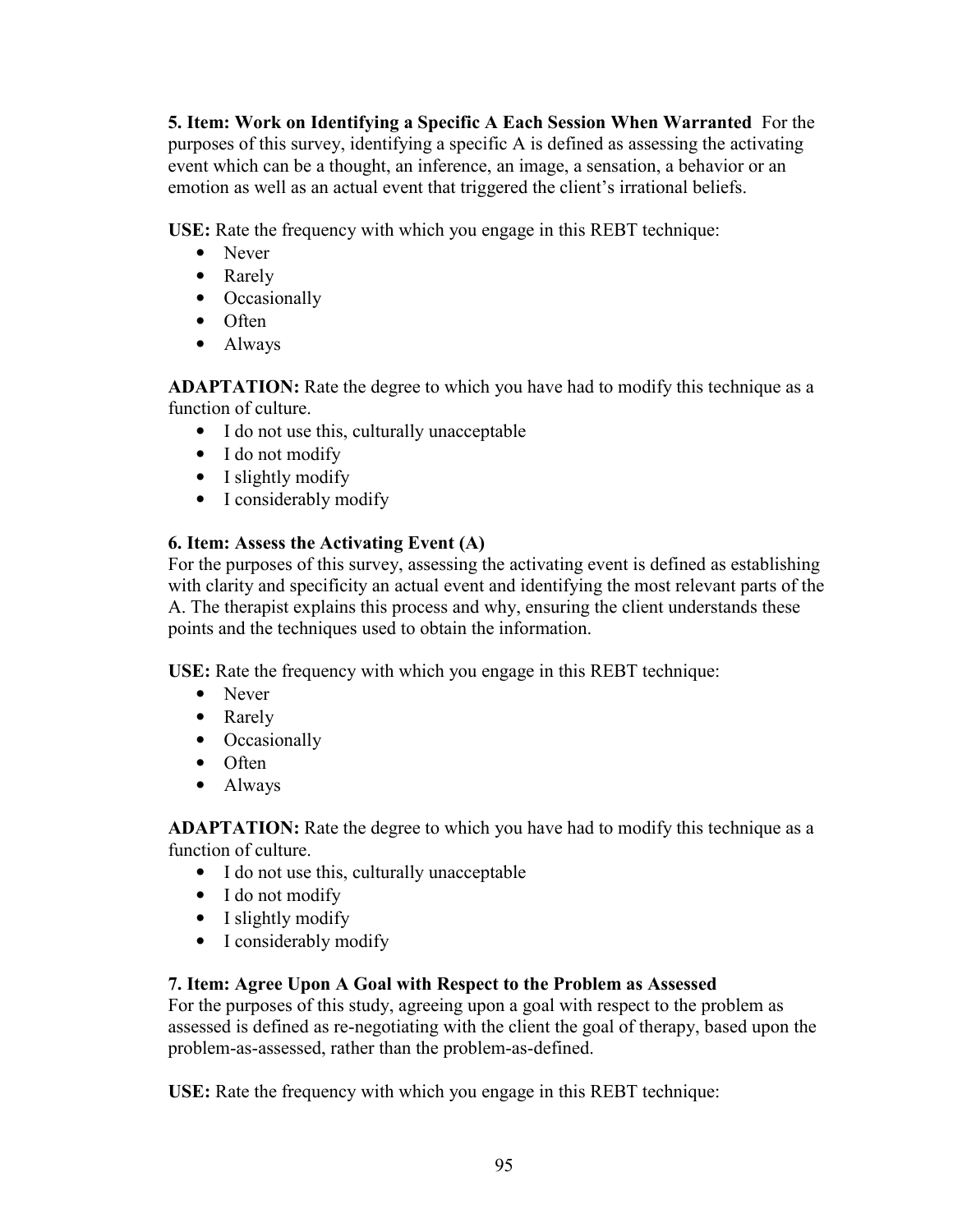- Never
- Rarely
- Occasionally
- Often
- Always

**ADAPTATION:** Rate the degree to which you have had to modify this technique as a function of culture.

- I do not use this, culturally unacceptable
- I do not modify
- I slightly modify
- I considerably modify

### **8. Item: Help the Client to see the Link between the problem-as-defined goal and the problem-as-assessed goal.**

For the purposes of this study, helping the client to see the link between the problem-asdefined goal and the problem-as-assessed goal is to encourage and support the client to see the link between the two goals, in order to assist client in understanding the aims of the therapeutic process.

**USE:** Rate the frequency with which you engage in this REBT technique:

- Never
- Rarely
- Occasionally
- Often
- Always

**ADAPTATION:** Rate the degree to which you have had to modify this technique as a function of culture.

- I do not use this, culturally unacceptable
- I do not modify
- I slightly modify
- I considerably modify

## **9. Item: Identify and Assess any Meta-Problems**

For the purposes of this survey, identifying and assessing the presence of meta-problems is defined as assessing the client's problems about the original problem (i.e. a client feeling ashamed about feeling anxious, or feeling guilty about feeling depressed).

**USE:** Rate the frequency with which you engage in this REBT technique:

- Never
- Rarely
- Occasionally
- Often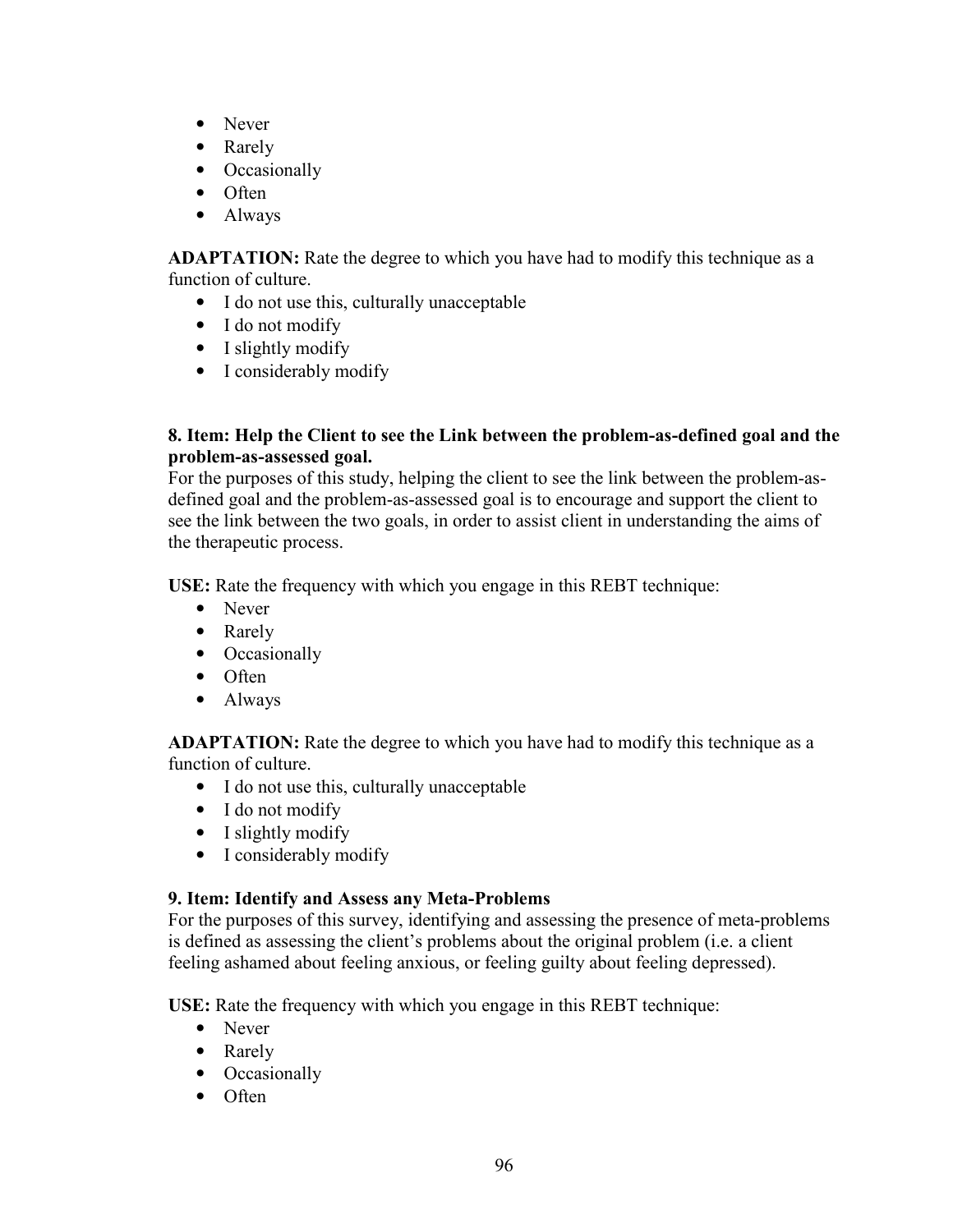• Always

**ADAPTATION:** Rate the degree to which you have had to modify this technique as a function of culture.

- I do not use this, culturally unacceptable
- I do not modify
- I slightly modify
- I considerably modify

### **10. Item: Teach the Belief-Consequence (B-C) Connection**

For the purposes of this survey, teaching the B-C connection is defined as helping the client understand that their emotional problem (C) is largely determined by their beliefs (B) rather than the activating event.

**USE:** Rate the frequency with which you engage in this REBT technique:

- Never
- Rarely
- Occasionally
- Often
- Always

**ADAPTATION:** Rate the degree to which you have had to modify this technique as a function of culture.

- I do not use this, culturally unacceptable
- I do not modify
- I slightly modify
- I considerably modify

### **11. Item: Assess the IB**

For the purposes of the present study, assessing the iB is defined as distinguishing between inferences that will occur at A and the iBs, assess both the demand and the derivative form of the iB, and distinguish between absolute "should" and other "shoulds". Demands and derivates include awfulising, low frustration tolerance/frustration intolerance, and self/other/conditions that the client is holding about the problematic situation.

**USE:** Rate the frequency with which you engage in this REBT technique:

- Never
- Rarely
- Occasionally
- Often
- Always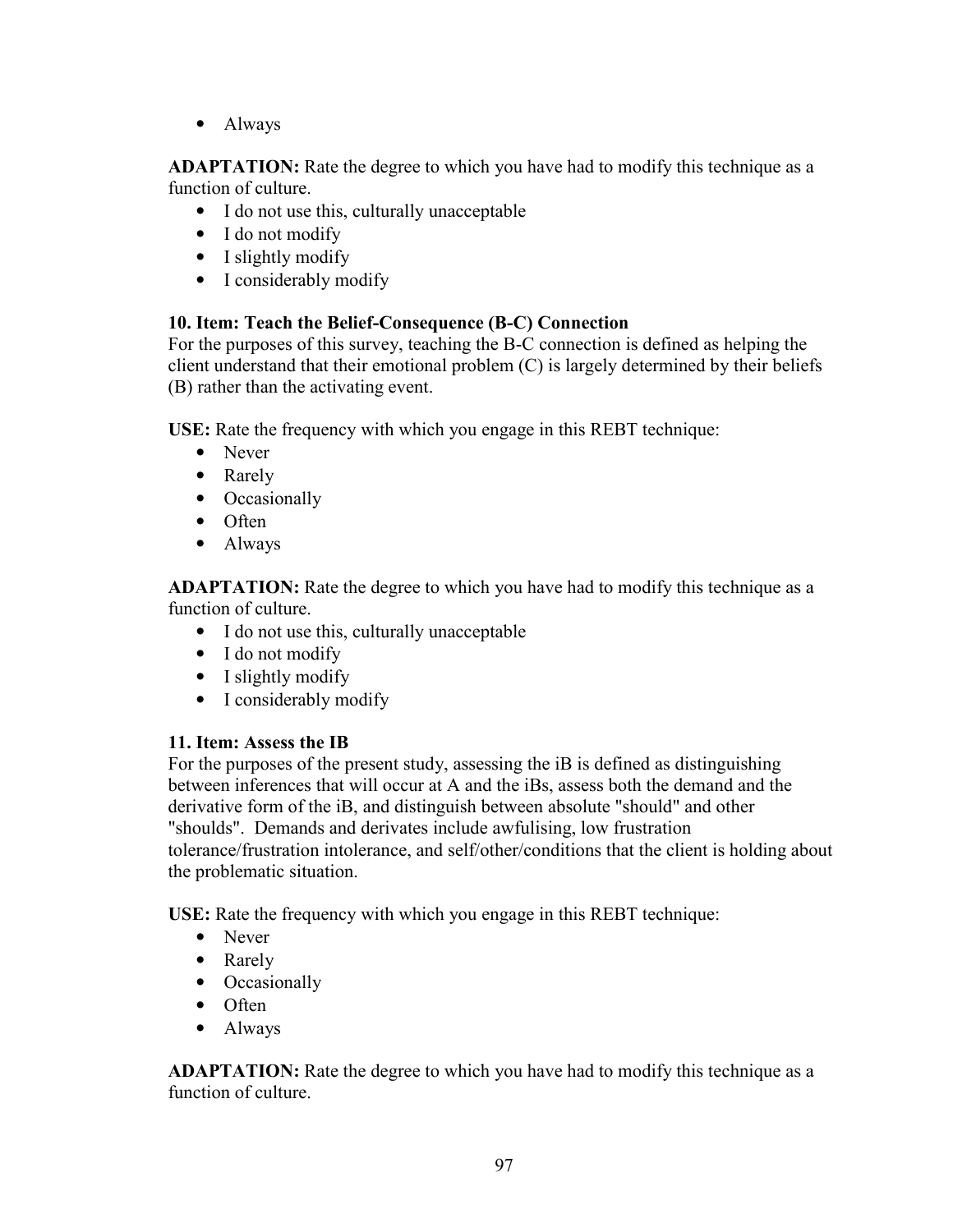- I do not use this, culturally unacceptable
- I do not modify
- I slightly modify
- I considerably modify

### **12. Item: Connect the irrational belief and C**

For the purposes of this survey, connecting the irrational belief and C is defined as ensuring the client understands the connection between the irrational beliefs and disturbed emotions at point C, before proceeding to disputing these beliefs.

**USE:** Rate the frequency with which you engage in this REBT technique:

- Never
- Rarely
- Occasionally
- Often
- Always

**ADAPTATION:** Rate the degree to which you have had to modify this technique as a function of culture.

- I do not use this, culturally unacceptable
- I do not modify
- I slightly modify
- I considerably modify

### **13. Item: Teach the Rational Beliefs**

For the purposes of the present study, teaching the rational beliefs is defined as helping the client to establish a set of alternative, rational beliefs via collaboration with the client. This can be achieved in a Socratic manner, where the therapist guides the client to identify healthier ways to think about their adversity, or if this is not possible, didactic methods can be used where the therapist proposes alternative healthy beliefs to the client.

**USE:** Rate the frequency with which you engage in this REBT technique:

- Never
- Rarely
- Occasionally
- Often
- Always

- I do not use this, culturally unacceptable
- I do not modify
- I slightly modify
- I considerably modify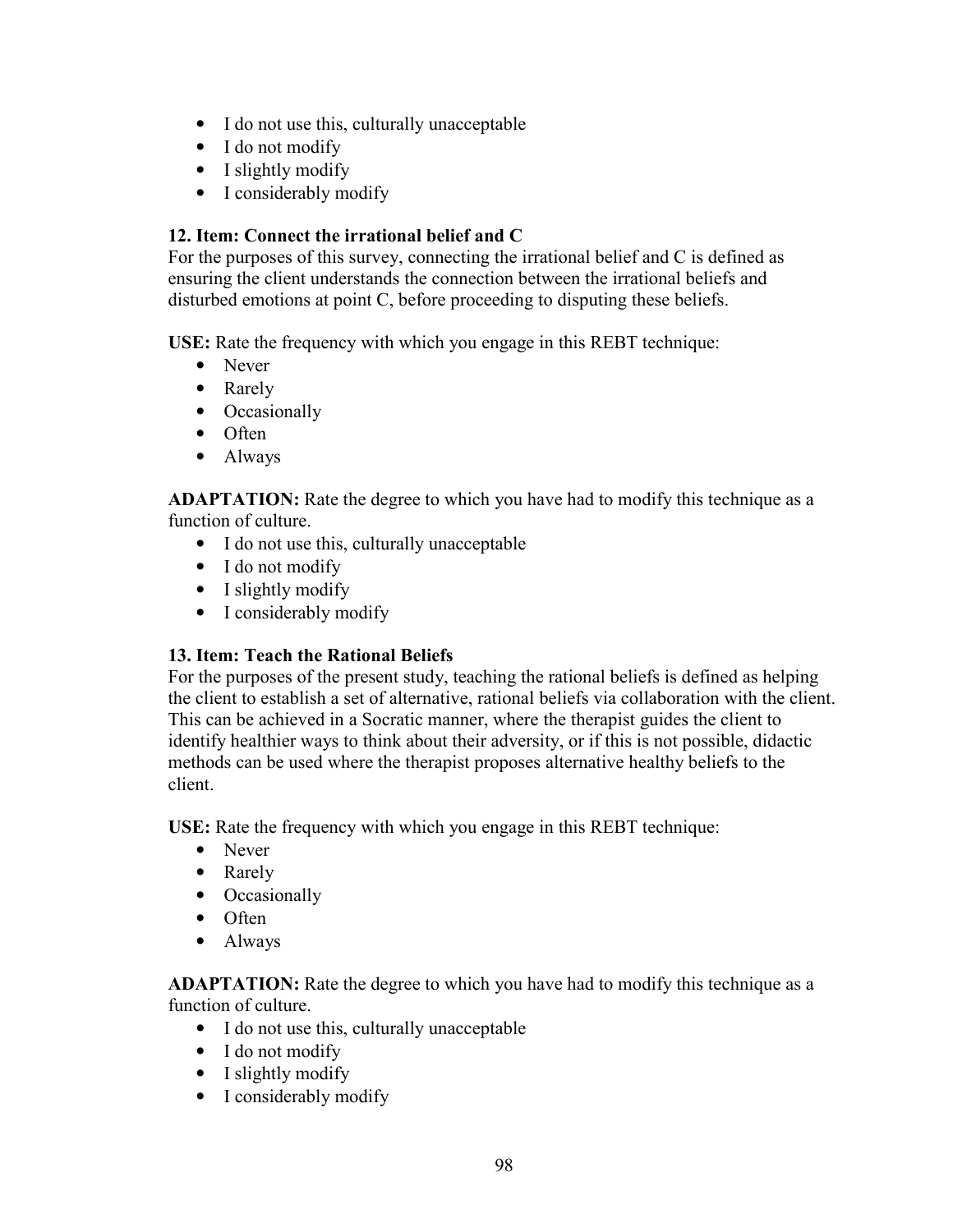### **14. Item: Question IB and RB**

For the purposes of this survey, questioning both the IB and RB is defined as challenging the IB and RBs underlying the specific problem at hand, and eventually to a broader beliefs or philosophies held by the client philosophy. To do so, a therapist will use disputation strategies(questioning a belief based on logic, in terms of empirical support, and/or in terms of pragmatic outcomes) while utilizing questioning styles which include didactic or teaching style, socratic style, metaphorical style, and humorous style.

**USE:** Rate the frequency with which you engage in this REBT technique:

- Never
- Rarely
- Occasionally
- Often
- Always

**ADAPTATION:** Rate the degree to which you have had to modify this technique as a function of culture.

- I do not use this, culturally unacceptable
- I do not modify
- I slightly modify
- I considerably modify

### **15. Item: Use of Logical Disputation**

For the purposes of this survey, logical disputation is defined as weakening the client's endorsement of irrational beliefs by pointing out their faulty logic, helping the client see why their irrational beliefs are illogical.

**USE:** Rate the frequency with which you engage in this REBT technique:

- Never
- Rarely
- Occasionally
- Often
- Always

**ADAPTATION:** Rate the degree to which you have had to modify this technique as a function of culture.

- I do not use this, culturally unacceptable
- I do not modify
- I slightly modify
- I considerably modify

### **16. Item: Use of Empirical Disputation**

For the purposes of this survey, empirical disputation is defined as weakening the client's endorsement of an irrational belief by showing the client that their irrational belief is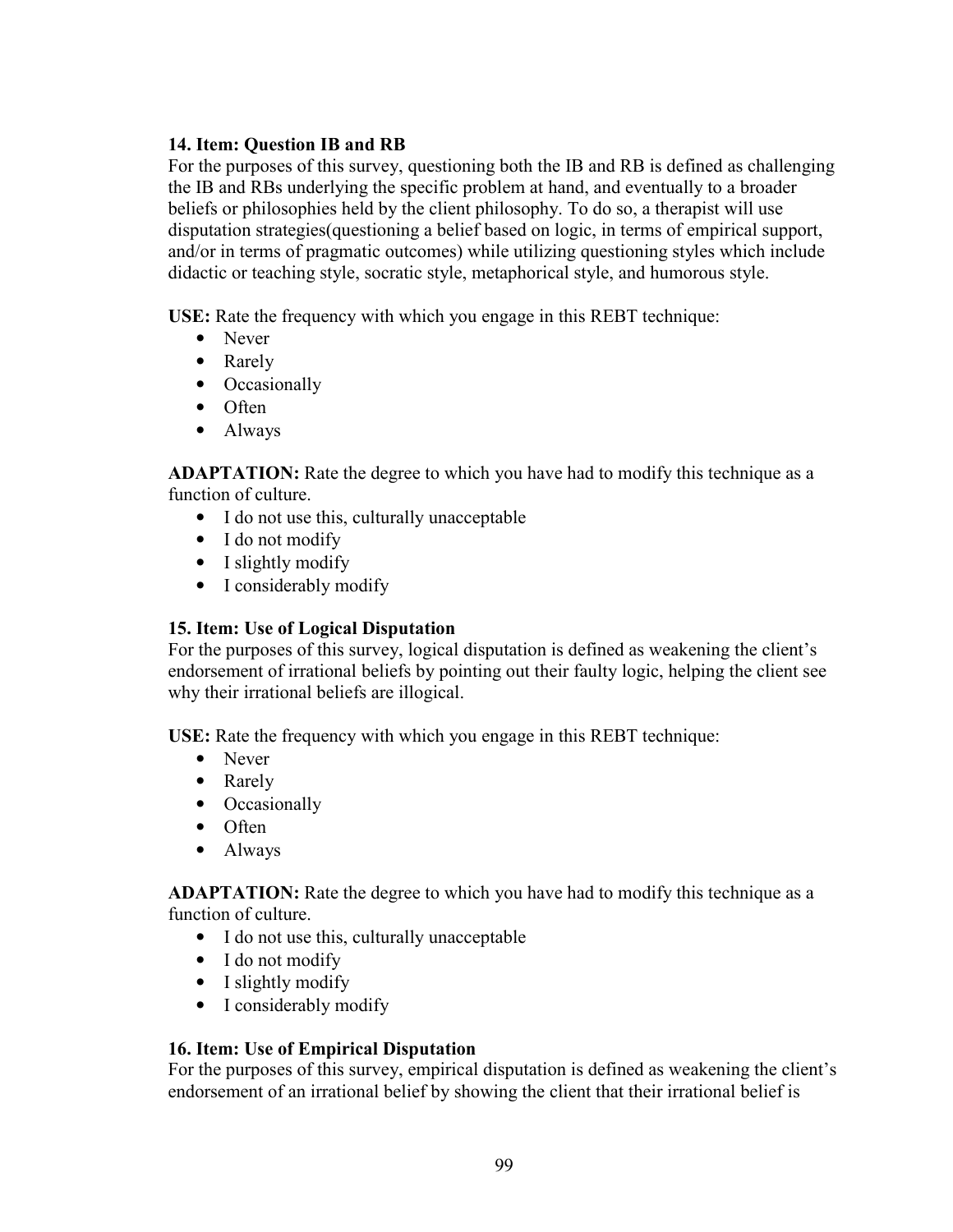inconsistent with empirical reality by questioning the validity and empirical evidence of the client's belief.

**USE:** Rate the frequency with which you engage in this REBT technique:

- Never
- Rarely
- Occasionally
- Often
- Always

**ADAPTATION:** Rate the degree to which you have had to modify this technique as a function of culture.

- I do not use this, culturally unacceptable
- I do not modify
- I slightly modify
- I considerably modify

### **17. Item: Use of Pragmatic Disputation**

For the purposes of this survey, pragmatic disputation is defined as weakening a client's endorsement of an irrational belief by focusing on the pragmatic consequences of holding the belief in question, to show the client that as long as they hold onto the irrational belief, they are going to incur a number of negative emotional and behavioral consequences.

**USE:** Rate the frequency with which you engage in this REBT technique:

- Never
- Rarely
- Occasionally
- Often
- Always

**ADAPTATION:** Rate the degree to which you have had to modify this technique as a function of culture.

- I do not use this, culturally unacceptable
- I do not modify
- I slightly modify
- I considerably modify

### **18. Item: Logical, Empirical, and Pragmatic Questioning of the RB**

For the purposes of this survey, Logical, Empirical, and Pragmatic Questioning of the RB is defined as utilizing the questioning strategies to evaluate the RB. In doing so, the client's endorsement of an iB becomes weaker as they have at alternative belief that is empirically valid, logically sound, and has fewer of the negative emotional and behavioral consequences.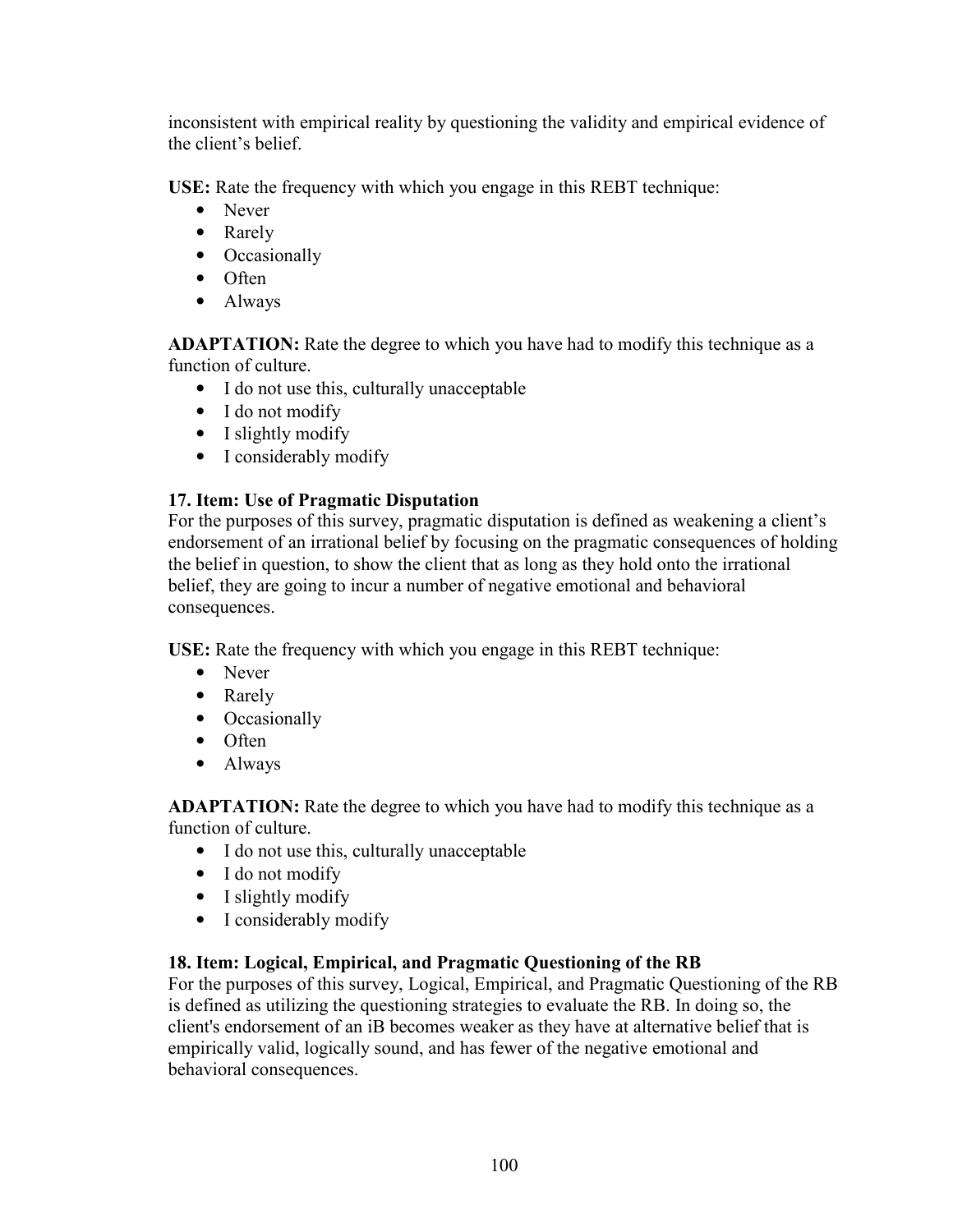**USE:** Rate the frequency with which you engage in this REBT technique:

- Never
- Rarely
- Occasionally
- Often
- Always

**ADAPTATION:** Rate the degree to which you have had to modify this technique as a function of culture.

- I do not use this, culturally unacceptable
- I do not modify
- I slightly modify
- I considerably modify

### **19. Item: Preparing the Client to Deepen Their Conviction in the Rational Belief**

**(RB)** For the purposes of this survey, preparing the client to deepen their conviction in the rational belief (RB) is defined as addressing the issues of intellectual and emotional insight. Through using a variety of cognitive, emotional, and behavioral techniques the therapist points out why a weak conviction in rational beliefs is insufficient to promote change, deals with the "head vs. gut" issue, and outlines for the client what may be realistically involved in achieving emotional and behavioral change.

**USE:** Rate the frequency with which you engage in this REBT technique:

- Never
- Rarely
- Occasionally
- Often
- Always

**ADAPTATION:** Rate the degree to which you have had to modify this technique as a function of culture.

- I do not use this, culturally unacceptable
- I do not modify
- I slightly modify
- I considerably modify

### **20. Item: Check the Validity of A**

For the purposes of this survey, checking the validity of A is defined as asking the client questions to determine their evaluation of the A for truth, and identifying what data needs to be gathered to check the validity of the inferences.

**USE:** Rate the frequency with which you engage in this REBT technique:

- Never
- Rarely
- Occasionally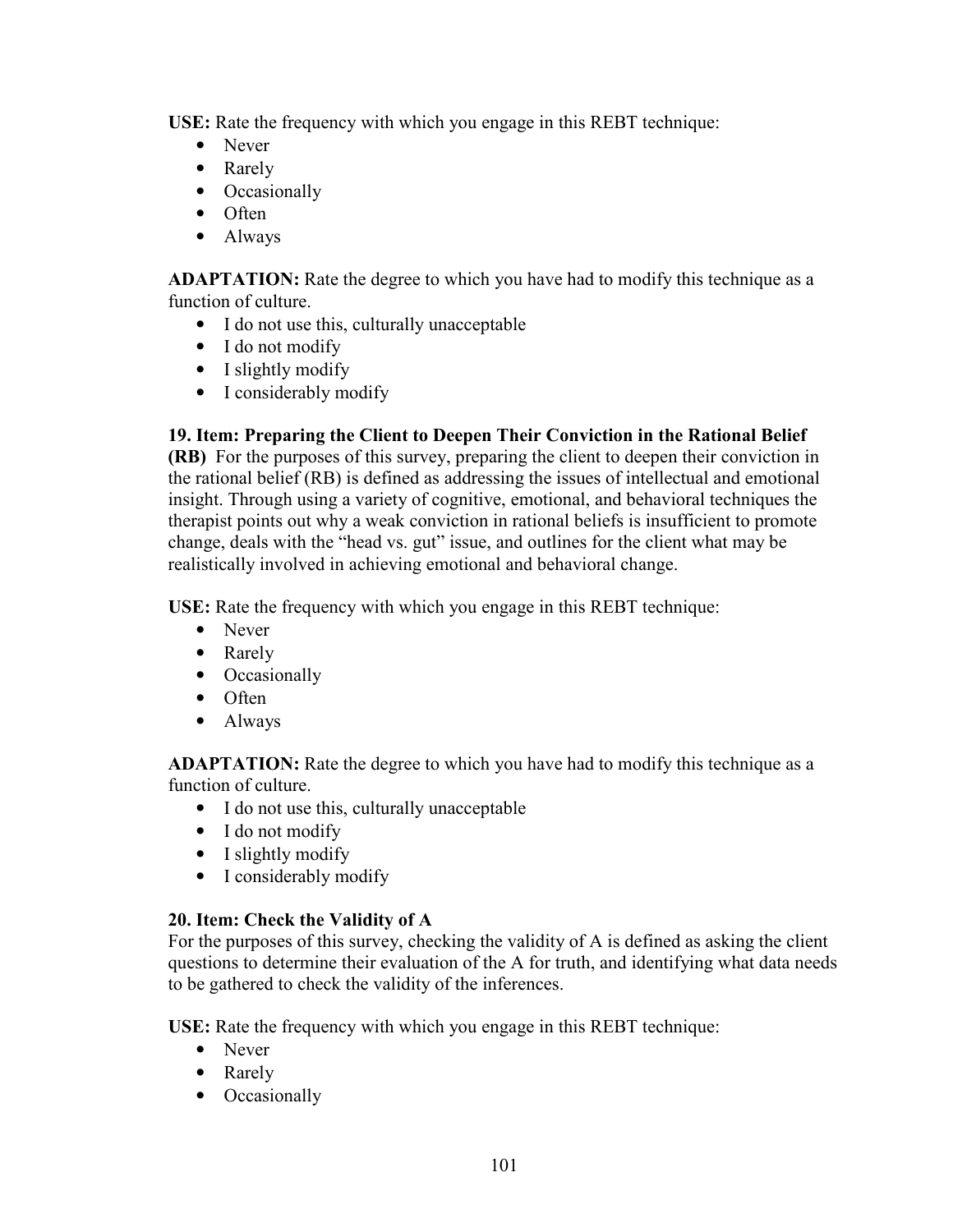- Often
- Always

**ADAPTATION:** Rate the degree to which you have had to modify this technique as a function of culture.

- I do not use this, culturally unacceptable
- I do not modify
- I slightly modify
- I considerably modify

**21. Item: Negotiate a Homework Assignment** For the purposes of this survey, negotiating a homework assignment is defined as collaboratively developing tasks with the client to practice the new ways of thinking about a situation which may involve cognitive assignments, imagery assignments, or behavioral assignments, and in the later stages of therapy, should focus on challenging the irrational belief or strengthening the new rational belief.

**USE:** Rate the frequency with which you engage in this REBT technique:

- Never
- Rarely
- Occasionally
- Often
- Always

**ADAPTATION:** Rate the degree to which you have had to modify this technique as a function of culture.

- I do not use this, culturally unacceptable
- I do not modify
- I slightly modify
- I considerably modify

# **22. Item: Check the Homework Assignment**

For the purposes of this survey, checking the homework assignment is defined as reviewing previous assigned homework in the next session, correcting any errors, and positively reinforcing the client for actively working on their problems.

**USE:** Rate the frequency with which you engage in this REBT technique:

- Never
- Rarely
- Occasionally
- Often
- Always

**ADAPTATION:** Rate the degree to which you have had to modify this technique as a function of culture.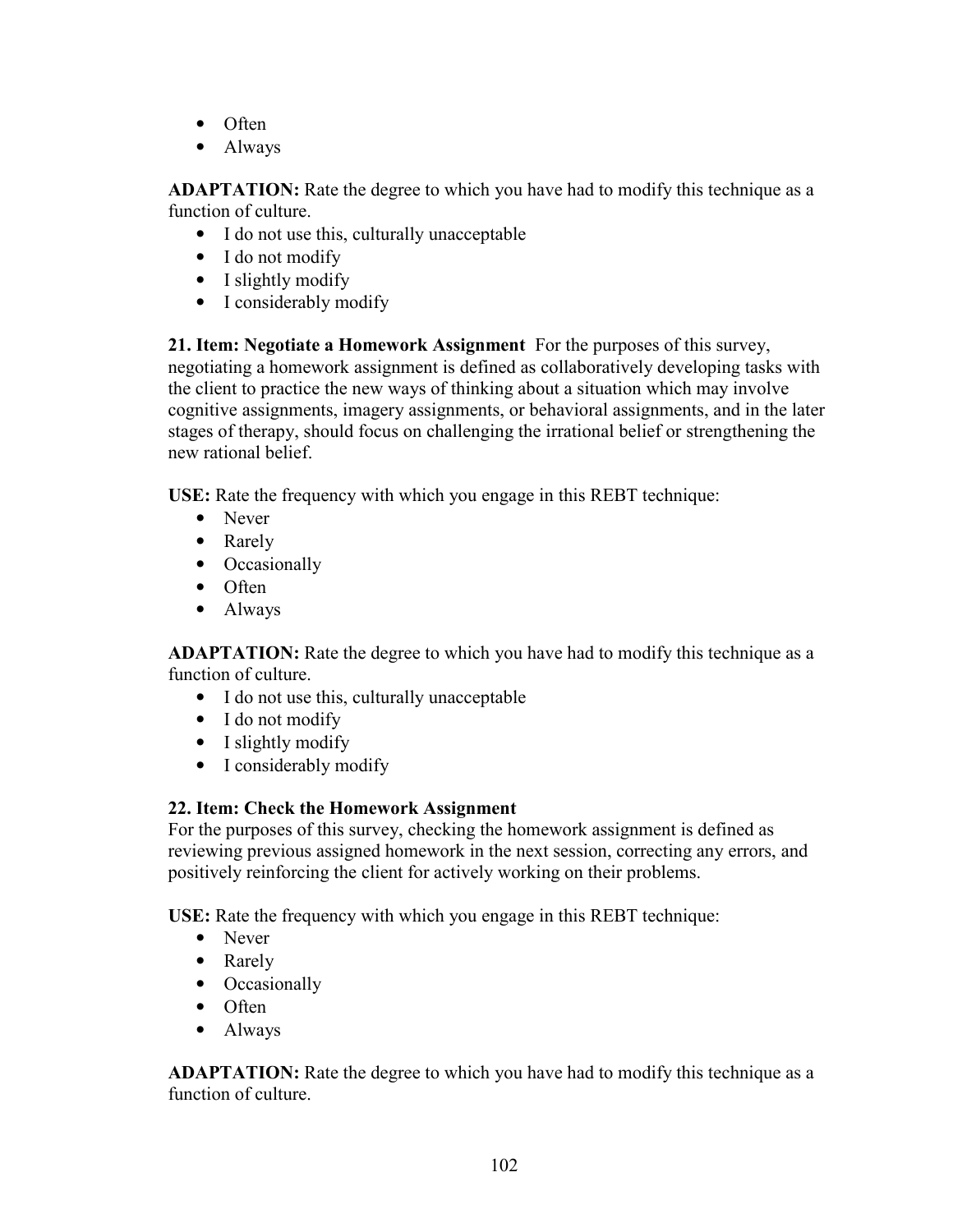- I do not use this, culturally unacceptable
- I do not modify
- I slightly modify
- I considerably modify

## **23. Item: Facilitate the Working Through Process:**

For the purposes of this survey, facilitating the working through process is defined as prompting the client to question and change his irrational beliefs repeatedly and forcibly in relevant contexts at A, in order to strengthen conviction of rB and weaken conviction of iB.

**USE:** Rate the frequency with which you engage in this REBT technique:

- Never
- Rarely
- Occasionally
- Often
- Always

**ADAPTATION:** Rate the degree to which you have had to modify this technique as a function of culture.

- I do not use this, culturally unacceptable
- I do not modify
- I slightly modify
- I considerably modify

### **24. Item: Encourage the Client to Become His/Her own Therapist**

For the purposes of this experiment, encouraging the client to become his/her own therapist is defined as helping the client to internalize the rational emotive behavioral problem-solving method. The client should learn to identify troublesome emotions and behaviors, to relate these to activating events, to identify core irrational beliefs, question these beliefs, and to develop plausible rational alternatives to these beliefs.

**USE:** Rate the frequency with which you engage in this REBT technique:

- Never
- Rarely
- Occasionally
- Often
- Always

**ADAPTATION:** Rate the degree to which you have had to modify this technique as a function of culture.

- I do not use this, culturally unacceptable
- I do not modify
- I slightly modify
- I considerably modify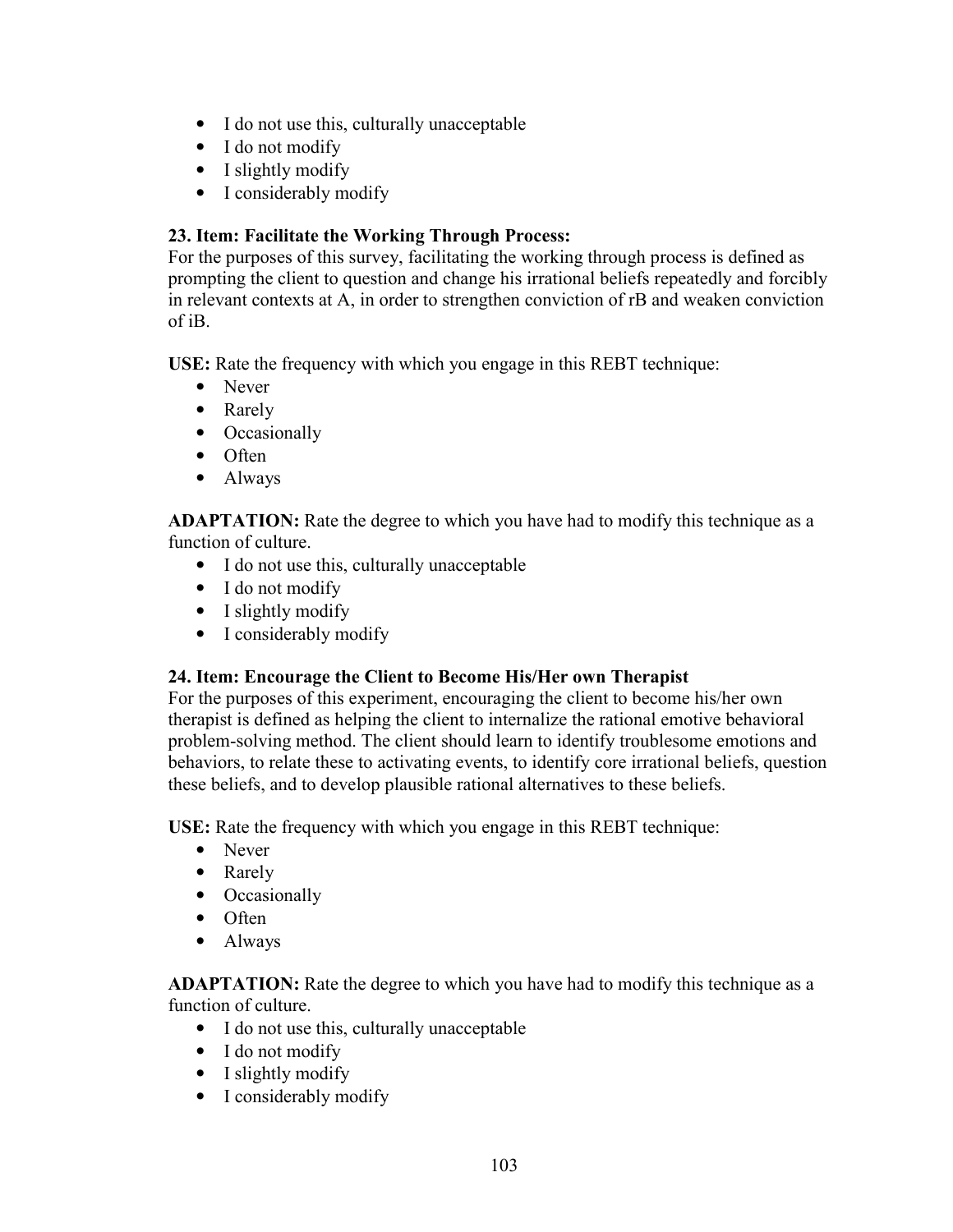## **25. Item: Establishing an Appropriate Bond with the Client**

For the purposes of this study, establishing an appropriate bond with the client is defined as having an interpersonal connectedness between the therapist and the client in the service of therapeutic endeavor and maintaining this over time.

**USE:** Rate the frequency with which you engage in this REBT technique:

- Never
- Rarely
- Occasionally
- Often
- Always

**ADAPTATION:** Rate the degree to which you have had to modify this technique as a function of culture.

- I do not use this, culturally unacceptable
- I do not modify
- I slightly modify
- I considerably modify

Briefly describe the areas in your practice of REBT that you have had to modify in consideration of culture and language and how you modified it.

\_\_\_\_\_\_\_\_\_\_\_\_\_\_\_\_\_\_\_\_\_\_\_\_\_\_\_\_\_\_\_\_\_\_\_\_\_\_\_\_\_\_\_\_\_\_\_\_\_\_\_\_\_\_\_\_\_\_\_\_\_\_\_\_

\_\_\_\_\_\_\_\_\_\_\_\_\_\_\_\_\_\_\_\_\_\_\_\_\_\_\_\_\_\_\_\_\_\_\_\_\_\_\_\_\_\_\_\_\_\_\_\_\_\_\_\_\_\_\_\_\_\_\_\_\_\_\_\_

\_\_\_\_\_\_\_\_\_\_\_\_\_\_\_\_\_\_\_\_\_\_\_\_\_\_\_\_\_\_\_\_\_\_\_\_\_\_\_\_\_\_\_\_\_\_\_\_\_\_\_\_\_\_\_\_\_\_\_\_\_\_\_\_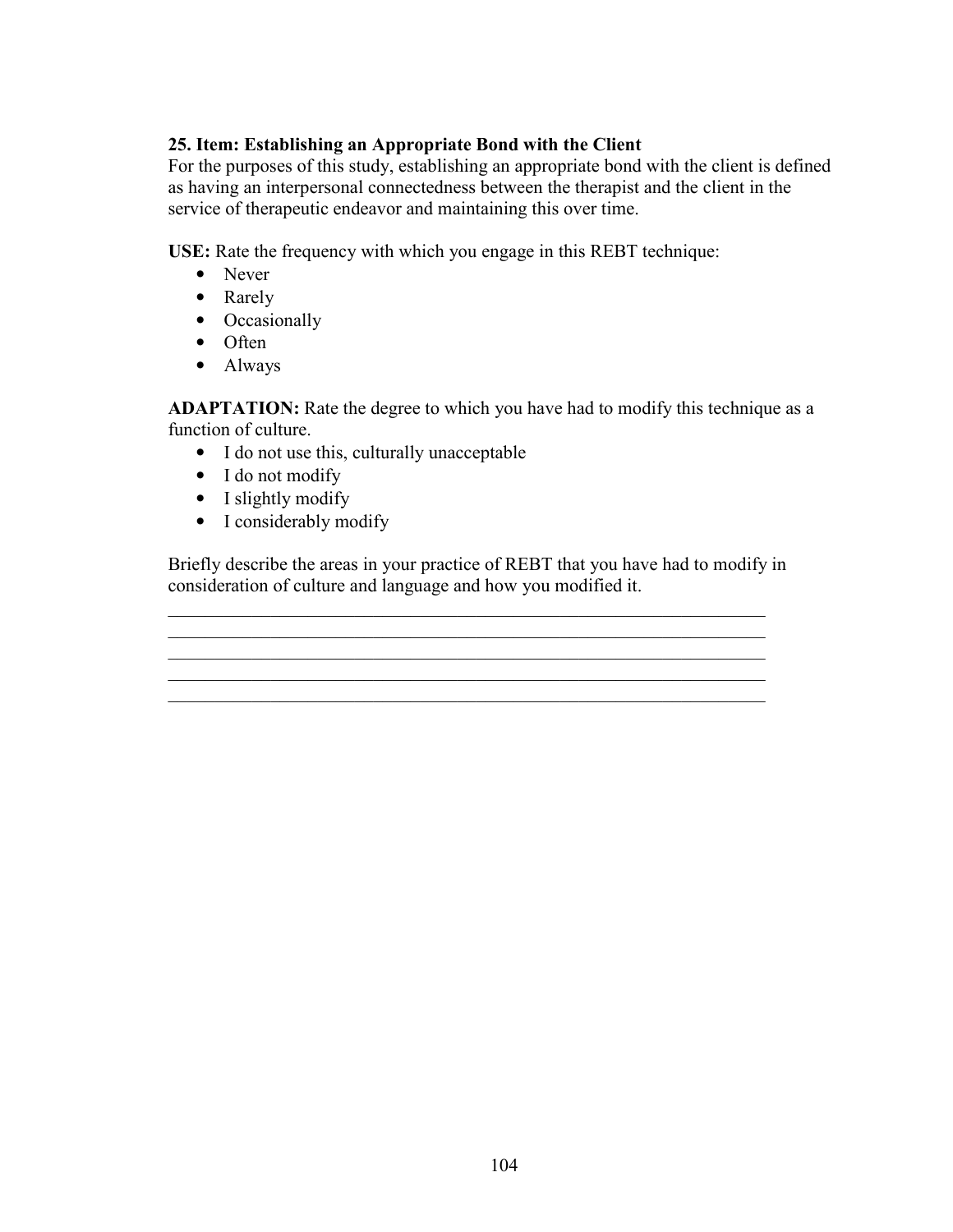### **APPENDIX F**

### **Professional Psychological and Mental Health Organizations**

Academia De Terapia Racional Emotivo Conductual De Grupo Creare Guatemala Afghan Psychological Association Afghanistan National Psychiatrists Association Albert Ellis Institute American Group Psychotherapy Association American Psychological Association American Psychological Association: International Psychology Arab Union of Psychological Science Arbeitsgemeinschaft für Verhaltensmodifikation e.v. (Germany) Argentinean Association of Behavioral Science ASEAN Regional Union of Psychological Societies (ARUPS) Asian Cognitive Behavioral Therapy Association Asian Psychological Association (APsyA) Association des psychologues du Sénégal Association for Behavioral and Cognitive Therapies Association for Behaviour Modification in Austria (AVM) Association for Cognitive and behavioral therapies Association for Psychological Science Association for Psychological Science Association for the Advancement of Psychological Science Association for the Study, Modification and Therapy of Behaviour in Belgium Association of Child Psychiatrists & Psychologists Association of German Professional Psychologists Association of Greek Psychologists Association of Psychologist in Nepal Association of the Psychologists of French Guiana Association of the Psychologists of Guadeloupe Association of the Psychologists of Martinique Australian Association for Cognitive and Behavioral Therapies Australian Institute for RET: An Affiliated Training Center of Albert Ellis Institute Austrian Association for Cognitive and Behaviour Therapy Austrian Psychological Society Azerbaijan Psychological Association Bahamas Psychological Association Beck Institute Belgian Association for Psychological Sciences Belgian Federation of Psychologists Bermuda Psychological Association Brazilian Society of Psychology British Association for Behavioural and Cognitive Psychotherapy British Psychoanalytic Association Buddhist Based CBT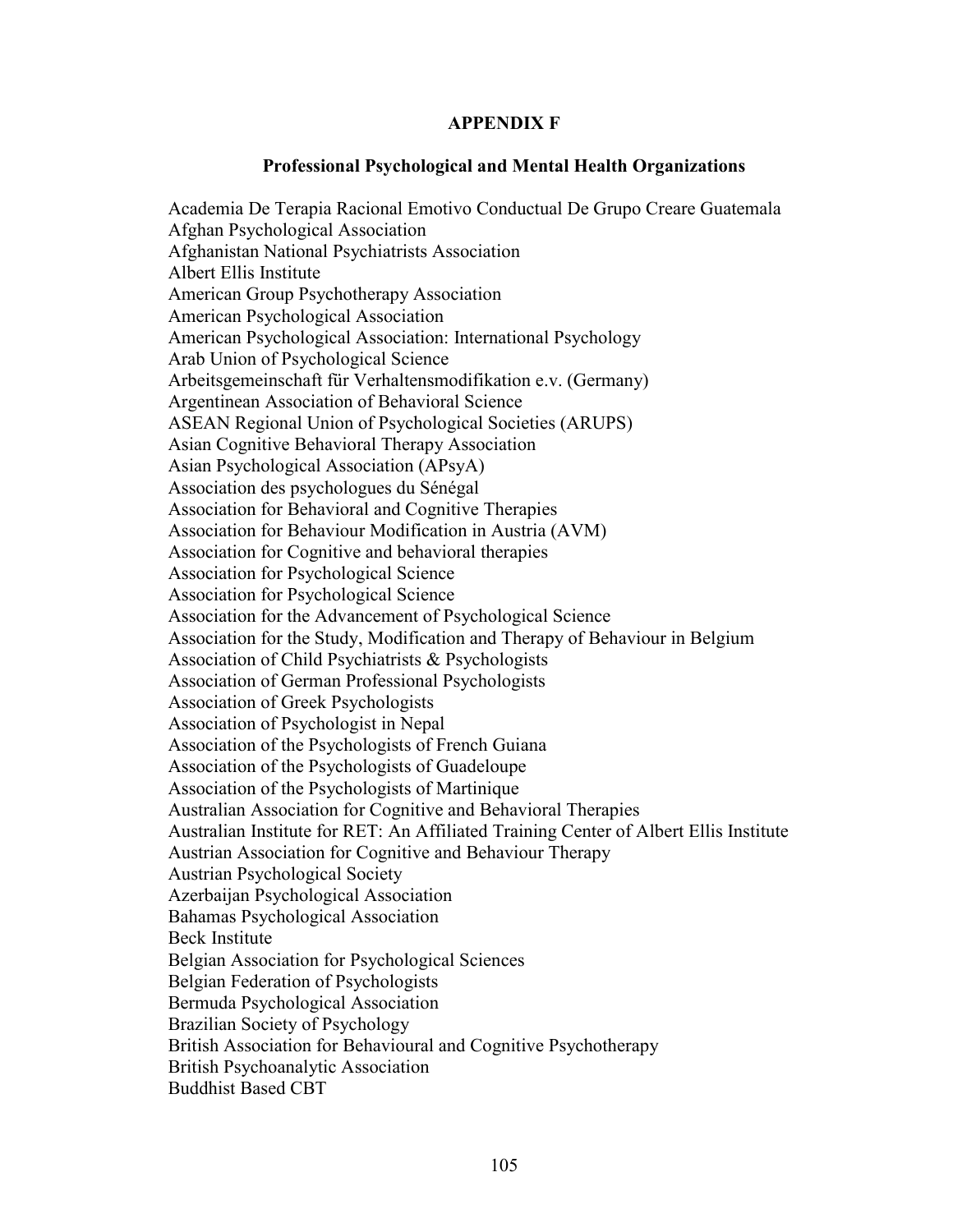Bulgarian Psychological Society Cambodian Psychology Society Canadian Counselling and Psychotherapy Association Canadian Psychological Association Caribbean Alliance of National Psychological Associations (CANPA) CBT and Mental Health Support Group CBT California CBT in Brussels CBT-REBT therapists Central Swedish Local Association Centro de Psicología Cognitivo Conductual de Monterrey, (CPCCM) Centro de Terapia Cognitivo Conductual Centro de Terapia Cognitivo Conductual en Durango Centro IPPC de Psicoterapia Cognitiva y TREC CETREC Chilean Society for Scientific Psychology Chinese Psychological Society Cognitive Behavioral Therapy (CBT) Cognitive Behavioral Therapy (CBT) Cognitive Therapy Special Interest Group Cognitive Therapy Special Interest Group College of Romanian Psychologists Collegium of Chilean Psychologists Colombian Association of Psychology Colombian College of Psychologists Colombian Society of Psychology Council of International Schools Counselling & Psychotherapy in Scotland Croatian Association for Behavioral-Cognitive Therapies Croatian Psychological Chamber Croatian Psychological Society Cuban Society of Health Psychology Cuban Society of Psychology Cyprus Psychologists Association Czech Society for Cognitive Behavioral Therapy Czech-Moravian Psychological Society Danish Association of Behavioural and Cognitive Therapy Danish Psychological Association David Clark, Univeristy of New Brunswick (IACP leadership) Deutsches Institut für Rational-Emotive & Kognitive Verhaltenstherapie (DIREKT e.V.) Dipartimento REBT Studi Cognitivi – Cognitive Psychotherapy School Dominica Psychological Society Dominican College of Psychologists Ecuadorian Association of Psychologists Egyptian Association for Psychological Studies El Salvador Psychological Association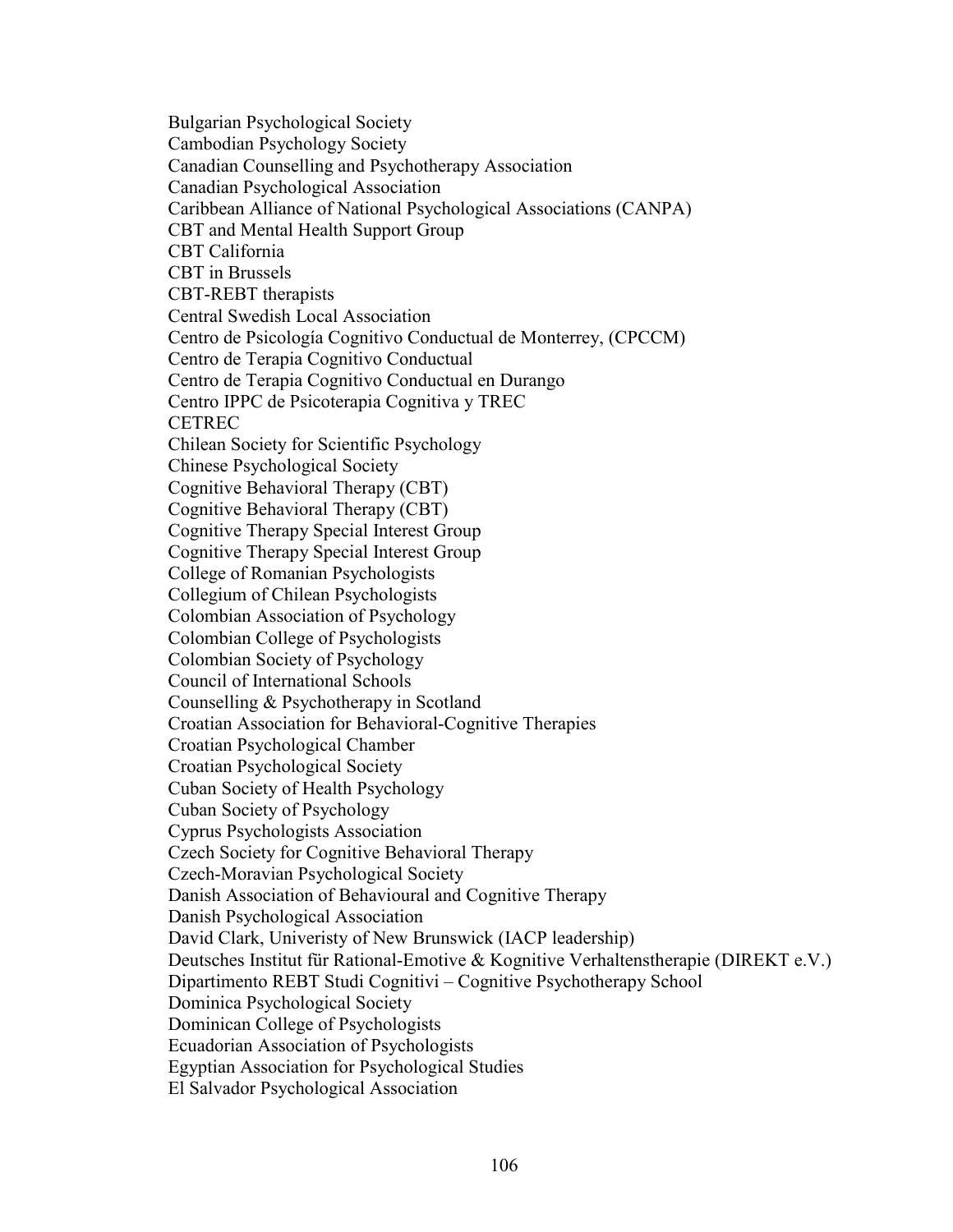Emirates Psychological Association Estonian Association for Cognitive Behaviour Therapy Ethiopian Psychologists' Association European Association for Behavioural and Cognitive Therapies European Community Psychology Association (ECPA) European Federation of Psychologists Associations European Network for Social and Emotional Competence European Psychology Learning and Teaching European Society for Cognitive Psychology (ESCoP) Federation of French Psychologists Federation of Psychologist of Argentine Republic (FePRA) Federation of Psychologists of Argentina Federation of Swiss Psychologists Finish Association for Behavioral Analysis and Cognitive Behavioral Therapy Finnish Association for Cognitive and Behavior Therapy Finnish Psychological Association Finnish Psychological Society Flemish Association of Behaviour Therapy French Association of Behaviour and Cognitive Therapy French Psychological Society Georgian Psychological Society German Association for Behavior Therapy Modification German Psychological Association Grenadian Psychological Association Guatemala College of Psychologists Guatemalan Psychological Association Guyana Psychological Association Haitian Association of Psychology Hellenic Behavior Research Society Hellenic Psychological Society Hellenic Society for Cognitive and Behavioral Psychotherapy (EEGSD) Hong Kong Psychological Society Hungarian Association for Behavioural and Cognitive Therapies Hungarian Psychological Association Icelandic Psychological Society In Vivo – Mumbai Centre for RECBT Indian Association of Clinical Psychologists Indonesian Psychology Association Institut fuer Kognitives Management, Stuttgart Institut RET Instituto Albert Ellis de Colombia Instituto de Terapia Cognitivo Conductual en México Instituto de Terapia Racional Emotiva, Lima, Peru Instituut voor RET en CGT International Association for Cognitive Psychotherapy International Association for Counseling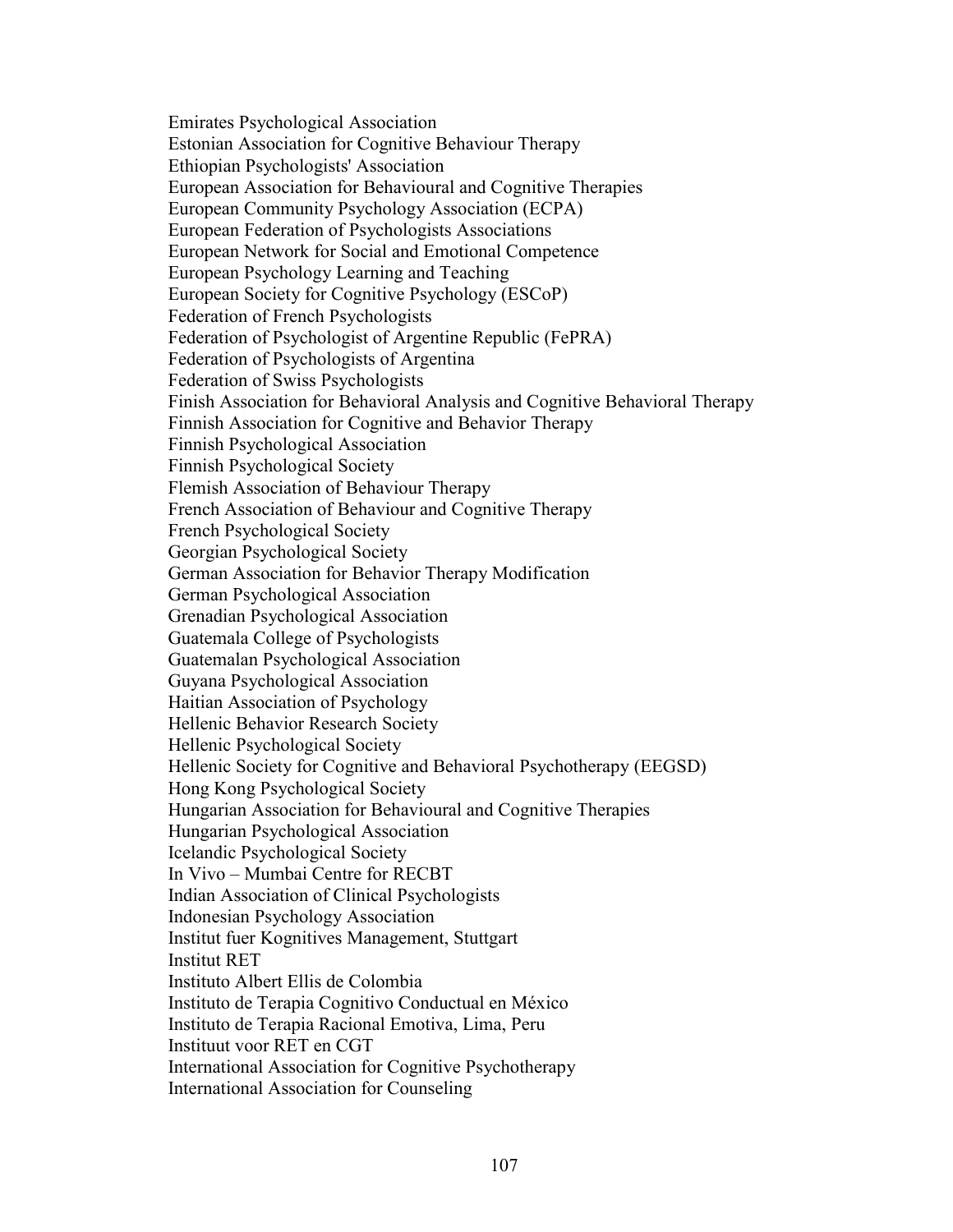International Association for Group Psychotherapy and Group Processes International Association of Applied Psychology International Association of Counselors & Therapists International Association of Therapists International Council of Psychologists International Network of Integrative Mental Health, Inc. (INIMH) International Positive Psychology Association (IPPA) International Psychoanalytical Association (IPA) International Psychotherapy Institute International School Counselor Association International School Psychology Association (ISPA) International School Psychology Association (ISPA) International Union of Psychological Science Iranian Psychological Association Irish Association for Counselling and Psychotherapy Israel Psychological Association Israeli Center for REBT Isreal Association of CBT Istituto A.T.Beck Italian Association for Behavioural Analysis, Modification and Behavioural and Cognitive Therapies Italian Association of Psychology Italian Psychological Society Japanese Psychological Association Jordanian Psychological Association Kenya Psychological Association Korean Psychological Association Kosovo Association of Psychology Latin American Association of Analysis, Behavior Modification, and Cognitive Behavioral Therapy Lebanese Psychological Association Lebanon (Lebanese Society for Cognitive and Behaviour Therapy) Lithuanian Psychological Association Malaysian Society of Clinical Psychology Malta Chamber of Psychologists Malta Union of Professional Psychologists Mexican Psychological Association Mongolian Psychologists Association Morphic Minds National Academy of Psychology/ Indian Psychological Association National Association for Research and Graduate Studies in Psychology National Council of the Order of Psychologists National Syndicate of Psychologists Nepalese Psychological Association Netherlands Institute of Psychologists Network of Professional Social Workers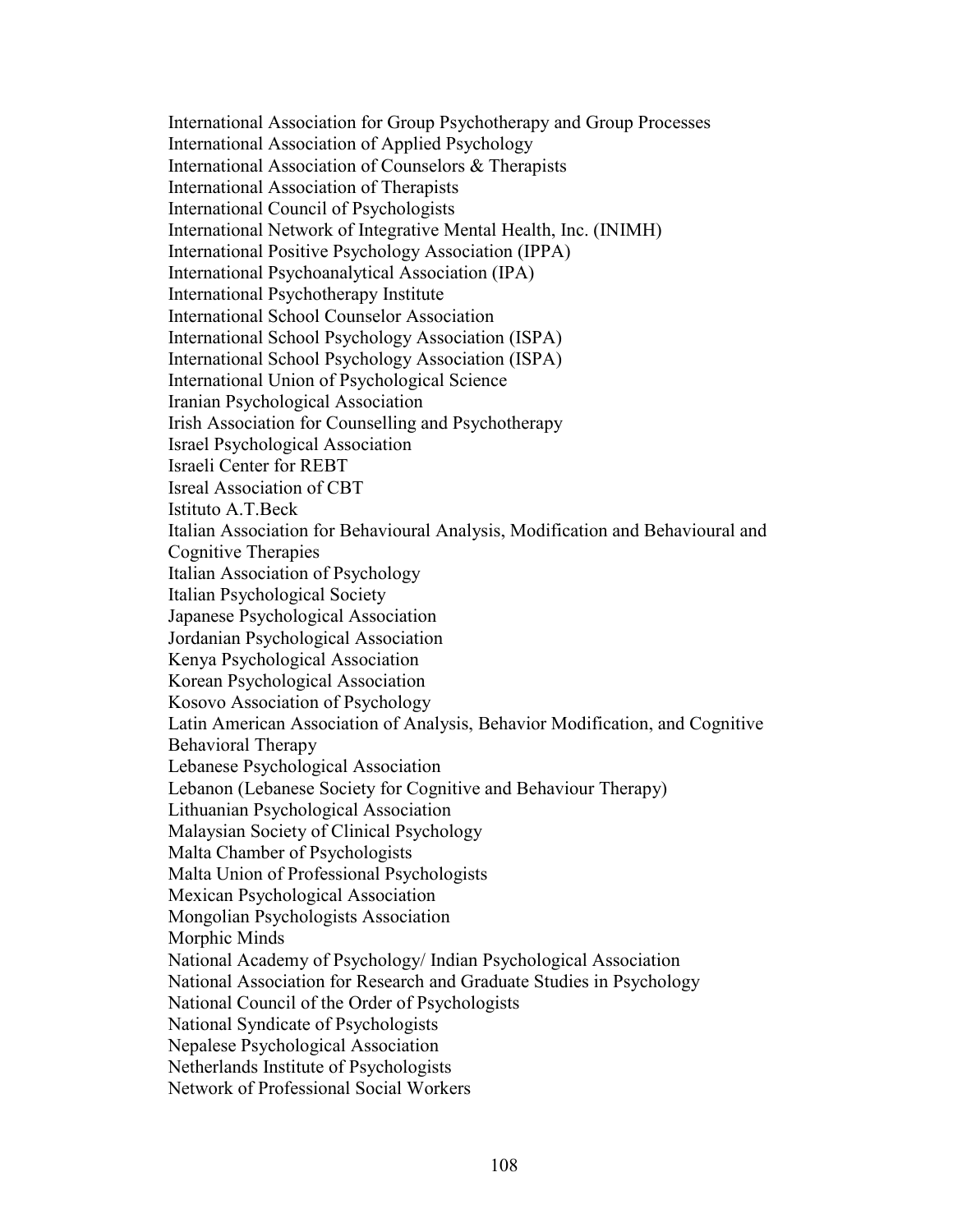New York Association of School Psychologists New Zealand Psychological Society Northern Local Association; Sweden; Local Org of Swedish Association for Cognitive and Behavioral therapy Norwegian Psychological Association Order of Portuguese Psychologists Organization of Psychologists of San Marino Pakistan Psychological Society Panamanian Association of Psychologists Pancyprian Society of Psychologists Paraguayan Society of Psychology Polish Association for Cognitive and Behavioural Therapy Polish Psychological Association Portugese Association of Psychology Portuguese Psychological Society Professional Association of Austrian Psychologists Professional Association of Liechtenstein Psychologists Professional Association of Psychologists of Costa Rica Psicotrec – Centro de Terapia Cognitiva y Terapia Racional Emotiva Psycho-Pedagogical Association of Vietnam Psychological Association of Barbados Psychological Association of Namibia Psychological Association of the Philippines Psychological Society of Ireland Psychological Society of South Africa Psychologist and Clinical Psychology Psychologists' Association of Peru Psychology and Counseling Organization of I.R. Iran Psychology Association of Zambia Psychotherapy: Cognitive Behavioral Therapy within an Integrative approach Psycologist CAPA Seville Puerto Rico Psychological Association Pyschology UK Rasyonel Emotif Bilissel Davranissal Araştırma Danismanlik Merkezi Ltd. REBT Affiliated Training Center of Albert Ellis Institute Romanian Center for Cognitive & REBT Russian Psychological Society Said no psychologist ever Saudi Educational and Psychological Association School psych to school psych School Psychology Interns School Social Workers and Mental Health Providers Self Align: An Affiliated Training Center of Albert Ellis Institute Sensorium – Centro Especializado en Psicología Serbian Psychological Society Shangai International Mental Health Association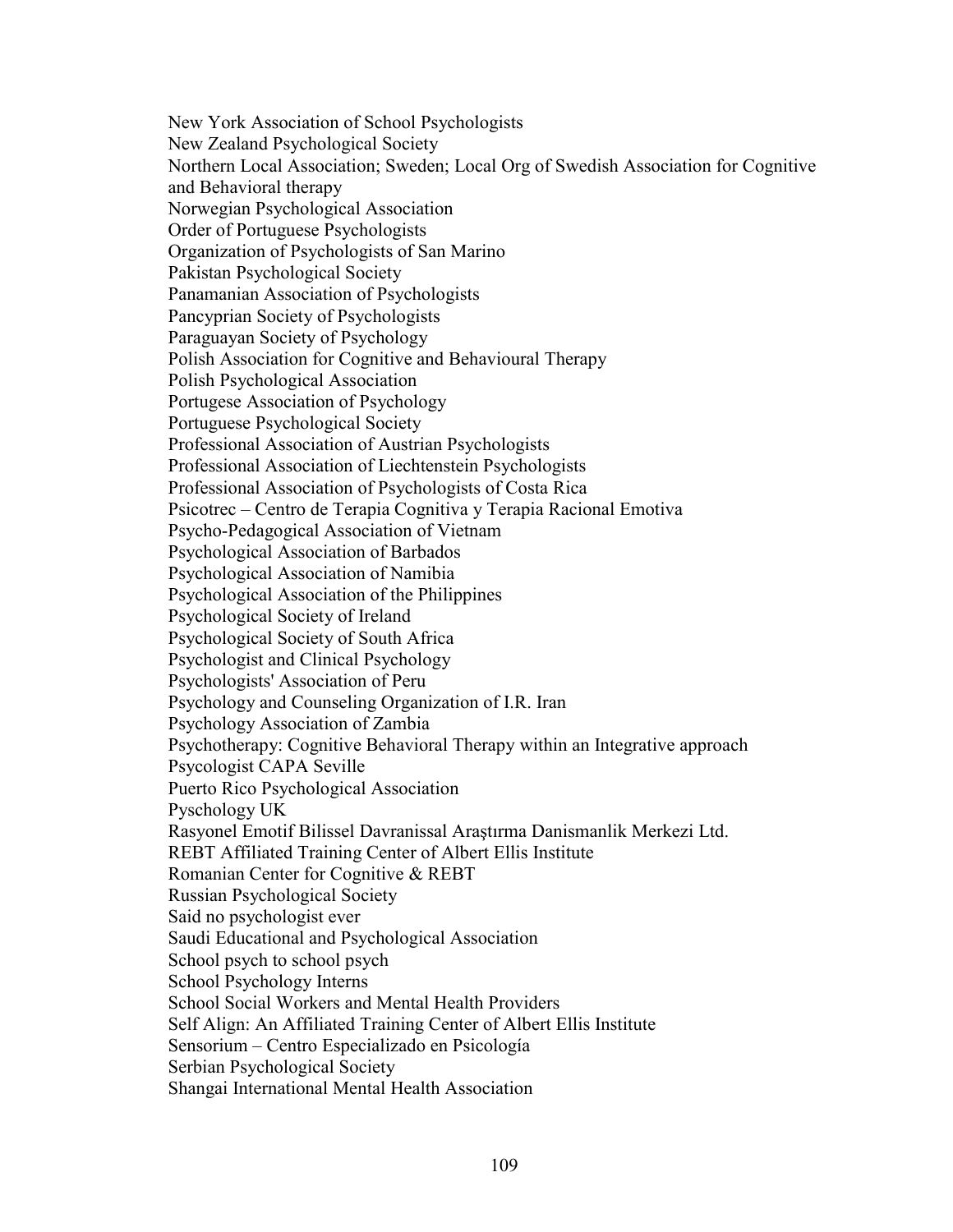Sierra Leone Psychologist Association Singapore Psychological Society Slovakian Chamber of Psychologists Slovenian Association of Behaviour and Cognitive Therapies Slovenian Psychologists' Association Social Workers Life Sociedad Interamericana de Psicología Société Suisse de Thérapie Comportementale et Cognitive (Switzerland) South Swedish local association; Swiss Association for Cognitive Psychotherapy Spanish Psychological Association Surinamese Association of Psychologists and Special Educators Swedish Association for Cognitive and Behavioural Therapies Swedish Association of Behaviour Therapy Swedish Psychological Association Swiss Association for Cognitive Psychotherapy Swiss Psychological Society The American Academy of Cognitive and Behavioral Psychology The Asian Association of Social Psychology (AASP) The Australian Psychological Society LTD The British Psychological Society The Centre for REBT University of Birmingham The International Society for the Psychological Treatments of the Schizophrenias and Other Psychoses The Jamaica Psychological Society The Norwegian Association for Cognitive Therapy The Psychologists - an Association of Psychologists The Slovak Psychological Society Transcultural Psychosocial Organization Trinidad and Tobago Association of Psychologists Turkish Psychological Association Ukrainian Psychological Society Union of Estonian Psychologists Union of International Associations United Association of Italian Psychologists Uruguay Psychological Society Venezuelan Federation of Psychologists West Swedish local association; Swiss Association for Cognitive Psychotherapy Yemeni Psychological Association Zanzibar Psychological Counseling Association Zimbabwe Psychological Association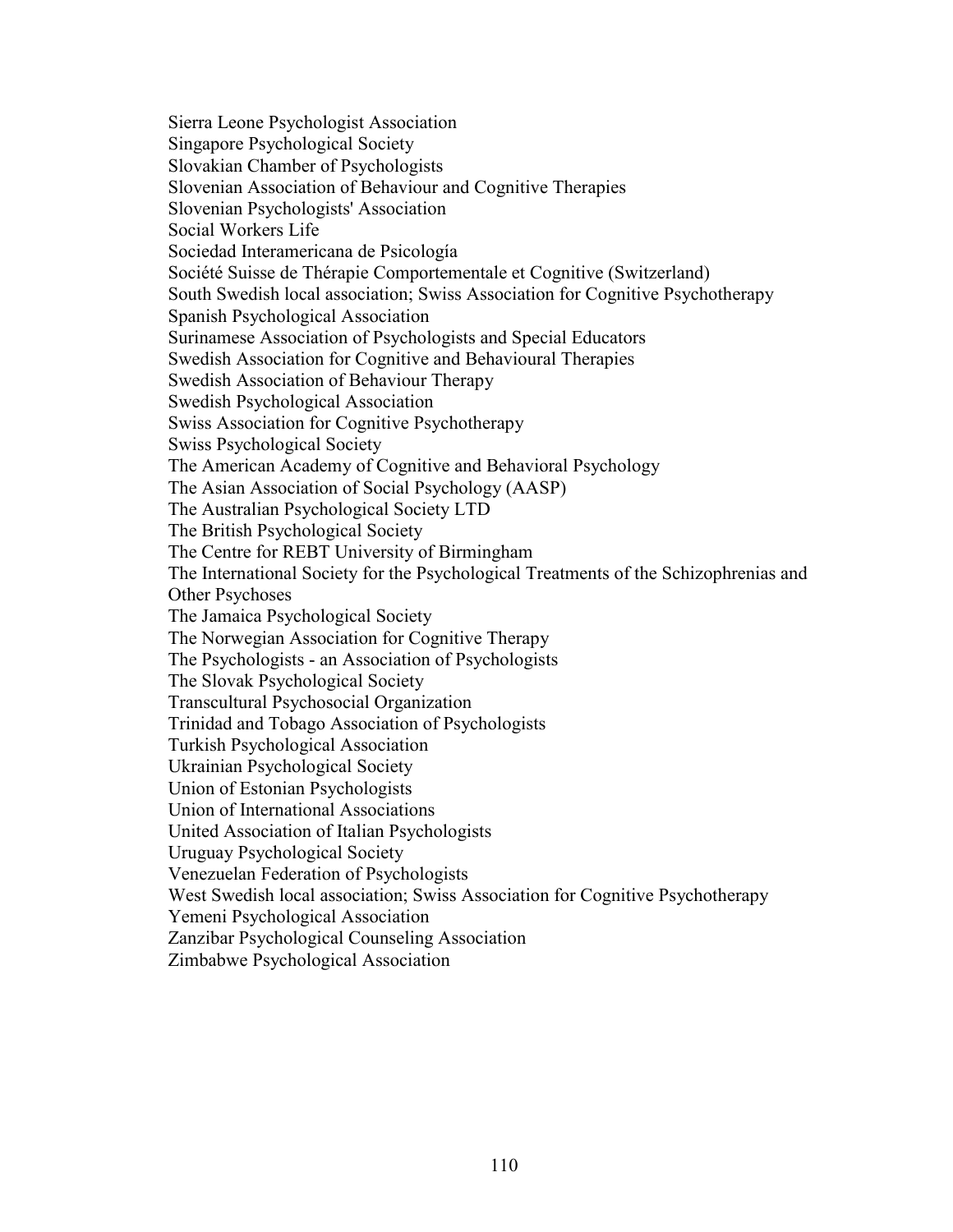#### **APPENDIX G**

#### **Universities Contacted for Recruitment**

Aalborg University Aarhus University Akdeniz Üniversitesi Alexandru Ioan Cuza University American University of Central Asia Amity University, Gwalior Anglia Ruskin University Ankara UNiv Annamalai university Ariel University Aristotle University of Thessaloniki Ashoka University Auckland University of Technology Australian College of Applied Psychology Autonomous University of San Luis Potosí Babeş-Bolyai University Bahçeşehir University Banaras Hindu University Bangor University Bar-Ilan University Baskent University Belarusian State Pedagogical University. Maxima Tanka Belarusian State University Ben-Gurion University of the Negev Birkbeck Univeristy of London Bishkek State University Bjørknes College Bogazici University Bournemouth University British Univ in Egypt Brunel University Burapha University Canterbury Christ Church University Carleton University Catholic University of Mocambique Catholic University of the Sacred Heart Central China Normal University Charles Sturt University Christ University, Bengaluru. Chulalongkorn University CITY College, International Faculty of the University of Sheffield Colorado State University Pueblo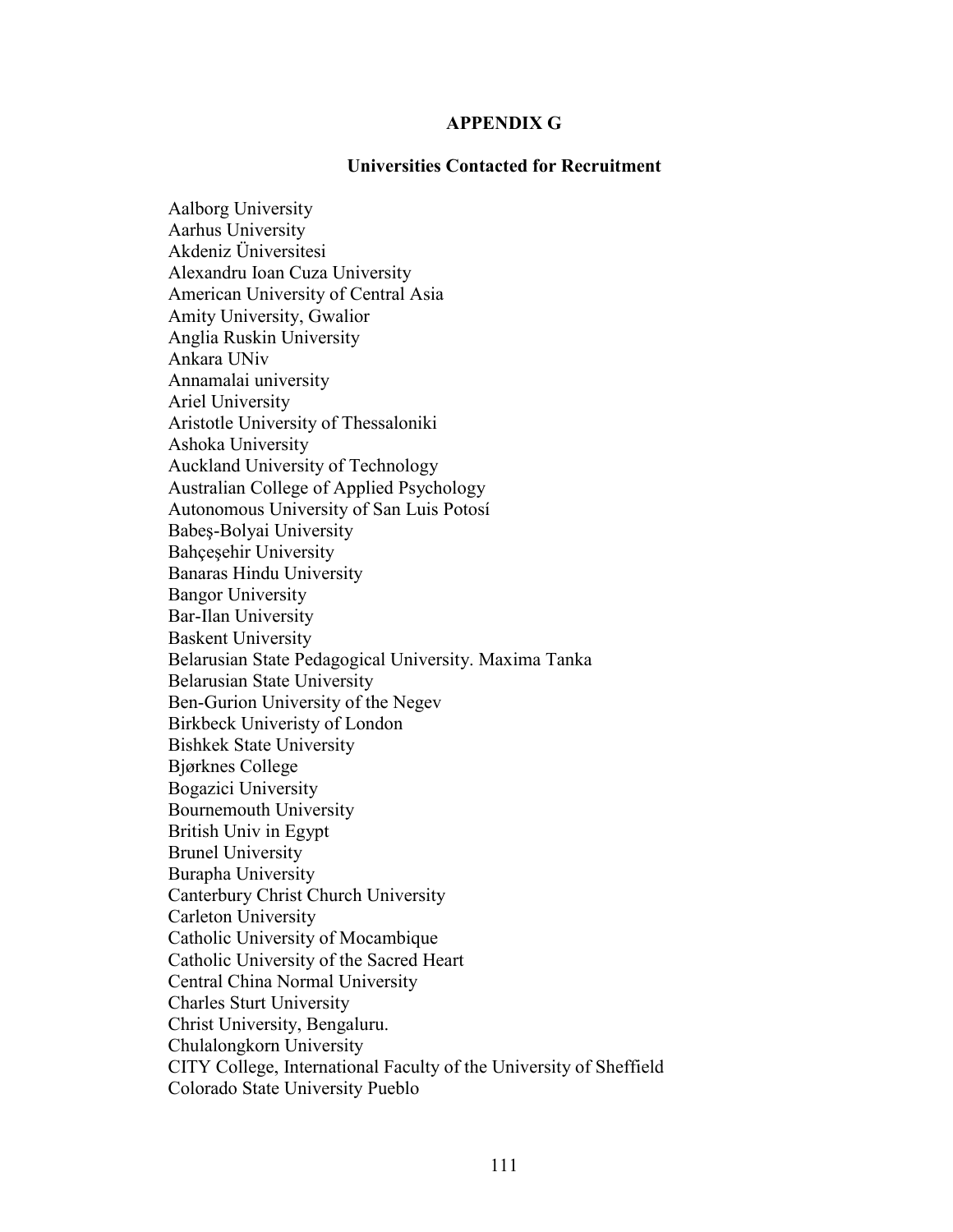Comrat State University Concordia University Coventry University Cyprus International Univ. Dalhousie University Deakin University Devi Ahilya Vishwavidyalaya, Indore Dresden University of Technology Edge Hill University Eduardo Mondlane University Ege University Erasmus University College Brussels Erasmus University Rotterdam Europe University Cyprus Federal University of Rio Grande do Sul (UFRGS) Ferdowsi University Mashhad Flinders University Frederick University Free International University of Moldova Freie Univ. in Berlin Gazi University Ghent Univ Goldsmiths University of London Great Zimbabwe University Griffith University Häme University of Applied Sciences HAMK HELP University Hosei University. Hyperion University. IBERO: Ibeoamerican University IDC Herzliya IESB:Centro Universitario Imam Abdulrahman Bin Faisal University Immanuel Kant BFU, FGOU innsbruk University International University of Health and Welfare Iscte - University Institute of Lisbon Istanbul Bilgi University J. F. Oberlin University Jackson State University. Jamia Milia Islamia, New Delhi. Jönköping University Karel de Grote University College Kazan Federal University Keio University King Abdulaziz University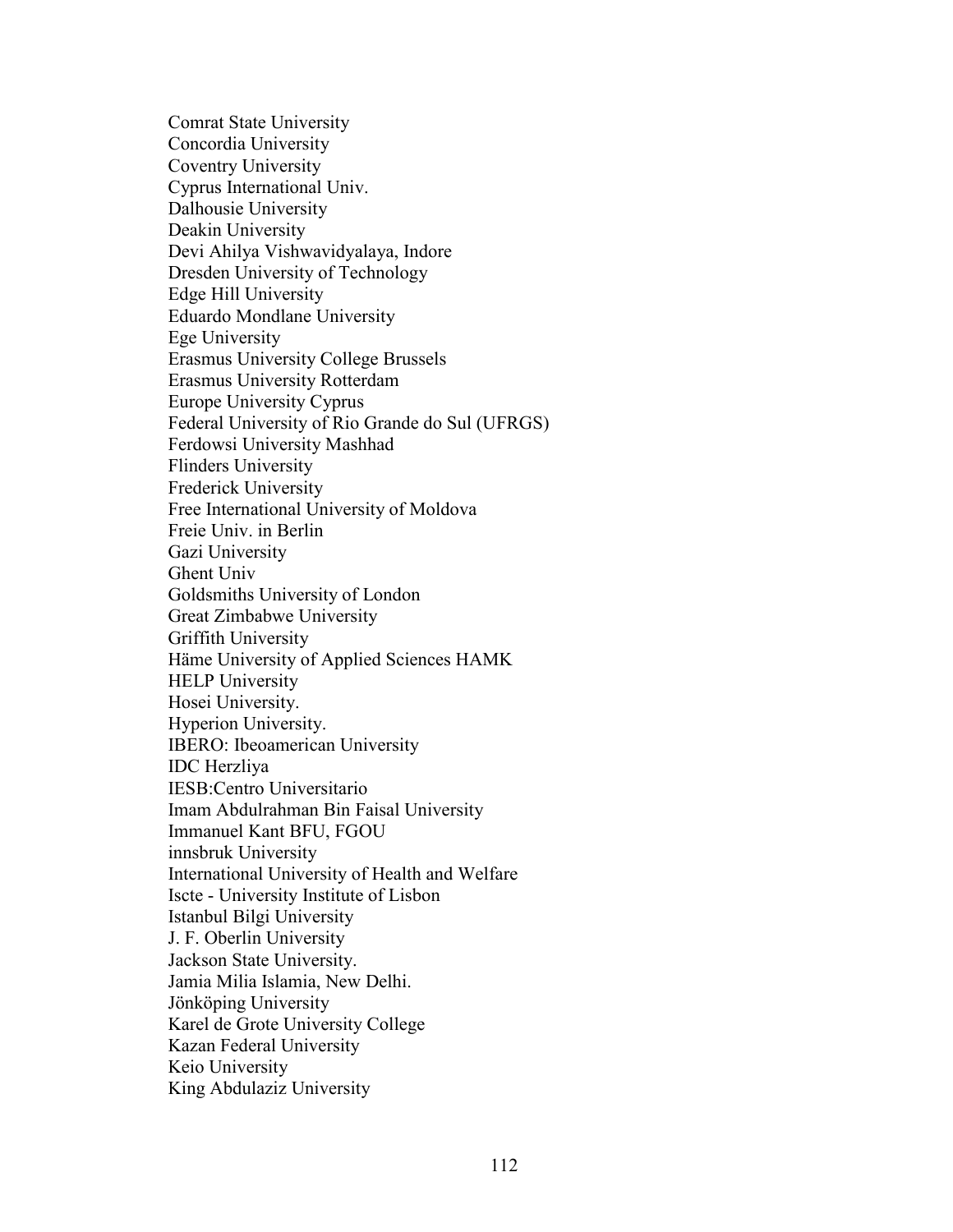Koç University KU Leuven Kuban State University Kyoto Notre Dame University Kyrgyz-Turkish Manas University Kyunghee University La Trobe University Lancaster University Leiden University Linnaeus University Liverpool John Moores University LMU Munich Lomonosov Moscow State University London Met. University Lunds university Madras Christian College Mahatma Gandhi Univ- Kerala Mangalore University Manipal College of Health Professions Massey Univ Mcgill University McMaster University Mediterranean College Meiji Gakuin Univ Memorial University of Newfoundland Metanoia Institute MF Norwegian School of Theology, Religion and Society Michoacan University of San Nicolás de Hidalgo Middle East Technical University Midlands State University Monash University Moscow Pedagogical State University MSH Medical School Hamburg Murdoch University Nanjing Normal University National University of Entre Ríos National University of Ireland Galway Neapolis Univ. Pafos NIMS University Northumbria University Oslo and Akershus University College Østfold University College Oxford Brookes University Paris Descartes Univ Patna University Peoples' Friendship University of Russia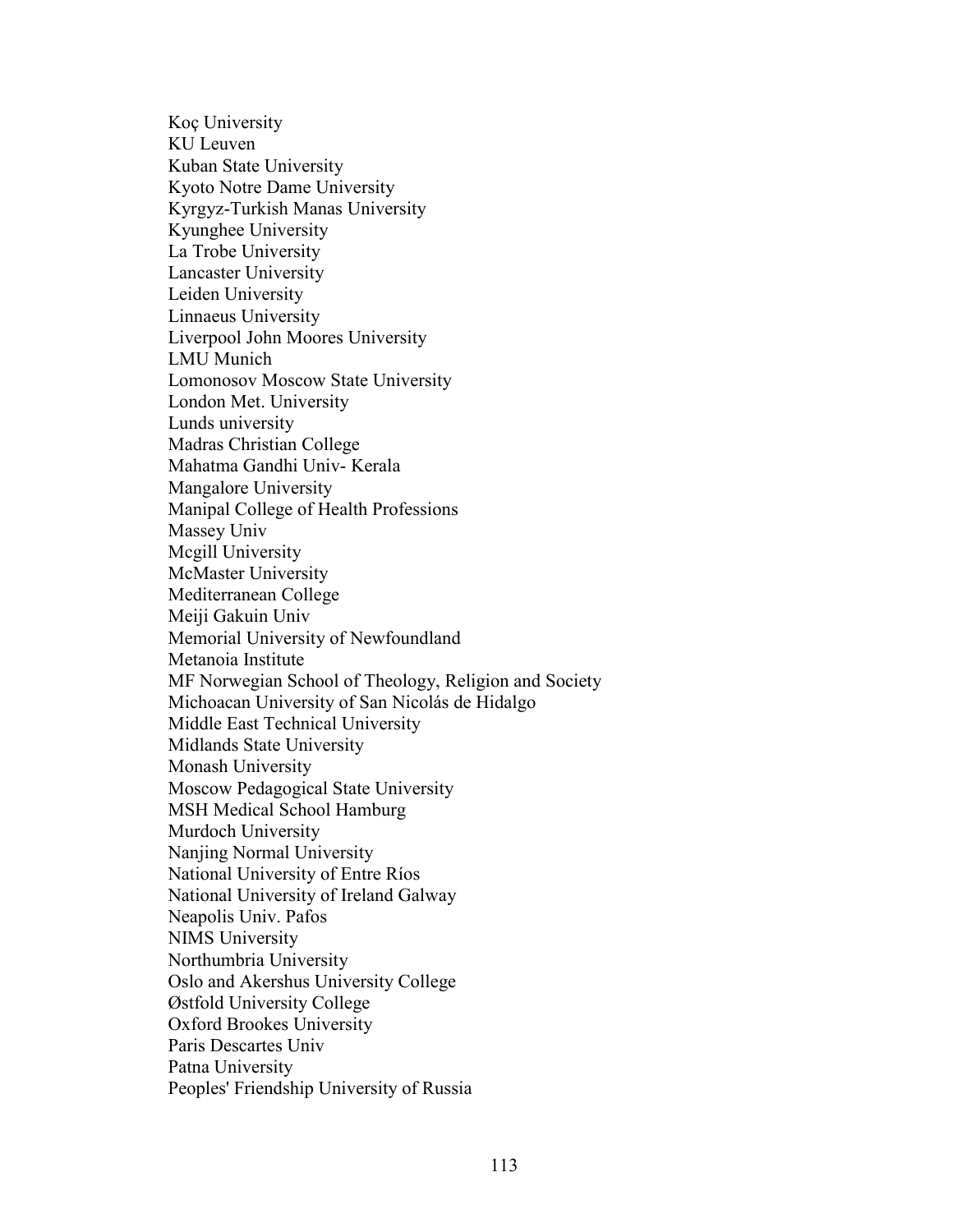Princess Noura bint Abdulrahman University PUC:Pontifical Catholic University of Rio de Janeiro PXL University College Queen Maud's College of Early Childhood Education Queen's University Belfast Queen's University Radboud University Regents University -London Reykjavík University Rikkyo University RMIT University Royal Global University Royal Holloway Uni of London Ruhr University Bochum Saint Petersburg State University Sapienza University of Rome School of Social Work, Odense – University College, Little Belt Seoul National University Shahid Beheshti University Shiraz University Slavonic Univ SNDT Women's University Sonora University Sophia University South Federal University Southern Cross University Srinivas University St. Xavier's College State Pedagogical University "Ion Creanga" State Univ. Of Moldova SWPS University of Social Sciences and Humanities Taibah University Tata Institute of Social Sciences Teesside University Tel Aviv University Thammasat University The American College of Greece The American University in Cairo The Cairnmillar Institute The Chinese University of Hong Kong, The Hebrew University of Jerusalem The International University of Kyrgyzstan The Technological Educational Institute of Crete The University of Adelaide The University of Applied Sciences Campus Vienna The University of Edinburgh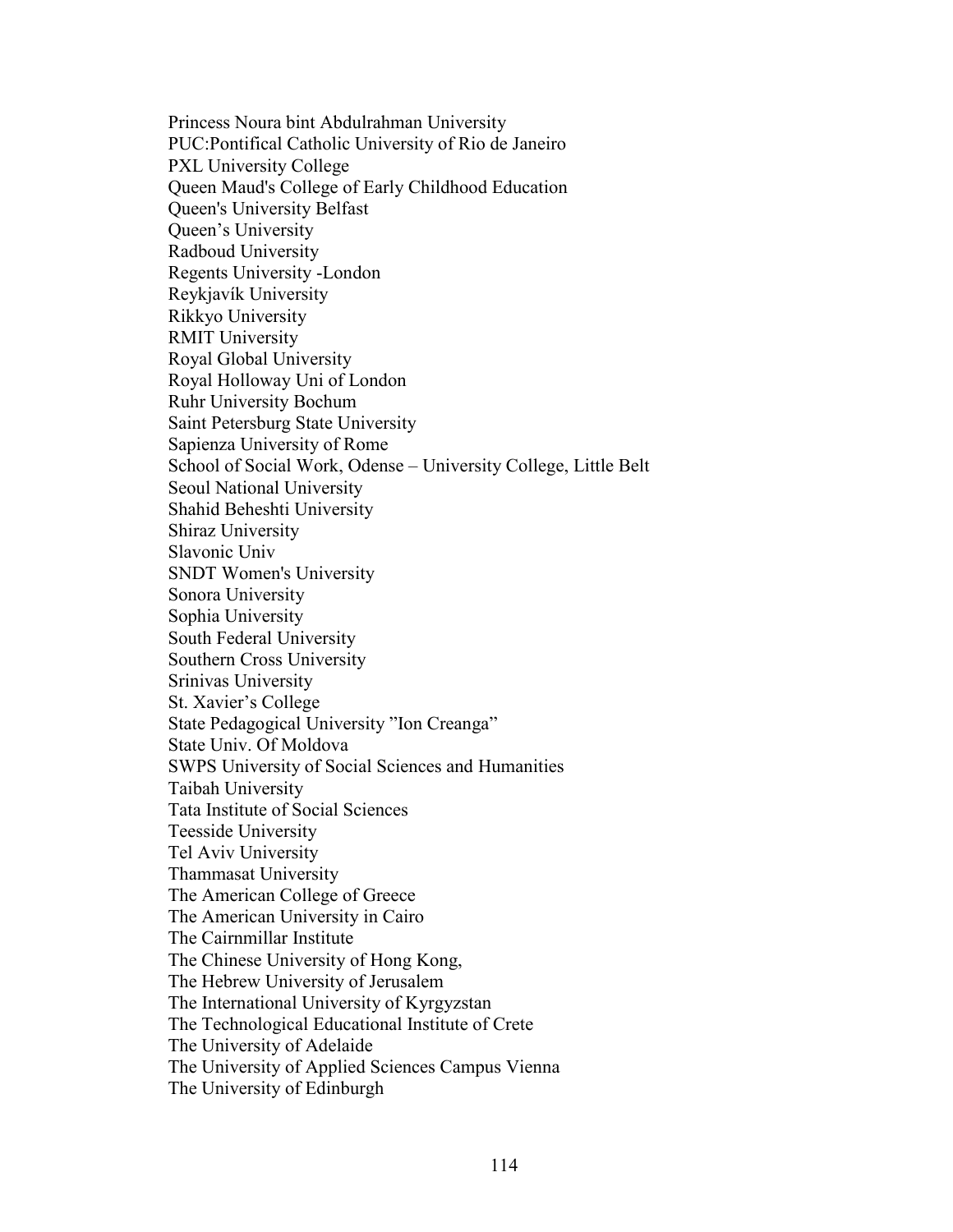The University of Melbourne The University of Notre Dame Australia The University of Syndey The University of the West Indies-St. Augustine The University of Tromsø The Wright Institute Tiraspol State University Titu Maiorescu University Tokai University Tokyo Metropolitan University Tomsk State University Transilvania University UCLouvain UCSI University- Kuala Lumpur UiT Norges Arctic university in Narvik Ulm University UNESP: São Paulo State University - International Unisinos Brazilian Jesuit University Univ of Bergen Univ of Delhi Univ of Iceland Univ of Iowa Univ of Nantes Univ of Patras Univ of social welfare and rehab. Univ of Strasbourg Univ. of Namibia Univeridad Catolica de Salta Univeristiy of Alberta Universatario de Universato Rosario Universidad Autonoma de Nuevo Leon Universidad Autónoma de Yucatán UADY Universidad de Buenos Ares Universidad del Norte Santo Tomás de Aquino Universidad Nacional de La Plata Universidad Nacional de Rosario Universidad Nacional de San Luis Universidad Pontificia Bolivariana - Medellin Universidade de Brasilia Universidade Do Estado De Mina Gerais Universitat Autònoma de Barcelona. Universitat de Barcelona Universität Duisburg, Federal Republic of Germany Universiti Kebangsaan Malaysia Universiti Sains Malaysia University College Copenhagen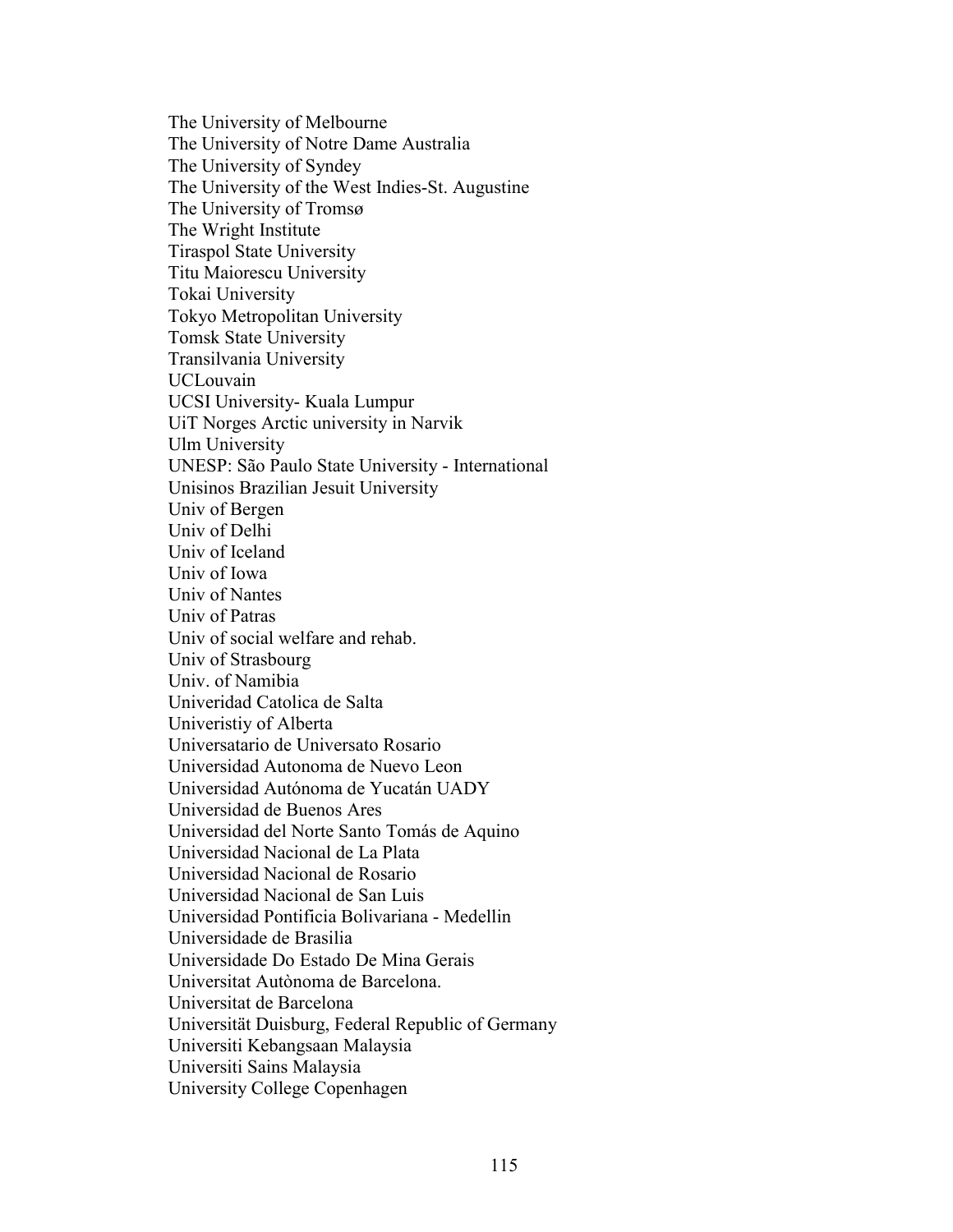University College Cork University of Lausanne University of Aberdeen University of Adam Mickiewicz in Poznań University of Agder University of Akron University of Akureyri University of Antwerp University of Babylon University of Basel University of Bath University of Bergamo University of Birmingham University of Bologna University of Botswana University of British Columbia University of Buchares University of Calcutta University of Calgary University of Calicut. University of Cantebury University of Catania University of Central Arkansas University of Chester University of Coimbra University of Constanța-Ovidius" University of Cyprus University of East Angelia University of East London University of Essex University of Fernando Pessoa University of Florence University of Fribourg University of Gävle University of Gdańsk University of Gothenburg University of Granada University of Groningen University of Haifa University of Hokkaido University of Hull University of Illinois at Urbana-Champaign University of Kufa University of L'Aquila University of la sabana University of Lille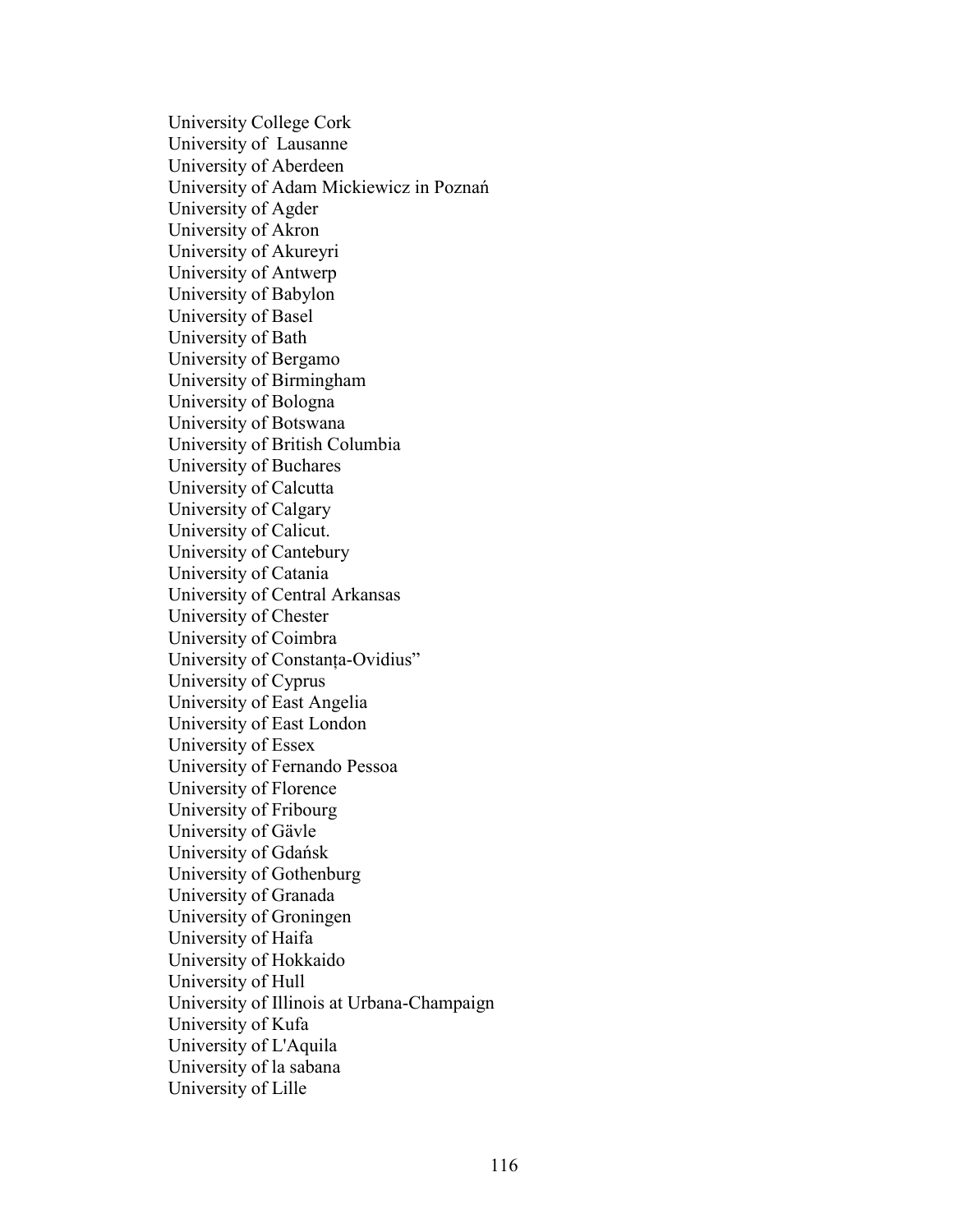University of Limerick University of Lusofona University of Madrid-Autonoma University of Manitoba University of Milan University of Minho University of Mosul University of New Brunswick University of Nicosia University of Ottawa University of Padua University of Paris University of Pavia University of Pisa University of Porto University of Portsmouth University of Queensland University of Regina University of Reims Champagne Ardenne University of Rhode Island University of Roehampton- London University of Salzburg University of Sao Paulo University of Saskatchewan University of Savoy Mont Blanc - Chambery University of Southern Caribbean University of Southern Queensland University of Stavanger University of Sterling University of Stockholm University of Suceava University of Tasmania University of Tehran University of the Republic of San Marino University of the Sunshine Coast Thompson Institute University of the Virgin Islands University of Toronto University of Trieste University of Tsukuba University of Turin University of Turku University of Valencia University of Warmia and Mazury in Olsztyn University of West Attica University of Western Australia University of Windsor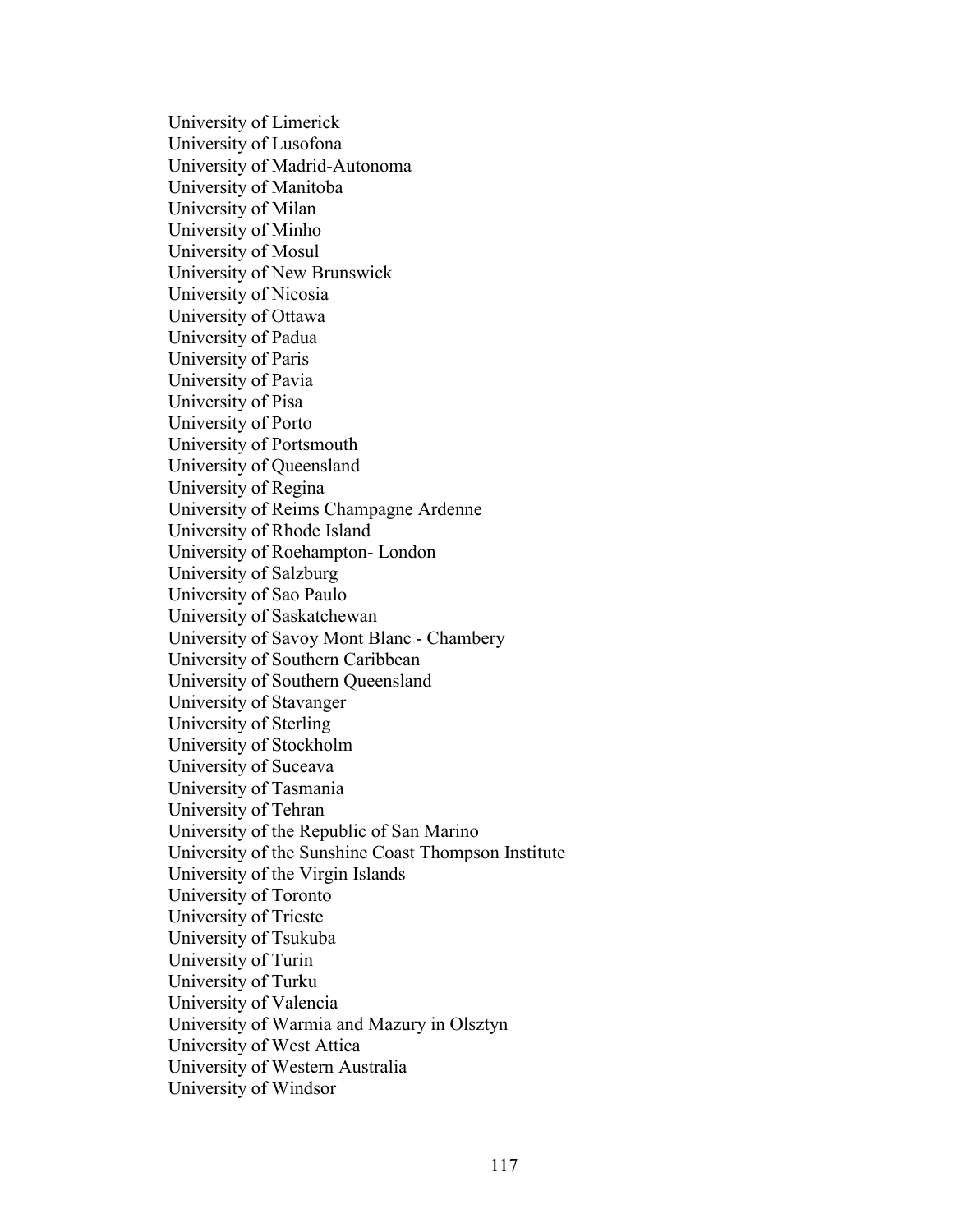University of Wollongong University of Wrocław University of Zimbabwe University of Zurich University of the West Indies: Mona Jamiaca Uppsala University Ural Federal University Üsküdar University Utrecht University Veracruz Univ. VIA university college Victoria Univ of Wellington Victoria University Vitebsk State University Vrije Universiteit Brussel Webster University Leiden Webster Vienna Private University West University of Timisoara Western Norway Univ of Applied Sciences Western Sydney University Wilfrid Laurier University Yanka Kupala State University. Yeditepe University York University Zurich University of Applied Sciences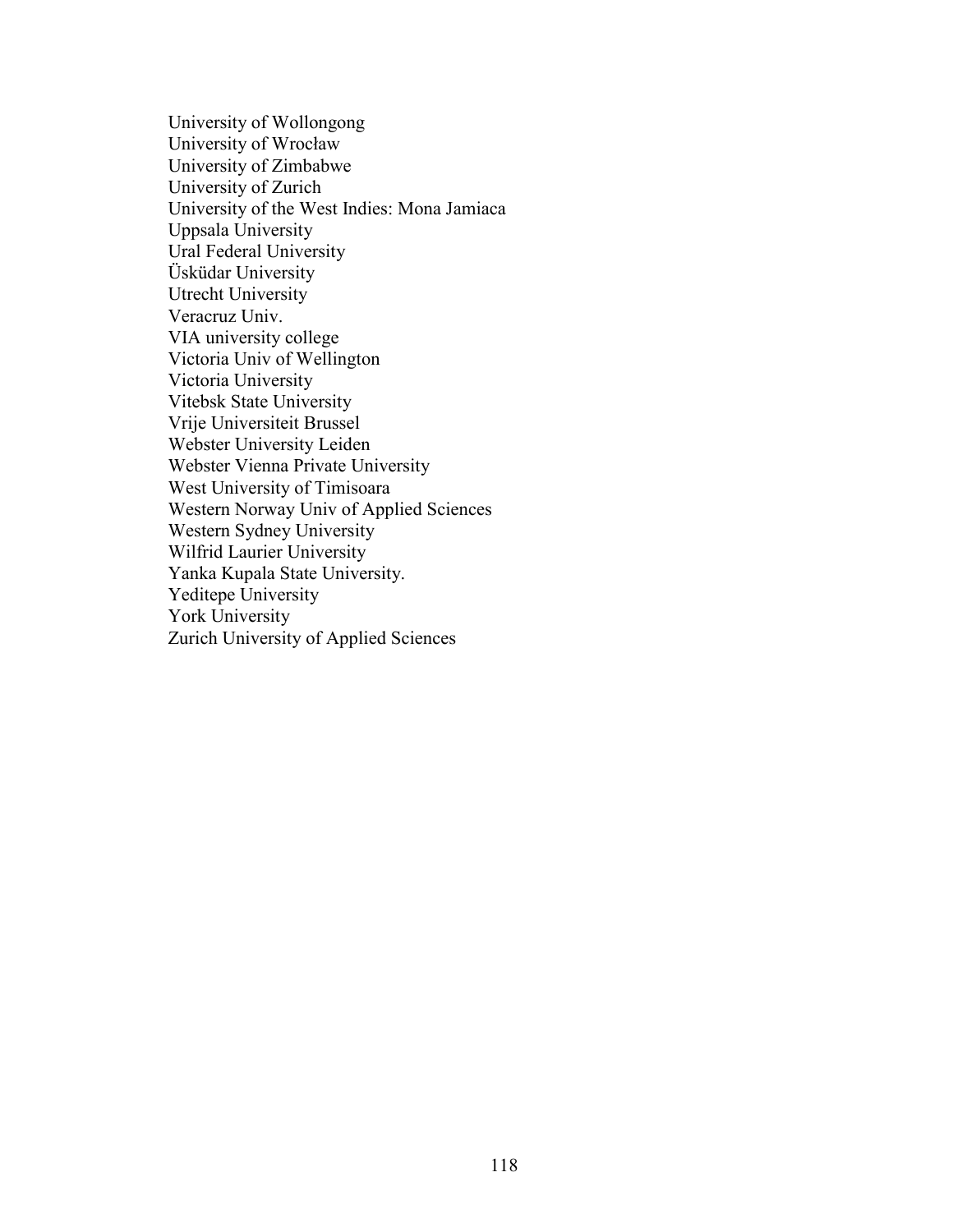### **APPENDIX H**

#### **Journals Contacted for Recruitment**

Behavior Therapy Child & Family Behavior Therapy Cognitive and Behavioral Practice Cognitive Behavioral Therapy Cognitive Therapy and Research International Journal of Cognitive Therapy Journal of Behavioral and Cognitive Therapy Journal of Cognitive Psychotherapy Journal of Rational Emotive and Cognitive Behavioral Therapy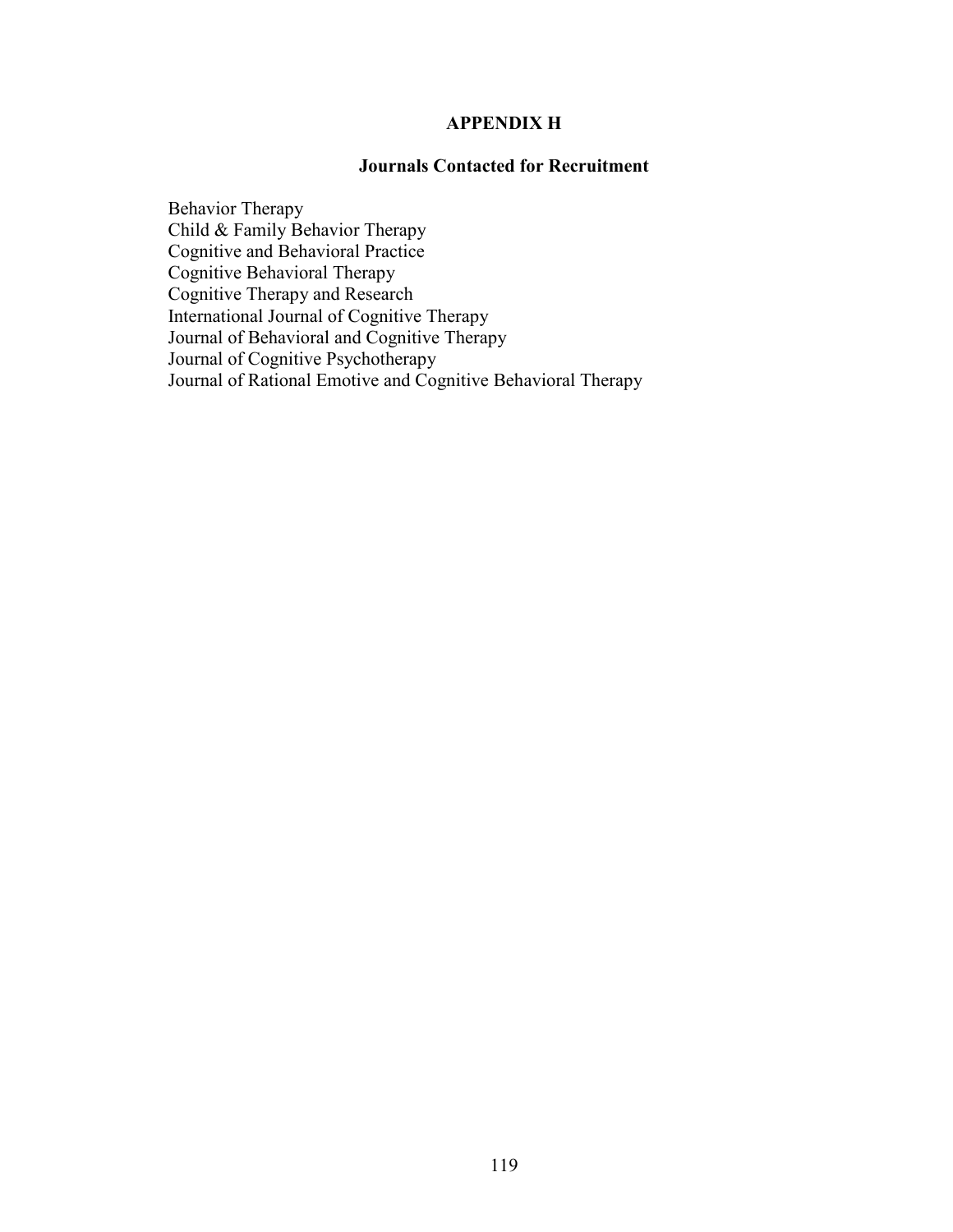#### **REFERENCES**

- Aguilera, A., Ramos, Z., Sistiva, D., Wang, Y., & Alegria, M. (2018). Homework completion via telephone and in-person Cognitive Behavioral Therapy among Latinos. *Cognitive therapy and research*, *42*(3), 340–347.
- American Psychological Association. (2016). Revision of ethical standard 3.04 of the "*Ethical Principles of Psychologists and Code of Conduct*" (2002, as amended 2010). *American Psychologist*, *71*, 900.
- American Psychological Association. 2017. Multicultural Guidelines: An Ecological Approach to Context, Identity, and Intersectionality. Retrieved from: http://www.apa.org/about/policy/multicultural-guidelines.pdf
- Arora, P. G., Metz, K., & Carlson, C. I. (2016). Attitudes Toward Professional Psychological Help Seeking in South Asian Students: Role of Stigma and Gender. *Journal of Multicultural Counseling & Development*, *44*(4), 263–284. https://doi.org/10.1002/jmcd.12053
- Barlas, N. S., Sidhu, J., & Li, C. (2021). Can social-emotional learning programs be adapted to schools in pakistan? A literature review. *International Journal of School & Educational Psychology,*

http://dx.doi.org.jerome.stjohns.edu:81/10.1080/21683603.2020.1850374

Baruch. D. E., Kanter, J. W., Bowe, W. M. & Pfennig, S. L. (2011). Improving Homework Compliance in Career Counseling with a Behavioral Activation Functional Assessment Procedure: A Pilot Study. *Cognitive and Behavioral Practice*, 18(2), 256-266. doi.org/10.1016/j.cbpra.2010.04.003.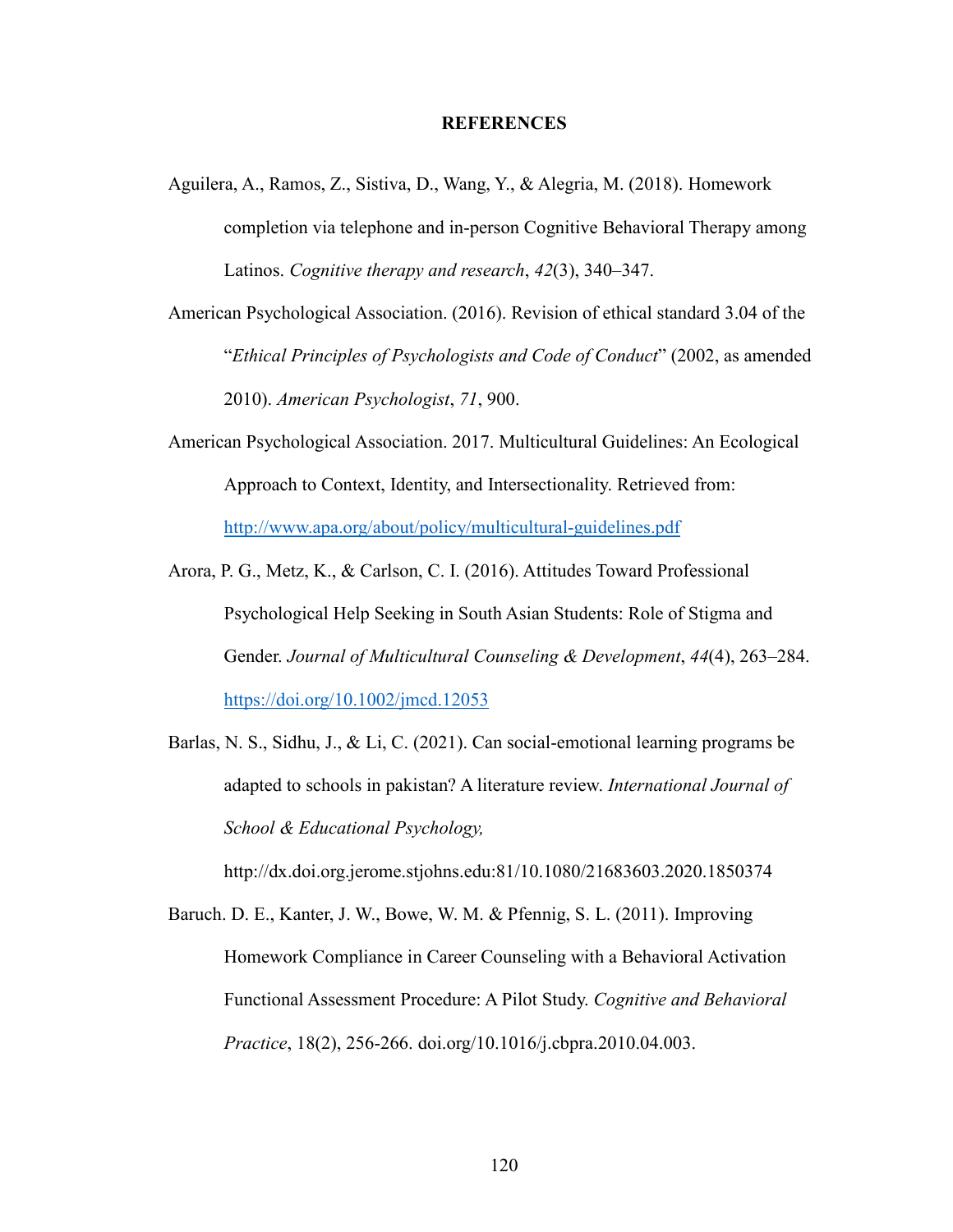Bass, C., van Nevel, J., & Swart, J. (2014). A comparison between dialectical behavior therapy, mode deactivation therapy, cognitive behavioral therapy, and acceptance and commitment therapy in the treatment of adolescents. *International Journal of Behavioral Consultation and Therapy*, 9(2), 4-8.

http://dx.doi.org.jerome.stjohns.edu:81/10.1037/h0100991

- Beck, A. T., & Haigh, E. A. (2014). Advances in Cognitive Theory and Therapy: The Generic Cognitive Model. *Annual Review of Clinical Psychology*, 10, 1-24.
- Bernal, G., Jimenez-Chafey, M. I., & Rodriguez, M. M. (2009). Cultural Adaptation of Treatments: A Resource for Considering Culture in Evidence-Based Practice. *Professional Psychology: Research and Practice*, 40(4), 361-368.
- Bernard, M. (2009). Dispute irrational beliefs and teach rational beliefs: An Interview with Albert Ellis. *Journal of Rational-Emotive & Cognitive-Behavior Therapy, 27*(1), 66-76. Doi:10.1007/s10942-009-0089-x
- Blackburn, I., James, I. A., Milne, D. L., Baker, C., Standart, S., Garland, A., et al. (2001). The revised cognitive therapy scale (CTS-R): Psychometric properties. *Behavioural and Cognitive Psychotherapy*, 29(4), 431–446.
- Blackburn, I.M., James, I.A., Milne, D.L., & Reichelt, F.K. (2001). Cognitive Therapy Scale- Revised. Newcastle upon Tyne, UK: Tyne & Wear NHS Trust.

Brown, L. A., Gaudiano, B. A., & Miller, I. W. (2011). Investigating the similarities and differences between practitioners of second- and third-wave cognitive-behavioral therapies. *Behavior modification*, 35(2), 187–200.

Doi:10.1177/0145445510393730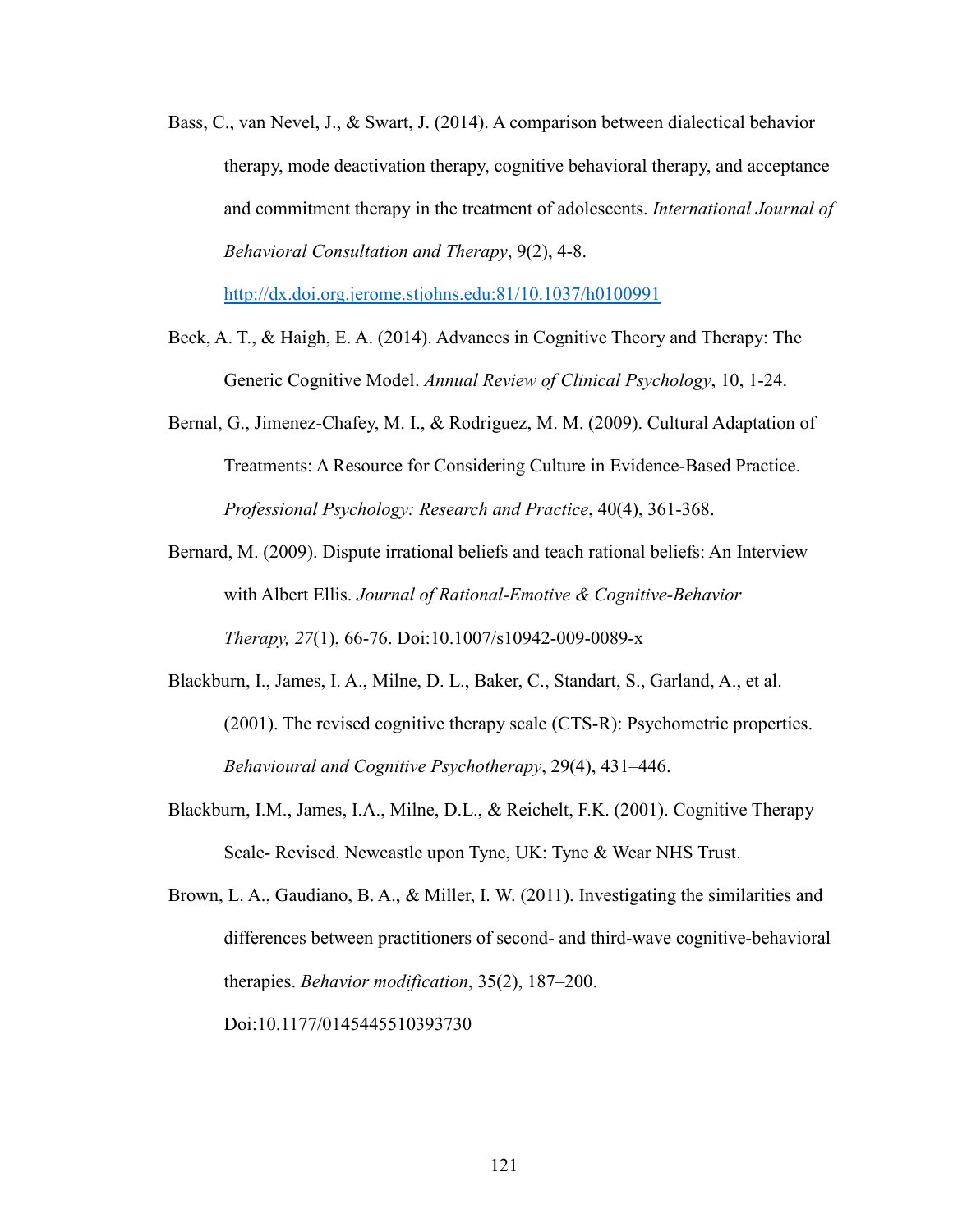- Butler, A., Chapman, J., Forman, E., & Beck, A. (2006). The empirical status of cognitive-behavioral therapy: A review of meta-analyses. *Clinical Psychology Review, 26*(1), 17-31.
- Cabassa. L.J. & Baumann, A.A. (2013). A two-way street: bridging implementations cience and cultural adaptations of mental health treatments. *Implementation Science,* 8(90), 1-14. Doi: 10.1186/1748-5908-8-90
- Cohen, D. (2006). Methods in Cultural Psychology. In S. Kitayama & D. Cohen (Eds.), *Handbook of cultural psychology* (pp. 196-236). New York, NY, US: Guilford Press.
- Chu, J & Leino, A (2017). Advancement in the Maturing Science of Cultural Adaptations of Evidence-Based Interventions. *Journal of Consulting and Clinical Psychology*. 85(1), 45-57. Doi:10.1037/ccp0000145
- *Counties with the largest numbers of native speakers*. (2020, October)*.* Retrieved November 2020. https://www.statista.com/statistics/991020/number-nativespeakers-country-worldwide/
- David D., Cotet C., Matu S., Mogoase C., & Stefan S (2016). 50 years of rationalemotive and cognitive-behavioral therapy: A systematic review and meta-analysis. *Journal of Clinical Psychology*. 74, 304–318. https://doi.org/10.1002/jclp.22514

David, D., Ştefan, S. & Terracciano, A. (2019) Cognitive-Behavioral Therapy in the Cross-Cultural Context: An extension of the Standard Paradigm from Individual to Country/Culture Level – A brief Introduction into a New Research Line. *Journal of Rational-Emotive and Cognitive-Behavioral Therapy*. 37(2), 172-184. https://doi.org/10.1007/s10942-018-0303-9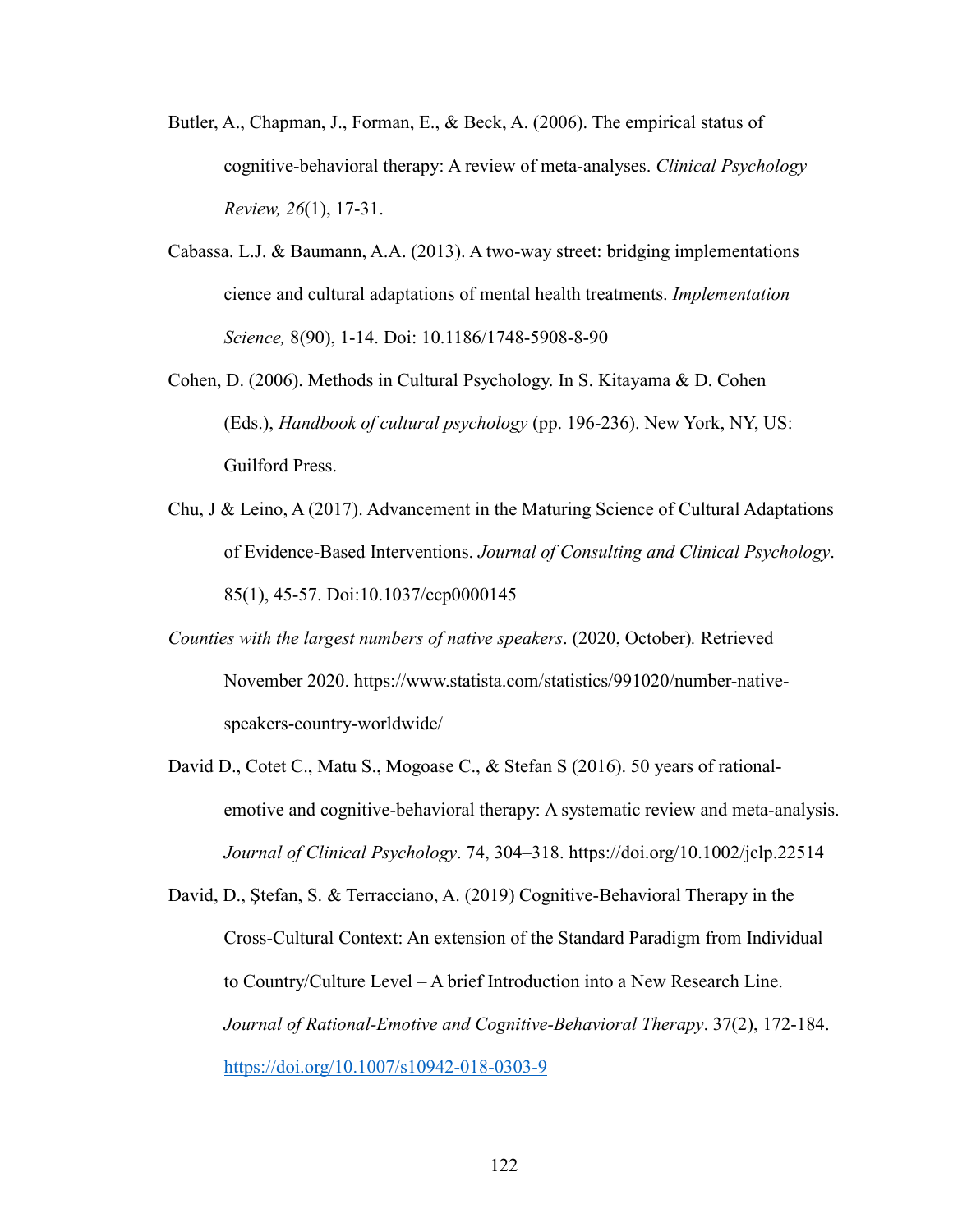de Haan, A. M., Boon, A. E., de Jong, J. T. V. M., & Vermeiren, R. R. J. M. (2018). A review of mental health treatment dropout by ethnic minority youth. *Transcultural Psychiatry*, 55(1), 3–30.

https://doi.org.une.idm.oclc.org/10.1177/1363461517731702

- de Jonge, M., Bockting, C. L. H., Kikkert, M. J., van Dijk, M. K., van Schaik, Digna J. F., Peen, J., Hollon, S. D., & Dekker, J. J. M. (2019). Preventive cognitive therapy versus care as usual in cognitive behavioral therapy responders: A randomized controlled trial. *Journal of Consulting and Clinical Psychology*, 87(6), 521-529. http://dx.doi.org.jerome.stjohns.edu:81/10.1037/ccp0000395
- Deignan, A. (2009). Metaphorical Expressions and culture: An indirect link. *Metaphor and Symbol*, 18(4), 255-271. https://doi.10.1207/s15327868ms18043
- Dienes, K. A., Torres-Harding, S., Reinecke, M. A., Freeman, A., & Sauer, A. (2011). Cognitive therapy. In S. B. Messer & A. S. Gurman (Eds.), *Essential psychotherapies: Theory and practice* (pp. 1–41). Guilford Press.
- DiGiuseppe, R., & David, O. A. (2015). Rational emotive behavior therapy. In H. T. Prout & A. L. Fedewa (Eds.), *Counseling and psychotherapy with children and adolescents: Theory and practice for school and clinical settings* (pp. 155-215). Hoboken, NJ, US: John Wiley & Sons Inc.
- DiGiuseppe, R., Doyle, K. A., Dryden, W., & Bacx, W. (2014). A practioner's guide to rational emotive behavior therapy. New York: Oxford University Press.
- Dingfelder, S.F. (2005). Closing the gap for Latino Patients: Research offers insights on ways psychologists can better serve one of America's fastest-growing minority populations. *Monitor,* 36(1), 58.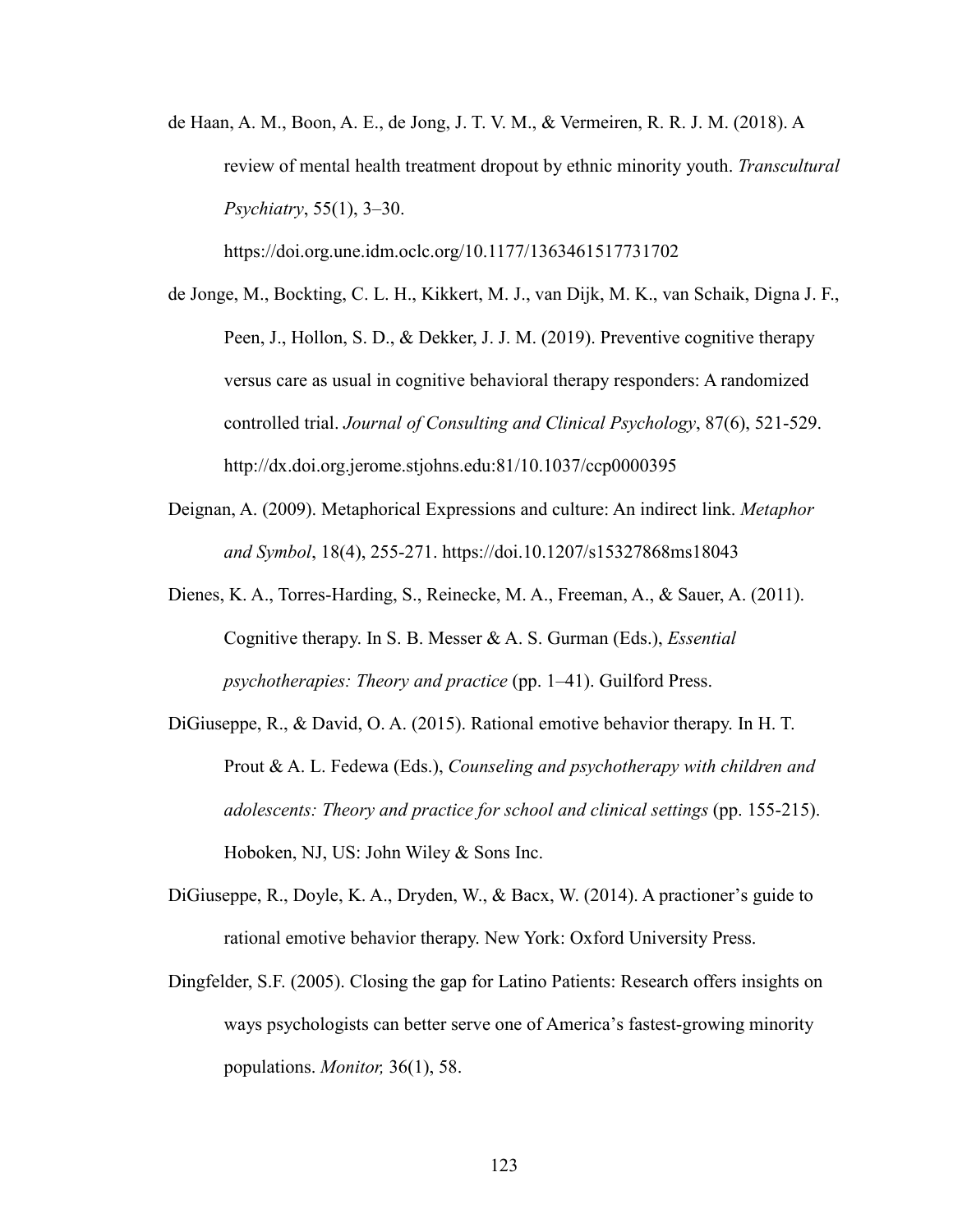- Dobson, K. & Dozois, D. (2010). *Historical and Philosophical Bases of the Cognitive-Behavioral Therapies* in Handbook of Cognitive Behavioral Therapies, Third Edition. The Guilford Press: New York, NY.
- Dressing, J. D. (1996). "Latin America" in *The Encyclopedia of Latin American History and Culture*". 3, 390. Charles Scribner's Sons: New York, NY.
- Dryden, W., DiGiuseppe, R., & Neeman, M, 2010. *A Primer on Rational Emotive Behavior Therapy* (third edition). Champaign, IL: Research Press.
- Dryden, W., Beal, D., Jones, J. & Trower, P. (2010). The REBT Competency Scale for Clinical Research and Applications. *Journal of Rational-Emotive and Cognitive-Behavior Therapy.* 28(4), 165-216. DOI:10.1007/s10942-010-0111-3
- Eklund, K., Aros-O'Malley, M., & Murrieta, I. (2014). Multicultural supervision: What difference does difference make? *Contemporary School Psychology,* 18, 195.
- Encarnacion, J. (2020). Teacher and Administrator Perceptions of New York State's Comprehensive ELL/MLL Education Plan. *ProQuest Dissertations Publishing.*
- Epp, A. M., & Dobson, K. S. (2010). The Evidence Base for Cognitive-Behavioral Therapy in Handbook of Cognitive Behavioral Therapies, Third Edition. The Guilford Press: New York, NY.
- Fenn, K., & Byrne, M. (2013). The key principles of cognitive behavioural therapy. *InnovAiT*, *6*(9), 579–585.
- Fernandez, E., Salem, D., Swift, J.K., & Ramtahal, N. (2015) Meta-analysis of dropout from cognitive behavioral therapy: Magnitude, timing, and moderators. *Journal of Consulting and Clinical Psychology*, 83(6), 1108-22. doi: 10.1037/ccp0000044.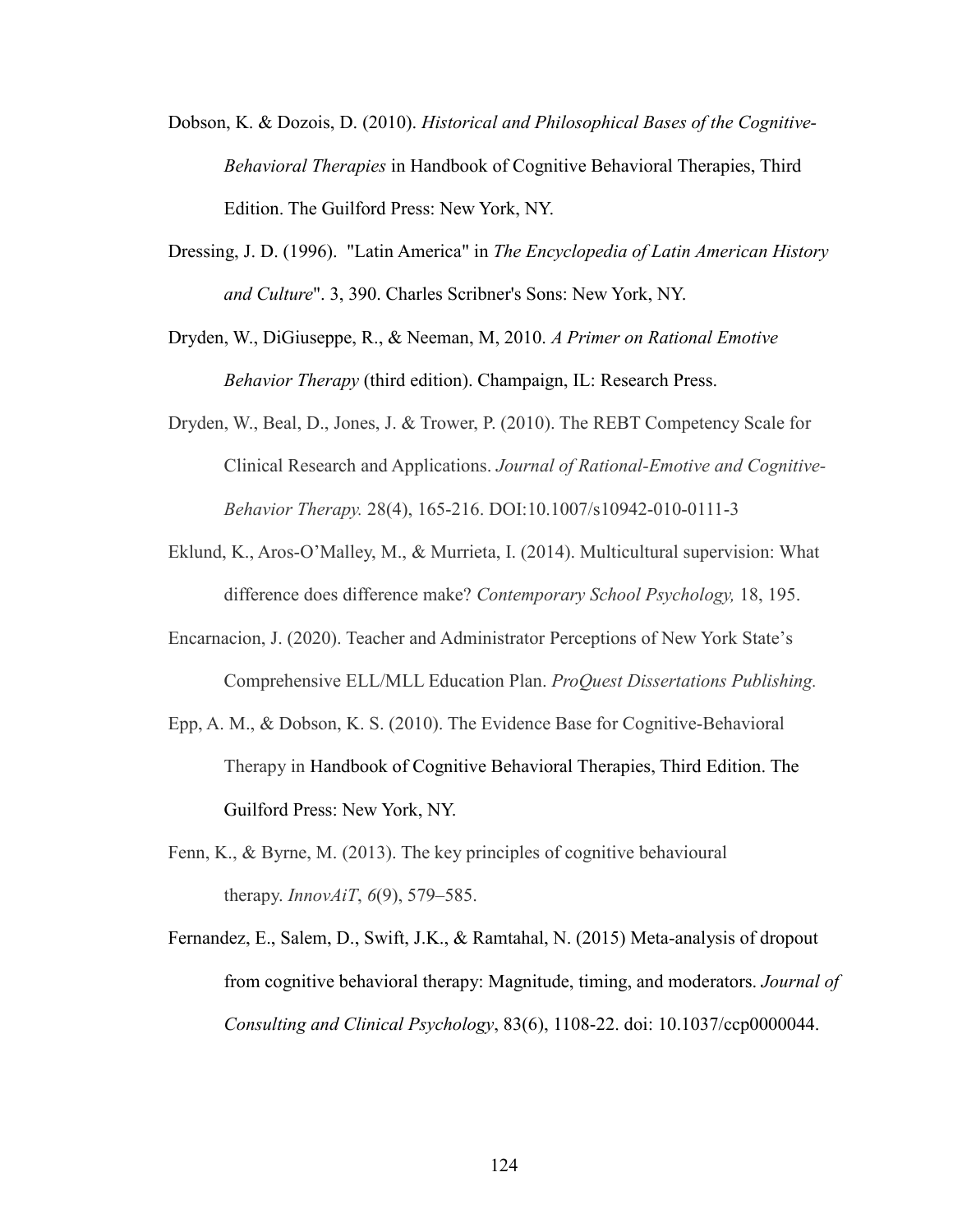Flavell, J.H. (1999). Cognitive Development: Children's knowledge about the mind. *Annual Review of Psychology*. 50, 21–45. 0084-6570/98/0201-0021

Frankel, R. M., Salyers, M. P., Bonfils, K. A., Oles, S. K., & Matthias, M. S. (2013). Agenda setting in psychiatric consultations: An exploratory study. *Psychiatric Rehabilitation Journal*, 36(3), 195-201.

http://dx.doi.org.jerome.stjohns.edu/10.1037/prj0000004

Fuentes, M. A., Zelaya, D. G., & Madsen, J. W. (2021). Rethinking the course syllabus: Considerations for promoting equity, diversity, and inclusion. *Teaching of Psychology*, 48(1), 69-79.

http://dx.doi.org.jerome.stjohns.edu:81/10.1177/0098628320959979

- Gamble, B., Moreau, D., Tippett, L J., Addis, D R. (2019). Specificity of Future Thinking in Depression: A Meta-Analysis. *Perspectives on Psychological Science*, 14(5): 816-834 https://doi.org/10.1177/1745691619851784
- Garber, J., Frankel, S. A., & Herrington, C. G. (2016). Developmental Demands of Cognitive Behavioral Therapy for Depression in Children and Adolescents: Cognitive, Social, and Emotional Processes. *Annual review of clinical psychology*, 12, 181–216. https://doi.org/10.1146/annurev-clinpsy-032814-112836
- Gee, C. B., Khera, G. S., Poblete, A. T., Kim, B., & Buchwach, S. Y. (2020). Barriers to mental health service use in Asian American and European American college students. *Asian American Journal of Psychology*, 11(2), 98-107. http://dx.doi.org.jerome.stjohns.edu:81/10.1037/aap0000178
- Gerhart, E.N., & Omar, H. (2021). COVID and Teens: A Commentary. *Dynamics of Human Health*. 8(2).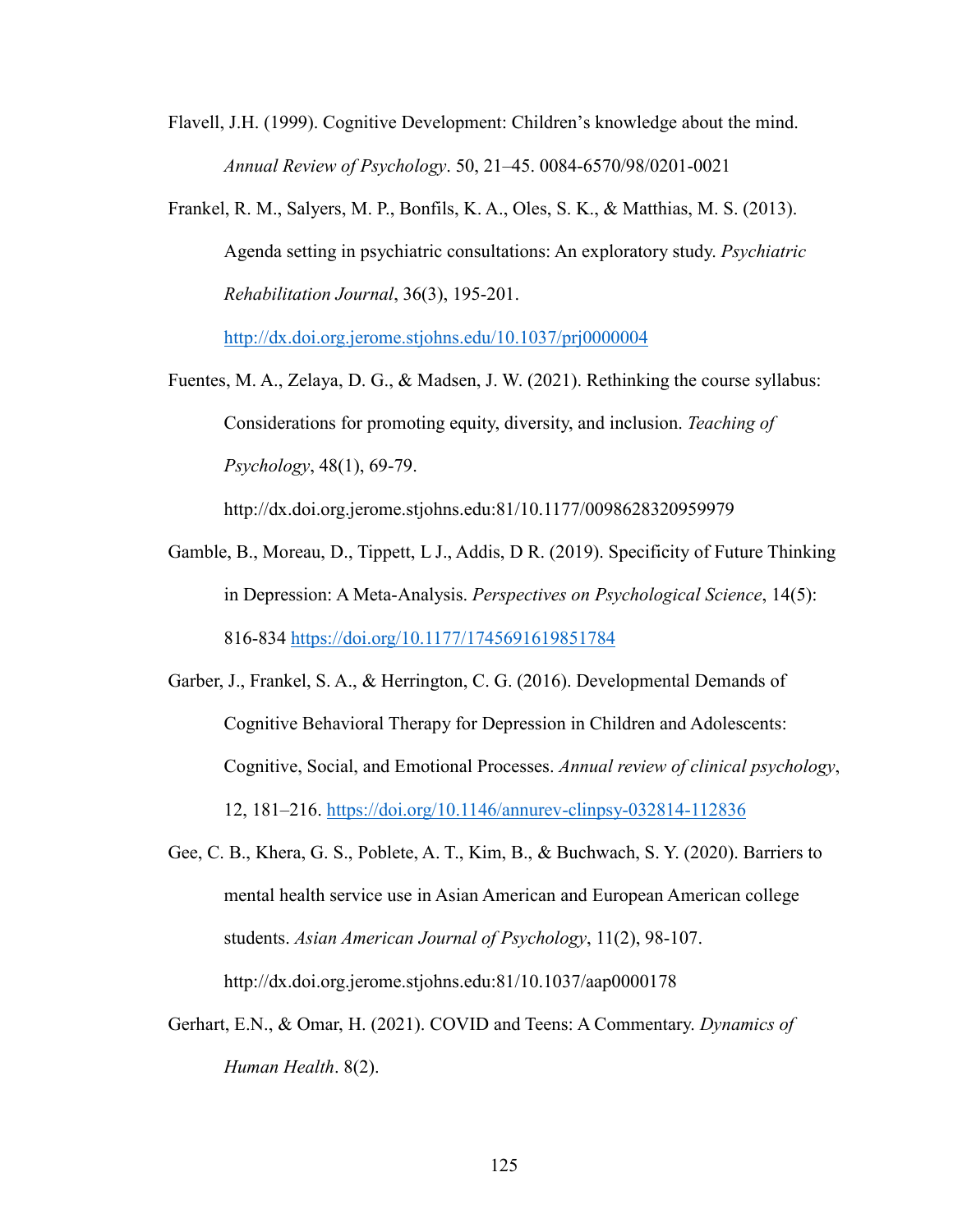- Granqvist, P., & Nkara, F. (2017). Religious and spiritual development are determined 100% by nature, and 100% by nurture: A playful response to Boyatzis. *British Journal of Developmental Psychology*, *35*(1), 162–165. https://doi.org/10.1111/bjdp.12175
- Guo, F., & Hanley, T. (2015). Adapting cognitive behavioral therapy to meet the needs of Chinese clients: Opportunities and challenges. *PsyCh Journal*, 4(2), 55-65. https://doi.org/10.1002/pchj.75
- Hall, G., Ibaraki, A., Huang, E., Marti, C., & Stice, E. (2016). A meta-analysis of cultural adaptations of psychological interventions. *Behavior Therapy, 47*(6), 993-1014. doi:10.1016/j.beth.2016.09.005
- Hallford, D. J., Austin, D. W., Takano, K., & Raes, F. (2018). Psychopathology and episodic future thinking: A systematic review and meta-analysis of specificity and episodic detail. *Behaviour Research and Therapy*, 102, 42-51. http://dx.doi.org.jerome.stjohns.edu/10.1016/j.brat.2018.01.003
- Harris, B., Vega, D., Peterson, L. S., & Newell, K. W. (2020). Critical issues in the training of bilingual school psychologists. *Contemporary School Psychology*, http://dx.doi.org.jerome.stjohns.edu:81/10.1007/s40688-020-00340-7
- Harvey, A. G., Dong, L., Bélanger, L., & Morin, C. M. (2017). Mediators and treatment matching in behavior therapy, cognitive therapy and cognitive behavior therapy for chronic insomnia. *Journal of Consulting and Clinical Psychology*, 85(10), 975-987. http://dx.doi.org.jerome.stjohns.edu:81/10.1037/ccp0000244
- Haupt, R. (2021). A systematic review and meta-analysis of cognitive-behavioral therapy for children and adolescents with autism and anxiety *ProQuest Information &*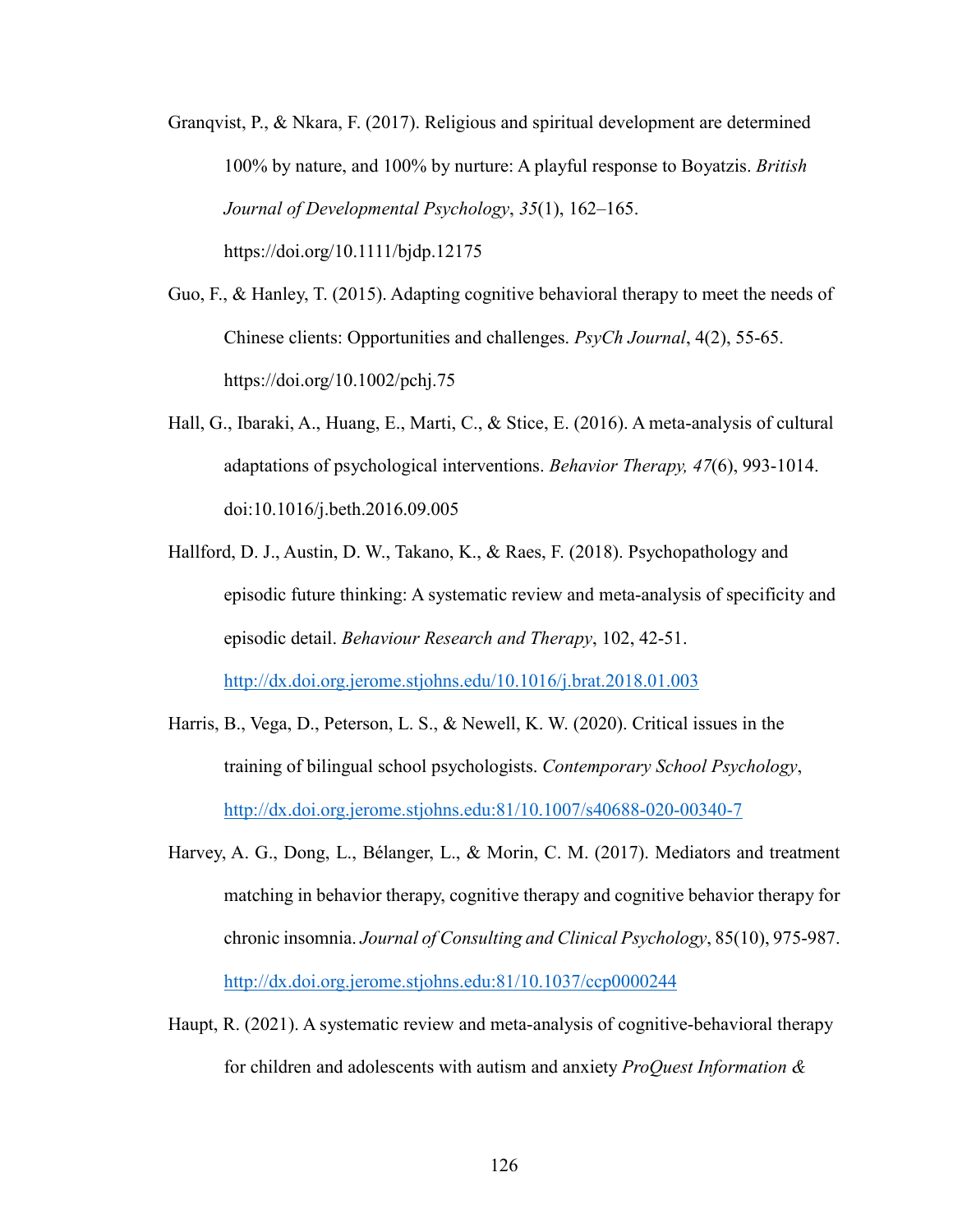*Learning. In Dissertation Abstracts International: Section B: The Sciences and Engineering*. 82(10).

- Hays, P.A. (2009). Integrating evidence-based practice, cognitive-behavior therapy, and multicultural therapy: Ten steps for culturally competent practice. *Professional Psychology: Research and Practice.* 40(4), 354-360. DOI:10.1037/a0016250
- Henrich, J., Heine, S., & Norenzayan, A. (2010). The Weirdest people in the World, *Behavioral and Brain Sciences*. doi:10.1017/S0140525X0999152X
- Hays, P.A. (2018) Introduction in *Culturally Responsive Cognitive Behavior Therapy: Practice and Supervision*, Second edition. Washington, DC: APA.
- Hofstede, G. (1983). Cultural dimensions for project management. *International Journal of Project Management.* 1(1), 41-48. https://doi.org/10.1016/0263- 7863(83)90038-8.
- Hofstede, G., Hofstede, G. J., & Minkov, M. (2010). Software of the Mind: Intercultural Cooperation and Its Importance for Survival. New York, NY.
- Holmbeck, G. N., O'Mahar, K., Abad, M., Colder, C., & Updegrove, A. (2006). Cognitive-Behavioral Therapy with Adolescents: Guides from Developmental Psychology. In P. C. Kendall (Ed.), *Child and adolescent therapy: Cognitivebehavioral procedures* (pp. 419–464). The Guilford Press.

Hoody, M., Yowler, J. Y., Link-Valenstein, M., Banti, A., Eilen, K., Saenz, A., Saari, H., & Pierret, C. (2019). Examining the Effect of Language-Based Instructional Interventions on ELL and non-ELL Language Production and Task-Oriented Behavior in Elementary Math, Science, and Social Studies Classrooms. *Journal of Teacher Action Research*, 5(3), 18–37.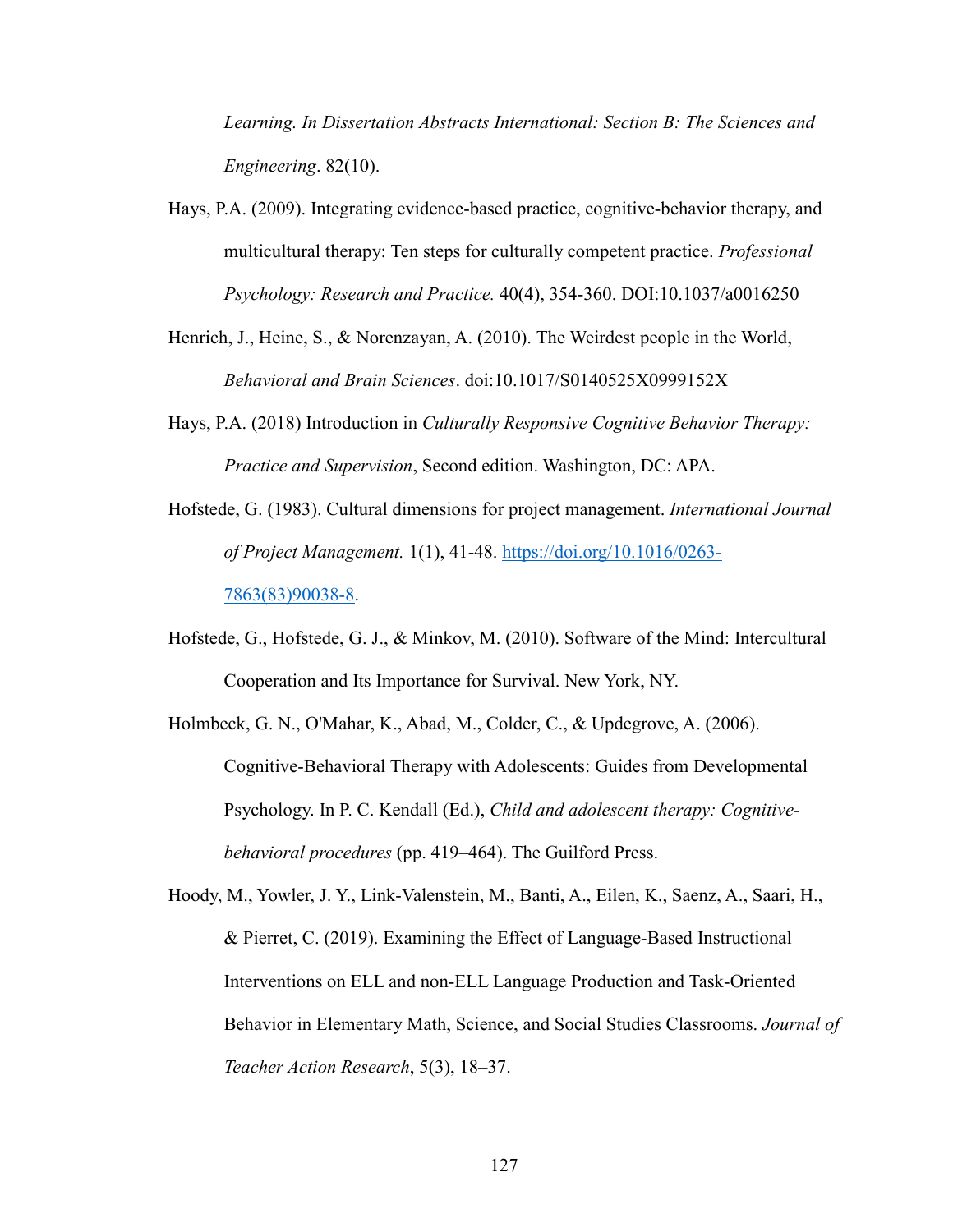- Huey, S. J., Tilley, J. L., Jones, E. O., & Smith, C. A. (2014). The Contribution of Cultural Competence to Evidence-Based Care for Ethnically Diverse Populations. *Annual Review Clinical Psychology,* 10, 305-338.
- Jensen, L. A. (2012). Bridging Universal and Cultural Perspectives: A Vision for Developmental Psychology in a Global World. *Child Development Perspectives*, 6(1), 98–104. https://doi.org/10.1111/j.1750-8606.2011.00213.x
- Jones, N., Marks, R., Ramirez, R., & Rios-Vargas, M. (2021). 2020 Census Illuminates Racial and Ethnic Composition of the Country.
- Kananian, S., Starck, A., & Stangier, U. (2021). Cultural Adaptation of CBT for Afghan Refugees in Europe: A Retrospective Evaluation. *Clinical Psychology in Europe*, *3*, 1-11. https://doi.org/10.32872/cpe.5271
- Kazantzis, N., Whittington, C., Zelencich, L., Kyrios, M., Norton, P. J., & Hofmann, S. G. (2016). Quantity and Quality of Homework Compliance: A Meta-Analysis of Relations with Outcome in Cognitive Behavior Therapy. *Behavior Therapy*, 47(5), 755-772. doi:10.1016/j.beth.2016.05.002
- Kehle, T. J., Bray, M. A., & Pérusse, R. (2009). Introduction to individual and group counseling in the practice of school psychology. *Psychology in the Schools*, 46(3), 197-198. http://dx.doi.org.jerome.stjohns.edu:81/10.1002/pits.20363
- Keller, H. (2017). Culture and Development: A Systematic Relationship. *Perspectives On Psychological Science: A Journal Of The Association For Psychological Science*, *12*(5), 833–840. https://doi.org/10.1177/1745691617704097
- Kline, M. A., Shamsudheen, R., & Broesch, T. (2018). Variation is the universal: making cultural evolution work in developmental psychology. *Philosophical Transactions*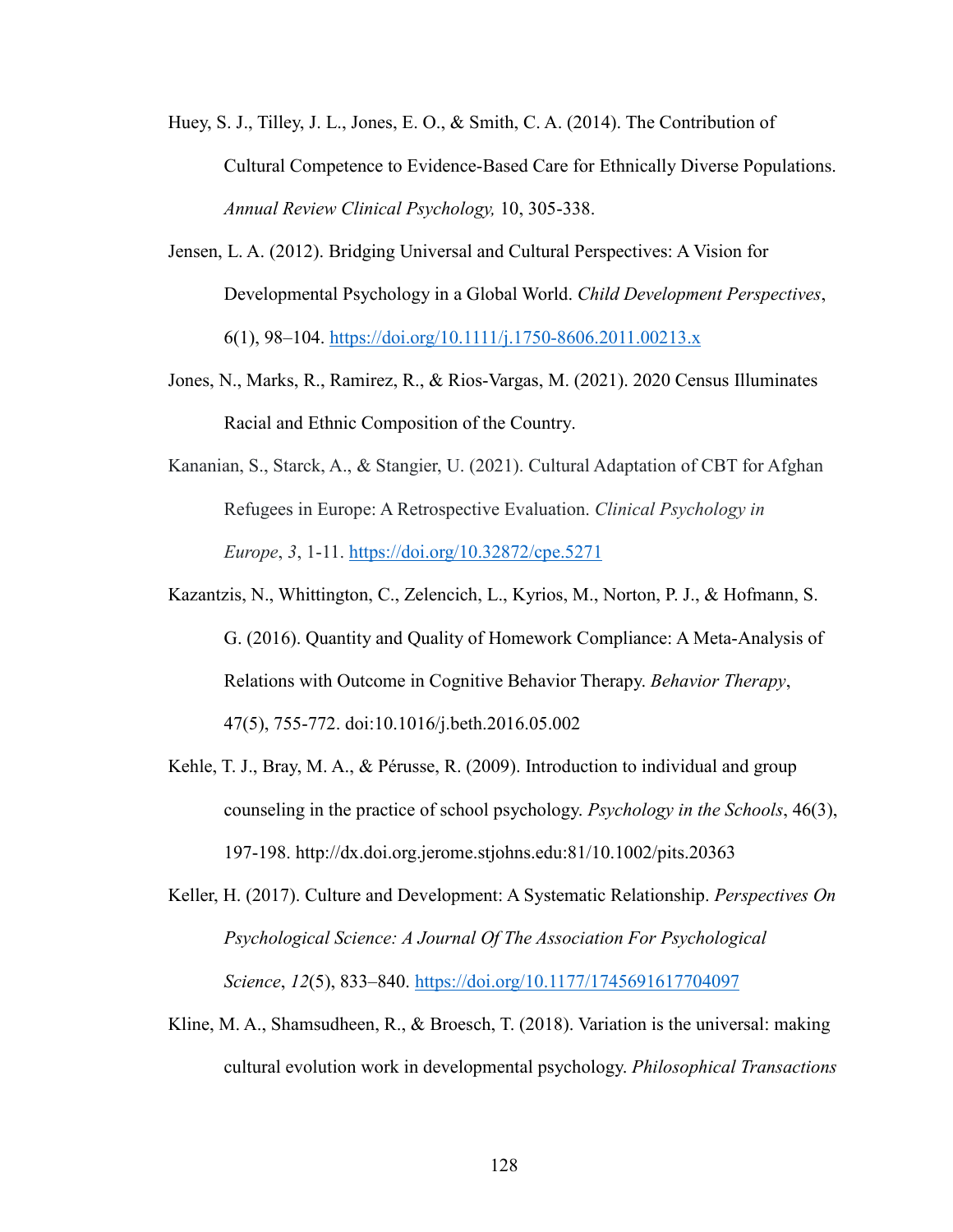*Of The Royal Society Of London. Series B, Biological Sciences*, 373(1743). https://doi.org/10.1098/rstb.2017.0059

- Leahy, R.L. (2001). Theoretical and Conceptual Foundations in *Overcoming Resistance in Cognitive Therapy.* New York, NY: The Guilford Press.
- Li, W., Denson, L., & Dorstyn, D. (2017). Help-seeking intentions and behaviors among mainland chinese college students: Integrating the theory of planned behavior and behavioral model of health services use. *International Journal for the Advancement of Counselling, 39*(2), 125-148. doi:10.1007/s10447-017-9287-x
- Lo, K. D., Waters, R. D., & Christensen, N. (2017). Assessing the applicability of Hofstede's cultural dimensions for Global 500 corporations' Facebook profiles and content. *Journal of Communication Management*, 21(1), 51-67.

http://dx.doi.org.jerome.stjohns.edu:81/10.1108/JCOM-04-2016-0021

Matsumoto, Y., & Shimizu, E. (2016). The FRIENDS cognitive behavioral program in Japanese schools: An examination of the treatment effects. *School Psychology International*, 37(4), 397–409. https://doi-

org.une.idm.oclc.org/10.1177/0143034316649639

McDonald, J.H. 2014. Handbook of Biological Statistics (3rd ed.). Baltimore, Maryland: Sparky House Publishing.

Meichenbaum, D., & Mahoney, M. J. (1995). *Cognitive and Constructive Psychotherapies: Theory, Research and Practice*. New York: Springer Publishing Company.

Miller, J. G. (2005). Essential Role of Culture in Developmental Psychology. New Directions for Child & Adolescent Development, 2005(109), 33–41.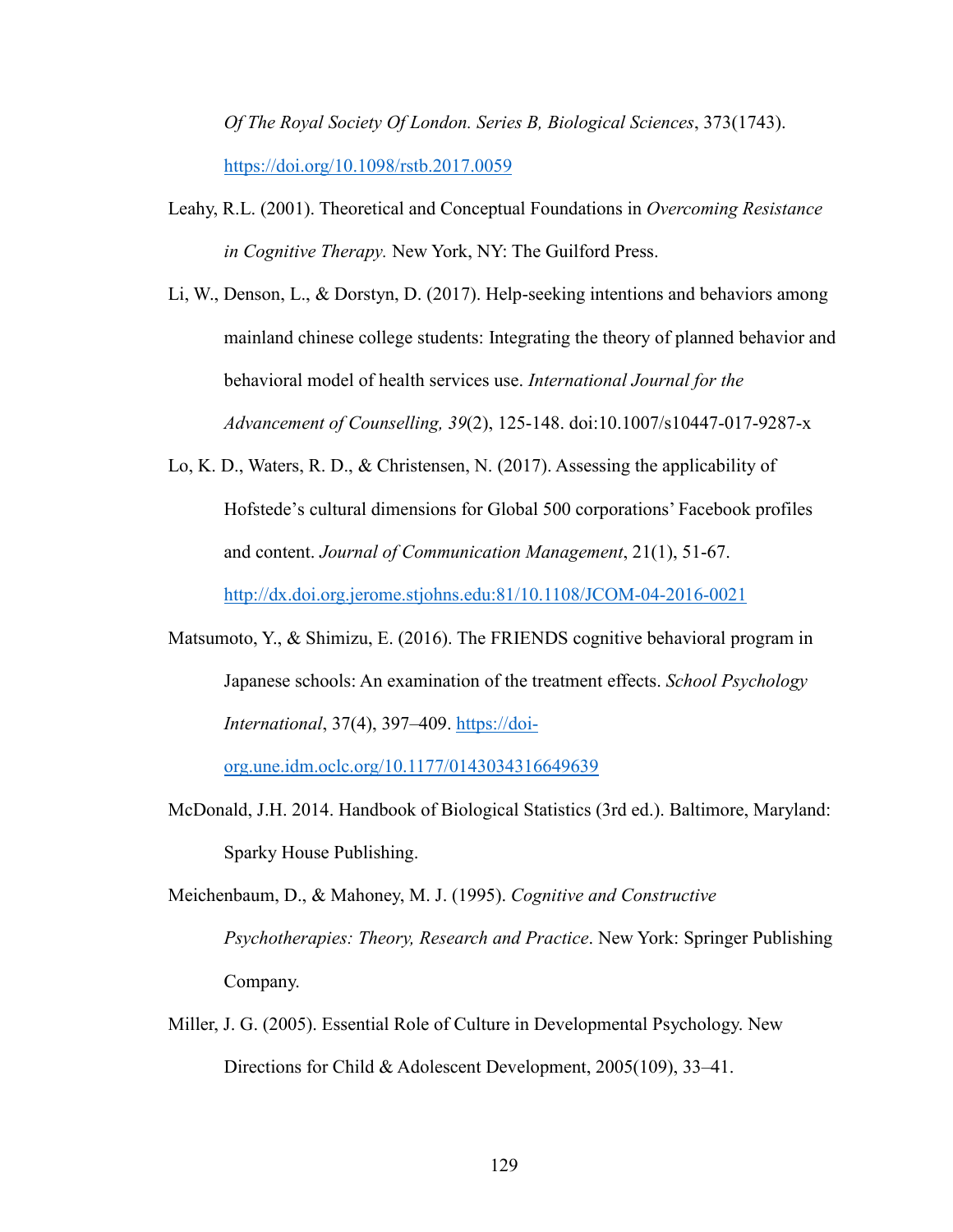- Moskowitz, S., & Moskowitz. (2009). Hofstede's five dimensions of culture. In C. Wankel (Ed.), *Encyclopedia of business in today's world*. Thousand Oaks, CA: Sage Publications.
- Muse, K., McManus, F., Rakovskik, S., & Kennerley, H. (2014). Assessment of Core CBT Skills (ACCS). Retrieved from: accs-scale.co.uk.
- Muse, K., McManus, F., Rakovshik, S., & Thwaites, R. (2017). Development and psychometric evaluation of the assessment of core cbt skills (accs): An observation-based tool for assessing cognitive behavioral therapy competence. Psychological Assessment, 29(5), 542-542.
- National Association of School Psychologists. (2020). *The Professional Standards of the National Association of School Psychologists.*
- National Education Association of the United States., & United States. (1978). P.L. 94- 142: Related Federal legislation for handicapped children and implications for coordination. Washington: The Association.
- Olsson, N. C., Juth, P., Ragnarsson, E. H., Lundgren, T., Jansson-Fröjmark, M., & Parling, T. (2021). Treatment satisfaction with cognitive-behavioral therapy among children and adolescents with anxiety and depression: A systematic review and meta-synthesis. *Journal of Behavioral and Cognitive Therapy*, 31(2), 147–

191. https://doi-org.une.idm.oclc.org/10.1016/j.jbct.2020.10.006

Okamota, A., Dattilio, F.M., Dobson, K.S., & Kazantzis, N. (2019). The therapuetic relationship in cognitive-behavioral therapy: Essentail features and common challenges. *Practice Innovations,* 4(2), 112-123. Doi:10.1037/pri0000088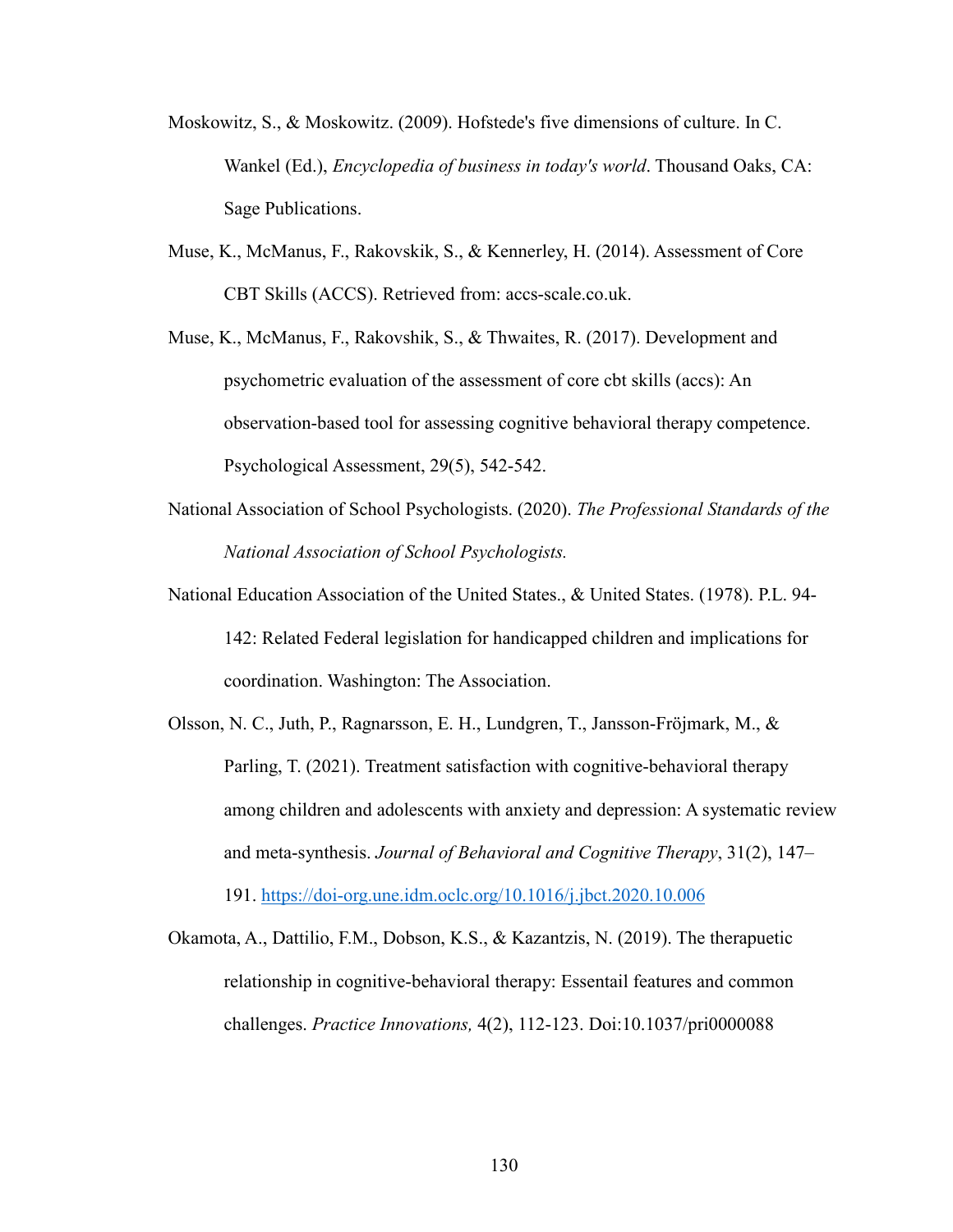- Pantalone, D.W., Iwamasa, G.Y., & Martell, C.R. (2010) Cognitive-Behavioral Therapy with Diverse Populations in Handbook of Cognitive Behavioral Therapies, Third Edition. The Guilford Press: New York, NY.
- Proctor, S. L., & Romano, M. (2016). School psychology recruitment research characteristics and implications for increasing racial and ethnic diversity. *School Psychology*, 31(3), 311-326.

http://dx.doi.org.jerome.stjohns.edu:81/10.1037/spq0000154

- Psaltis, C. (2012). Culture and social representations: A continuing dialogue in search for heterogeneity in social developmental psychology. *Culture & Psychology*, *18*(3), 375–390. https://doi.org/10.1177/1354067X12446233
- Reinecke, M. A., Ryan, N. E., & DuBois, D. L. (1998). Cognitive-behavioral therapy of depression and depressive symptoms during adolescence: A review and metaanalysis. *Journal of the American Academy of Child & Adolescent Psychiatry*, 37(1), 26–34. https://doi-org.une.idm.oclc.org/10.1097/00004583-199801000- 00012
- Reiser, D., Cowlan, K., Skalski, S., & Klotz, M.B. (2010). A More Valuable Resource: The bredth and depth of school psychologists' skill set is frequently untapped. *Principle Leadership, 12-16.*
- Richerson, P.J. & Boyd, R. Not By Genes Alone: How Culture Transformed Human Evolution. Chicago, IL: The University of Chicago Press.
- Ritter, A.B., Terjesen, M.D., & Khuc, T.N. (2019). Autism in Vietnam: Knowledge, Training, and Communication Barriers among Professionals, Educators, and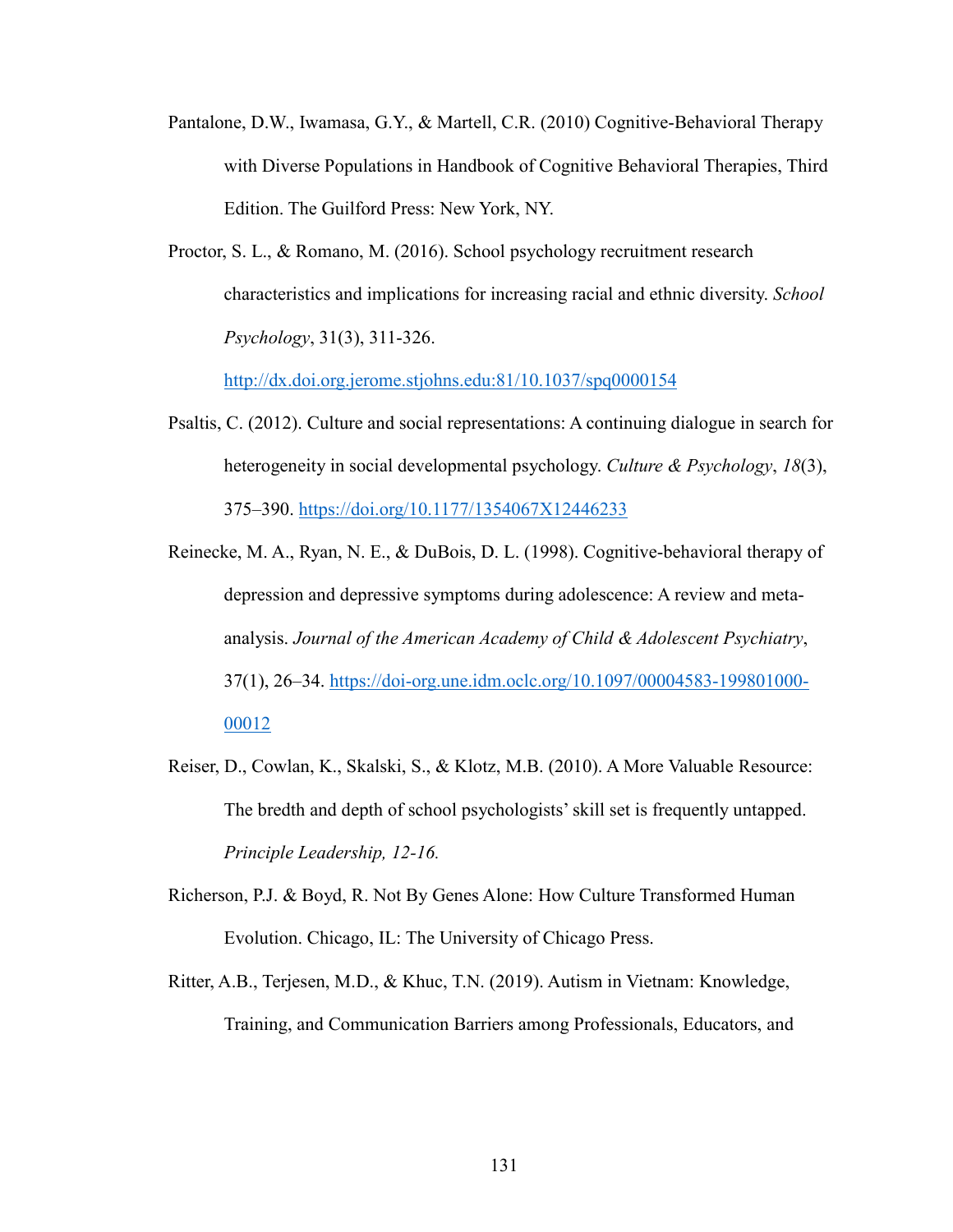Caregivers. *International Journal of School & Educational Psychology*, 7(2), 123- 134. http://dx.doi.org.jerome.stjohns.edu:81/10.1080/21683603.2019.1572554

- Ruggiero, G. M., Spada, M. M., Caselli, G., & Sassaroli, S. (2018). A Historical and Theoretical Review of Cognitive Behavioral Therapies: From Structural Self-Knowledge to Functional Processes. *Journal of Rational-Emotive and Cognitive-Behavior Therapy*, 36(4), 378–403. doi:10.1007/s10942-018-0292-8
- Sarracino, D., Dimaggio, G., Ibrahim, R., Popolo, R., Sassaroli, S., & Ruggiero, G. M. (2017). When REBT Goes Difficult: Applying ABC-DEF to Personality Disorders. *Journal of Rational - Emotive & Cognitive - Behavior Therapy*, 35(3), 278-295. http://dx.doi.org.jerome.stjohns.edu:81/10.1007/s10942-016-0258-7
- Shin, J, Y., Nhan, N, V., Lee, S-B., Crittenden, K, S., Flory, M., & Hong, H. T. D. (2009). The effects of a home-based intervention for young children with intellectual disabilities in Vietnam. *Journal of Intellectual Disability Research*, 53(4), 339. doi: 10.1111/j.1365-2788.2008.01151.x
- Smith, T. B., & Trimble, J. E. (2016). *Foundations of Multicultural Psychology: Research to Inform Effective Practice*. Washington, DC: American Psychological Association.
- Soto, A., Smith., T.B., Griner., D. Rodriguez, M. D., Bernal, G. (2018). Cultural adaptations and therapist multicultural competence: Two meta-analytic reviews. *Journal of Clinical Psychology,* 74, 1907-1923.
- Spendelow, J.S. (2015). Cognitive-Behavioral Treatment of depression in Men: Tailoring Treatment and Directions for Future Research. *American Journal of Men's Health*, 9(2), 94-102. https://doi.org/10.1177/1557988314529790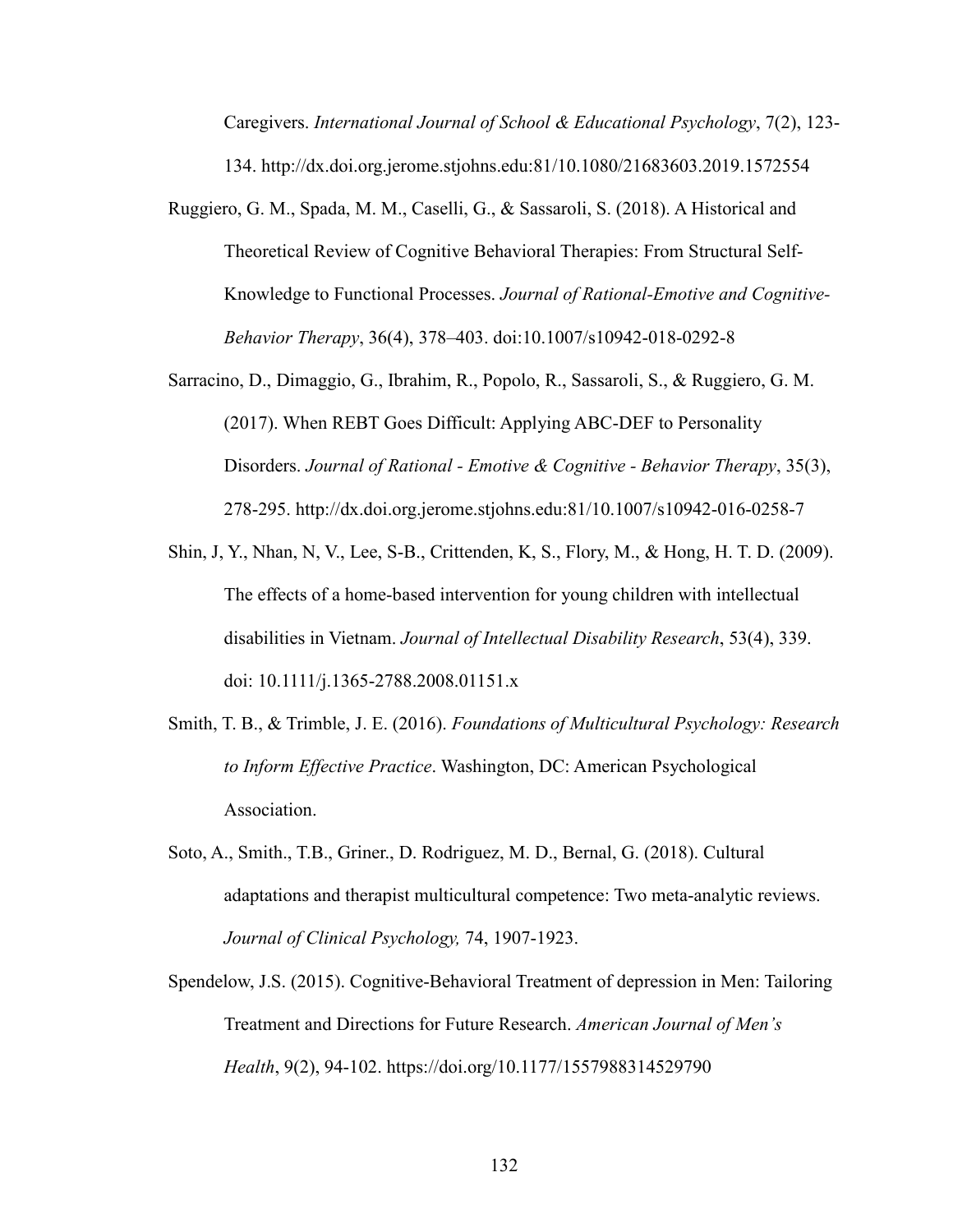- Stirman, S. W., Gutner, C.A., Suvak, M.K., Adler, A., Calloway, A., & Resick, P. (2018). Homework completion, patient characteristics, and symptom change in Cognitive Processing Therapy for PTSD, *Behavior Therapy*, doi:10.1016/j.beth.2017.12.001
- Surgeon General. (2001). Mental health: Culture, race, and ethnicity. A supplement to mental health: A report of the Surgeon General. Rockville, MD: U.S. Department of Health and Human Services.
- Swoboda, B., & Hirschmann, J. (2017). Perceptions and effects of cross-national corporate reputation: The role of Hofstede's cultural value approach. *International Marketing Review*, 34(6), 909-944.

http://dx.doi.org.jerome.stjohns.edu:81/10.1108/IMR-08-2016-0154

Tam, T. D., Jassim Mohd, A. S., Al-Qahtani, A., Asaad, N., & Singh, R. (2019). Arab Men and Women's Conceptualization of Mental Health and Depression: A Qualitative Study from the Middle East. *Journal of Immigrant and Minority Health*, 21(5), 1102-1114.

http://dx.doi.org.jerome.stjohns.edu:81/10.1007/s10903-018-0809-3

- Tang, W., & Kreindler, D. (2017). Supporting Homework Compliance in Cognitive Behavioural Therapy: Essential Features of Mobile Apps. *JMIR mental health*, 4(2), e20. https://doi.org/10.2196/mental.5283
- Touburg, G. (2016). National habitus: an antidote to the resilience of Hofstede's "national culture"? *Journal of Organizational Change Management*, 29(1), 81-92. http://dx.doi.org.jerome.stjohns.edu:81/10.1108/JOCM-11-2015-0219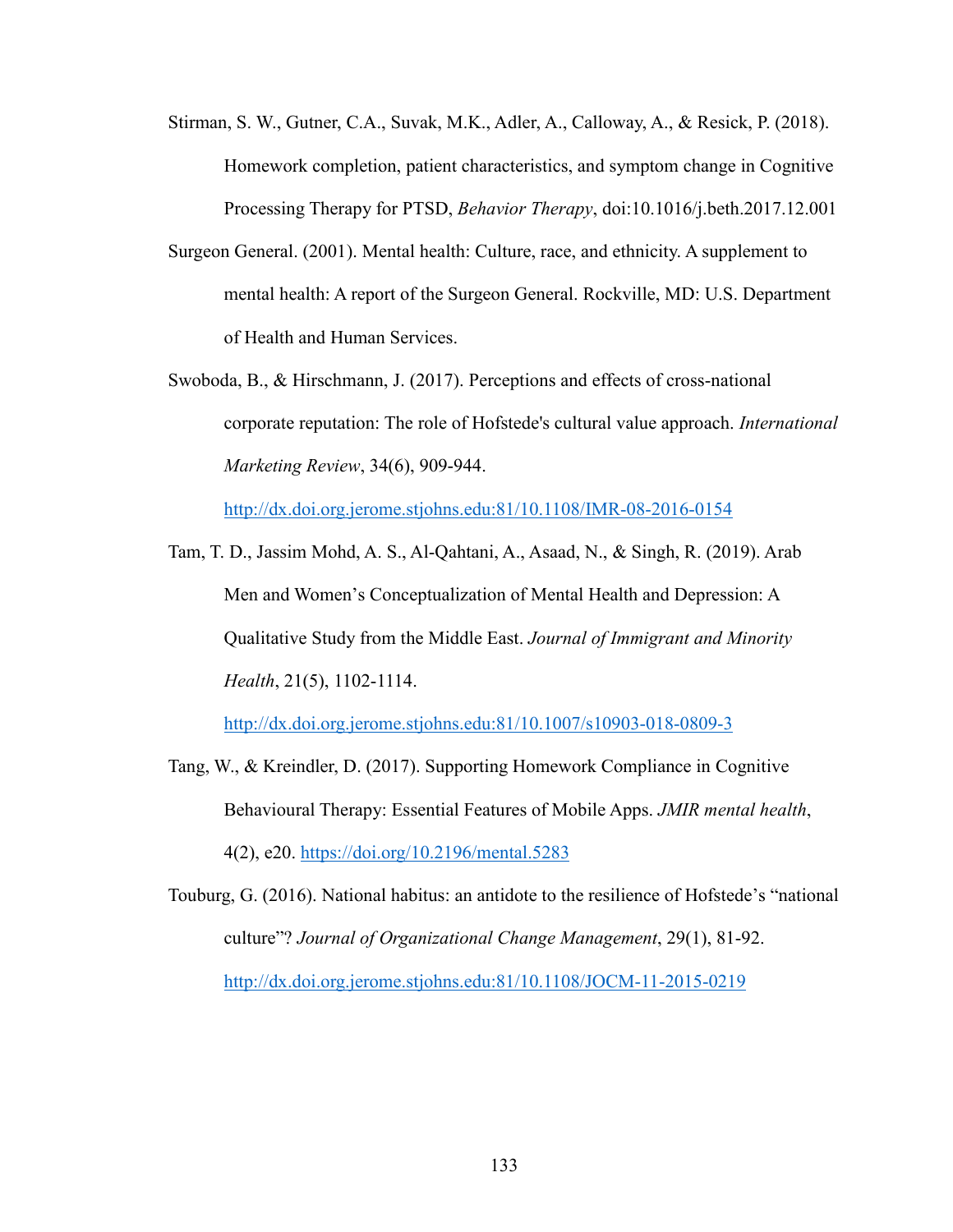Tseng, W.-S. (1999). Culture and Psychotherapy: Review and Practical Guidelines. Transcultural Psychiatry, 36(2), 131–179.

https://doi.org/10.1177/136346159903600201

- Ung, S. (2015). Integrating Culture Into Psychological Research. *Observer,* 30(7). Retrieved from https://www.psychologicalscience.org/issue/2015
- van Nes F, Abma T, Jonsson H, Deeg D. Language differences in qualitative research: is meaning lost in translation? *Eur J Ageing*. (2010) 7:313–6. 10.1007/s10433-010- 0168-y
- Vega, D., Lasser, J., & Plotts, C. (2015). Global migration: The need for culturally competent school psychologists. *School Psychology International*, 36(4), 358– 374. https://doi.org/10.1177/0143034315587011
- Wade, R., Hicks, A., Weinrib, T. & Terjesen, M. Validation of the REBT Competency Scale: Implications for Clinical and Research Application. Symposium presented at American Psychological Association (APA) annual conference, Washington D.C. 8/17.
- Wade, R., Lundgren, D., & Terjesen., M. International & Cultural Adaptations of Cognitive, Rational Emotive, and Cognitive Behavior Therapy. Poster presented at American Psychological Association (APA) annual conference, San Francisco, CA, 8/18.
- Waller, G., Stringer, H., & Meyer, C. (2012). What cognitive behavioral techniques do therapists report using when delivering cognitive behavioral therapy for the eating disorders? *Journal of Consulting and Clinical Psychology*, 80(1), 171-175. http://dx.doi.org.jerome.stjohns.edu:81/10.1037/a0026559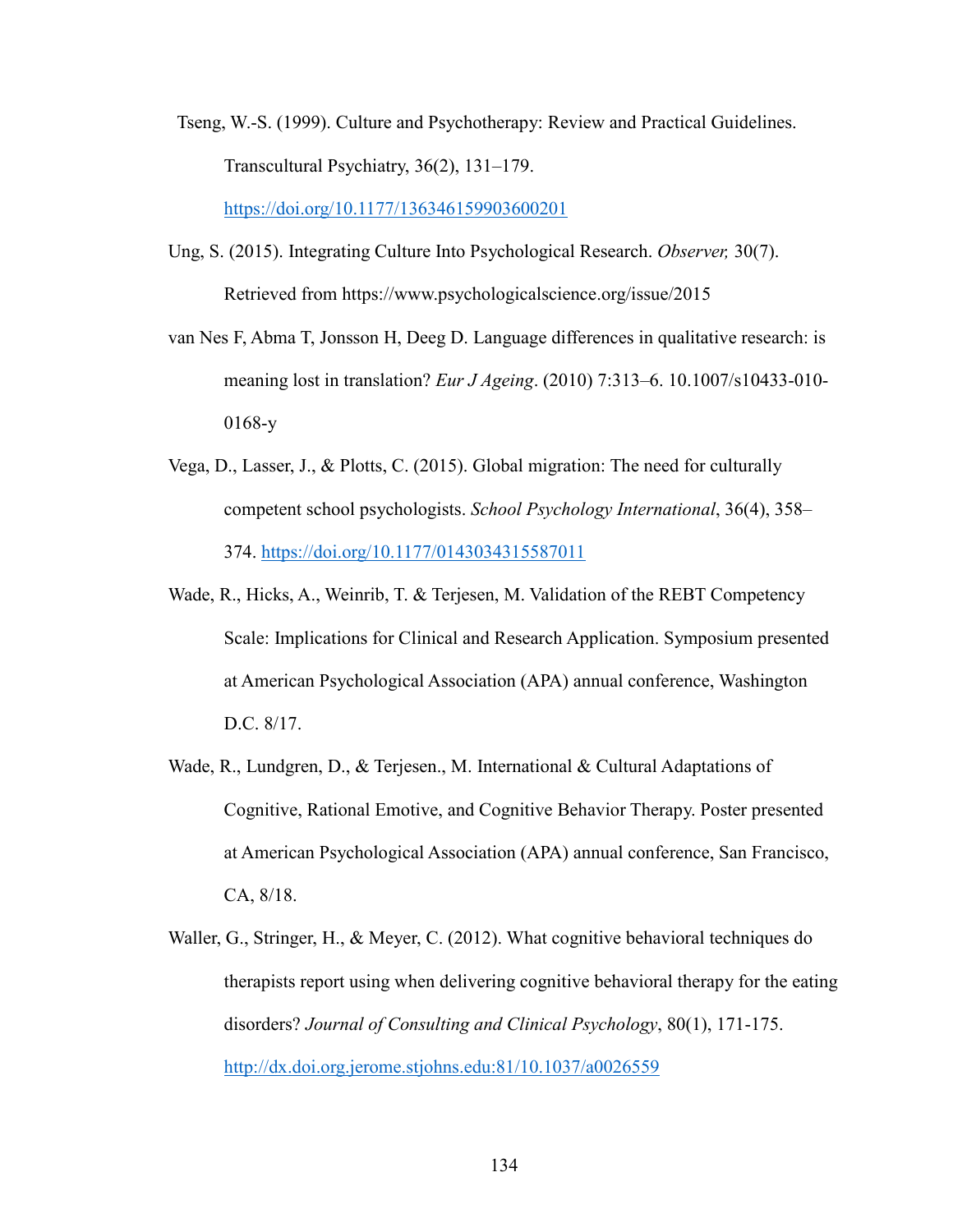Waltman, S., Hall, B., Mcfarr, L., Beck, A., & Creed, T. (2016). In-session stuck points and pitfalls of community clinicians learning CBT: Qualitative investigation. *Cognitive and Behavioral Practice.* 24(2).

http://doi.org/10.1016/j.cbpra.2016.04.002

- Wampold, B.E. (2012). Humanism as a Common Factor in Psychotherapy. *Psychotherapy,* 49(4), 445-449.
- Wampold, B. E. & Imel, Z. E. (2015) *History of Medicine, Methods, and Psychotherapy: Progress and Omissions* in The Great Psychotherapy Debate: The Evidence for What Makes Psychotherapy Work (1-36). Second Edition. Routledge: New York NY
- Wellman, H.M., Cross, D., Watson, J. (2001). Meta-analysis of theory-of-mind development: The truth about false belief. *Child Development* 723, 655–684. doi: 10.1111/1467-8624.00304.
- Whitsett, G., & Hubbard, J. (2009) Supporting English Language Learners in the Elementary and Secondary Classrooms: How to Get Started. *SRATE Journal* 18(2), 41-47.
- World Health Organization (2017). *Global Accelerated Action for the Health of Adolescents (aa-ha!): Guidance to Support Country Implementation*. Summary. World Health Organization: Geneva.
- Wyse, R., Hwang, WT., Ahmed, A.A., Richards, E., & Deville, C. (2020) Diversity by Race, Ethnicity, and Sex within the US Psychiatry Physician Workforce. *Academic Psychiatry* 44, 523–530. https://doi.org/10.1007/s40596-020-01276-z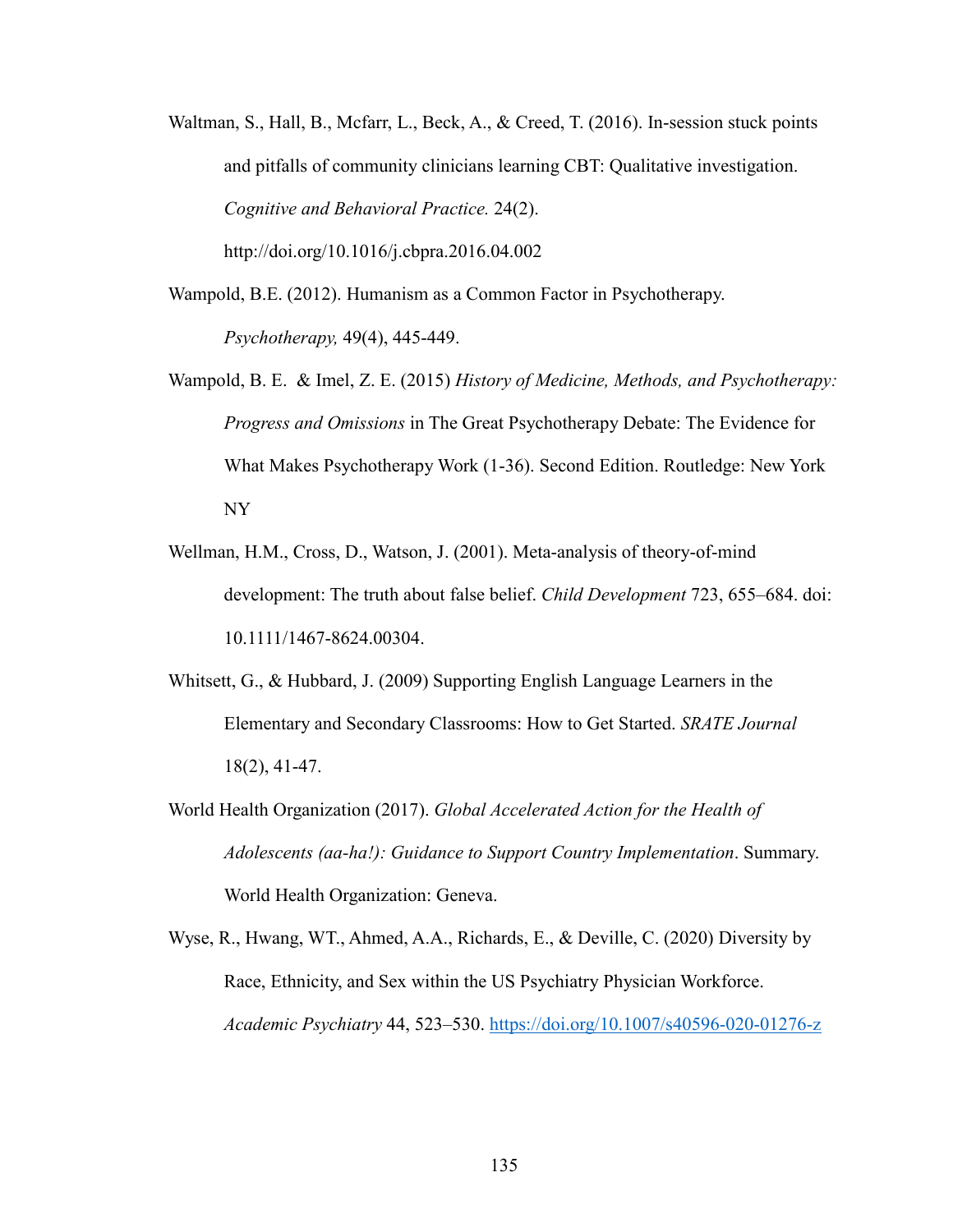Young, J. E. & Beck, A. T. (1980). *Cognitive Therapy Scale Rating Manual*. Beck Institute for Cognitive Behavioral Therapy.